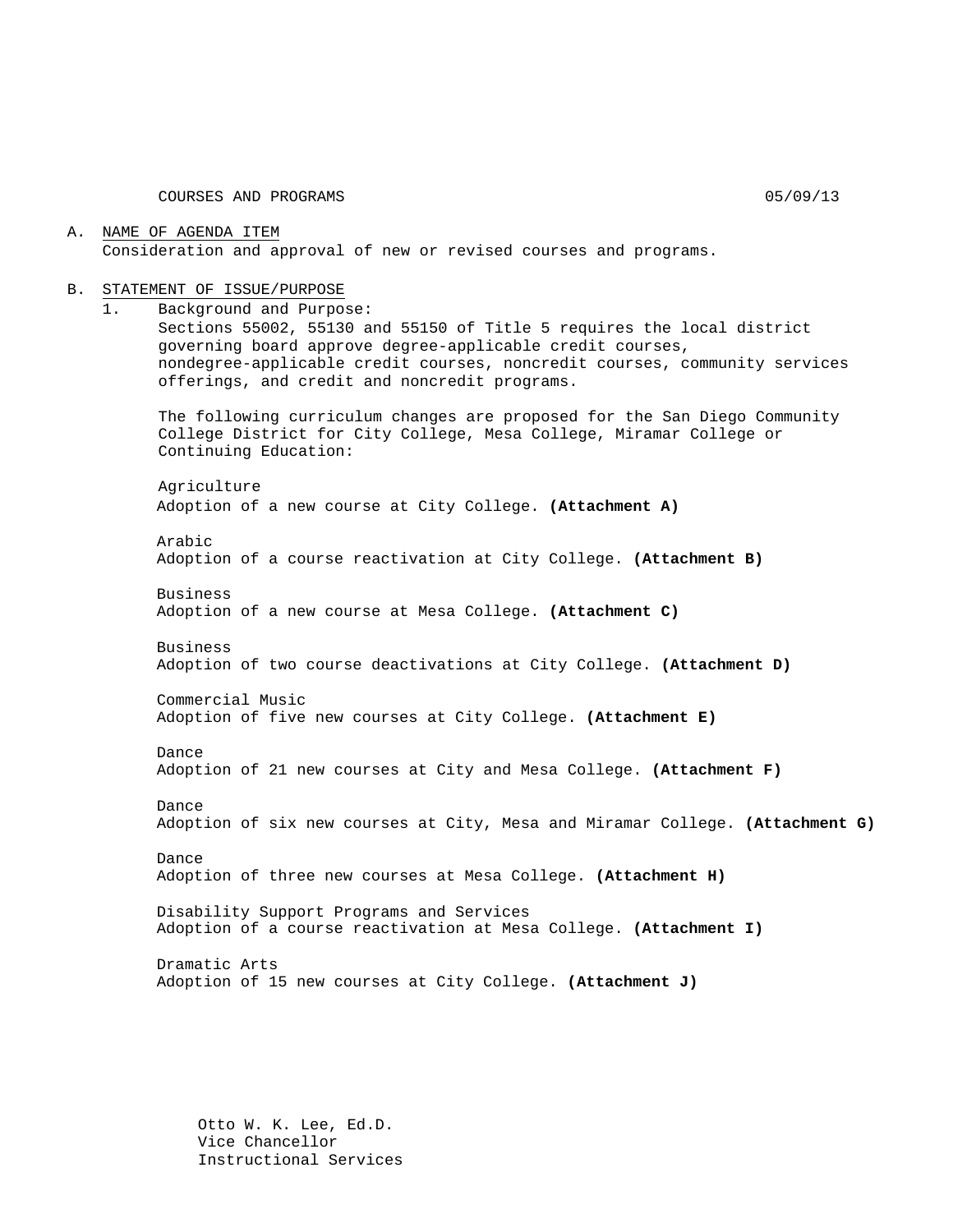COURSES AND PROGRAMS 05/09/13

B. STATEMENT OF ISSUE/PURPOSE (continued) 1. Background and Purpose: (continued) Electrical Adoption of a course deactivation at City College. **(Attachment K)** Escrow Adoption of a course deactivation at City College. **(Attachment L)** Photography Adoption of 11 new courses at City College. **(Attachment M)** Physical Education Adoption of 21 new courses at City, Mesa and Miramar College. **(Attachment N)** Physical Education Adoption of three new courses at City and Miramar College. **(Attachment O)** Physical Education Adoption of two course deactivations at City College. **(Attachment P)** Physical Education Adoption of two course deactivations at City, Mesa and Miramar College **(Attachment Q)** Physical Education Adoption of a course deactivation at Miramar College. **(Attachment R)** Pipefitting Adoption of a course deactivation at City College. **(Attachment S)** Radio and Television Adoption of a course deactivation at City College. **(Attachment T)** San Diego Gas and Electric Adoption of three course deactivations at City College. **(Attachment U)** Sheet Metal Adoption of a course deactivation at City College. **(Attachment V)** Spanish Adoption of a course deactivation at Mesa College. **(Attachment W)** Vocational Nursing Adoption of nine course deactivations at City College. **(Attachment X)** Administration of Justice Adoption of a program revision at Miramar College. **(Attachment Y)**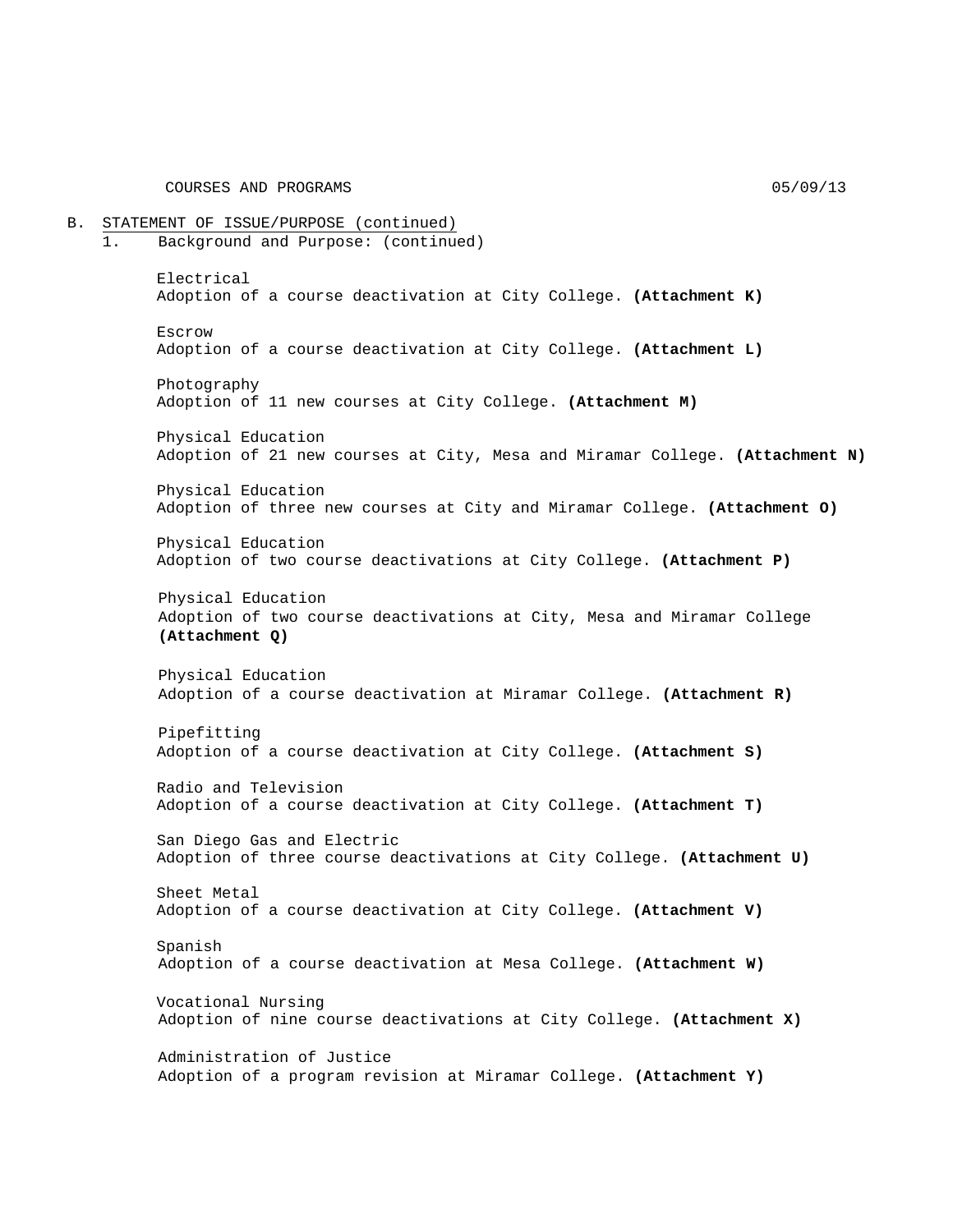COURSES AND PROGRAMS 05/09/13

B. STATEMENT OF ISSUE/PURPOSE (continued) 1. Background and Purpose: (continued) Apprenticeship Adoption of a program revision at City College. **(Attachment Z)** Art-Fine Art Adoption of a program revision at Mesa College. **(Attachment AA)** Behavioral Sciences Adoption of a new program at City College. **(Attachment BB)** Bilingual Studies Adoption of a program deactivation at City College. **(Attachment CC)** Business Studies Adoption of a program revision at City College. **(Attachment DD)** Business Studies Adoption of a program deactivation at City College. **(Attachment EE)** Communications Adoption of a new program at City College. **(Attachment FF)** Computer Business Technology Adoption of a program revision at Miramar College. **(Attachment GG)** Computer Business Technology Adoption of a program deactivation at Miramar College. **(Attachment HH)** Consumer and Nutrition Studies Adoption of a program revision at Mesa College. **(Attachment II)** Exercise Science Adoption of a program revision at Miramar College. **(Attachment JJ)** Interdisciplinary Studies Adoption of a program revision at Miramar College. **(Attachment KK)** Interdisciplinary Studies Adoption of a program deactivation at Miramar College. **(Attachment LL)** Interior Design Adoption of a program revision at Mesa College. **(Attachment MM)** Languages Adoption of a program revision at Mesa College. **(Attachment NN)**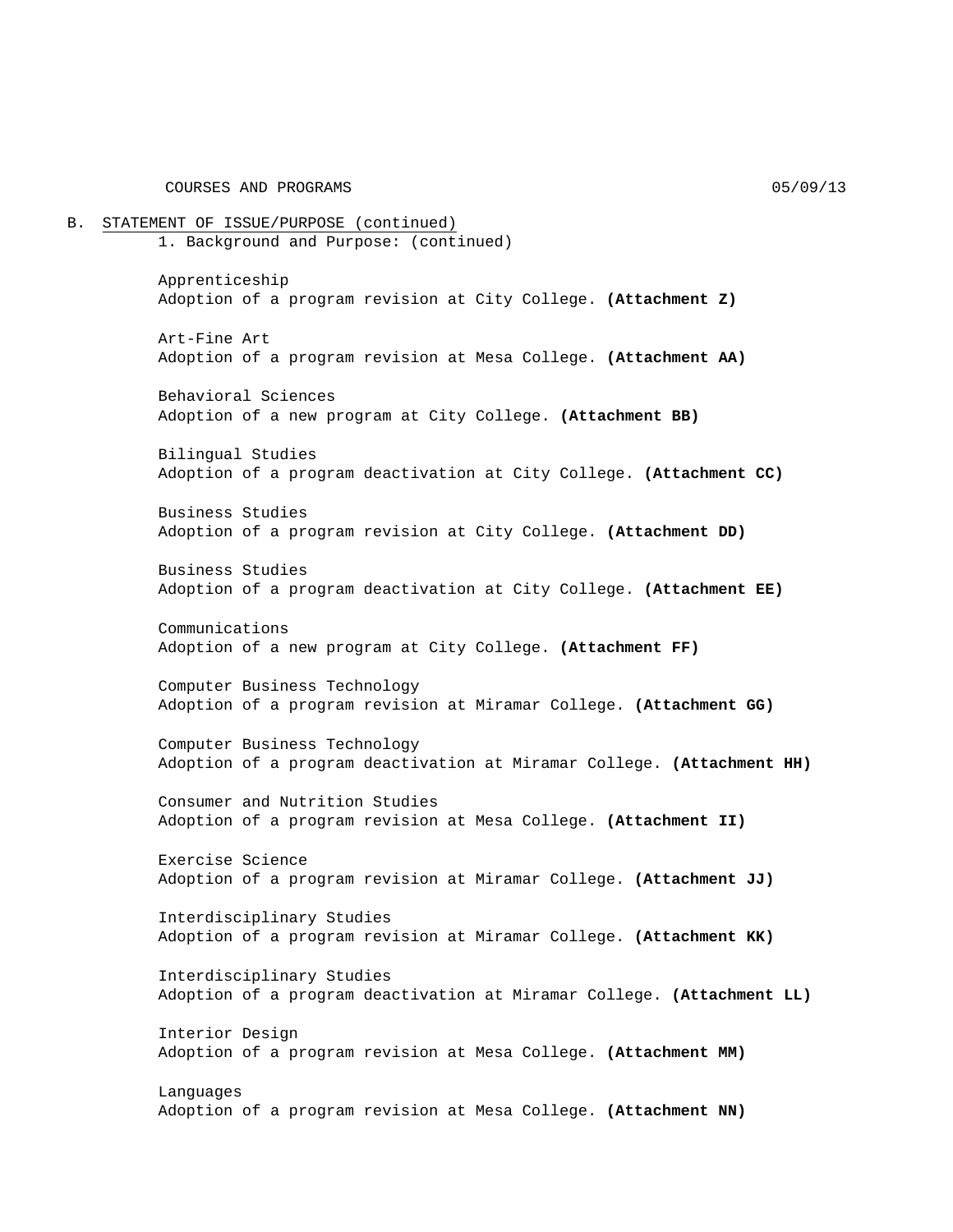B. STATEMENT OF ISSUE/PURPOSE (continued) 1. Background and Purpose: (continued) Liberal Arts and Sciences Adoption of a program revision at City College. **(Attachment OO)** Liberal Arts and Sciences Adoption of a program revision at Mesa College. **(Attachment PP)** Physical Education Adoption of a program revision at City College **(Attachment QQ)** Physical Education Adoption of a program revision at Mesa College. **(Attachment RR)** Nursing Education- Vocational Adoption of a program deactivation at City College. **(Attachment SS)** Social and Behavioral Sciences Adoption of a program revision at Miramar College. **(Attachment TT)** Sustainability Adoption of a program revision at City College. **(Attachment UU)** Visual and Performing Arts Adoption of a new program at City College. **(Attachment VV)** Visual and Performing Arts Adoption of a program revision at City College. **(Attachment WW)** 2. Cost and Funding There is no additional cost to the District.

#### C. PROPOSAL

The Board of Trustees hereby grants authority to take the action outlined in Part A.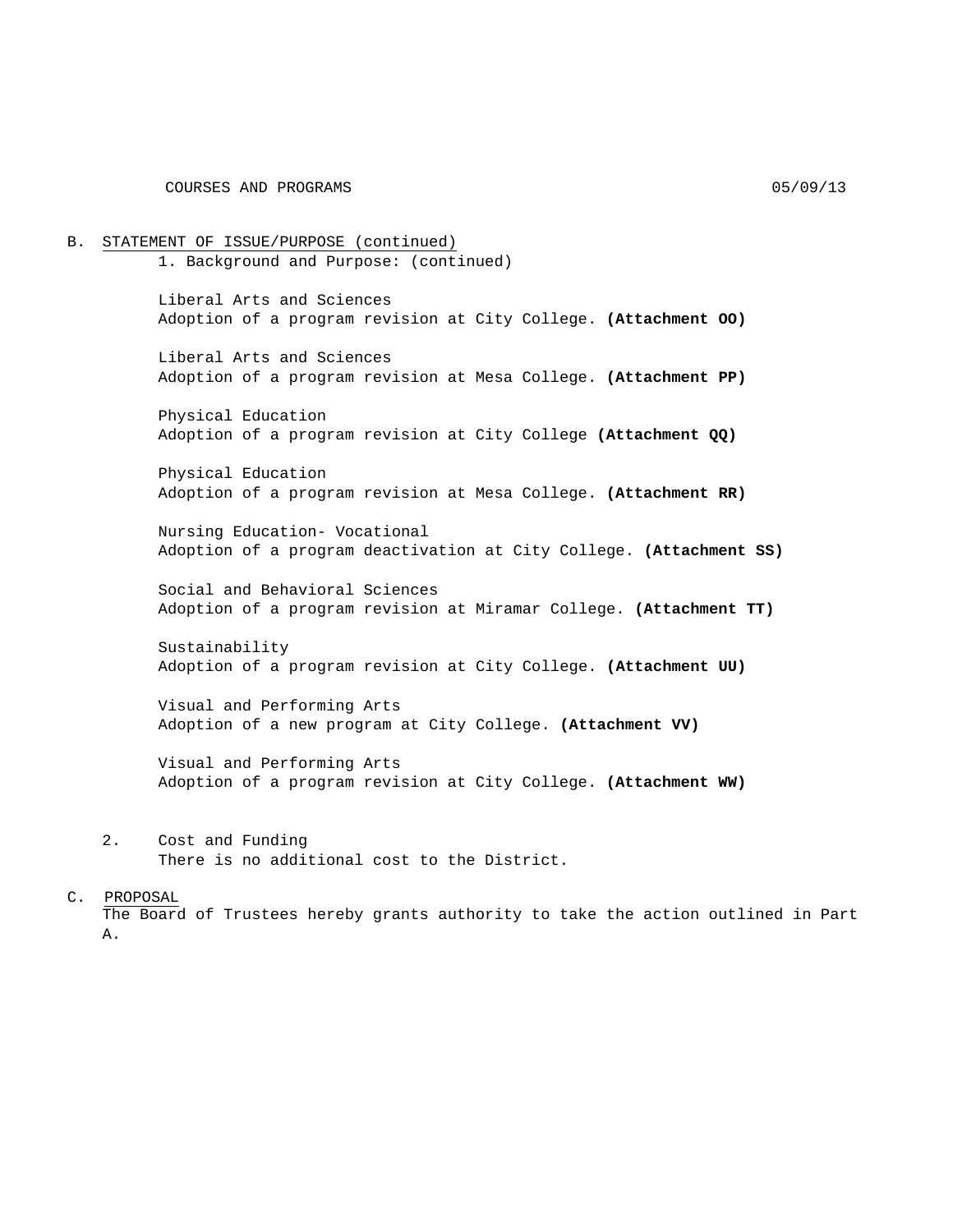Adoption of a new course at City College.

Proposed new course at City College:

# **130 Agriculture Direct Marketing Internship 48 - 54 hours lab, 1 units Grade Only**

*Advisory:* English 101 with a grade of "C" or better, or equivalent or Assessment Skill Levels R6 and W6.

This course provides theory and practice in the direct marketing of fresh produce by way of community supported agriculture (CSA) and farmers' markets. Classroom time provides an introduction to the marketing options available to small urban farmers and to the business planning process. Students learn to harvest and prepare produce for sale, and gain hands-on experience managing the campus' weekly farm stand and CSA program. This course is intended for students who plan to complete the Urban Farming Certificate of Achievement. It is also intended for urban agriculture students interested in learning direct marketing of farm products or running a related business. (FT) Associate Degree Credit & transfer to CSU.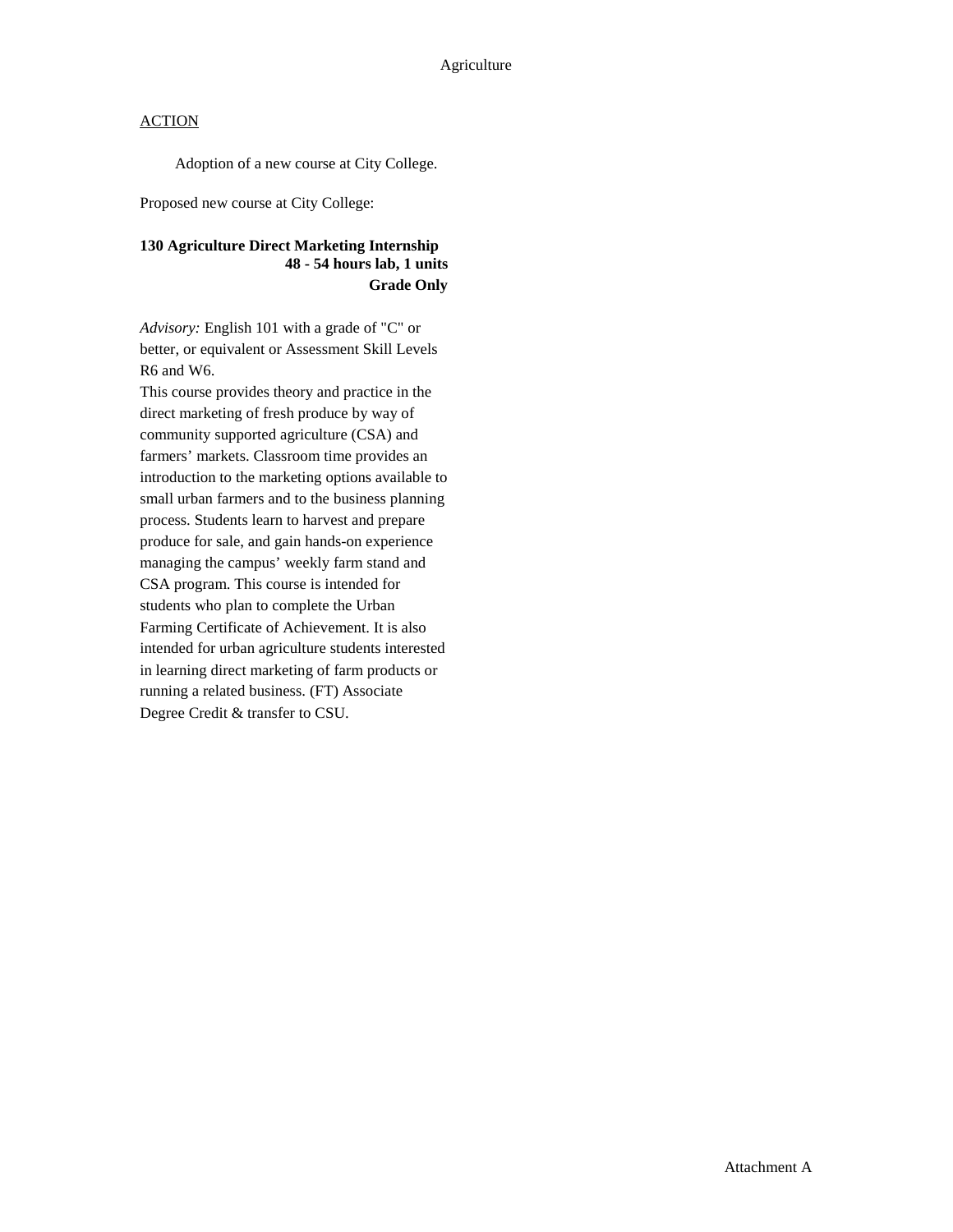Adoption of a course reactivation at City College.

Proposed course reactivation at City College:

#### **201A Third Course in Arabic**

#### **80 - 90 hours lecture, 5 units Grade Only**

*Prerequisite:* Arabic 102 with a grade of "C" or better, or equivalent.

*Limitation on Enrollment*: This course is not open to students with previous credit for Arabic 201.

This course is an interactive study of Arabic at the intermediate level. Students use increasingly complex Arabic language structures and vocabulary to listen, speak, read and write at the intermediate level. This course is designed for all students interested in the Arabic language. (FT) Associate Degree Credit & transfer to CSU.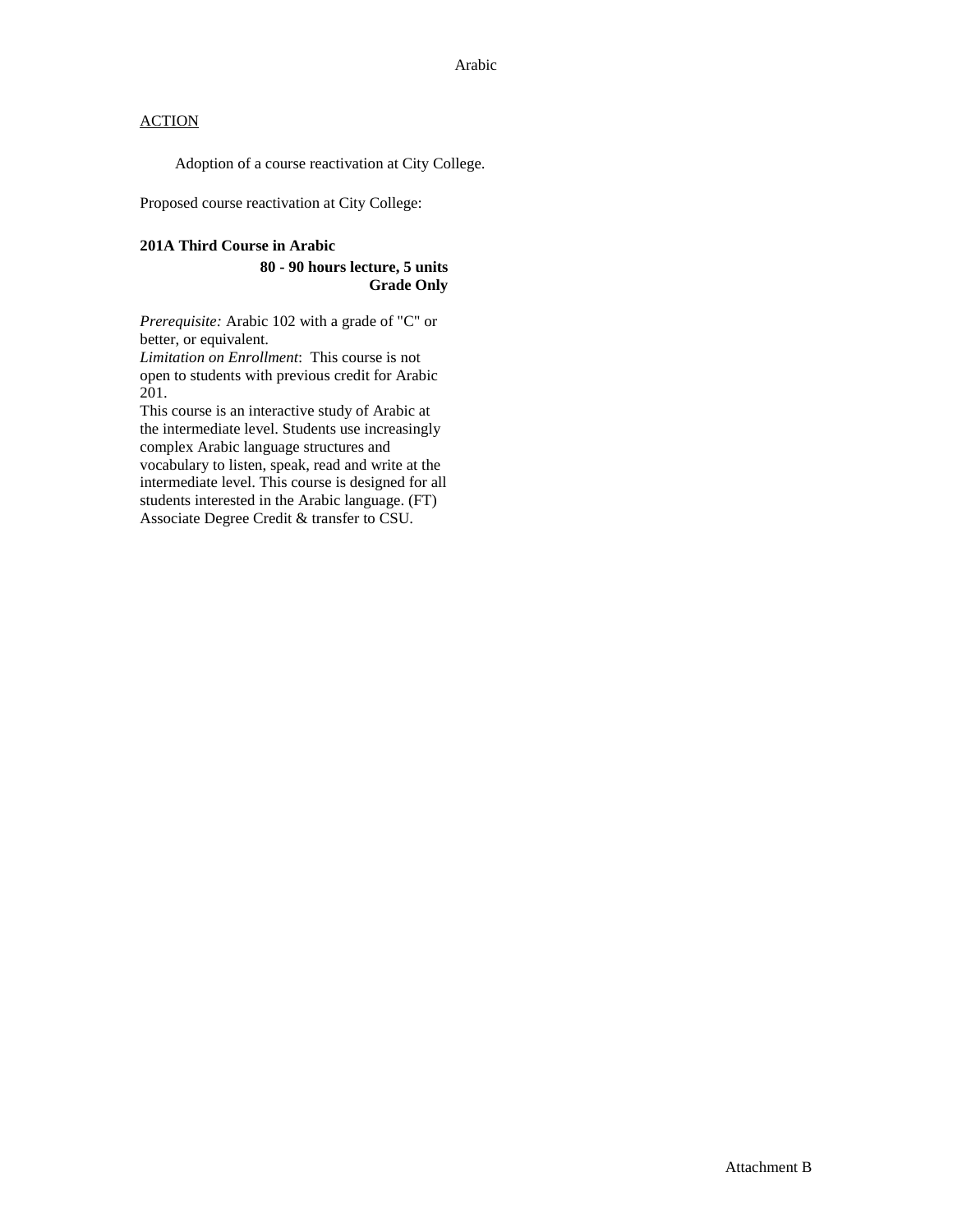Adoption of a new course at Mesa College.

Proposed new course at Mesa College:

# **115 Statistics for Business 48 - 54 hours lecture, 3 units Letter Grade or Pass/No Pass Option**

*Prerequisite:* Mathematics 92 or Mathematics 96, each with a grade of "C" or better, or equivalent or Assessment Skill Levels M45 or M50.

This course is a study of statistical analysis. Emphasis is placed on the use of descriptive statistics, probability, confidence intervals, hypothesis testing, analysis of variance, and regression and correlation analyses as aids for business decision making. This course is designed for students majoring in business or economics. (FT) Associate Degree Credit & transfer to CSU.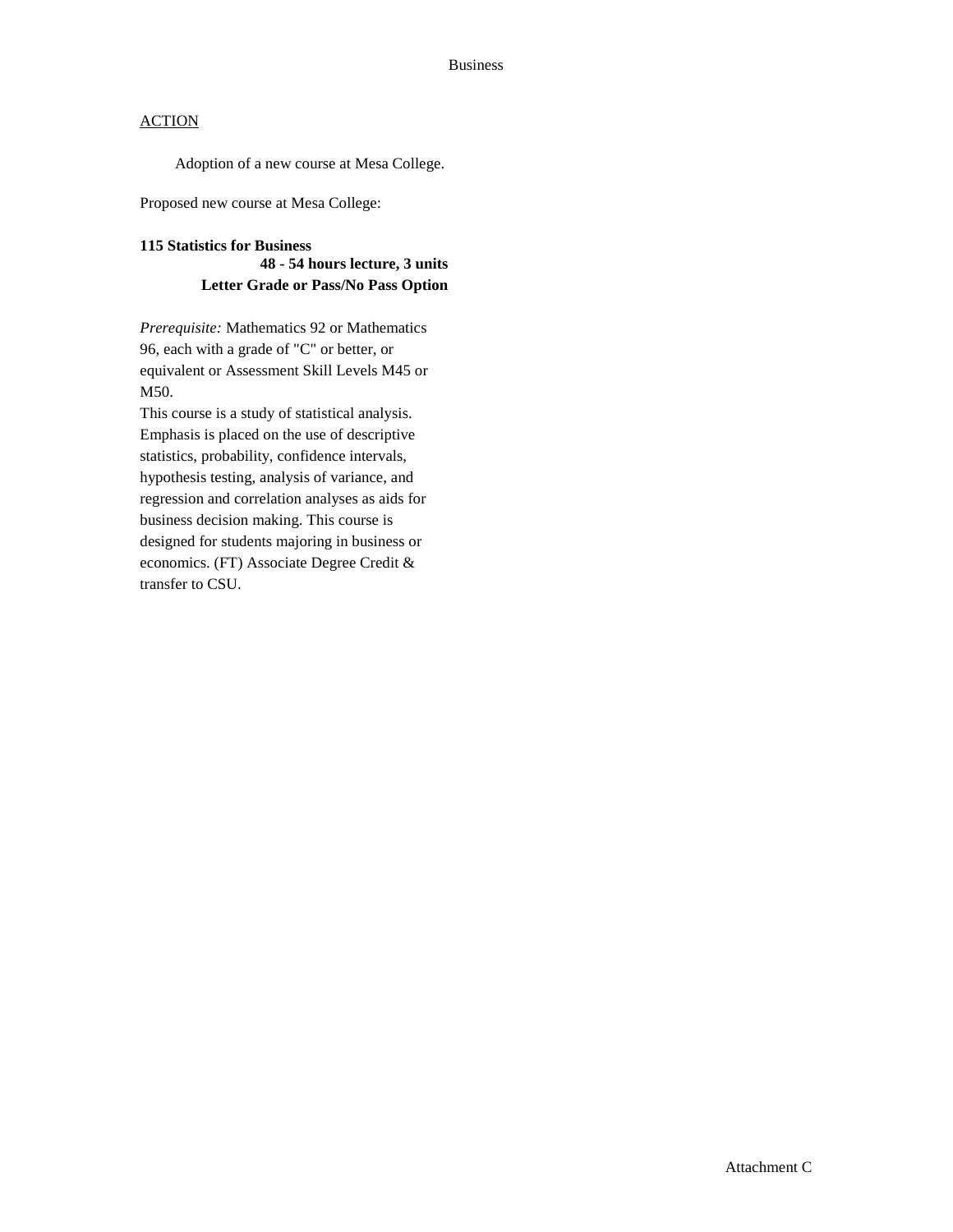Adoption of two course deactivations at City College.

Proposed course deactivations at City College:

### **95 Small Business Alphabetic Filing 12 - 13.5 hours lecture, 36 - 40.5 hours lab, 1.5 units Grade Only**

This course offers instruction in the association of Records Managers and Administrators (ARMA) alphabetic filing rules and techniques. These rules are widely used in business to create and maintain files. Instruction is activity oriented, including the use of a microcomputer software package to learn basic filing skills. (FT) Associate Degree Credit only and not Transferable.

### **113 International Finance 48 - 54 hours lecture, 3 units Grade Only**

This course introduces students to the fundamentals of international finance. Emphasis is placed on an understanding of the international monetary system, balance of payments analysis, foreign exchange markets, global banking, international cash management and budgeting, and international investment management and evaluation. This course in intended for the student planning to prepare for entry level employment in international banking, brokerage houses, or financial exchanges. (FT) Associate Degree Credit & transfer to CSU.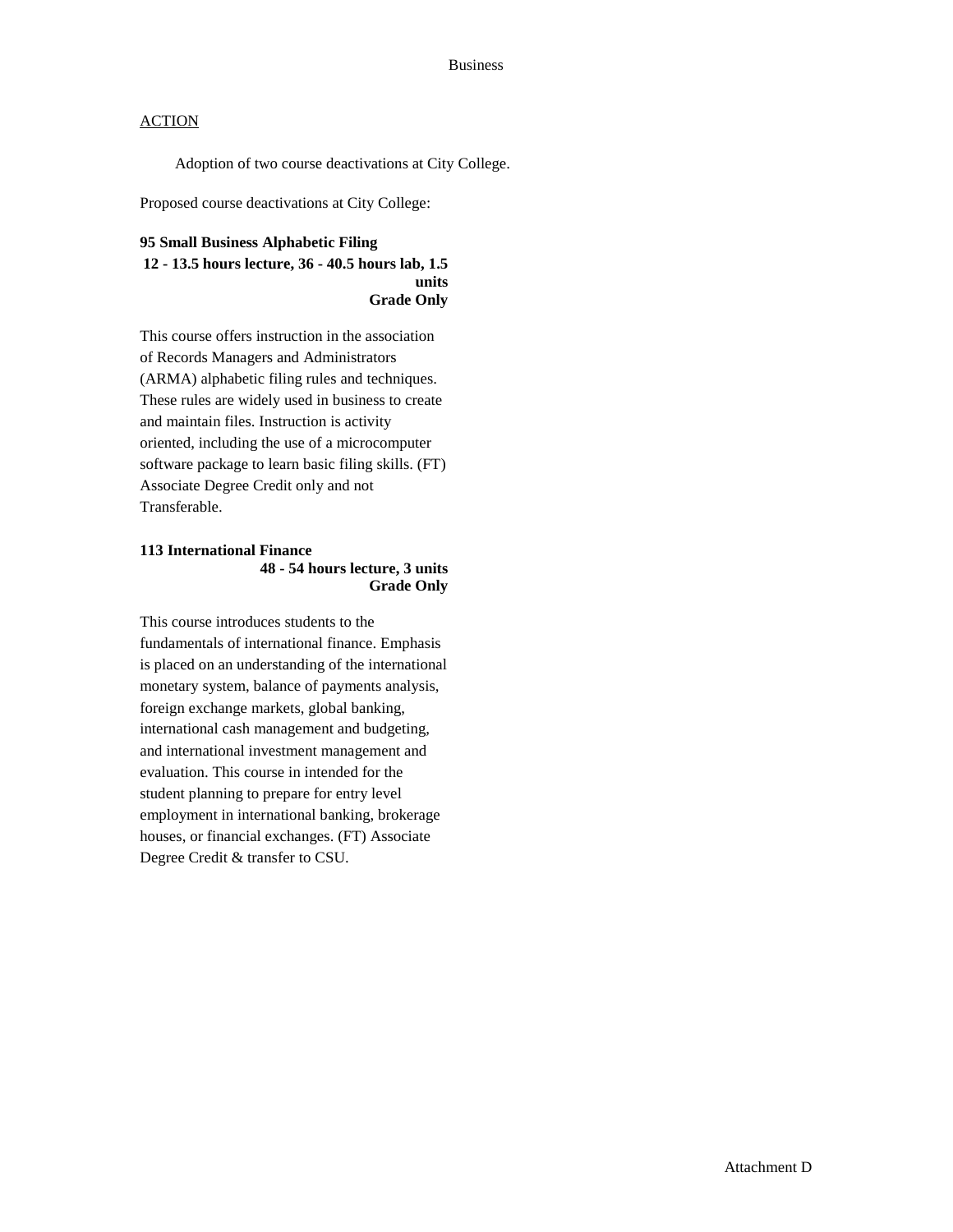Adoption of five new courses at City College.

Proposed new courses at City College:

# **50 Music Fundamentals for the Studio Engineer**

# **40 - 45 hours lecture, 24 - 27 hours lab, 3 units Grade Only**

*Advisory:* English 48 and English 49, each with a grade of "C" or better, or equivalent, or Assessment Skill Levels R5 and W5. This course is a practical study of the musical fundamentals required to work in a professional recording studio or commercial music environment. Emphasis is placed on basic keyboarding skills and rudimentary Musical Instrument Digital Interface (MIDI) sequencing. Topics include meter, pitch, chords, and scales. This course is intended for students majoring in digital music technology. (FT) Associate Degree Credit only and not Transferable.

# **80 Introduction to Digital Audio and MIDI 40 - 45 hours lecture, 24 - 27 hours lab, 3 units Grade Only**

*Advisory:* English 48 and English 49, each with a grade of "C" or better, or equivalent, or Assessment Skill Levels R5 and W5. This course provides students with the fundamental skills required to operate a digital audio workstation (DAW) for recording, editing and mixing of audio and Musical Instrument Digital Interface (MIDI) data. Topics include digital audio, MIDI, signal flow in the professional studio, elastic audio and quantization, automation, signal processing, basic mixing and editing techniques, and audio file formats for delivery. This course is designed for students majoring in digital music technology and anyone interested in entry-level employment in the music industry. Students may take industry-based certification exams at the conclusion of the semester. This course is an industry-partner training course. (FT) Associate Degree Credit only and not Transferable.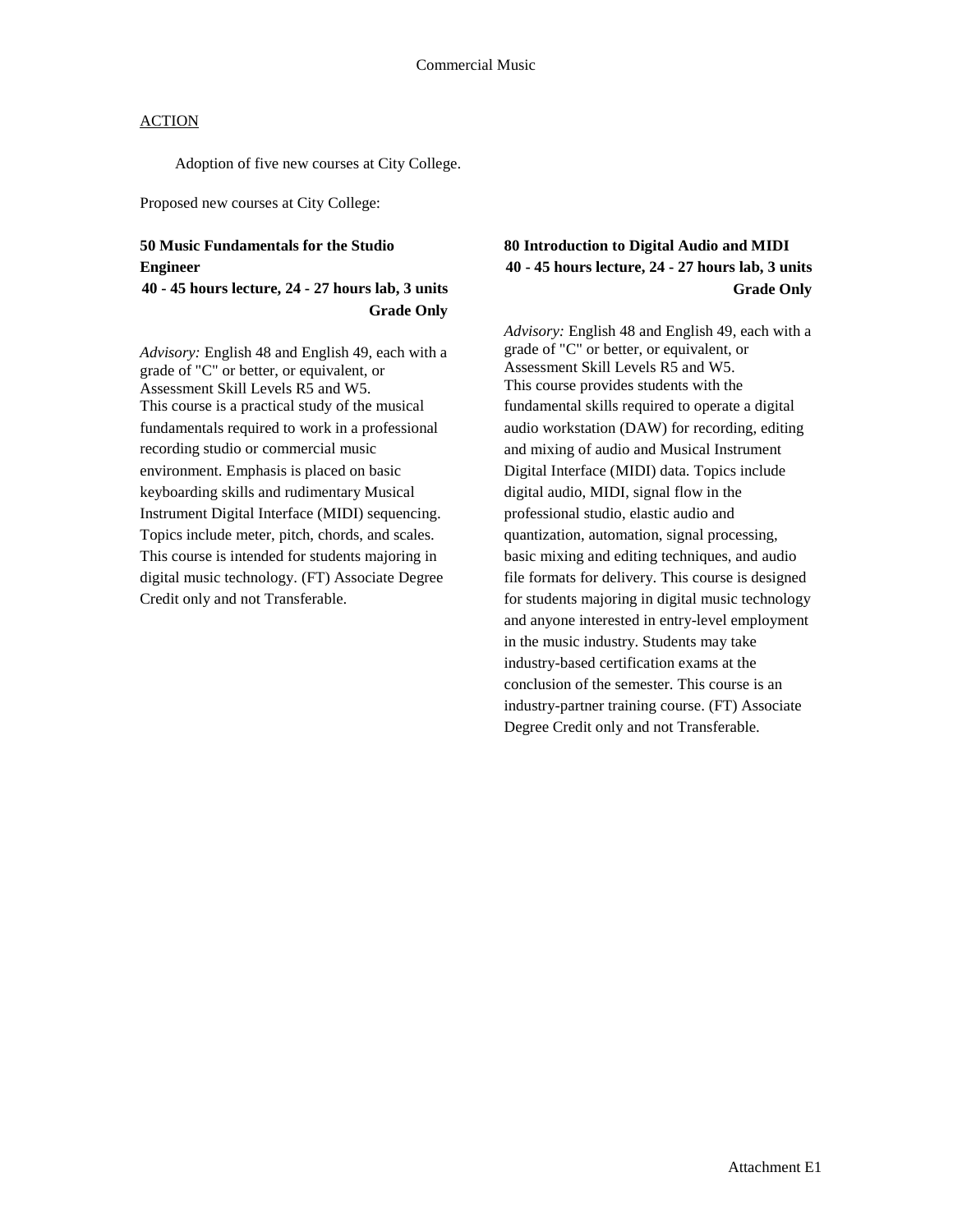# **82 Audio Recording 40 - 45 hours lecture, 24 - 27 hours lab, 3 units Grade Only**

*Prerequisite:* Commercial Music 80 with a grade of "C" or better, or equivalent. This course provides students with the fundamental skills required to work within a commercial studio environment as a studio engineer. Emphasis is placed on commercial music genres, such as rock, metal, pop, and hip hop. Topics include session set-up and acoustical treatments, types and applications of microphones specific to commercial music genres, common microphone techniques related to commercial music production, the mixing console, mixing and editing, signal processing standards in commercial music production, session management and protocol in the professional studio environment, and common real-life situations encountered with recording clientele. This course is designed for students majoring in digital music technology and anyone interested in entry-level employment in the music industry. (FT) Associate Degree Credit only and not Transferable.

### **84 Fundamentals of MIDI Production 40 - 45 hours lecture, 24 - 27 hours lab, 3 units Grade Only**

*Prerequisite:* Commercial Music 50 and Commercial Music 80, each with a grade of "C" or better, or equivalent.

This course is a study of the fundamentals of electronic music production as applied to Musical Instrument Digital Interface (MIDI) sequencing. Topics include basic principals of MIDI in music production, the history of MIDI, MIDI hardware and software applications, signal flow, sequencing, keyboard/controller mapping, and synthesizer programming. Students design and create special projects using the equipment and proper protocol. This course is designed for students majoring in digital music technology. (FT) Associate Degree Credit only and not Transferable.

# **95 Advanced Topics in Music Production 40 - 45 hours lecture, 24 - 27 hours lab, 3 units Grade Only**

*Prerequisite:* Commercial Music 82 with a grade of "C" or better, or equivalent. This course provides students with the ability to create a portfolio of original music and an electronic press kit to be used as a selfpromotional tool. Topics include song forms, advanced topics in music production specific to stylistic genres, mastering techniques specific to stylistic genres, music's application in multimedia formats, and self-promotional tools. This course is designed for students majoring in digital music technology, and for students who are interested in pursuing careers in music production, composition, and/or arranging. (FT) Associate Degree Credit only and not Transferable.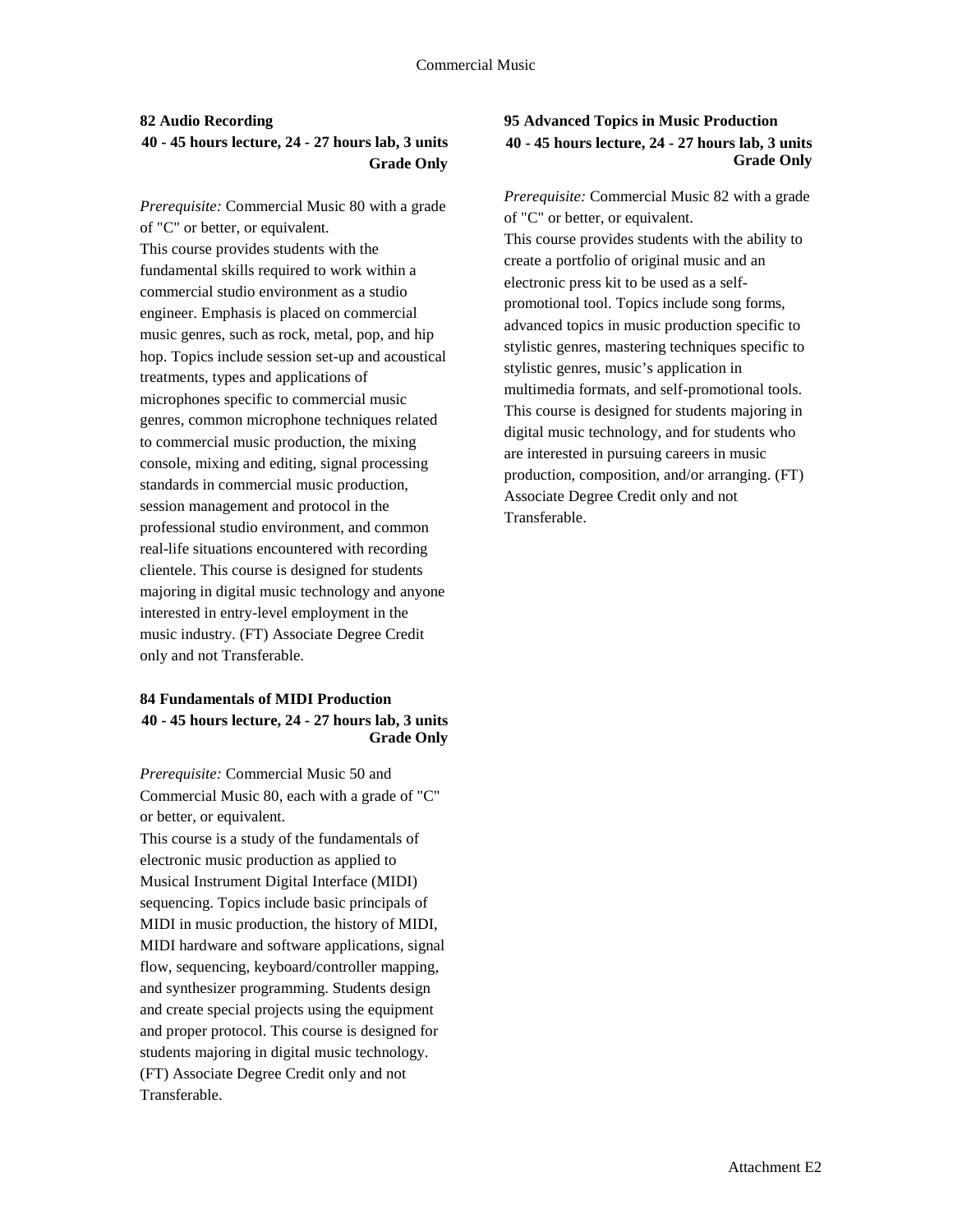Adoption of 21 new courses at City and Mesa College.

Proposed new courses at City and Mesa College:

#### **110B Ballet II**

**12 - 13.5 hours lecture, 36 - 40.5 hours lab, 1.5 units Letter Grade or Pass/No Pass Option**

*Advisory:* English 47A or English 48 and English 49, each with a grade of "C" or better, or equivalent, or Assessment Skill Levels R5 and W5; Dance 110A with a grade of "C" or better, or equivalent.

Ballet II is a course in beginning ballet technique focusing on correct body alignment and placement through repetition and center work. Students analyze, discuss, and critique the line, design, ballet technique, choreography and dynamics of ballet movements. This course is designed for dance majors and all students interested in Ballet. (FT) Associate Degree Credit & transfer to CSU.

#### **110C Ballet III**

#### **12 - 13.5 hours lecture, 36 - 40.5 hours lab, 1.5 units Letter Grade or Pass/No Pass Option**

*Advisory:* English 47A or English 48 and English 49, each with a grade of "C" or better, or equivalent, or Assessment Skill Levels R5 and W5; Dance 110B with a grade of "C" or better, or equivalent.

Ballet III is a course in intermediate ballet technique focusing on correct body alignment and placement through repetition and center work. Students analyze, discuss, and critique the line, design, ballet technique, choreography and dynamics of ballet movements. This course is designed for dance majors and all students interested in Ballet. (FT) Associate Degree Credit & transfer to CSU

**110D Ballet IV 12 - 13.5 hours lecture, 36 - 40.5 hours lab, 1.5 units Letter Grade or Pass/No Pass Option**

*Advisory:* English 47A or English 48 and English 49, each with a grade of "C" or better, or equivalent, or Assessment Skill Levels R5 and W5; Dance 110C with a grade of "C" or better, or equivalent.

Ballet IV is a course in Intermediate/Advanced ballet technique focusing on correct body alignment and placement through repetition and center work. Students analyze, discuss, and critique the line, design, ballet technique, choreography and dynamics of ballet movements. This course is designed for dance majors and all students interested in Ballet. (FT) Associate Degree Credit & transfer to CSU

# **115B Tap Dance II 8 - 13.5 hours lecture, 24 - 40.5 hours lab, 1- 1.5 units Letter Grade or Pass/No Pass Option**

*Advisory:* English 47A or English 48 and English 49, each with a grade of "C" or better, or equivalent, or Assessment Skill Levels R5 and W5; Dance 115A with a grade of "C" or better, or equivalent.

This course is the second in a series of Tap dance courses. Emphasis is placed on intermediate Tap dance technique, vocabulary, rhythms studies and improvisations. This course is designed for dance and theater majors and all students interested in Tap dance. When this course is offered for three hours a week the additional time is utilized in the practice and perfection of rhythmic and sound clarity. (FT) Associate Degree Credit & transfer to CSU.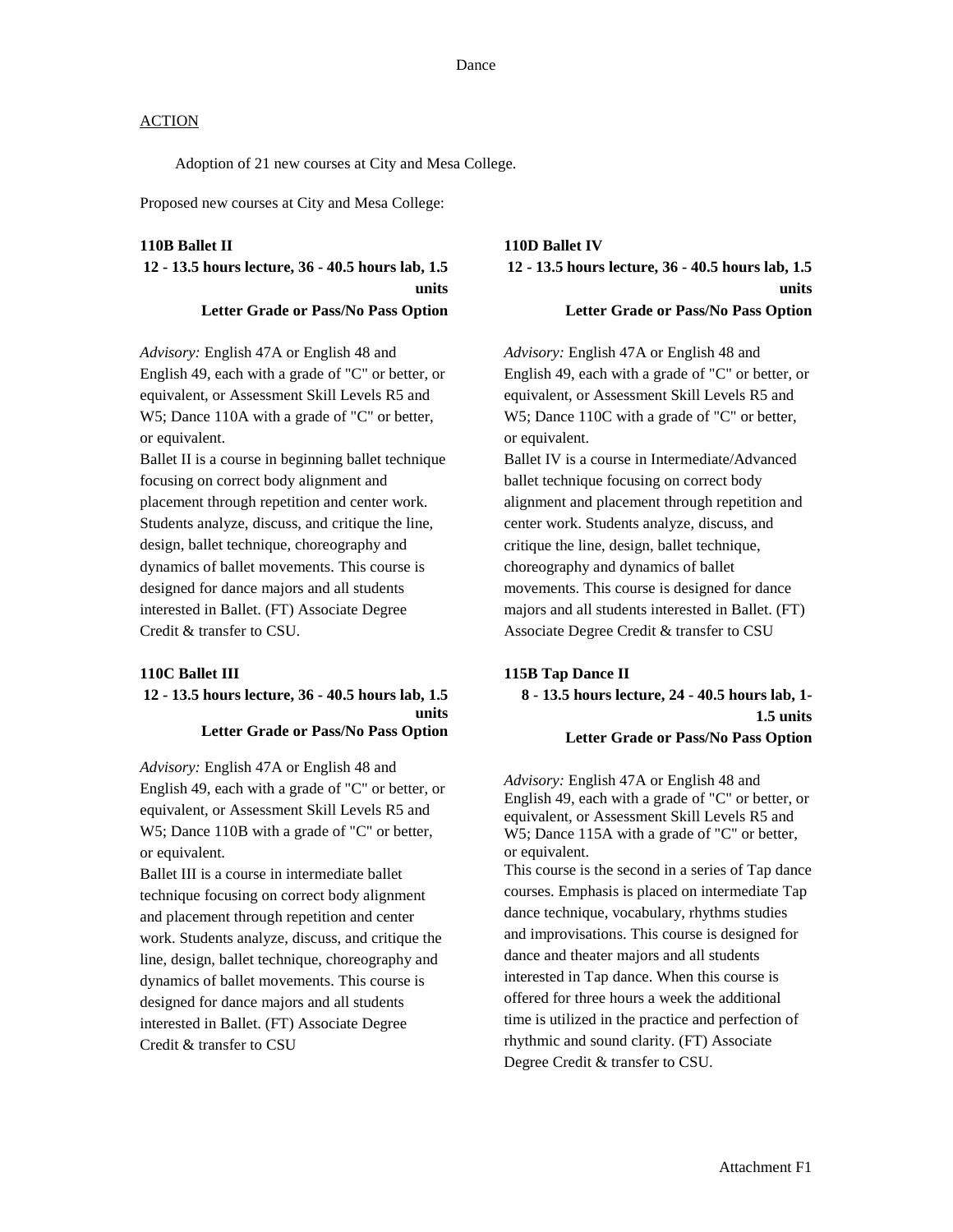# **115C Tap Dance III 8 - 13.5 hours lecture, 24 - 40.5 hours lab, 1- 1.5 units**

#### **Letter Grade or Pass/No Pass Option**

*Advisory:* English 47A or English 48 and English 49, each with a grade of "C" or better, or equivalent, or Assessment Skill Levels R5 and W5; Dance 115B with a grade of "C" or better, or equivalent.

This course is the third in a series of Tap dance courses. Emphasis is placed on intermediate advanced Tap dance technique, vocabulary, rhythm studies and improvisations. This course is designed for dance and theater majors and all students interested in Tap dance. When this course is offered for three hours a week the additional time is utilized in the practice and perfection of rhythmic and sound clarity. (FT) Associate Degree Credit & transfer to CSU.

#### **115D Tap Dance IV**

# **8 - 13.5 hours lecture, 24 - 40.5 hours lab, 1- 1.5 units Letter Grade or Pass/No Pass Option**

*Advisory:* English 47A or English 48 and English 49, each with a grade of "C" or better, or equivalent, or Assessment Skill Levels R5 and W5; Dance 115C with a grade of "C" or better, or equivalent.

This course is the fourth in a series of Tap dance courses. Emphasis is placed on advanced Tap dance technique, vocabulary, rhythms studies, improvisations and styles. This course is designed for dance and theater majors and all students interested in Tap dance. When this course is offered for three hours a week the additional time is utilized in the practice and perfection of rhythmic and sound clarity. (FT) Associate Degree Credit & transfer to CSU.

#### **120B Hip Hop II**

**12 - 13.5 hours lecture, 36 - 40.5 hours lab, 1.5 units** 

### **Letter Grade or Pass/No Pass Option**

*Advisory:* English 47A or English 48 and English 49, each with a grade of "C" or better, or equivalent, or Assessment Skill Levels R5 and W5*;* Dance 120A with a grade of "C" or better, or equivalent.

This course is the second in a series of Hip Hop dance courses. Emphasis is placed on beginning Hip Hop technique, rhythms and styles. This course is designed for dance majors and all students interested in Hip Hop dance. (FT) Associate Degree Credit & transfer to CSU.

# **120C Hip Hop III**

# **12 - 13.5 hours lecture, 36 - 40.5 hours lab, 1.5 units Letter Grade or Pass/No Pass Option**

*Advisory:* English 47A or English 48 and English 49, each with a grade of "C" or better, or equivalent, or Assessment Skill Levels R5 and W5; Dance 120B with a grade of "C" or better, or equivalent.

This is the third in a series of Hip Hop dance courses. Emphasis is placed on intermediate Hip Hop dance technique, rhythms, styles and choreography. This course is designed for dance majors and all students interested in Hip Hop dance. (FT) Associate Degree Credit & transfer to CSU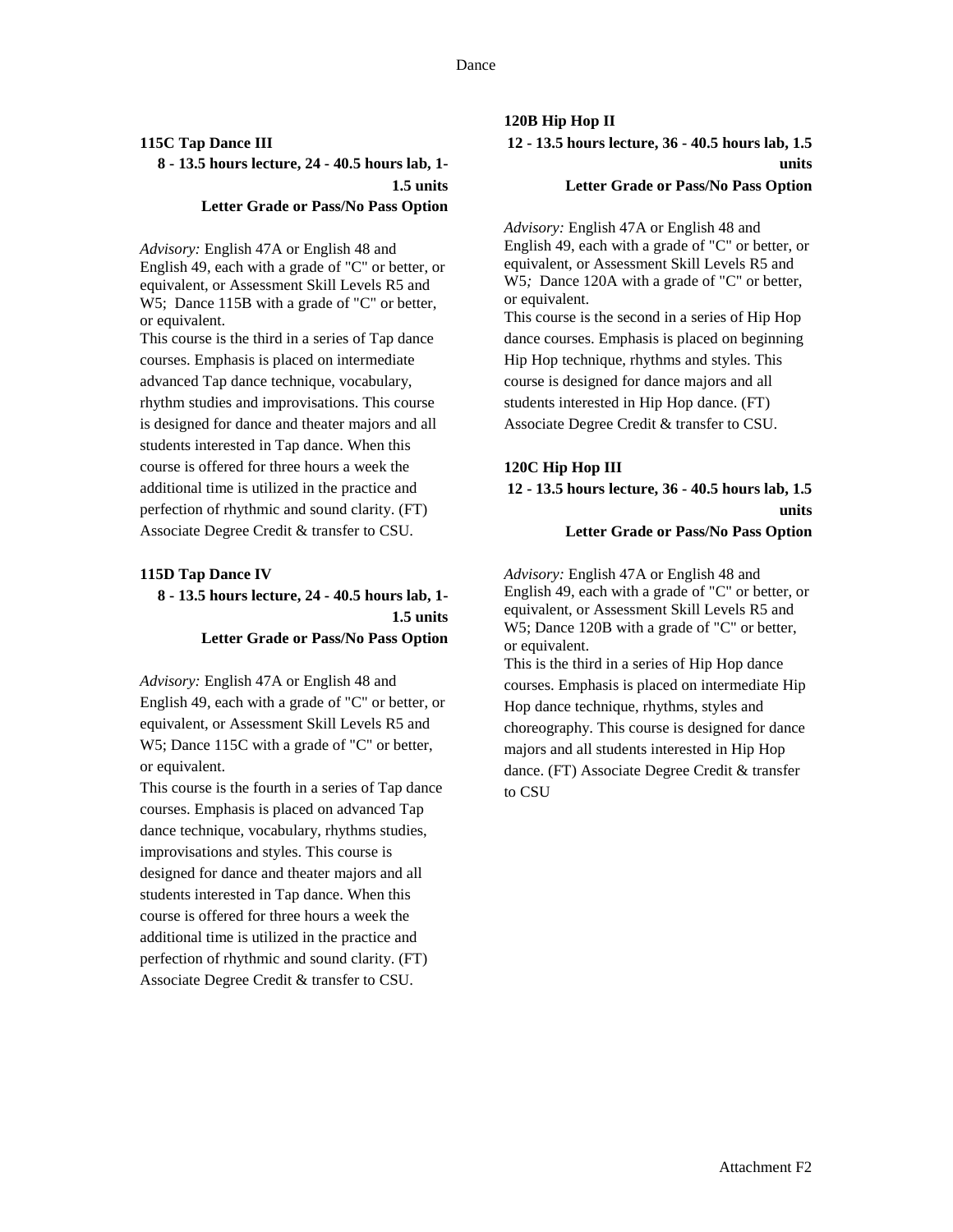# **120D Hip Hop IV 12 - 13.5 hours lecture, 36 - 40.5 hours lab, 1.5 units**

#### **Letter Grade or Pass/No Pass Option**

*Advisory:* English 47A or English 48 and English 49, each with a grade of "C" or better, or equivalent, or Assessment Skill Levels R5 and W5; Dance 120C with a grade of "C" or better, or equivalent.

This course is the fourth in a series of Hip Hop dance courses. Emphasis is placed on advanced Hip Hop dance technique, rhythms, styles and choreography. This course is designed for dance majors and all students interested in Hip Hop dance. (FT) Associate Degree Credit & transfer to CSU.

#### **145B Ballroom Dance II**

**8 - 13.5 hours lecture, 24 - 40.5 hours lab, 1- 1.5 units Letter Grade or Pass/No Pass Option**

*Advisory:* English 47A or English 48 and English 49, each with a grade of "C" or better, or equivalent, or Assessment Skill Levels R5 and W5; Dance 145A with a grade of "C" or better, or equivalent.

Ballroom Dance II is the second in a series of ballroom dance courses focusing on partner dance and steps. Emphasis is placed on frame, style, partnering technique and variations in a variety of ballroom genres at the beginning through intermediate level. This course is designed for dance and theatre majors as well as students who wish to explore historical dance. When this course is offered for three hours a week the additional time is utilized in the practice and perfection of style, rhythms and variations. (FT) Associate Degree Credit & transfer to CSU.

# **177B Dance Improvisation II 48 - 81 hours lab, 1-1.5 units Letter Grade or Pass/No Pass Option**

*Advisory:* English 47A or English 48 and English 49, each with a grade of "C" or better, or equivalent, or Assessment Skill Levels R5 and W5; Dance 177A with a grade of "C" or better, or equivalent.

This course is an exploration of improvisational dance at the intermediate level. Emphasis is placed on space, time, and energy as a means of creating improvisational dance in structured and unstructured settings. Students utilize and refine improvisational dance skills in the creation of improvisational dance compositions. This course is intended for dance majors and all students interested in the use of improvisational movement in dance and non-dance settings. When this course is offered for three hours a week the additional time is utilized in the practice and perfection of style, rhythms and variations. (FT) Associate Degree Credit & transfer to CSU.

# **178B Advanced Commercial Dance II 12 - 13.5 hours lecture, 36 - 40.5 hours lab, 1.5 units**

#### **Letter Grade or Pass/No Pass Option**

*Advisory:* English 47A or English 48 and English 49, each with a grade of "C" or better, or equivalent, or Assessment Skill Levels R5 and W5; Dance 135D with a grade of "C" or better, or equivalent.

This course is a study and application of the ideas, styles and works of Commercial dance choreographers on Broadway and in film. Emphasis is placed on the techniques and choreographic methodologies of American dance masters Bob Fosse, Jerome Robbins, Michael Kidd and Michael Bennett. Instruction includes student performance of historical Commercial dance repertoire. This course is intended for students majoring in dance. (FT) Associate Degree Credit & transfer to CSU.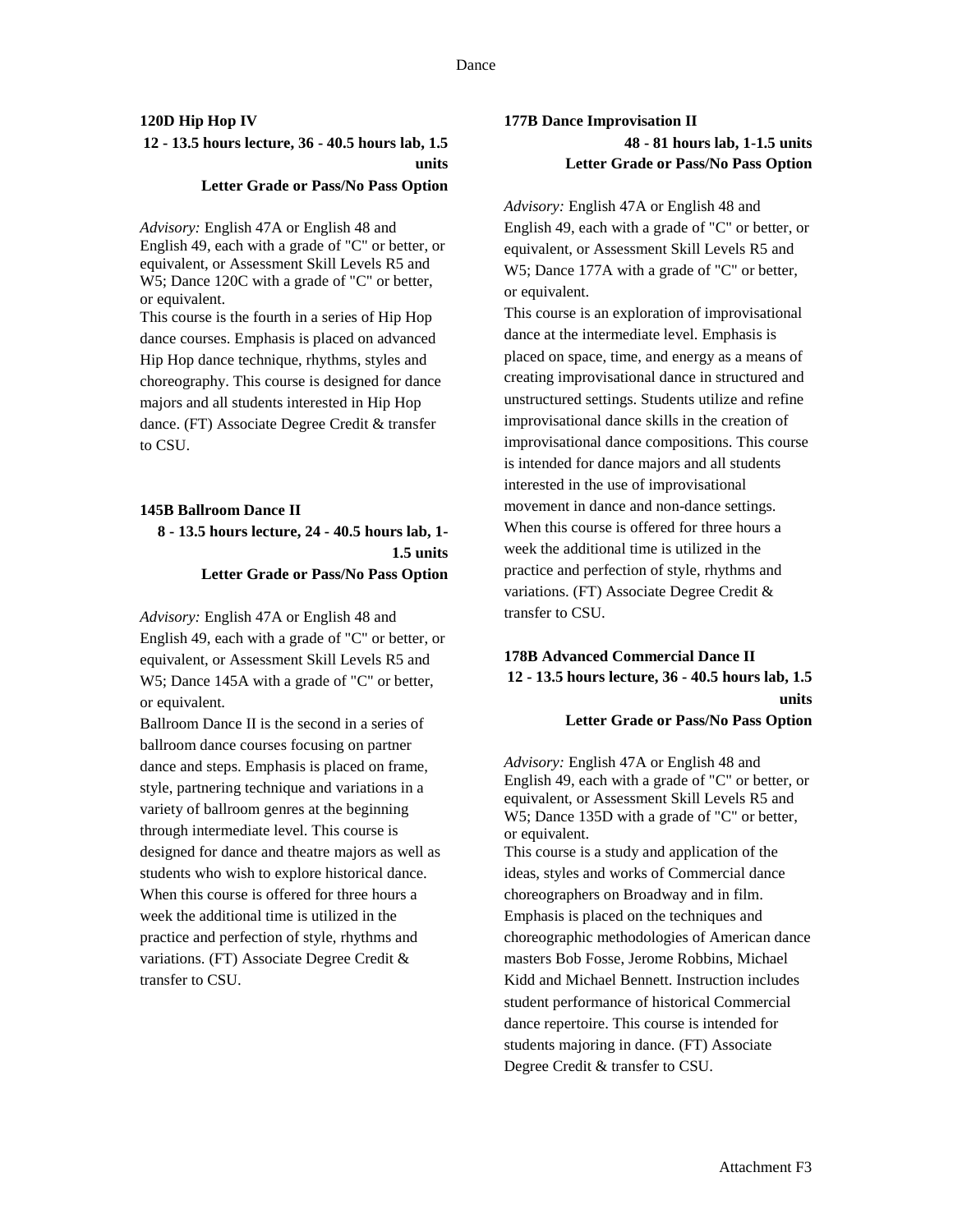#### **179B Advanced Classical Dance II 12 - 13.5 hours lecture, 36 - 40.5 hours lab, 1.5 units Letter Grade or Pass/No Pass Option**

*Advisory:* English 47A or English 48 and English 49, each with a grade of "C" or better, or equivalent, or Assessment Skill Levels R5 and W5; Dance 110D with a grade of "C" or better, or equivalent.

This class compares, discusses and analyzes the movement principles of the Cecchetti and the Russian styles of Classical dance. Advanced Classical focus on movement design, artistic intent, and intellectual property of the Cecchetti and Russian methods. This course is designed for dance majors and all students interested in Advanced Classical dance. (FT) Associate Degree Credit & transfer to CSU.

#### **180A Advanced Contemporary Dance I 12 - 13.5 hours lecture, 36 - 40.5 hours lab, 1.5 units**

#### **Letter Grade or Pass/No Pass Option**

*Advisory:* English 47A or English 48 and English 49, each with a grade of "C" or better, or equivalent, or Assessment Skill Levels R5 and W5; Dance 140D with a grade of "C" or better, or equivalent.

This course is a study and application of the ideas, styles, and significant works of influential Contemporary dance choreographers from the period 1900-1960. Emphasis is placed on the techniques and choreographic methodologies of Contemporary dance pioneers, such as Martha Graham, Doris Humphrey, Lester Horton, and Merce Cunningham. Student performances include reproduction of historical Contemporary dance repertoire as well as original choreography based on historical Contemporary dance choreography and techniques. This course is intended for students majoring in dance. (FT) Associate Degree Credit & transfer to CSU.

### **180B Advanced Contemporary Dance II 12 - 13.5 hours lecture, 36 - 40.5 hours lab, 1.5 units Grade Only**

*Advisory:* English 47A or English 48 and English 49, each with a grade of "C" or better, or equivalent, or Assessment Skill Levels R5 and W5; Dance 180A with a grade of "C" or better, or equivalent.

This course is a study and application of the ideas, styles, and significant works of one or more influential choreographers from the period 1960-Present. Emphasis is placed on the movement vocabularies and choreographic processes in practice in various geographic regions around the world, such as Contemporary Dance in Western Europe, Dance Theater in Germany, Gaga in Israel, and sensory practices in America. Instruction includes performance of Contemporary dance styles. This course is intended for students majoring in dance. (FT) Associate Degree Credit & transfer to CSU.

### **261B Dance Performance II 96 - 108 hours lab, 2 units Grade Only**

*Advisory:* English 47A or English 48 and English 49, each with a grade of "C" or better, or equivalent, or Assessment Skill Levels R5 and W5; Dance 110A, Dance 115A, Dance 135A or Dance 140A, each with a grade of "C" or better, or equivalent. Dance Performance II provides the opportunity

for students to apply intermediate skills in ballet, jazz, hip hop, tap, and modern dance in concerts and community performances. Emphasis is placed on student application of dance, staging, and performance techniques in student choreographed works for large ensembles. This course is designed for dance majors and students interested in choreography and dance performance. (FT) Associate Degree Credit & transfer to CSU.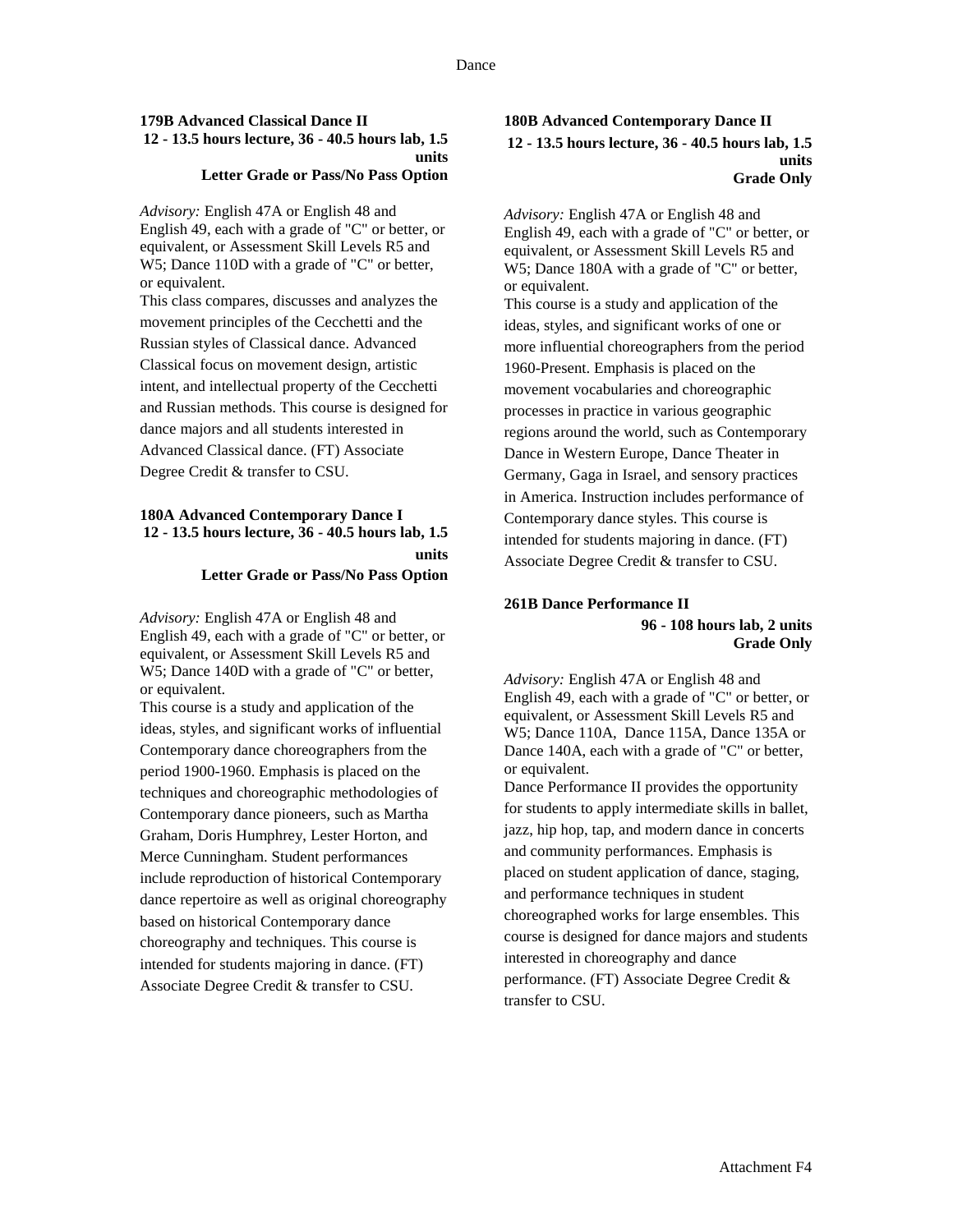# **261C Dance Performance III**

# **96 - 108 hours lab, 2 units Grade Only**

*Advisory:* English 47A or English 48 and English 49, each with a grade of "C" or better, or equivalent, or Assessment Skill Levels R5 and W5; Dance 110B, Dance 115B, Dance 135B or Dance 140B, each with a grade of "C" or better, or equivalent.

Dance Performance III provides the opportunity for students to apply advanced skills in ballet, jazz, tap, hip hop and modern dance in concerts and community performances. Emphasis is placed on student application of dance, staging, and performance techniques in faculty choreographed works for solos and small groups. This course is designed for dance majors and students interested in dance performance. (FT) Associate Degree Credit & transfer to CSU.

# **261D Dance Performance IV**

### **96 - 108 hours lab, 2 units Grade Only**

*Advisory:* English 47A or English 48 and English 49, each with a grade of "C" or better, or equivalent, or Assessment Skill Levels R5 and W5; Dance 110C, Dance 115C, Dance 135C or Dance 140C, each with a grade of "C" or better, or equivalent.

Dance Performance IV provides the opportunity for students to apply intermediate and advanced skills in ballet, jazz, hip hop, tap, and modern dance in concerts and community performances. Emphasis is placed on student application of dance, staging, and performance techniques in student choreographed works for solos and small groups. Students choreograph and produce all elements of performances in preparation to transfer to a university. This course is designed for dance majors and students interested in choreography and dance performance. (FT) Associate Degree Credit & transfer to CSU.

## **271B Makeup for Dance Productions 48 - 108 hours lab, 1-2 units Grade Only**

*Advisory:* English 47A or English 48 and English 49, each with a grade of "C" or better, or equivalent, or Assessment Skill Levels R5 and W5.

This production oriented course introduces students to the materials and techniques used in stage makeup design and application for a full dance production. Emphasis is placed on vocabulary pertinent to the use of dance makeup and participation in the makeup crew for a full dance department production. This course is intended for dance majors and all students interested in makeup for the stage. (FT) Associate Degree Credit & transfer to CSU.

# **271C Lighting Design for Dance Production 48 - 108 hours lab, 1-2 units Grade Only**

*Advisory:* English 47A or English 48 and English 49, each with a grade of "C" or better, or equivalent, or Assessment Skill Levels R5 and W5.

This production oriented course introduces students to the principles and practice of stage lighting. Emphasis is placed on design and drafting of lighting plots and the operation of basic lighting and electrical stage equipment. Students participate in lighting design and execution for a full department dance production. This course is intended for dance majors and all students interested in lighting for the stage. (FT) Associate Degree Credit & transfer to CSU.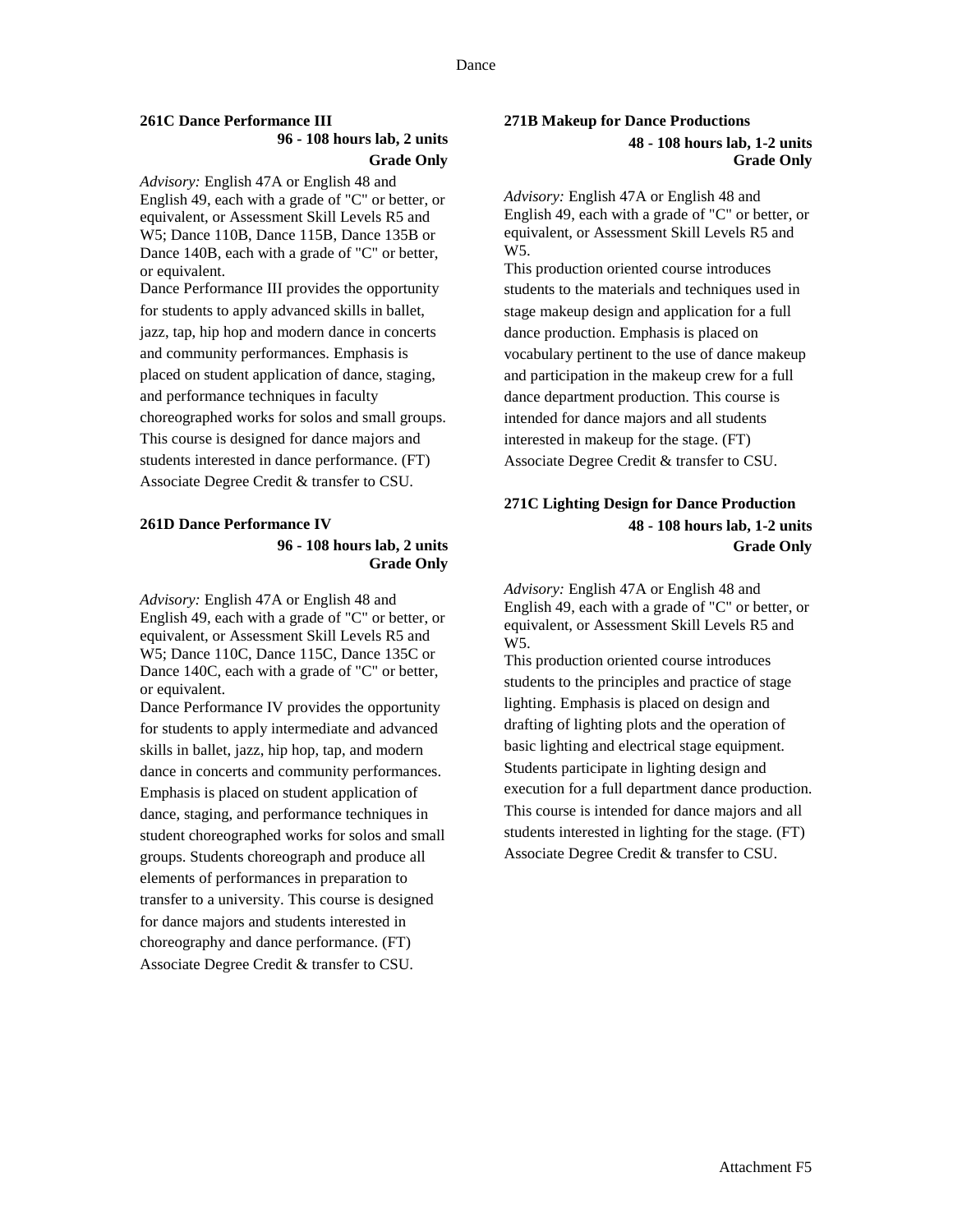#### Dance

# **271D Sound Design for Dance Production 48 - 108 hours lab, 1-2 units Grade Only**

*Advisory:* English 47A or English 48 and English 49, each with a grade of "C" or better, or equivalent, or Assessment Skill Levels R5 and W5.

This production oriented course introduces students to the principles and practice of theater sound and its technical operation. Emphasis is placed on the basic aesthetic and technical aspects of sound design for the theater. Students participate in crew sound for a full department dance production. This course is intended for dance majors and all students interested sound for the stage. (FT) Associate Degree Credit & transfer to CSU.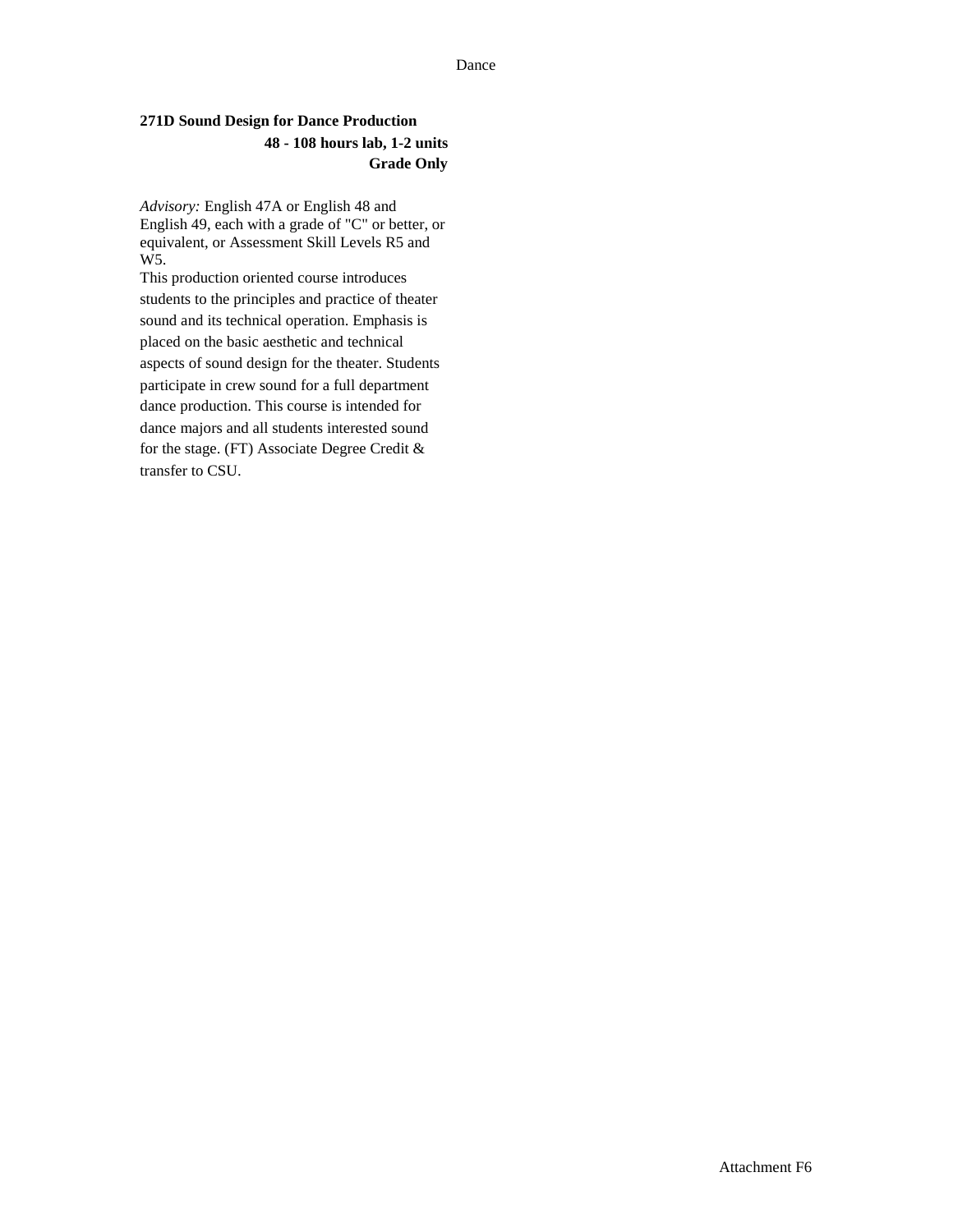Adoption six new courses at City, Mesa and Miramar College.

Proposed new courses at City, Mesa and Miramar College:

#### **135B Jazz Dance II**

# **12 - 13.5 hours lecture, 36 - 40.5 hours lab, 1.5 units Letter Grade or Pass/No Pass Option**

*Advisory:* English 47A or English 48 and English 49, each with a grade of "C" or better, or equivalent, or Assessment Skill Levels R5 and W5; Dance 135A with a grade of "C" or better, or equivalent.

This course is the second in a series of Jazz dance courses. Emphasis is placed on beginning Jazz dance technique, turns, rhythms and styles. This course is designed for dance majors and all students interested in Jazz dance. (FT) Associate Degree Credit & transfer to CSU.

#### **135C Jazz Dance III**

### **12 - 13.5 hours lecture, 36 - 40.5 hours lab, 1.5 units Letter Grade or Pass/No Pass Option**

*Advisory:* English 47A or English 48 and English 49, each with a grade of "C" or better, or equivalent, or Assessment Skill Levels R5 and W5; Dance 135B with a grade of "C" or better, or equivalent.

This course is the third in a series of Jazz dance courses. Emphasis is placed on intermediate Jazz dance technique, turns, rhythms and styles. This course is designed for dance majors and all students interested in Jazz dance. (FT) Associate Degree Credit & transfer to CSU.

**135D Jazz Dance IV 12 - 13.5 hours lecture, 36 - 40.5 hours lab, 1.5 units Letter Grade or Pass/No Pass Option**

*Advisory:* English 47A or English 48 and English 49, each with a grade of "C" or better, or equivalent, or Assessment Skill Levels R5 and W5; Dance 135C with a grade of "C" or better, or equivalent.

This course is the fourth in a series of Jazz dance courses. Emphasis is placed on advanced Jazz dance technique, turns, rhythms and styles. This course is designed for dance majors and all students interested in Jazz dance. (FT) Associate Degree Credit & transfer to CSU.

#### **140B Modern Dance II**

# **12 - 13.5 hours lecture, 36 - 40.5 hours lab, 1.5 units Letter Grade or Pass/No Pass Option**

*Advisory:* English 47A or English 48 and English 49, each with a grade of "C" or better, or equivalent, or Assessment Skill Levels R5 and W5; Dance 140A with a grade of "C" or better, or equivalent.

This course is the second in a series of Modern dance courses. Emphasis is placed on beginning dance vocabulary, concepts and techniques. Students manipulate elements of choreography and are introduced to basic anatomy. Topics include perspectives on Modern dance history and techniques with a focus on second generation dance artists and an introduction to African-American artists. This course is designed for dance majors and all students interested in Modern dance. (FT) Associate Degree Credit & transfer to CSU.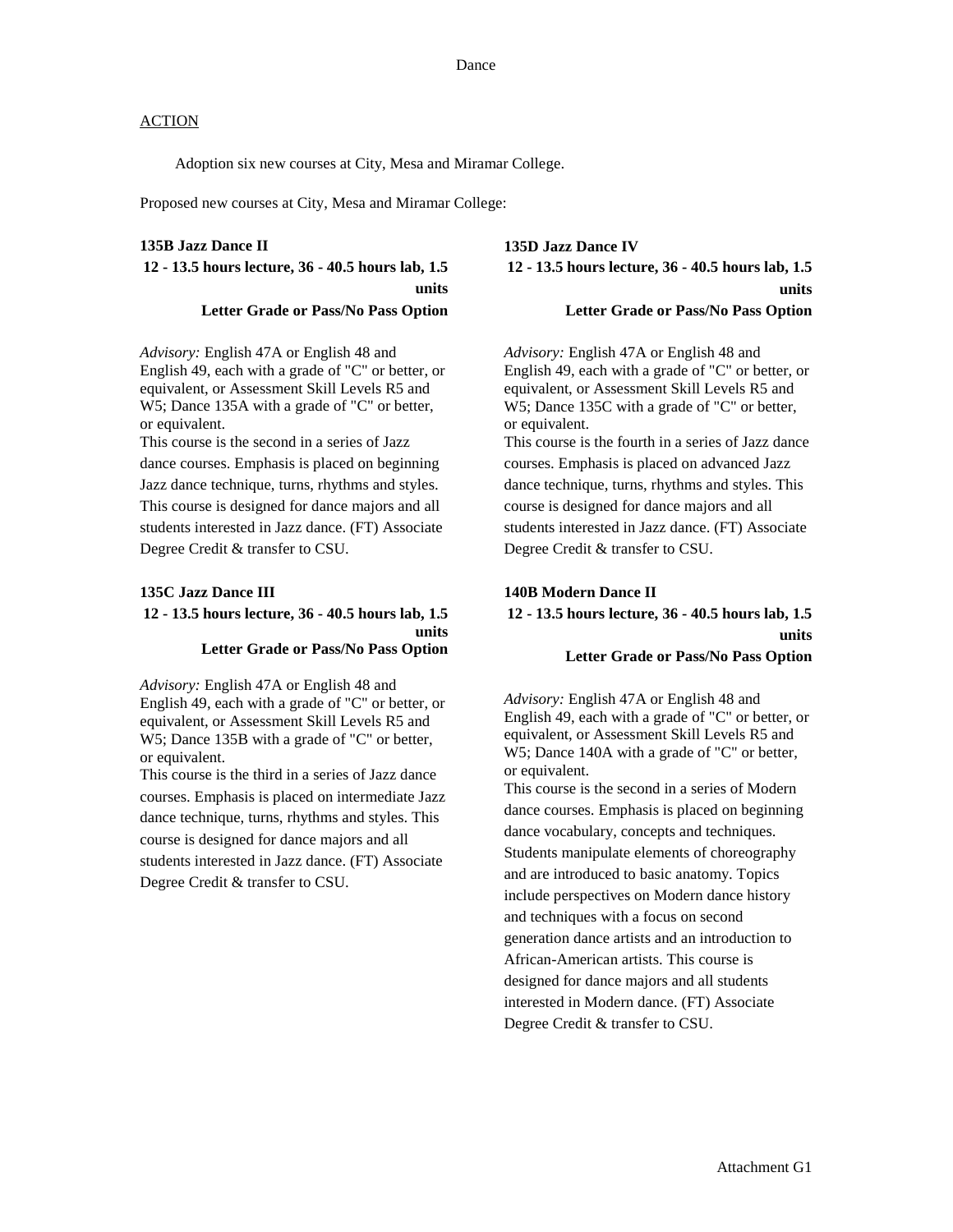# **140C Modern Dance III 12 - 13.5 hours lecture, 36 - 40.5 hours lab, 1.5 units**

#### **Letter Grade or Pass/No Pass Option**

*Advisory:* English 47A or English 48 and English 49, each with a grade of "C" or better, or equivalent, or Assessment Skill Levels R5 and W5; Dance 140B with a grade of "C" or better, or equivalent.

This course is the third in a series of Modern dance courses. Emphasis is placed on intermediate dance vocabulary, concepts, techniques, and anatomy. Students manipulate elements of choreography and rhythmic studies in movement. Topics include perspectives on Modern dance history and techniques with a focus on third generation Modern dance artists and an introduction to post-modern concepts. This course is designed for dance majors and all students interested in Modern dance. (FT) Associate Degree Credit & transfer to CSU

#### **140D Modern Dance IV**

# **12 - 13.5 hours lecture, 36 - 40.5 hours lab, 1.5 units Letter Grade or Pass/No Pass Option**

*Advisory:* English 47A or English 48 and English 49, each with a grade of "C" or better, or equivalent, or Assessment Skill Levels R5 and W5; Dance 140C with a grade of "C" or better, or equivalent.

This course is the fourth in a series of Modern dance courses. Emphasis is placed on intermediate-advanced dance vocabulary, concepts, technique, and anatomy. Students manipulate and refine elements of choreography and rhythmic studies in movement. Topics include perspectives on Modern dance history and techniques with a focus on contemporary Modern dance artists. This course is designed for dance majors and all students interested in Modern dance. (FT) Associate Degree Credit & transfer to CSU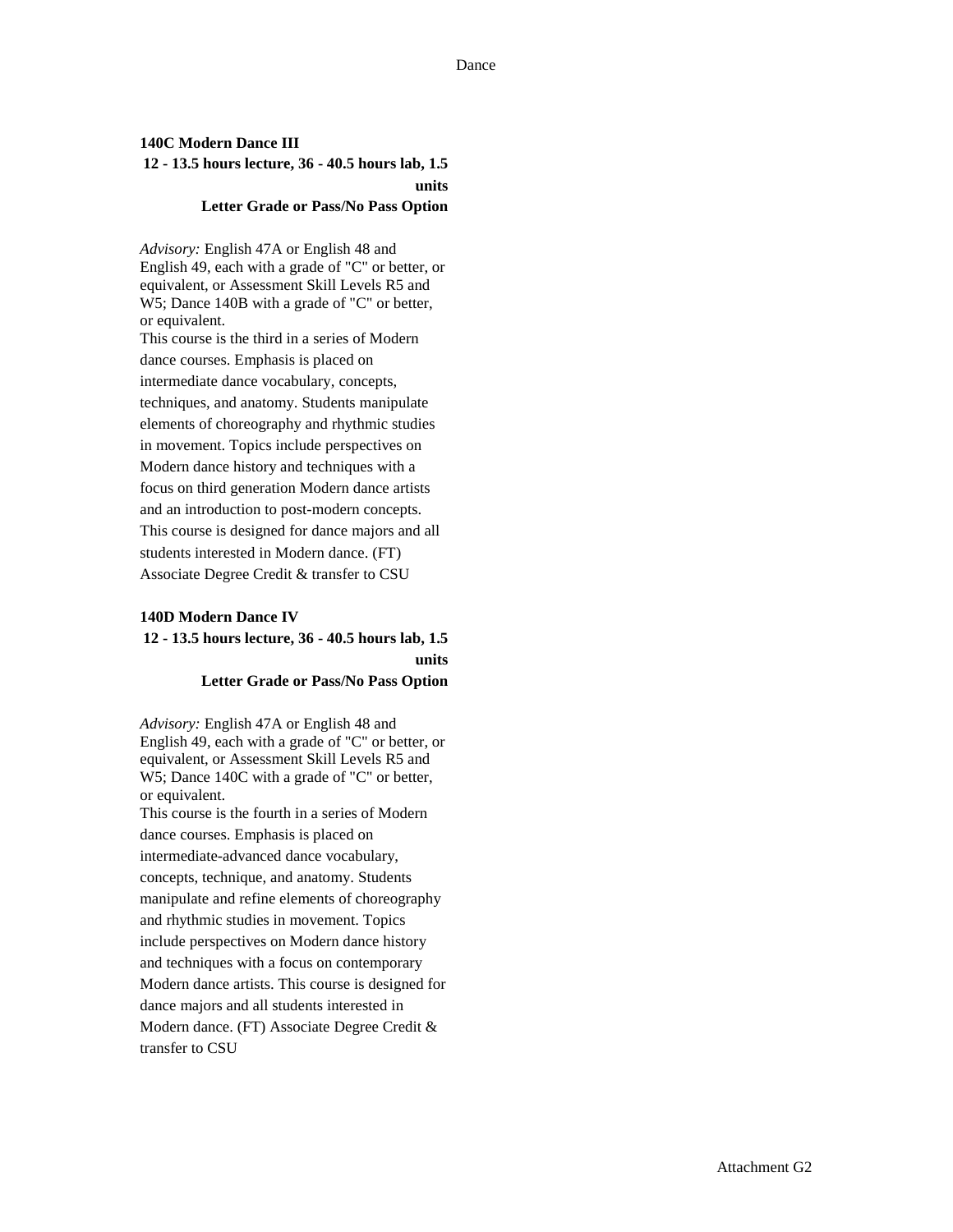Adoption of three new courses at Mesa College.

Proposed new courses at Mesa College:

#### **126B Belly Dance II**

### **24 - 54 hours lab, 0.5-1 units Letter Grade or Pass/No Pass Option**

*Advisory:* English 47A or English 48 and English 49, each with a grade of "C" or better, or equivalent, or Assessment Skill Levels R5 and W5; Dance 126A with a grade of "C" or better, or equivalent.

Belly Dance II is a beginning level course in a variety of established and emerging belly dance forms. Emphasis is placed on techniques, styles, rhythms, cymbals and floor work of American staged belly dance. When this course is offered for three hours a week the additional time is utilized in practice and perfection of beginning level technique. This course is designed for students who wish to explore dance movements from other cultures. (FT) Associate Degree Credit & transfer to CSU.

#### **126C Belly Dance III**

# **24 - 54 hours lab, 0.5-1 units Letter Grade or Pass/No Pass Option**

*Advisory:* English 47A or English 48 and English 49, each with a grade of "C" or better, or equivalent, or Assessment Skill Levels R5 and W5; Dance 126B with a grade of "C" or better, or equivalent.

Belly Dance III is an intermediate course in a variety of established and emerging belly dance forms. Emphasis is placed on techniques, styles, rhythms, use of various props and performance dynamics of American staged belly dance. When this course is offered for three hours a week the additional time is utilized in practice and perfection of intermediate level skills. This course is designed for students who wish to explore dance movements from other cultures. (FT) Associate Degree Credit & transfer to CSU.

# **126D Belly Dance IV 24 - 54 hours lab, 0.5-1 units Letter Grade or Pass/No Pass Option**

*Advisory:* English 47A or English 48 and English 49, each with a grade of "C" or better, or equivalent, or Assessment Skill Levels R5 and W5; Dance 126C with a grade of "C" or better, or equivalent. Belly Dance IV is an advanced course in a variety of established and emerging belly dance forms. Emphasis is placed on advanced techniques, styles, rhythms, use of various props and performance dynamics of American staged belly dance. When this course is offered for three hours a week the additional time is utilized in practice and perfection of rhythmical isolations and improvisations. This course is designed for students who wish to explore dance movements from other cultures. (FT) Associate Degree Credit & transfer to CSU.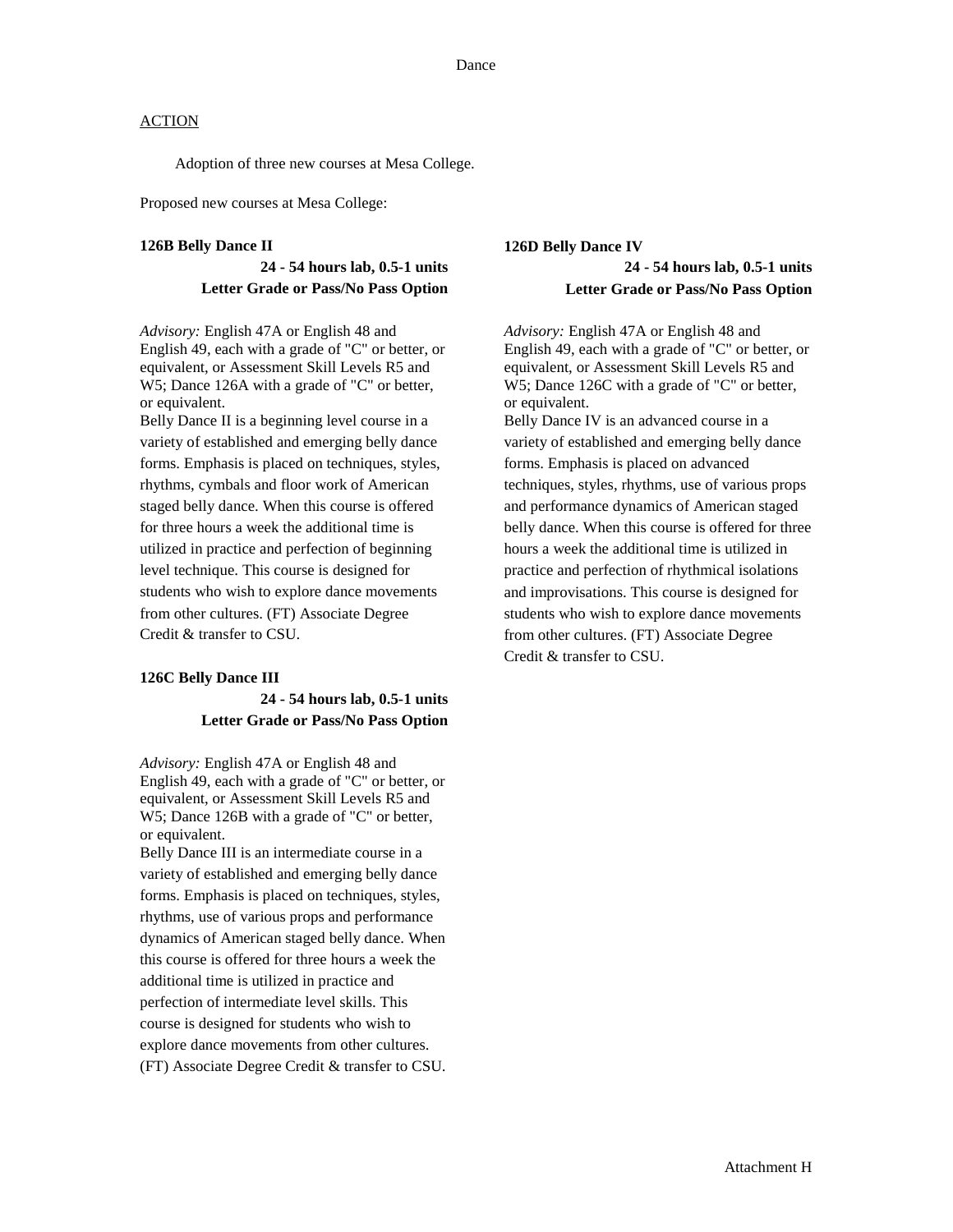Adoption course reactivation at Mesa College.

Proposed course reactivation at Mesa College:

# **42 Basic Skills Applied Study Strategies 24 - 54 hours lab, 0.5-1 units Pass/No Pass**

This course provides students with extra support for academic success in a college course. Emphasis is placed on the application of fundamental study skills strategies and computer technologies for learning and applying course material. Students are required to create a realistic study schedule for independent and group study sessions. This course is intended for all students interested in college level study skills strategies. Not applicable to the Associate Degree.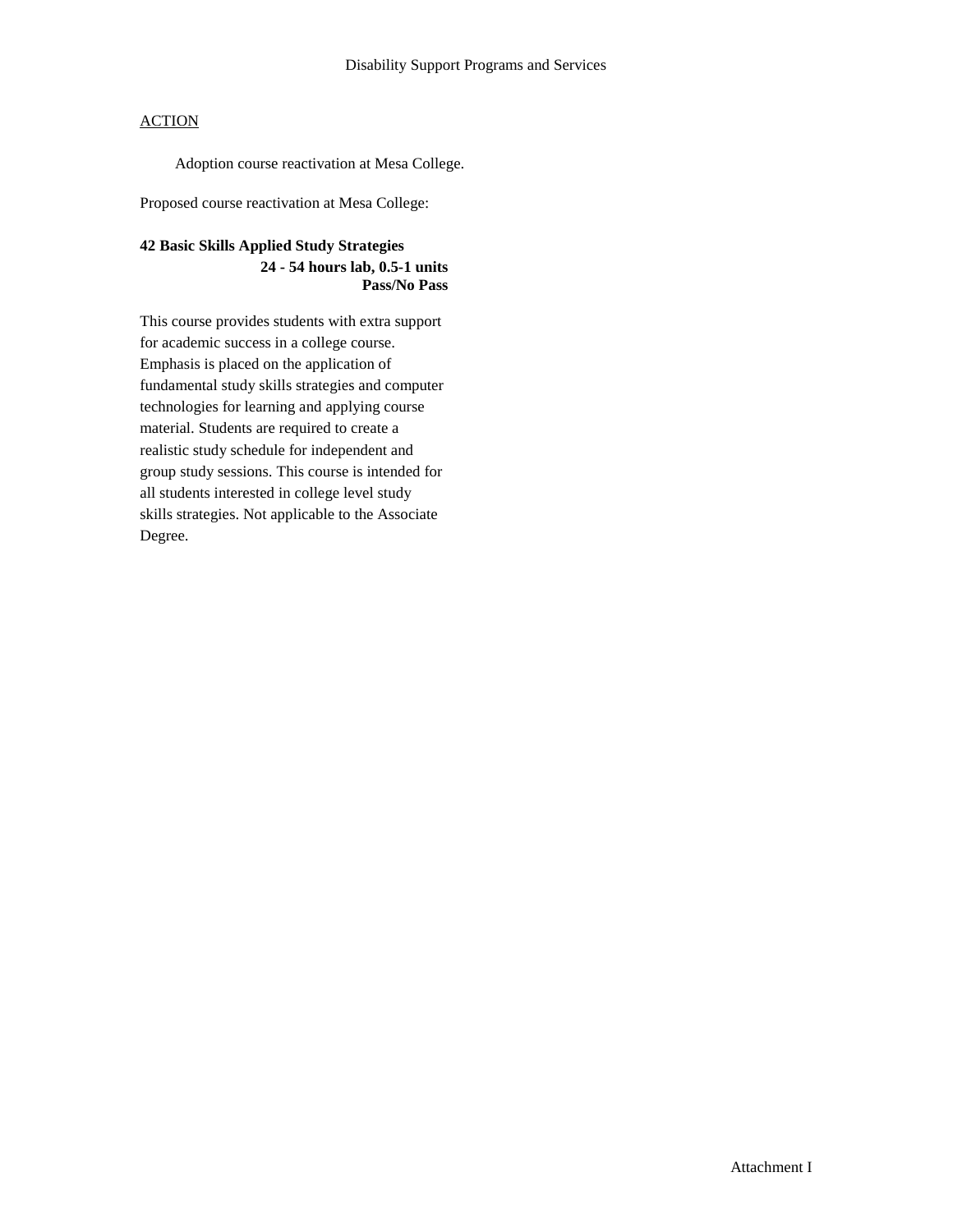Adoption of 15 new courses at City College.

Proposed new courses at City College:

#### **129B Intermediate Scene Painting**

### **32 - 36 hours lecture, 48 - 54 hours lab, 3 units Letter Grade or Pass/No Pass Option**

*Advisory:* English 47A or English 48 and English 49, each with a grade of "C" or better, or equivalent, or Assessment Skill Levels R5 and W5; Dramatic Arts 129A with a grade of "C" or better, or equivalent. This course is an intermediate study in the art and practice of theatrical scene painting. Emphasis is placed on the creation of large scale projects designed to allow students the opportunity to apply basic scene painting skills while experimenting with intermediate techniques and tools, including liner and aerial perspective and a variety of spray guns. Students take on leadership roles in scene painting for theatrical productions while developing

communication and collaboration skills. The course is designed for students majoring in drama or anyone interested in painting on a large scale. (FT) Associate Degree Credit & transfer to CSU.

# **240B Musical Theatre Repertoire II 192 - 216 hours lab, 4 units Grade Only**

*Advisory:* Dramatic Arts 240A with a grade of "C" or better, or equivalent.

This course is the second level of musical theatre repertoire. Emphasis is placed on the synthesis of singing, dancing and acting throughout the rehearsal and performance processes. Students are expected to demonstrate consistent work ethic and professionalism in working with directors, cast members and crew members. This course is intended for students majoring in drama, dance or music and all students interested in participating in musical theatre production and performance. (FT) Associate Degree Credit & transfer to CSU.

### **240C Musical Theatre Repertoire III 192 - 216 hours lab, 4 units Grade Only**

*Advisory:* Dramatic Arts 240B with a grade of "C" or better, or equivalent. This course is the third level of musical theatre repertoire. Emphasis is placed on refinement of the performance process through the development of one's own personal artistry and connection to the audience. Students are expected to demonstrate professionalism and consistent practice throughout the rehearsal process. This course is intended for students majoring in drama, dance or music and all students interested in participating in musical theatre production and performance. (FT) Associate Degree Credit & transfer to CSU.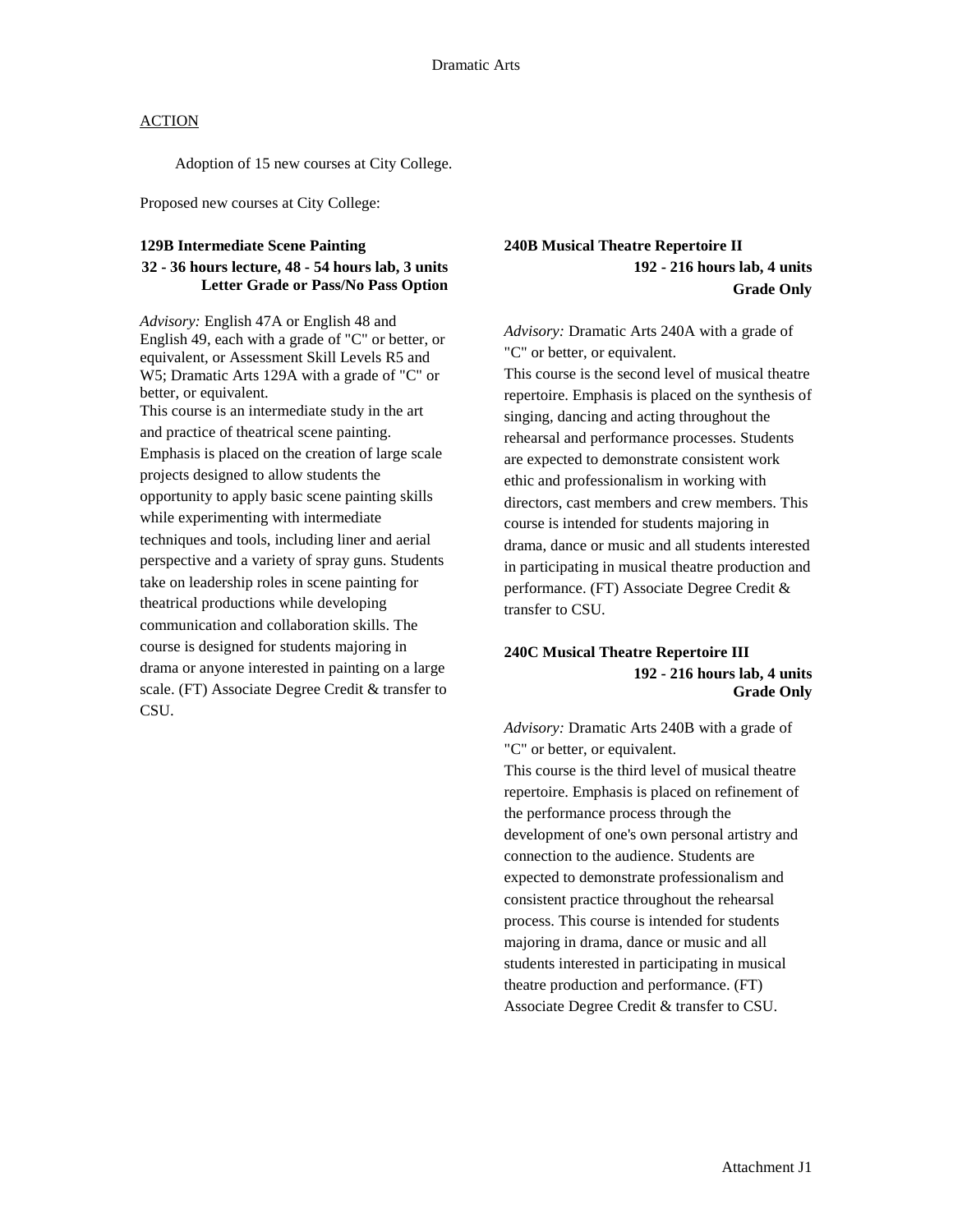# **240D Musical Theatre Repertoire IV 192 - 216 hours lab, 4 units Grade Only**

*Advisory:* Dramatic Arts 240C with a grade of "C" or better, or equivalent.

This course is the fourth level of musical theatre repertoire. Emphasis is placed on a rigorous audition process, professional decorum, adaptability and leadership throughout the rehearsal and performance processes. This course is intended for students majoring in drama, dance or music and all students interested in participating in musical theatre production and performance. (FT) Associate Degree Credit & transfer to CSU.

# **241A Musical Theatre Dance I 96 - 108 hours lab, 2 units Grade Only**

*Advisory:* English 47A or English 48 and English 49, each with a grade of "C" or better, or equivalent, or Assessment Skill Levels R5 and W<sub>5</sub>.

This course is an introduction to dance for musical theatre. Emphasis is placed on the practice and integration of basic dance combinations, choreography and singing through rehearsal and performance. This course is intended for students majoring in dance and all students interested in participating in musical theatre dance performance. (FT) Associate Degree Credit & transfer to CSU.

# **241B Musical Theatre Dance II 96 - 108 hours lab, 2 units Grade Only**

*Advisory:* Dramatic Arts 241A with a grade of "C" or better, or equivalent. This course is the second level of dance for musical theatre. Emphasis is placed on the replication of floor patterns with dynamic quality and rhythm, coordination of breath and timing to technical line and song, and the use of gesture and technical line in storyline development. This course is intended for students majoring in dance and all students interested in participating in

musical theatre dance performance. (FT) Associate Degree Credit & transfer to CSU.

# **241C Musical Theatre Dance III 96 - 108 hours lab, 2 units Grade Only**

*Advisory:* Dramatic Arts 241B with a grade of "C" or better, or equivalent.

This course is the third level of dance for musical theatre. Emphasis is placed on the refinement of complex technical lines and floor patterns, coordination of song and dance, and experimentation with body movements to develop a personal artistry in creative storytelling for musical theatre. This course is intended for students majoring in dance and all students interested in participating in musical theatre dance performance. (FT) Associate Degree Credit & transfer to CSU.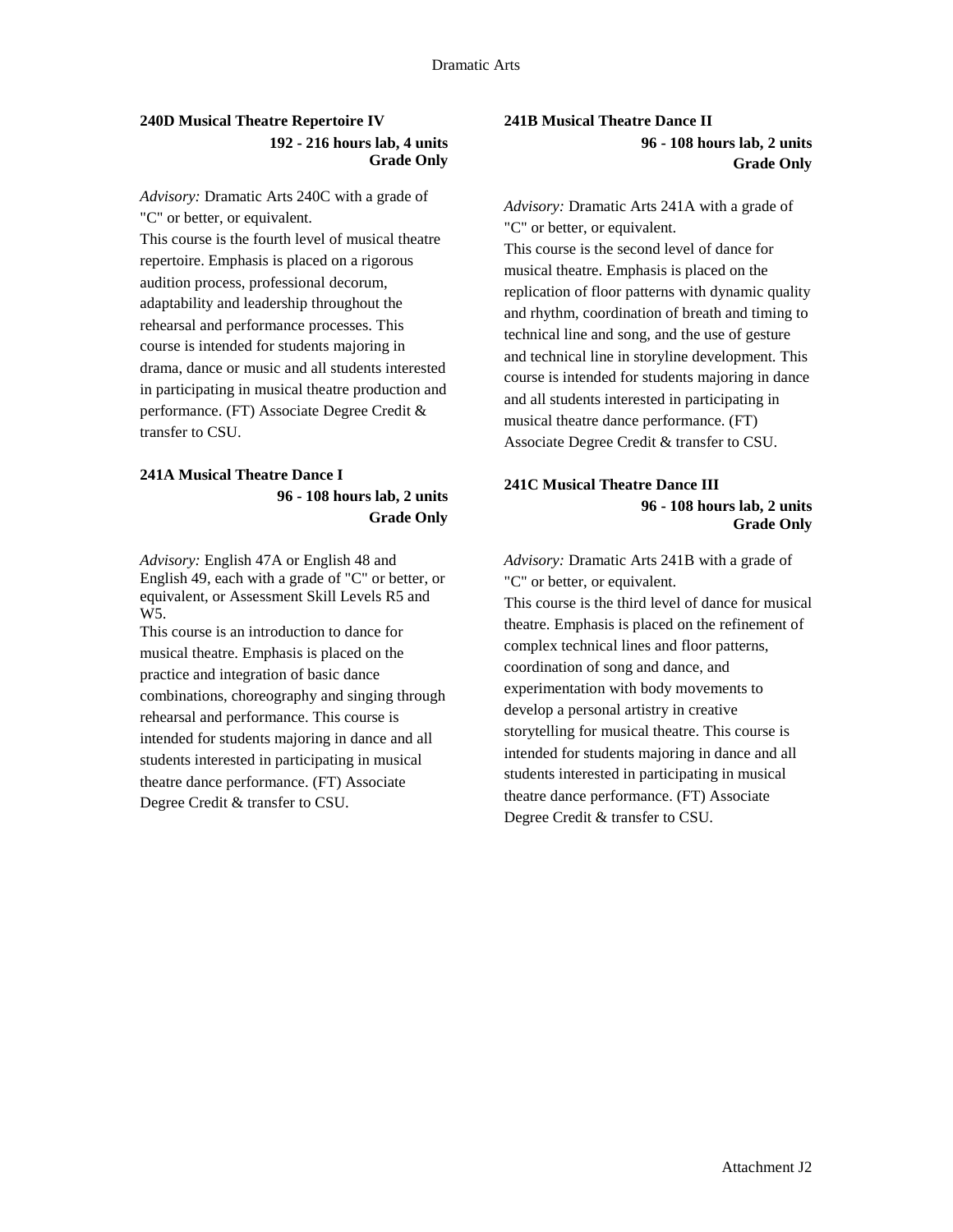# **241D Musical Theatre Dance IV 96 - 108 hours lab, 2 units Grade Only**

*Advisory:* Dramatic Arts 241C with a grade of "C" or better, or equivalent. This course is the fourth level of dance for musical theatre. Emphasis is placed on the mastery of advanced complex technical lines and floor patterns, composition and improvisation, and character development through song and dance. This course is intended for students majoring in dance and all students interested in participating in musical theatre dance performance. Associate Degree Credit & transfer to CSU.

# **242B Rehearsal and Performance II 144 - 162 hours lab, 3 units Grade Only**

*Advisory:* Dramatic Arts 242A with a grade of "C" or better, or equivalent.

This course is the second level of the rehearsal and performance process of a departmental theatre production. Emphasis is placed on the development of a personal artistic process and skill set within the overall theory and practice of stage production. This course is intended for students majoring in drama and all students interested in participating in theatre production and performance. (FT) Associate Degree Credit & transfer to CSU.

# **242C Rehearsal and Performance III 144 - 162 hours lab, 3 units Grade Only**

*Advisory:* Dramatic Arts 242B with a grade of "C" or better, or equivalent. This course is the third level of the rehearsal and performance process of a departmental theatre production. Emphasis is placed on the use of voice, movement, and technical elements to communicate character development. This course is intended for students majoring in drama and all students interested in participating in theatre production and performance. (FT) Associate Degree Credit & transfer to CSU.

### **242D Rehearsal and Performance IV 144 - 162 hours lab, 3 units Grade Only**

*Advisory:* Dramatic Arts 242C with a grade of "C" or better, or equivalent. This course is the fourth level of the rehearsal and performance process of a departmental theatre production. Emphasis is placed on mentorship and direction of less experienced actors and the integration of theory and technique in character creation and development. This course is intended for students majoring in drama and all students interested in participating in theatre production and performance. (FT) Associate Degree Credit & transfer to CSU.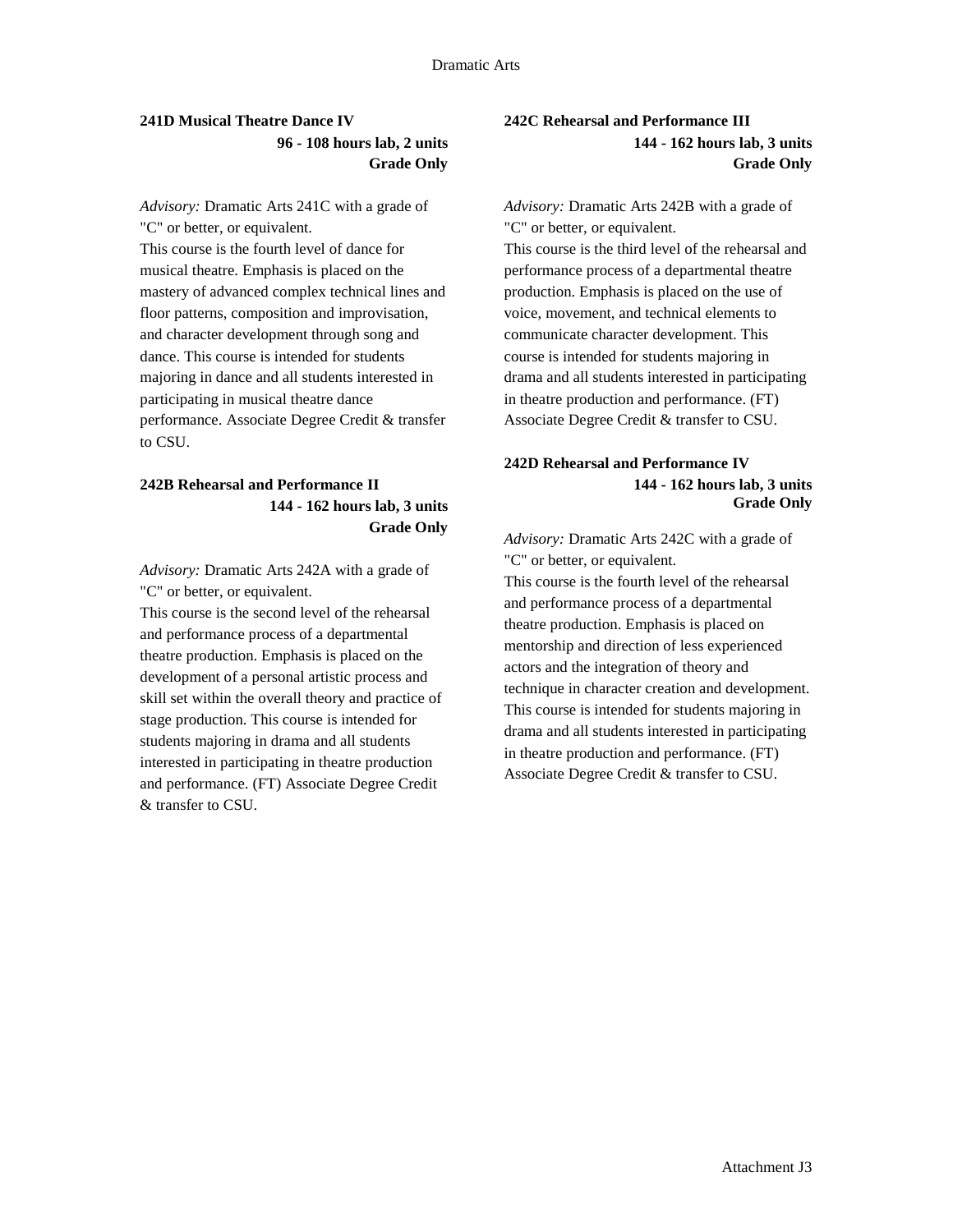**243A Technical Theatre Practicum - Costume and Makeup**

> **96 - 108 hours lab, 2 units Grade Only**

*Advisory:* Dramatic Arts 122, Dramatic Arts 123, Dramatic Arts 129A and

Dramatic Arts 143, each with a grade of "C" or better, or equivalent.

This technical theatre practicum is designed to provide students with hands-on training in the intricacies of running a theatre production, with special emphasis on costume and makeup. Students work as part of the costume and makeup crew during the rehearsal and production processes for main stage, dance or black box productions. This course is intended for students majoring in drama and all students interested in participating in the theatre production process. (FT) Associate Degree Credit & transfer to CSU.

# **243B Technical Theatre Practicum - Lighting and Sound**

**96 - 108 hours lab, 2 units Grade Only** 

*Advisory:* Dramatic Arts 122, Dramatic Arts 123, Dramatic Arts 129A and

Dramatic Arts 143, each with a grade of "C" or better, or equivalent.

This technical theatre practicum is designed to provide students with hands-on training in the intricacies of running a theatre production, with special emphasis on lighting and audio. Students work as part of the lighting and audio crew during the rehearsal and production processes for main stage, dance or black box productions. This course is intended for students majoring in drama and all students interested in participating in the theatre production process. (FT) Associate Degree Credit & transfer to CSU.

# **243C Technical Theatre Practicum - Scenic 96 - 108 hours lab, 2 units Grade Only**

*Advisory:* Dramatic Arts 122, Dramatic Arts 123, Dramatic Arts 129A and Dramatic Arts 143, each with a grade of "C" or better, or equivalent. This technical theatre practicum is designed to provide students with hands-on training in the intricacies of running a theatre production, with special emphasis on scenic elements. Students work as part of the scenic crew during the rehearsal and production processes for main stage, dance or black box productions. This course is intended for students majoring in drama and all students interested in participating in the theatre production process. (FT) Associate Degree Credit & transfer to CSU.

# **243D Technical Theatre Practicum - Stage Management**

**96 - 108 hours lab, 2 units Grade Only**

*Advisory:* Dramatic Arts 122, Dramatic Arts 123, Dramatic Arts 129A and

Dramatic Arts 143, each with a grade of "C" or better, or equivalent.

This technical theatre practicum is designed to provide students with hands-on training in the intricacies of running a theatre production, with special emphasis on stage management. Students work as part of the stage management crew during the rehearsal and production processes for main stage, dance or black box productions. This course is intended for students majoring in drama and all students interested in participating in the theatre production process. (FT) Associate Degree Credit & transfer to CSU.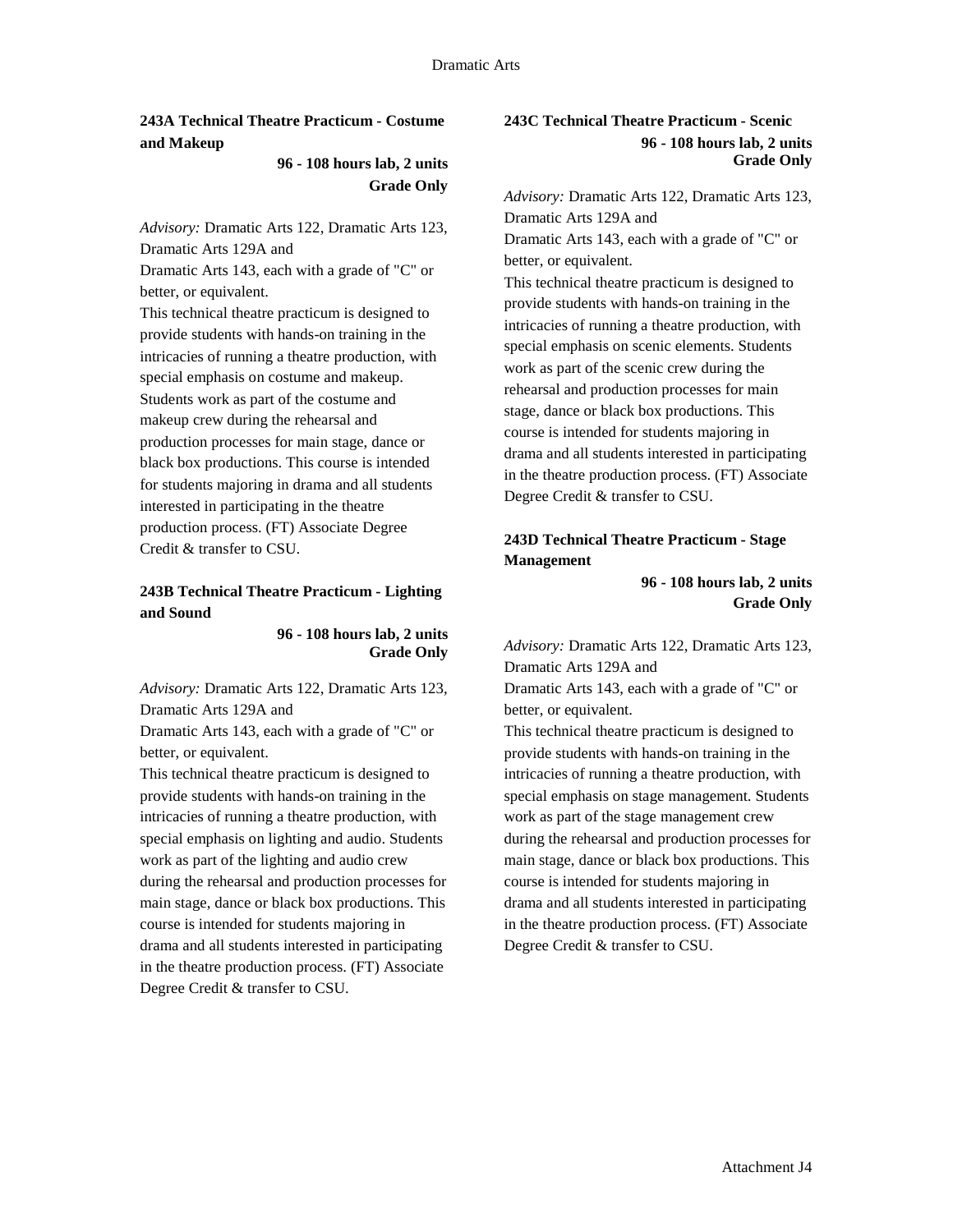Adoption of a course deactivation at City College.

Proposed course deactivation at City College:

#### **349 Electrical Work Experience**

**4 units Pass/No Pass** 

*Limitation on Enrollment:* Apprenticeship - Student must be a state registered apprentice in this trade. Student must be enrolled in a related apprenticeship class. (300 hours per semester) This course consists of on-the-job learning experiences in the occupational field of electrical trades. The combined maximum credit for all work experience courses from all disciplines may not exceed 16 units. (FT) Associate Degree Credit only and not Transferable.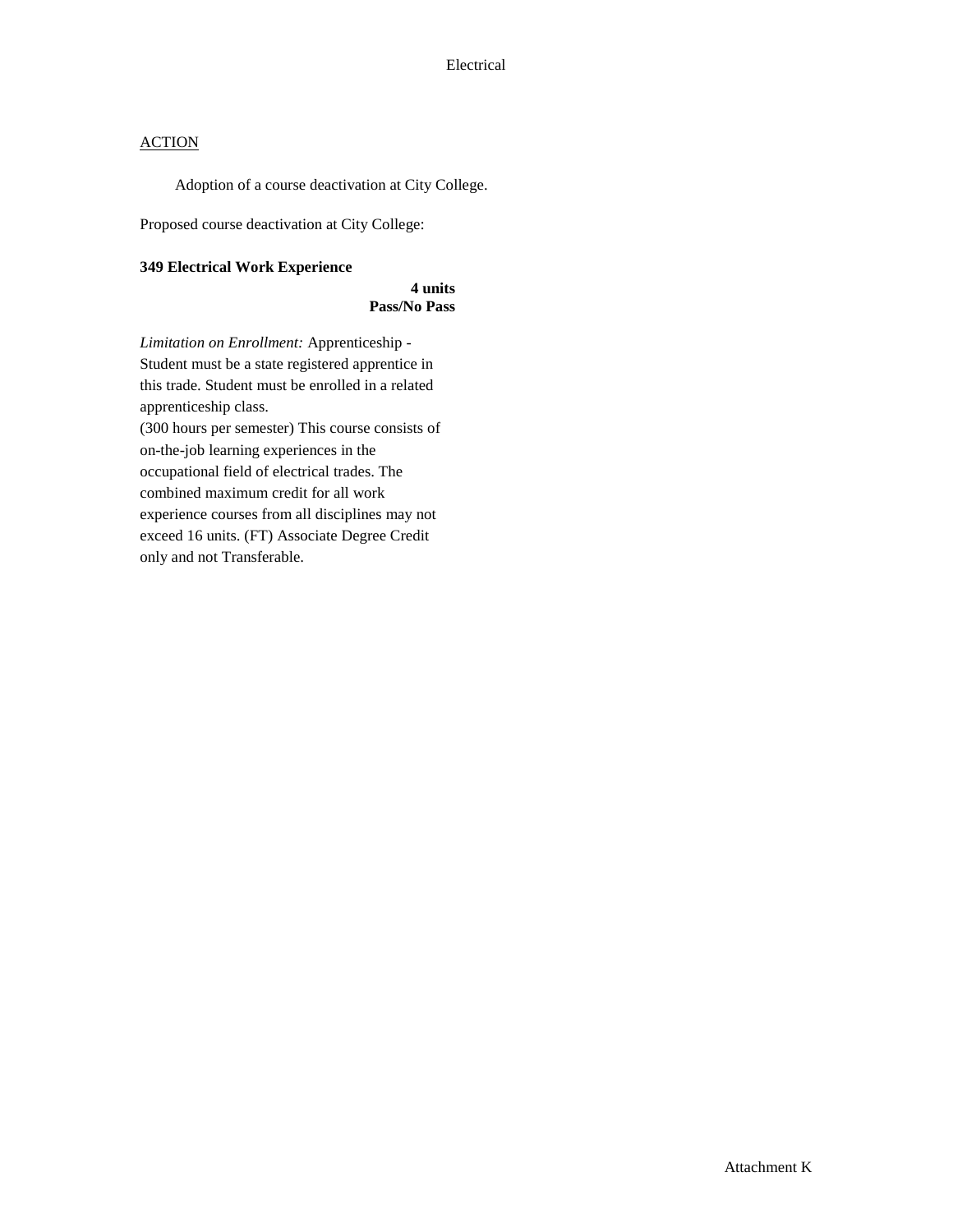Adoption of a course deactivation at City College.

Proposed course deactivation at City College:

# **111 Escrow Procedures – Advanced 48 - 54 hours lecture, 3 units Grade Only**

This course covers a study of exchanges, loan escrow, sales of trust deeds and notes, consummation of land contracts and leasehold escrows. (FT) Associate Degree Credit & transfer to CSU.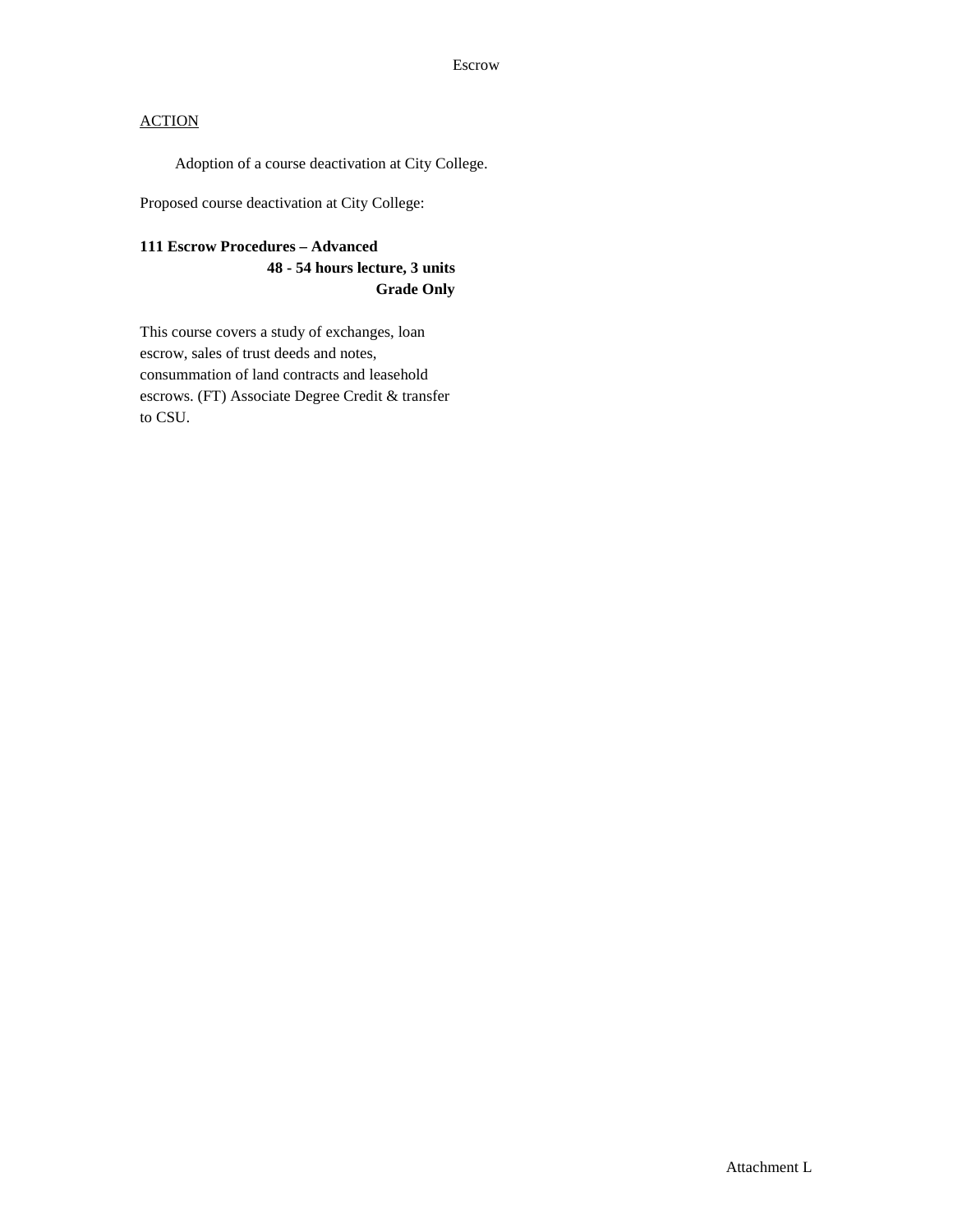Adoption of 11 new courses at City College.

Proposed new courses at City College:

### **206 Advanced Creative Techniques 9.6 - 10.8 hours lecture, 19.2 - 21.6 hours lab, 1 units Letter Grade or Pass/No Pass Option**

*Prerequisite:* Photography 143 with a grade of "C" or better, or equivalent.

This course for advanced photography students covers a broad range of creative photographic techniques involving digital, traditional, and artistic methods. Topics may include canvas printing, image transfers, high contrast/litho imaging, Photoshop filters, large format Polaroid, and/or specialty films. (FT) Associate Degree Credit & transfer to CSU.

#### **211 Analog Creative Photographic Techniques 9.6 - 10.8 hours lecture, 19.2 - 21.6 hours lab, 1 units Letter Grade or Pass/No Pass Option**

*Prerequisite:* Photography 100 with a grade of "C" or better, or equivalent.

This course for intermediate level photography students covers a range of specialty techniques using non-traditional camera types, including "toy" and pinhole cameras. (FT) Associate Degree Credit & transfer to CSU.

#### **212 Creative Digital Techniques 9.6 - 10.8 hours lecture, 19.2 - 21.6 hours lab, 1 units Letter Grade or Pass/No Pass Option**

*Prerequisite:* Photography 143 with a grade of "C" or better, or equivalent.

This short course for intermediate and advanced photography students covers High Dynamic Range Imaging (HDRI) techniques used to expand the capture range of digital imaging chips and/or to push processing into impressionistic or surreal output. (FT) Associate Degree Credit & transfer to CSU.

#### **213 Intermediate Analog Creative Techniques 9.6 - 10.8 hours lecture, 19.2 - 21.6 hours lab, 1 units Letter Grade or Pass/No Pass Option**

*Prerequisite:* Photography 100 or Photography 143 with a grade of "C" or better, or equivalent. This course for intermediate and advanced photography students covers the use of infrared film and modified digital cameras to capture a part of the spectrum unseen by human eyes. (FT) Associate Degree Credit & transfer to CSU.

#### **214 Intermediate Digital Creative Techniques 9.6 - 10.8 hours lecture, 19.2 - 21.6 hours lab, 1 units Letter Grade or Pass/No Pass Option**

*Prerequisite:* Photography 143 with a grade of "C" or better, or equivalent.

This course for intermediate and advanced photography students covers the use of multi-shot techniques to create panoramas, mosaics (multirow panoramas), and extended depth of field using digital editing techniques. (FT) Associate Degree Credit & transfer to CSU.

#### **216 Advanced Analog Techniques 9.6 - 10.8 hours lecture, 19.2 - 21.6 hours lab, 1 units**

#### **Letter Grade or Pass/No Pass Option**

*Prerequisite:* Photography 135 with a grade of "C" or better, or equivalent.

This course for advanced photography students introduces historical and alternative photographic processes used in both the fine art and commercial world. (FT) Associate Degree Credit & transfer to CSU.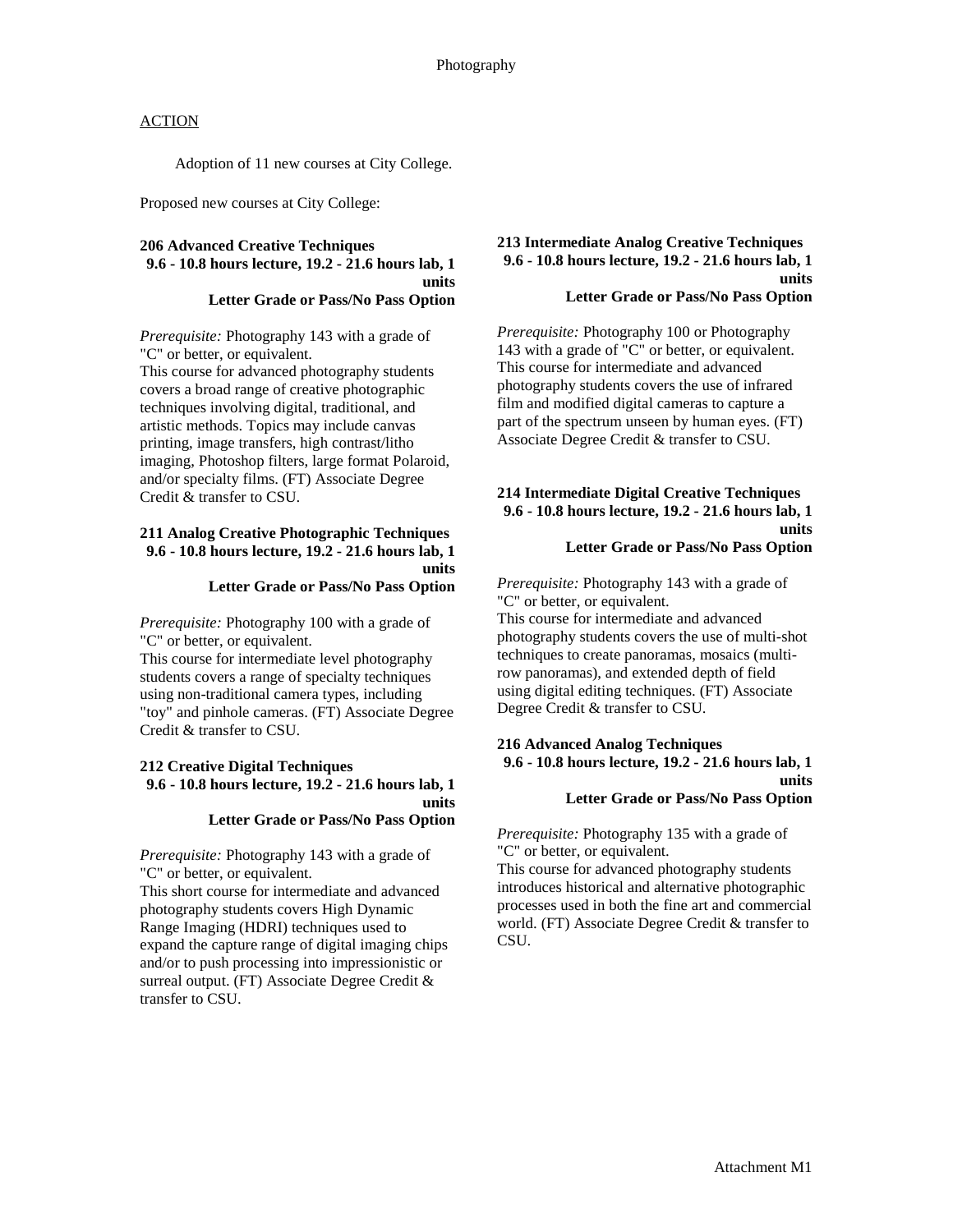# **217 Advanced Digital Techniques 9.6 - 10.8 hours lecture, 19.2 - 21.6 hours lab, 1 units**

# **Letter Grade or Pass/No Pass Option**

*Prerequisite:* Photography 143 with a grade of "C" or better, or equivalent.

This course for advanced photography students covers the creation of quality darkroom prints (silver, cyanotype, etc.) from digital files, including digital single lens reflex (DSLR), iPhone, or scanned negatives. (FT) Associate Degree Credit & transfer to CSU.

### **218 Intermediate Photographic Techniques 9.6 - 10.8 hours lecture, 19.2 - 21.6 hours lab, 1 units**

### **Letter Grade or Pass/No Pass Option**

*Prerequisite:* Photography 143 with a grade of "C" or better, or equivalent. This course for intermediate photography students covers the equipment and techniques used for

macro and close up photography. (FT) Associate Degree Credit & transfer to CSU.

#### **219 Printing on Canvas or Other Materials 9.6 - 10.8 hours lecture, 19.2 - 21.6 hours lab, 1 units Letter Grade or Pass/No Pass Option**

*Prerequisite:* Photography 143 with a grade of "C" or better, or equivalent.

This course for intermediate photography students covers the techniques and materials involved in printing on canvas or other unusual surfaces. (FT) Associate Degree Credit & transfer to CSU.

### **221 Fine Art and Photography 16 - 18 hours lecture, 1 units Letter Grade or Pass/No Pass Option**

*Prerequisite:* Photography 143 with a grade of "C" or better, or equivalent.

*Advisory:* Photography 150 with a grade of "C" or better, or equivalent.

This course for intermediate and advanced photography students covers the definitions and characteristics of fine art photography. Various fine art photographers are examined with an emphasis in the visual tools they use to create fine art work. (FT) Associate Degree Credit & transfer to CSU.

# **224 Color Management for Digital Photography 9.6 - 10.8 hours lecture, 19.2 - 21.6 hours lab, 1 units**

### **Letter Grade or Pass/No Pass Option**

*Prerequisite:* Photography 243 with a grade of "C" or better, or equivalent. This highly technical course for advanced photography students covers the implementation of a precise color management system to allow accurate color to flow from capture to output. (FT) Associate Degree Credit & transfer to CSU.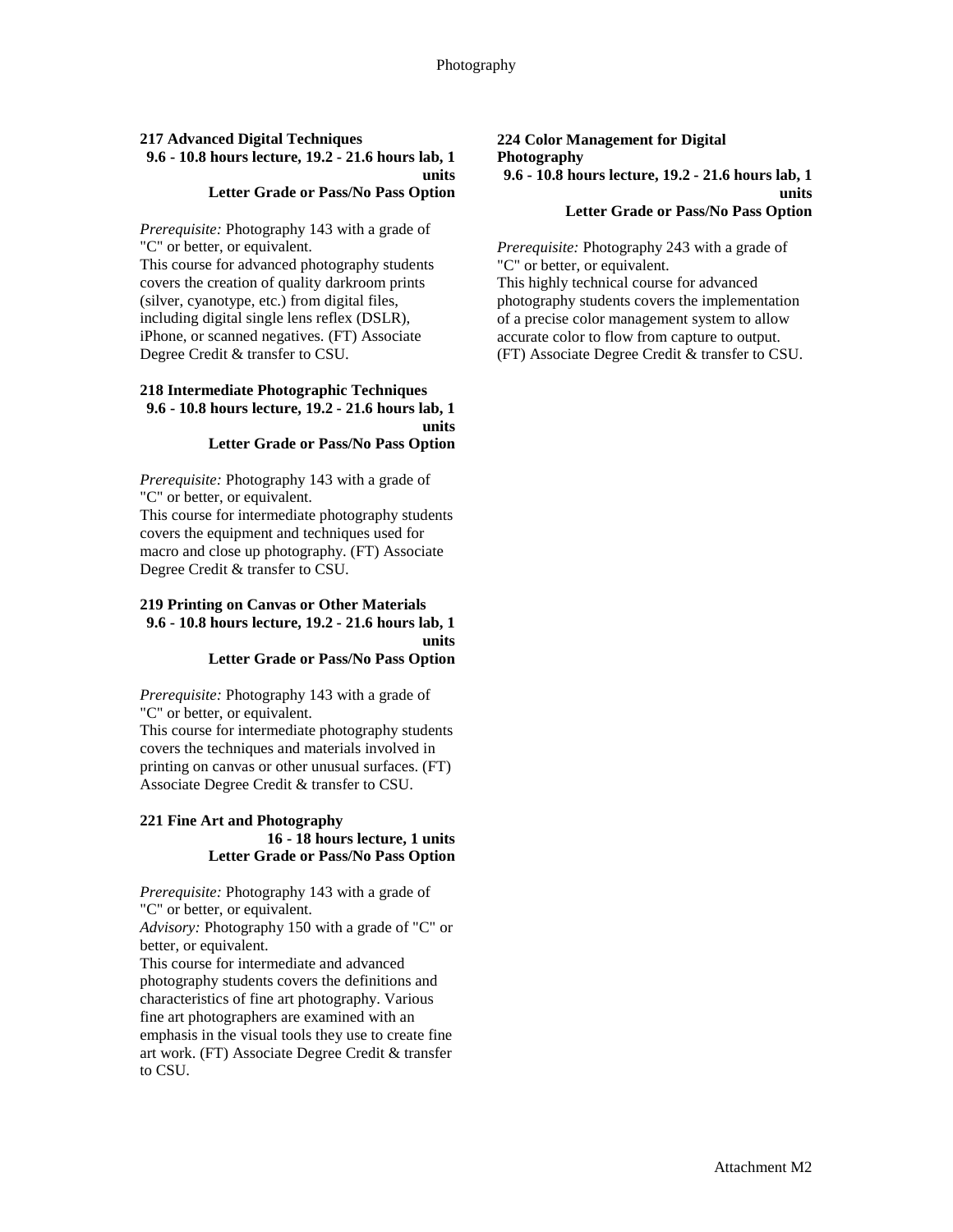Adoption of 21 new courses at City, Mesa and Miramar College.

Proposed new courses at City, Mesa and Miramar College:

#### **103X Aerobic Dance II**

# **24 - 54 hours lab, 0.5-1 units Grade Only**

*Advisory:* English 47A or English 48 and English 49, each with a grade of "C" or better, or equivalent, or Assessment Skill Levels R5 and W5; Physical Education 103W with a grade of "C" or better, or equivalent.

This course provides introductory level students with knowledge and practice in more complicated beginning Aerobic Dance principles. Emphasis is placed on fundamental Aerobic Dance technique, vocabulary, strength, and performance concepts. This course is the second in a series of four aerobic dance courses. It is designed for all students interested in Aerobics as a cardiovascular, movement-oriented sport. (FT) Associate Degree Credit & transfer to CSU.

#### **103Y Aerobic Dance III**

#### **24 - 54 hours lab, 0.5-1 units Grade Only**

*Advisory:* English 47A or English 48 and English 49, each with a grade of "C" or better, or equivalent, or Assessment Skill Levels R5 and W5; Physical Education 103X with a grade of "C" or better, or equivalent. This course provides beginning level students with knowledge and practice in intermediate level, complex forms of Aerobic Dance, its variations, and directional changes. Cardio Kickboxing technique and plyometric moves are added for a diverse, dynamic workout. Emphasis is placed on intermediate level Aerobic Dance technique, vocabulary, and performance concepts. This course is the third in a series of four aerobic dance courses. It is designed for all students interested in Aerobics as a cardiovascular, movement-oriented sport, and who have taken the beginning level version of this class. (FT) Associate Degree Credit & transfer to CSU.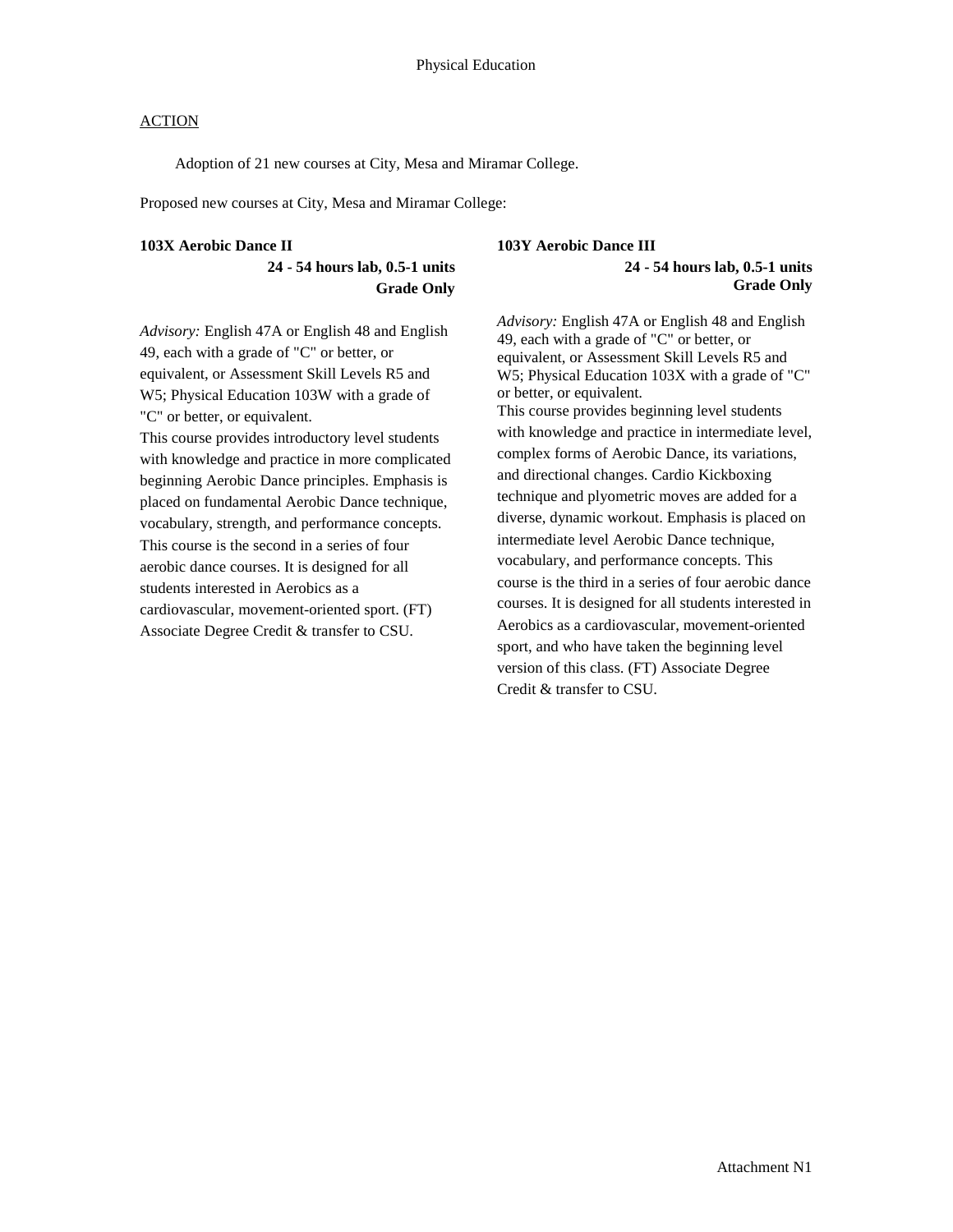#### **103Z Aerobic Dance IV**

# **24 - 54 hours lab, 0.5-1 units Grade Only**

*Advisory:* English 47A or English 48 and English 49, each with a grade of "C" or better, or equivalent, or Assessment Skill Levels R5 and W5.Physical Education 103Y with a grade of "C" or better, or equivalent. This course provides intermediate level students with knowledge and practice in complex forms of advanced Aerobic Dance and its variations, such as Zumba and Cardio Kickboxing. Emphasis is placed on intermediate/advanced levels of Aerobic Dance technique, vocabulary, and performance concepts. This course is the fourth in a series of four aerobic dance courses. It is designed for all students interested in Aerobics as a cardiovascular, movement-oriented sport, and who have taken the intermediate level version of this class. (FT) Associate Degree Credit & transfer to CSU.

# **123X Cardio Conditioning II 24 - 54 hours lab, 0.5-1 units Grade Only**

*Advisory:* English 47A or English 48 and English 49, each with a grade of "C" or better, or equivalent, or Assessment Skill Levels R5 and W5. Physical Education 123W with a grade of "C" or better, or equivalent. Cardio Conditioning II provides instruction in the intermediate skills necessary to improve aerobic fitness, cardiovascular health, muscular endurance/strength, and flexibility. Topics include intermediate exercise programming, moderately intense activities including cross training, basic boxing, plyometrics, speed and agility, core stability, dynamic flexibility and nutrition. This course is designed to provide students the opportunity to continue the fundamental principles of physical fitness and their impact on life-long health and wellness. When the course is offered three hours per week, the additional time is utilized for increasingly strenuous cardiovascular activities. (FT) Associate Degree Credit & transfer to CSU.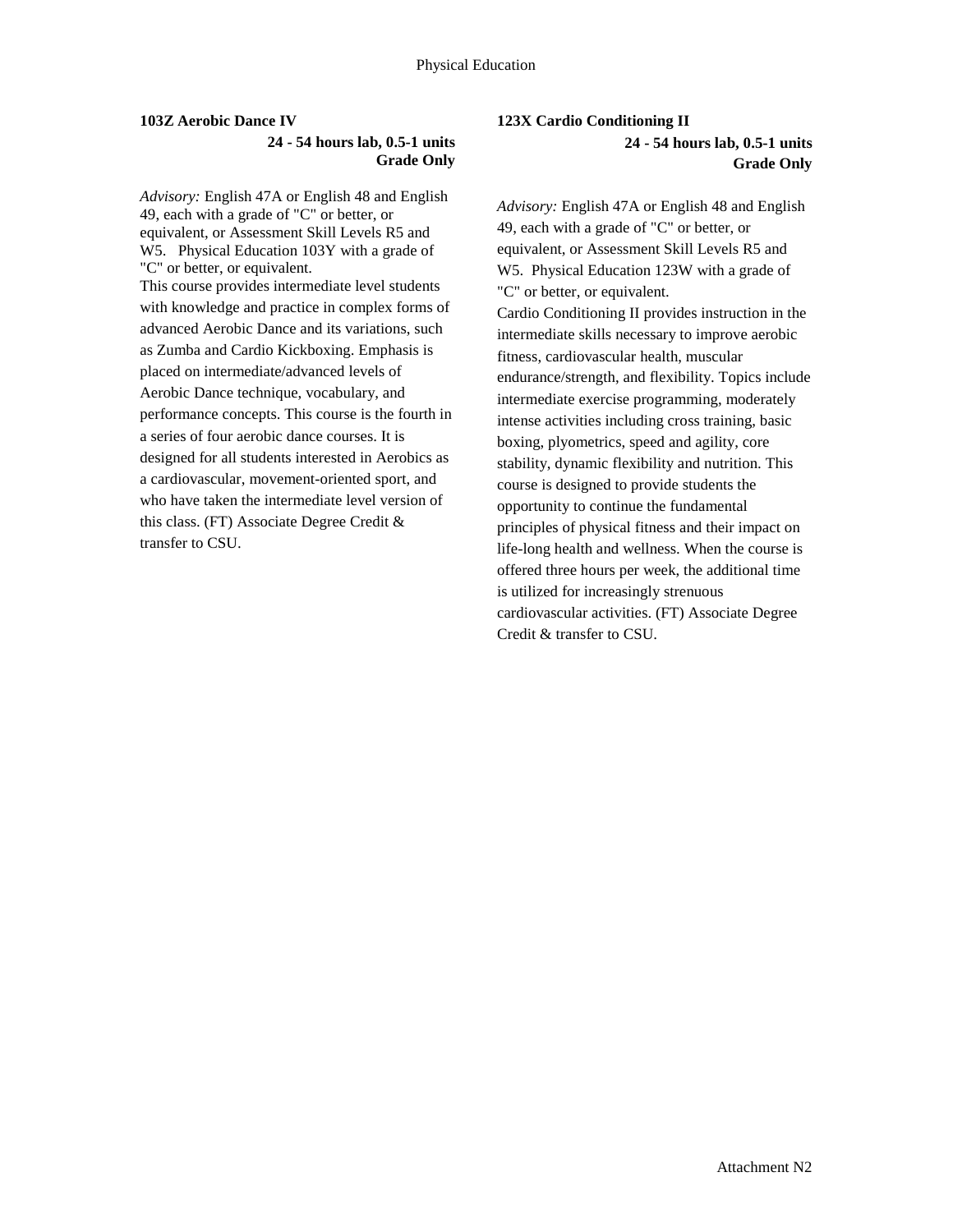# **123Y Cardio Conditioning III 24 - 54 hours lab, 0.5-1 units Grade Only**

*Advisory:* English 47A or English 48 and English 49, each with a grade of "C" or better, or equivalent, or Assessment Skill Levels R5 and W5; Physical Education 123X with a grade of "C" or better, or equivalent. Cardio Conditioning III provides instruction in the skills necessary to improve aerobic fitness, cardiovascular health, muscular endurance/strength, and flexibility. Topics include intermediate exercise programming, moderate/highly intense activities including cross training, basic boxing, plyometrics, speed and agility, core stability and dynamic flexibility. This course is designed to provide students the opportunity to develop and implement a personalized fitness plan to help them pursue their lifelong commitment to life-long health and wellness. When the course is offered three hours per week, the additional time is utilized for increasingly strenuous cardiovascular activities. (FT) Associate Degree Credit & transfer to CSU.

### **123Z Cardio Conditioning IV 24 - 54 hours lab, 0.5-1 units Grade Only**

*Advisory:* English 47A or English 48 and English 49, each with a grade of "C" or better, or equivalent, or Assessment Skill Levels R5 and W5; Physical Education 123Y with a grade of "C" or better, or equivalent. Cardio Conditioning IV provides instruction in the skills necessary to improve aerobic fitness, cardiovascular health, muscular endurance/strength, and flexibility at the advanced level. Topics include advanced exercise programming, moderate/highly intense activities including cross training, basic boxing, plyometrics, speed and agility, core stability and dynamic flexibility. This course is designed to provide students the opportunity to develop and implement a personalized fitness plan to help them pursue their commitment to life-long health and wellness. Additionally, students analyze and create fitness plans. When the course is offered three hours per week, the additional time is utilized for increasingly strenuous cardiovascular activities. (FT) Associate Degree Credit & transfer to CSU.

## **132X Individual Conditioning II - Beginning 24 - 54 hours lab, 0.5-1 units Grade Only**

*Advisory:* English 47A or English 48 and English 49, each with a grade of "C" or better, or equivalent, or Assessment Skill Levels R5 and W5.

This course provides individually programmed instruction in the beginning skills and techniques of strength training and aerobic activity. The positive impact of physical education on health and wellness is explored and emphasized. This course is of particular interest to students wishing to enter the fields of sports medicine and athletics, as well as to students seeking to improve overall fitness. (FT) Associate Degree Credit & transfer to CSU.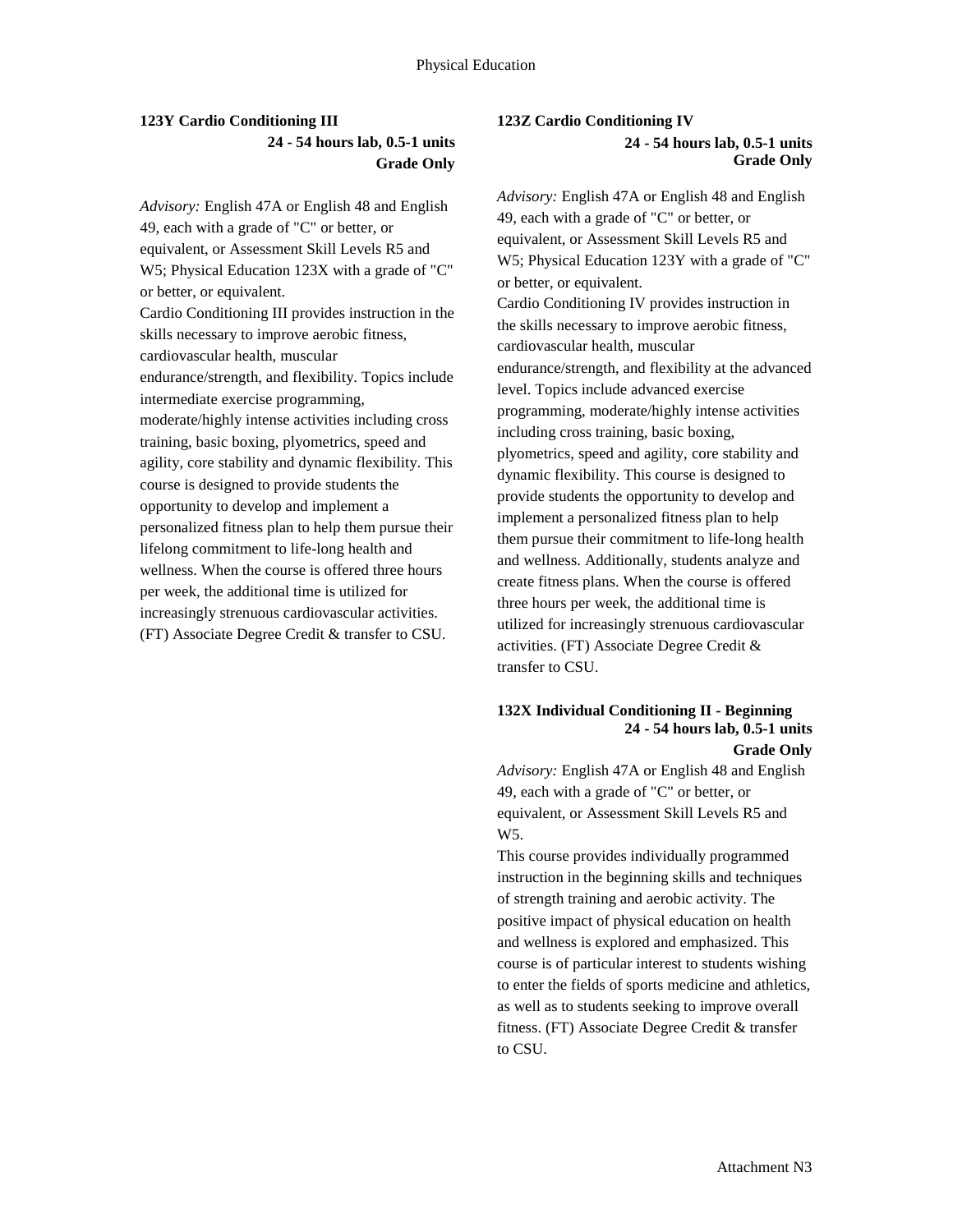# **132Y Individual Conditioning III – Intermediate**

# **24 - 54 hours lab, 0.5-1 units Grade Only**

*Advisory:* English 47A or English 48 and English 49, each with a grade of "C" or better, or equivalent, or Assessment Skill Levels R5 and W5.

This course provides individually programmed instruction in the intermediate skills and techniques of strength training and aerobic activity. The positive impact of physical education on health and wellness is explored and emphasized. This course is of particular interest to students wishing to enter the fields of sports medicine and athletics, as well as to students seeking to improve overall fitness. (FT) Associate Degree Credit & transfer to CSU.

# **132Z Individual Conditioning IV – Advanced 24 - 54 hours lab, 0.5-1 units Grade Only**

*Advisory:* English 47A or English 48 and English 49, each with a grade of "C" or better, or equivalent, or Assessment Skill Levels R5 and W5.

This course provides individually programmed instruction in the advanced skills and techniques of strength training and aerobic activity. The positive impact of physical education on health and wellness is explored and emphasized. This course is of particular interest to students wishing to enter the fields of sports medicine and athletics, as well as to students seeking to improve overall fitness. (FT) Associate Degree Credit & transfer to CSU.

### **149X Soccer II**

### **24 - 54 hours lab, 0.5-1 units Grade Only**

*Advisory:* English 47A or English 48 and English 49, each with a grade of "C" or better, or equivalent, or Assessment Skill Levels R5 and W5; Physical Education149W with a grade of "C" or better, or equivalent.

This beginning soccer course is designed for all students interested in increasing both skill level and game experience. Instruction includes fundamental soccer techniques, skills, strategies, etiquette and rules necessary to play soccer at the intermediate level. When the course is offered for 3 hours per week, the additional time is utilized for skills development and application of strategies in game situations. (FT) Associate Degree Credit & transfer to CSU.

# **149Y Soccer III**

### **24 - 54 hours lab, 0.5-1 units Grade Only**

*Advisory:* English 47A or English 48 and English 49, each with a grade of "C" or better, or equivalent, or Assessment Skill Levels R5 and W5; Physical Education149X with a grade of "C" or better, or equivalent.

This course in intermediate soccer is designed for all students interested in increasing both skill level and game experience. Instruction includes soccer techniques, skills, strategies, etiquette and rules necessary to play soccer at the intermediateadvanced level. When the course is offered for 3 hours per week, the additional time is utilized for skills development and application of strategies in game situations. (FT) Associate Degree Credit & transfer to CSU.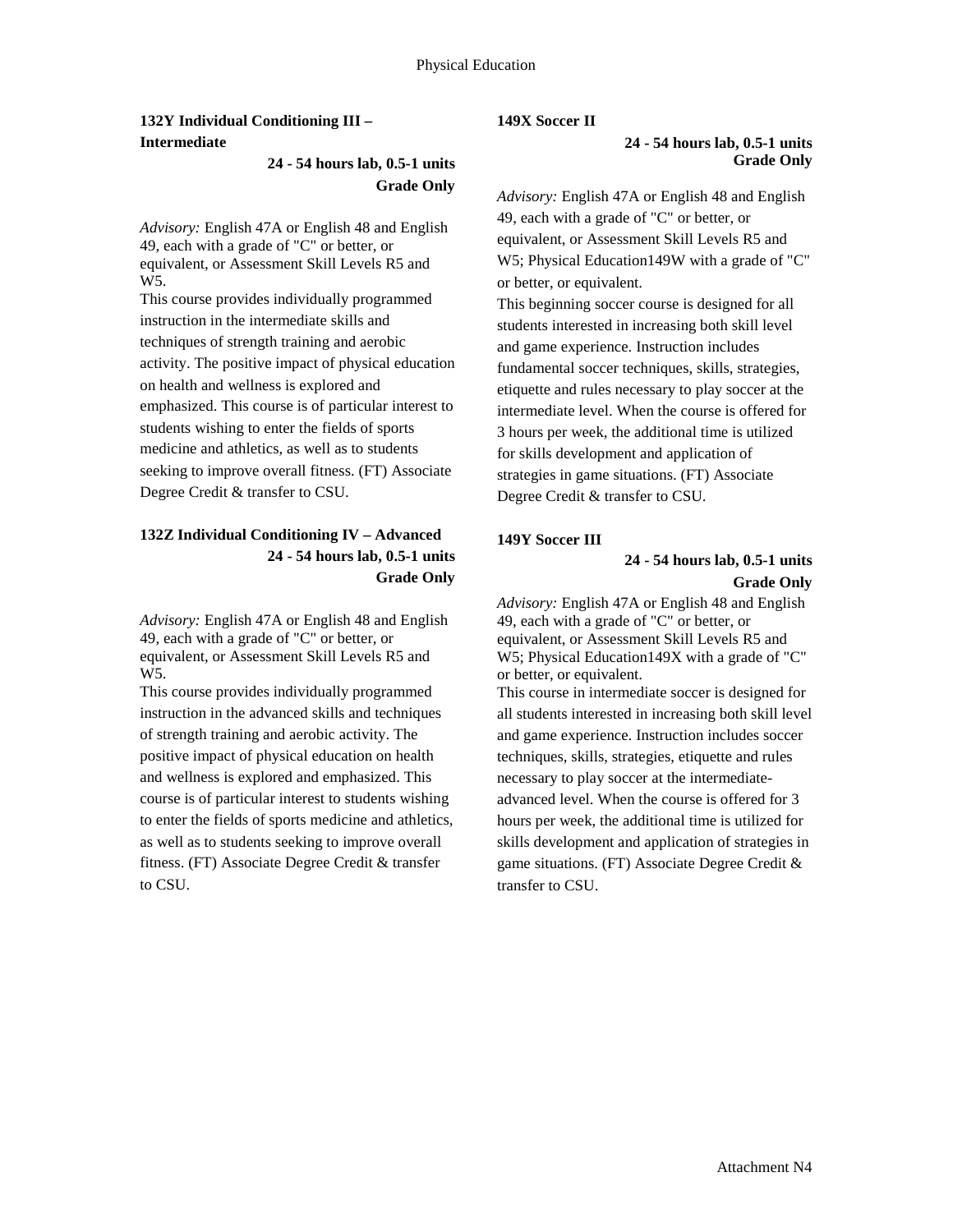### **149Z Soccer IV**

### **24 - 54 hours lab, 0.5-1 units Grade Only**

*Advisory:* English 47A or English 48 and English 49, each with a grade of "C" or better, or equivalent, or Assessment Skill Levels R5 and W5; Physical Education 149Y with a grade of "C" or better, or equivalent.

This course in advanced soccer is designed for all students interested in increasing both skill level and game experience. Instruction includes soccer techniques, skills, strategies, etiquette and rules necessary to play soccer at the advanced level. When the course is offered for 3 hours per week, the additional time is utilized for skills development and application of strategies in game situations. (FT) Associate Degree Credit & transfer to CSU.

### **155X Swimming II**

# **24 - 54 hours lab, 0.5-1 units Grade Only**

*Advisory:* English 47A or English 48 and English 49, each with a grade of "C" or better, or equivalent, or Assessment Skill Levels R5 and W5; Physical Education 155W with a grade of "C" or better, or equivalent.

This course is the second in a series of swimming courses. Emphasis is placed on beginning swimming technique and water safety skills. This course is intended for beginning level swimmers. When this course is offered for three hours per week, the additional time is utilized for skill development. (FT) Associate Degree Credit & transfer to CSU.

#### **155Y Swimming III**

### **24 - 54 hours lab, 0.5-1 units Grade Only**

*Advisory:* English 47A or English 48 and English 49, each with a grade of "C" or better, or equivalent, or Assessment Skill Levels R5 and W5; Physical Education 155X with a grade of "C" or better, or equivalent. This course is the third in a series of swimming courses. Emphasis is placed on intermediate swimming technique and water safety skills. This course is intended for intermediate-level swimmers. When this course is offered for three hours per week, the additional time is utilized for skill development. (FT) Associate Degree Credit & transfer to CSU.

#### **155Z Swimming IV**

**24 - 54 hours lab, 0.5-1 units Grade Only** 

*Advisory:* English 47A or English 48 and English 49, each with a grade of "C" or better, or equivalent, or Assessment Skill Levels R5 and W5; Physical Education 155Y with a grade of "C" or better, or equivalent. This course is the fourth in a series of swimming courses. Emphasis is placed on advanced swimming technique and water safety skills. This course is intended for advanced swimmers. When this course is offered for three hours per week, the additional time is utilized for skill development. (FT) Associate Degree Credit & transfer to CSU.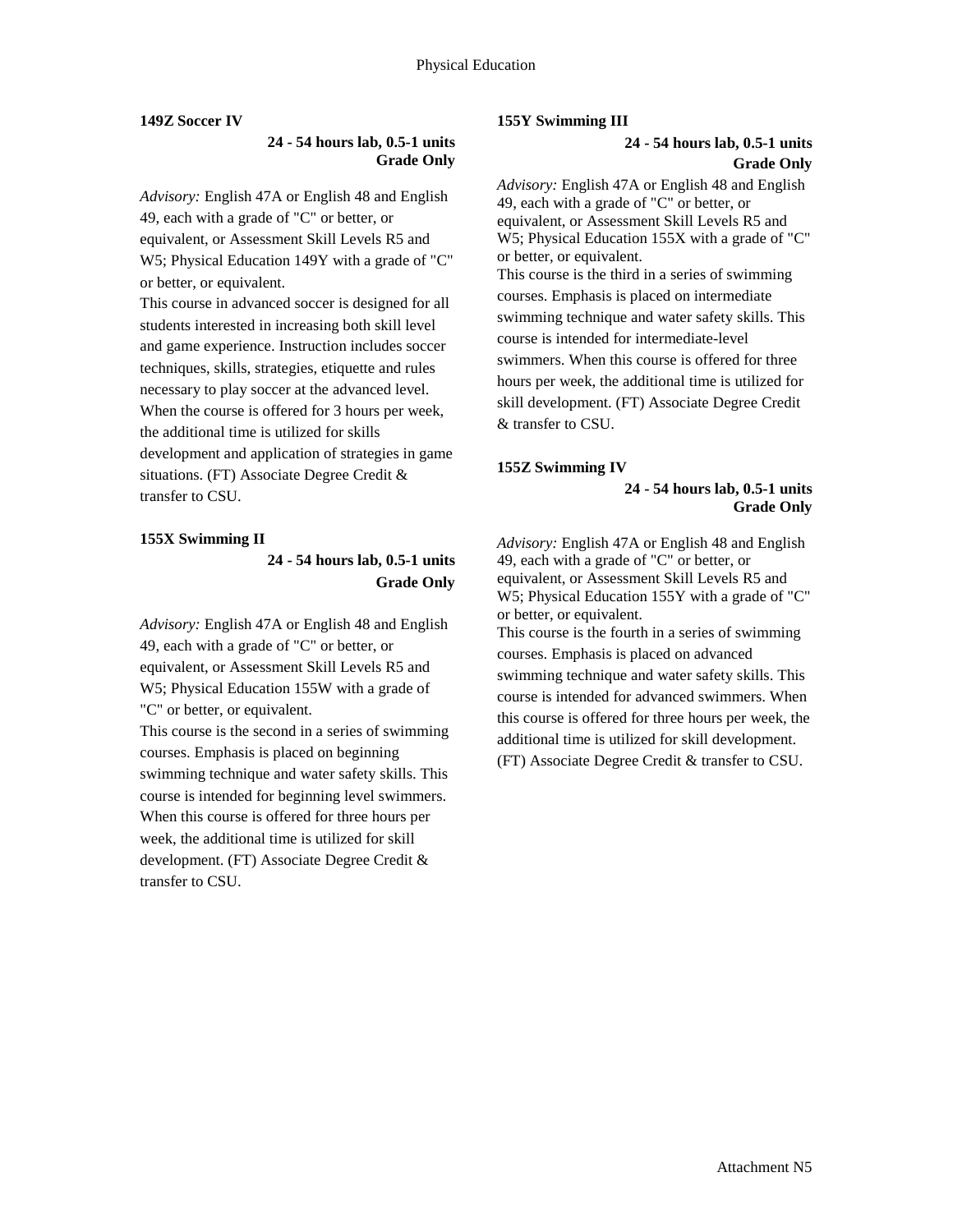### **159X Tennis II**

# **24 - 54 hours lab, 0.5-1 units Grade Only**

*Advisory:* English 47A or English 48 and English 49, each with a grade of "C" or better, or equivalent, or Assessment Skill Levels R5 and W5. Physical Education 159W with a grade of "C" or better, or equivalent. This course is the second in a series of four

courses in tennis. Emphasis is placed on beginning level skills, strokes, strategies, rules and etiquette as they relate to tournament play. This course is intended for kinesiology majors and all students interested in incorporating the game of tennis into an active lifestyle. All objectives are covered in this course whether offered for .50 or 1.0 unit. When this course is offered for three hours per week, the additional time is utilized for skill development. (FT) Associate Degree Credit & transfer to CSU.

### **159Y Tennis III**

#### **24 - 54 hours lab, 0.5-1 units Grade Only**

*Advisory:* English 47A or English 48 and English 49, each with a grade of "C" or better, or equivalent, or Assessment Skill Levels R5 and W5. Physical Education 159X with a grade of "C" or better, or equivalent. This course is the third in a series of four courses in tennis. Emphasis is placed on intermediate level skills, strokes, strategies, rules and etiquette as they relate to league and tournament play. This course is intended for kinesiology majors and all students interested in incorporating the game of tennis into an active lifestyle. All objectives are covered in this course whether offered for .50 or 1.0 unit. When this course is offered for three hours per week, the additional time is utilized for skill development and strategies. (FT) Associate Degree Credit & transfer to CSU.

#### **159Y Tennis III**

# **24 - 54 hours lab, 0.5-1 units Grade Only**

*Advisory:* English 47A or English 48 and English 49, each with a grade of "C" or better, or equivalent, or Assessment Skill Levels R5 and W5. Physical Education 159X with a grade of "C" or better, or equivalent. This course is the third in a series of four courses in tennis. Emphasis is placed on intermediate level skills, strokes, strategies, rules and etiquette as they relate to league and tournament play. This course is intended for kinesiology majors and all students interested in incorporating the game of tennis into an active lifestyle. All objectives are covered in this course whether offered for .50 or 1.0 unit. When this course is offered for three hours per week, the additional time is utilized for skill development and strategies. (FT) Associate Degree Credit & transfer to CSU.

### **159Z Tennis IV**

### **24 - 54 hours lab, 0.5-1 units Grade Only**

*Advisory:* English 47A or English 48 and English 49, each with a grade of "C" or better, or equivalent, or Assessment Skill Levels R5 and W5.Physical Education 159Y with a grade of "C" or better, or equivalent. This course is the fourth in a series of four courses in tennis. Emphasis is placed on advanced skills, strokes, strategies, rules and etiquette as they relate to singles and doubles tournament play. This course is intended for kinesiology majors and all students interested in incorporating the game of tennis into an active lifestyle. All objectives are covered in this course whether offered for .50 or 1.0 unit. When this course is offered for three hours per week, the additional time is utilized for skill development and strategies. (FT) Associate Degree Credit & transfer to CSU.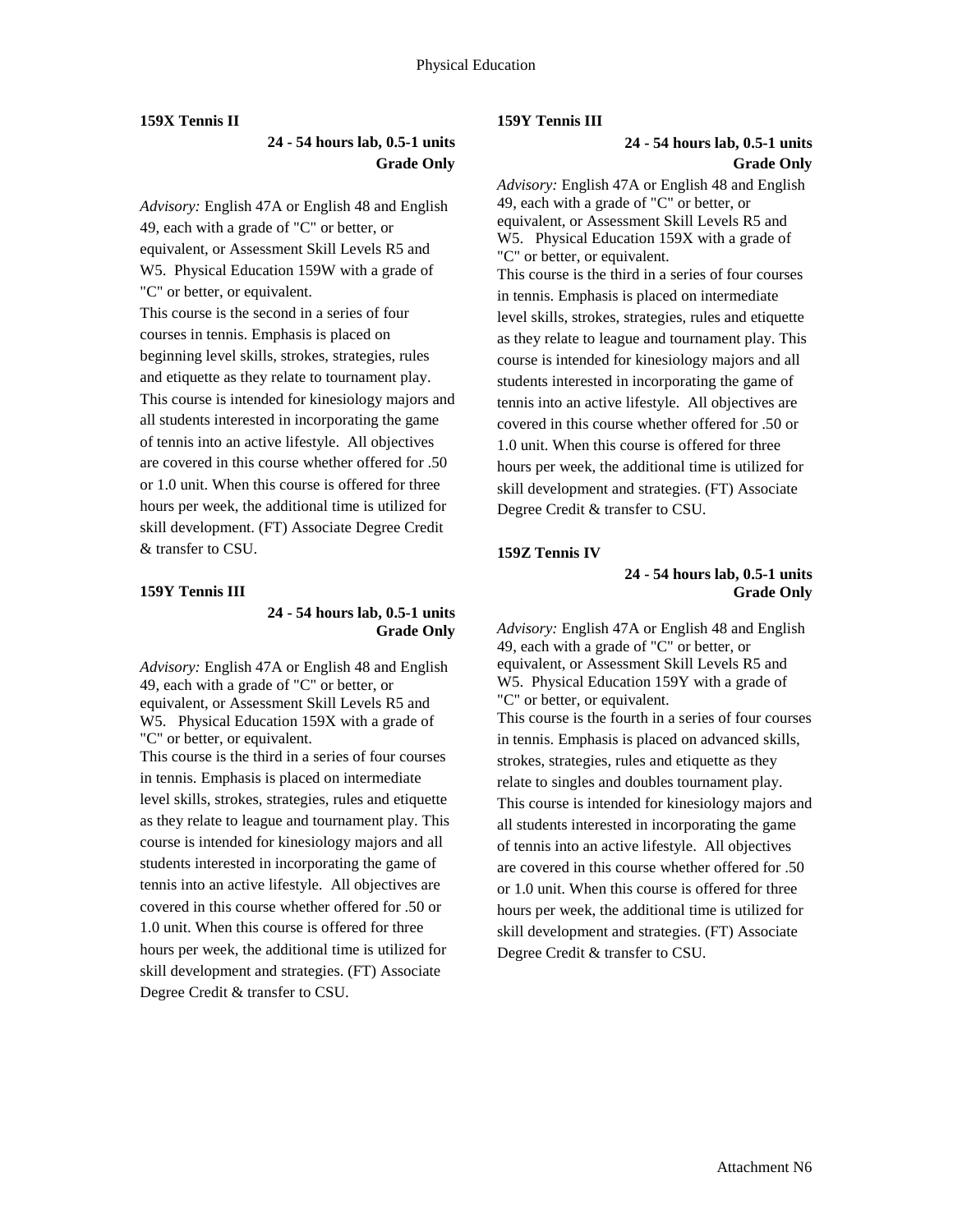# **166X Weight Training II 24 - 54 hours lab, 0.5-1 units Grade Only**

*Advisory:* English 47A or English 48 and English 49, each with a grade of "C" or better, or equivalent, or Assessment Skill Levels R5 and W5.Physical Education 166W with a grade of "C" or better, or equivalent.

This course is the second in a series of four courses in progressive resistive weight training. Emphasis is placed on alternative training methods including circuit and interval training, hill climbing and fat burning. This course includes basic nutrition to help build muscle and/ or reduce body weight utilized in student development of a personal fitness program. This class is designed for students interested in a healthy lifestyle as well as exercise science majors. (FT) Associate Degree Credit & transfer to CSU.

# **166Y Weight Training III 24 - 54 hours lab, 0.5-1 units Grade Only**

*Advisory:* English 47A or English 48 and English 49, each with a grade of "C" or better, or equivalent, or Assessment Skill Levels R5 and W5; Physical Education 166Y with a grade of "C" or better, or equivalent. This course is the third in a series of four courses in progressive resistive weight training. Emphasis is placed on the use of the weight training machines, cardio exercise equipment and Olympic lifts. This course covers alternate methods of resistive training including medicine balls, plyo balls, bosu balls, elastic cords and TRX belts. This class is designed for students interested in a healthy lifestyle as well as exercise science majors. (FT) Associate Degree Credit & transfer to CSU.

# **166Z Weight Training IV**

**24 - 54 hours lab, 0.5-1 units Grade Only** 

*Advisory:* English 47A or English 48 and English 49, each with a grade of "C" or better, or equivalent, or Assessment Skill Levels R5 and W5; Physical Education 166Y with a grade of "C" or better, or equivalent. This course is the fourth in a series of four courses in progressive resistive weight training. This course covers the proper use of weight lifting machines, cardio exercise equipment and alternate methods of resistive training and lifting of the free weights. This class is designed for students interested in a healthy lifestyle as well as exercise science majors. (FT) Associate Degree Credit & transfer to CSU.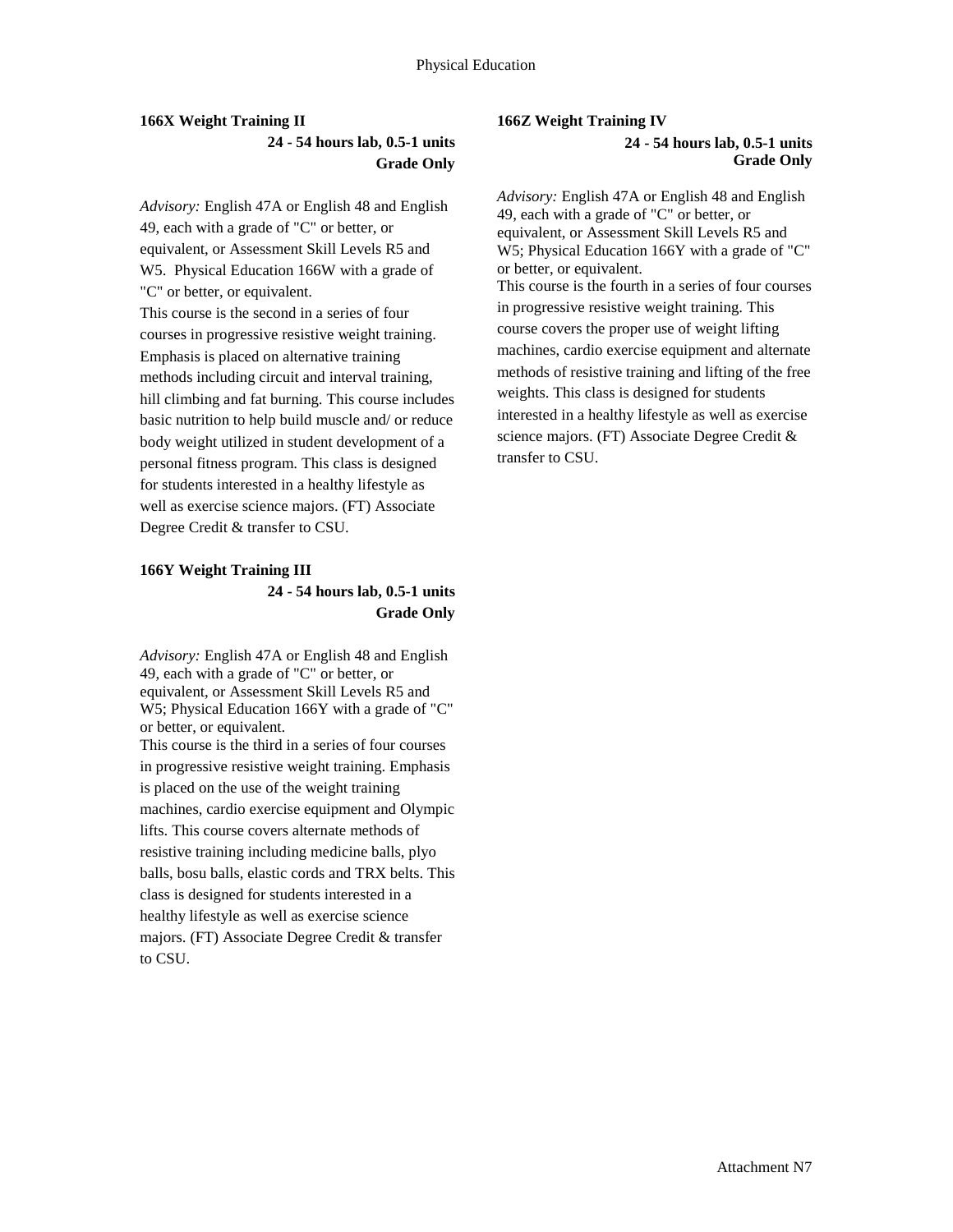Adoption of three new courses at City and Miramar College.

Proposed new courses at City and Miramar College:

# **153X Aerobic and Core Conditioning II 24 - 54 hours lab, 0.5-1 units Letter Grade or Pass/No Pass Option**

*Advisory:* English 47A or English 48 and English 49, each with a grade of "C" or better, or equivalent, or Assessment Skill Levels R5 and W5; Physical Education 153W with a grade of "C" or better, or equivalent. This course provides introductory level students with beginning knowledge and practice in attaining and maintaining aerobic and core conditioning fitness levels. Instruction will emphasize beginning cardiovascular fitness as well as core fitness through individual and circuit training. This course is the second in a series of four aerobic and core conditioning courses. It is intended for students seeking to develop beginning physical fitness habits. (FT) Associate Degree Credit & transfer to CSU.

# **153Y Aerobic and Core Conditioning III 24 - 54 hours lab, 0.5-1 units Letter Grade or Pass/No Pass Option**

*Advisory:* English 47A or English 48 and English 49, each with a grade of "C" or better, or equivalent, or Assessment Skill Levels R5 and W5; Physical Education 153X with a grade of "C" or better, or equivalent.

This course provides beginning level students with intermediate knowledge and practice in attaining and maintaining aerobic and core conditioning fitness levels. Instruction will emphasize intermediate cardiovascular fitness as well as core fitness through individual and circuit training. This course is the third in a series of four aerobic and core conditioning courses. It is intended for students seeking to develop intermediate physical fitness habits. (FT) Associate Degree Credit & transfer to CSU.

#### **153Z Aerobic and Core Conditioning IV 24 - 54 hours lab, 0.5-1 units Letter Grade or Pass/No Pass Option**

*Advisory:* English 47A or English 48 and English 49, each with a grade of "C" or better, or equivalent, or Assessment Skill Levels R5 and W5; Physical Education 153Y with a grade of "C" or better, or equivalent. This course provides intermediate students with advanced knowledge and practice in attaining and maintaining aerobic and core conditioning fitness levels. Instruction will emphasize advanced cardiovascular fitness as well as core fitness through individual and circuit training. This course is the fourth in a series of four aerobic and core conditioning courses. It is intended for students seeking to develop advanced physical fitness habits. (FT) Associate Degree Credit & transfer to CSU.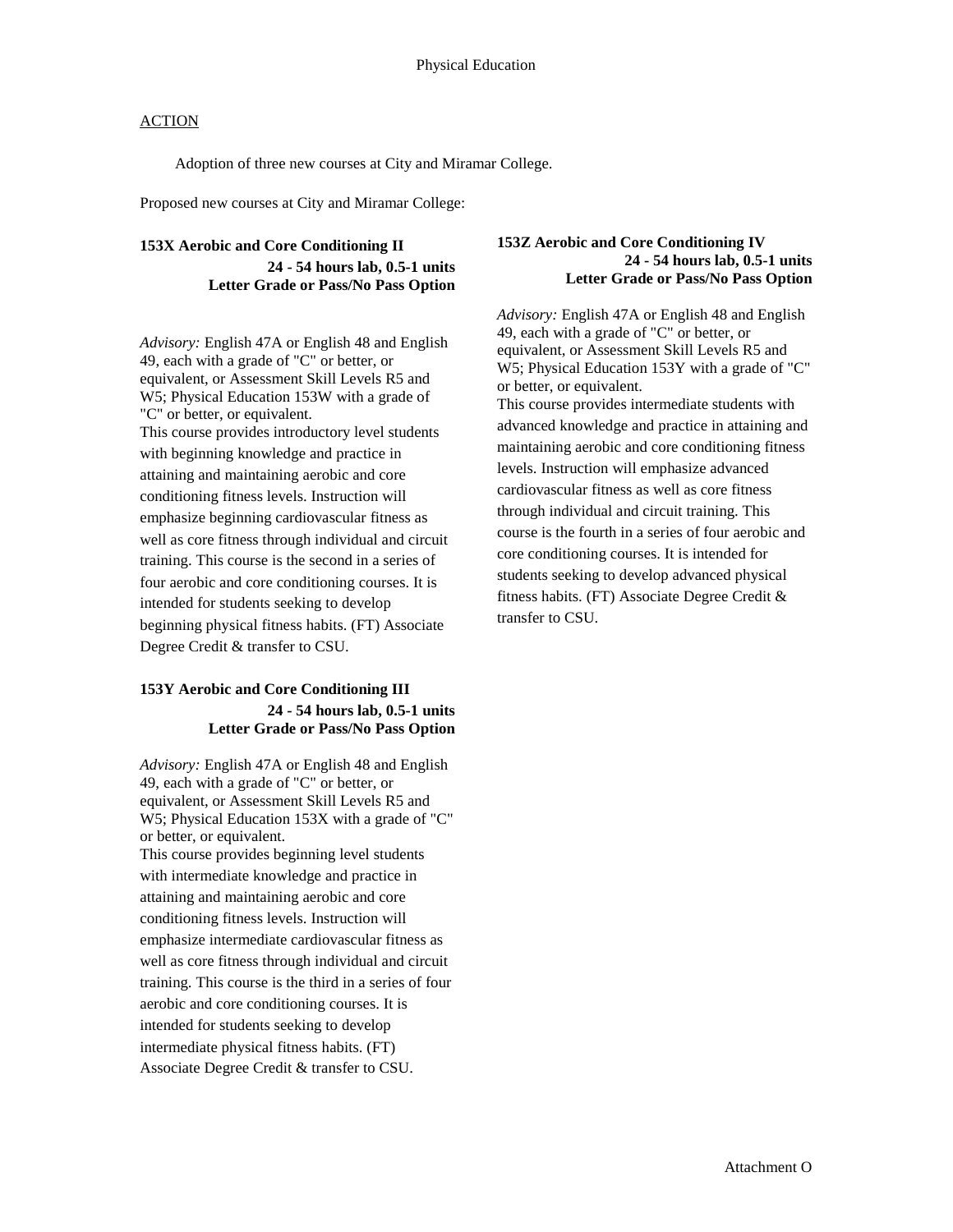Adoption of two course deactivations at City College.

Proposed course deactivations at City College:

#### **150 Lifelong Fitness Behaviors**

#### **16 - 18 hours lecture, 1 units Grade Only**

This is a lecture course designed for students with limited knowledge or experience with physical fitness. Weekly lecture sessions will address the relationship between exercise and wellness. Lecture topics will include the value of exercise, health related physical fitness, nutrition, weight control, stress management, behavior modification, and hypokinetic disease prevention. Students will learn how to self-manage fitness behavior modifications. This class must be taken concurrently with Physical Education 153. Associate Degree Credit & transfer to CSU.

### **243 Fitness for Life Concepts 40 - 45 hours lecture, 24 - 27 hours lab, 3 units Grade Only**

This course will provide students with the necessary knowledge to make educated decisions about lifetime fitness and wellness activities. Students will learn concepts in cardiovascular fitness, strength training, flexibility, weight control and dietary habits. Through lecture/laboratory presentations, and Health Services directed sessions, students will apply learned concepts to the design of individualized fitness and nutritional programs For optimal benefits, it is recommended that students register concurrently with a physical education activity class to implement their personal fitness plan. Associate Degree Credit & transfer to CSU.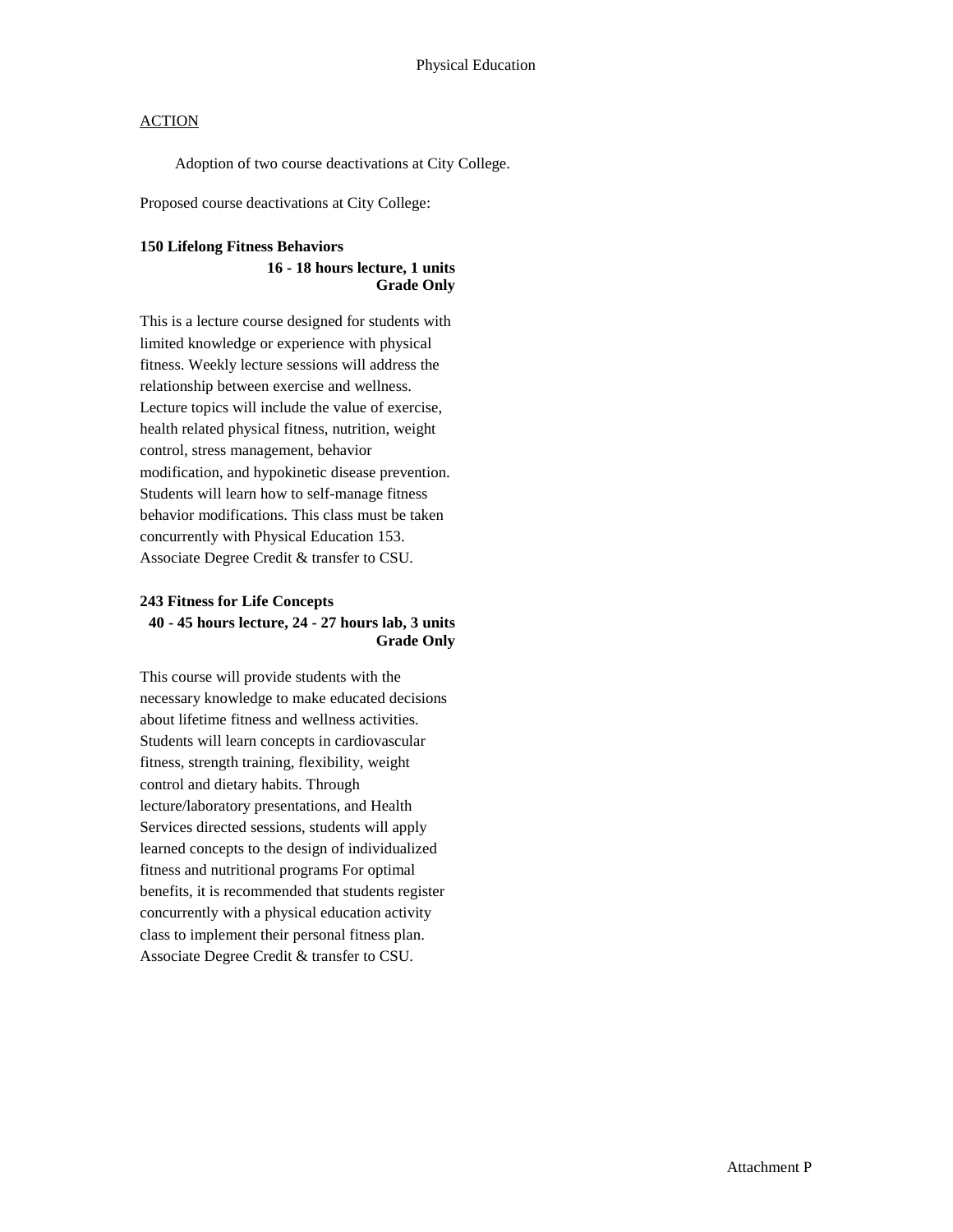Adoption of two course deactivations at City, Mesa and Miramar College.

Proposed course deactivations at City, Mesa and Miramar College:

#### **115 Bowling**

### **32 - 54 hours lab, 0.5-1 units Letter Grade or Pass/No Pass Option**

This course is designed to develop bowling skills. Emphasis is placed on stance, point of origin, approach, back swing, release and follow through. Topics include rules, scoring and etiquette in the game of bowling. This course may be taken four times for credit. Students must demonstrate increased proficiency and skill attainment with each repetition. When this course offered for three hours per week, the additional time is utilized for spot bowling and participation in league bowling situations. (FT) Associate Degree Credit & transfer to CSU. UC Transfer Course List.

### **242 Care and Prevention of Injuries 32 - 36 hours lecture, 2 units Letter Grade or Pass/No Pass Option**

*Advisory:* English 48 and English 49, each with a grade of "C" or better, or equivalent, or Assessment Skill Levels R5 and W5. This course covers the theory and practice of emergency field care and basic athletic first aid. Topics include prevention and care of common athletic injuries, bandaging and/or taping techniques. This course is designed for students interested in athletic training, coaching of sports and majoring in Physical Education, Kinesiology and Exercise Science. (FT) Associate Degree Credit & transfer to CSU. UC Transfer Course List.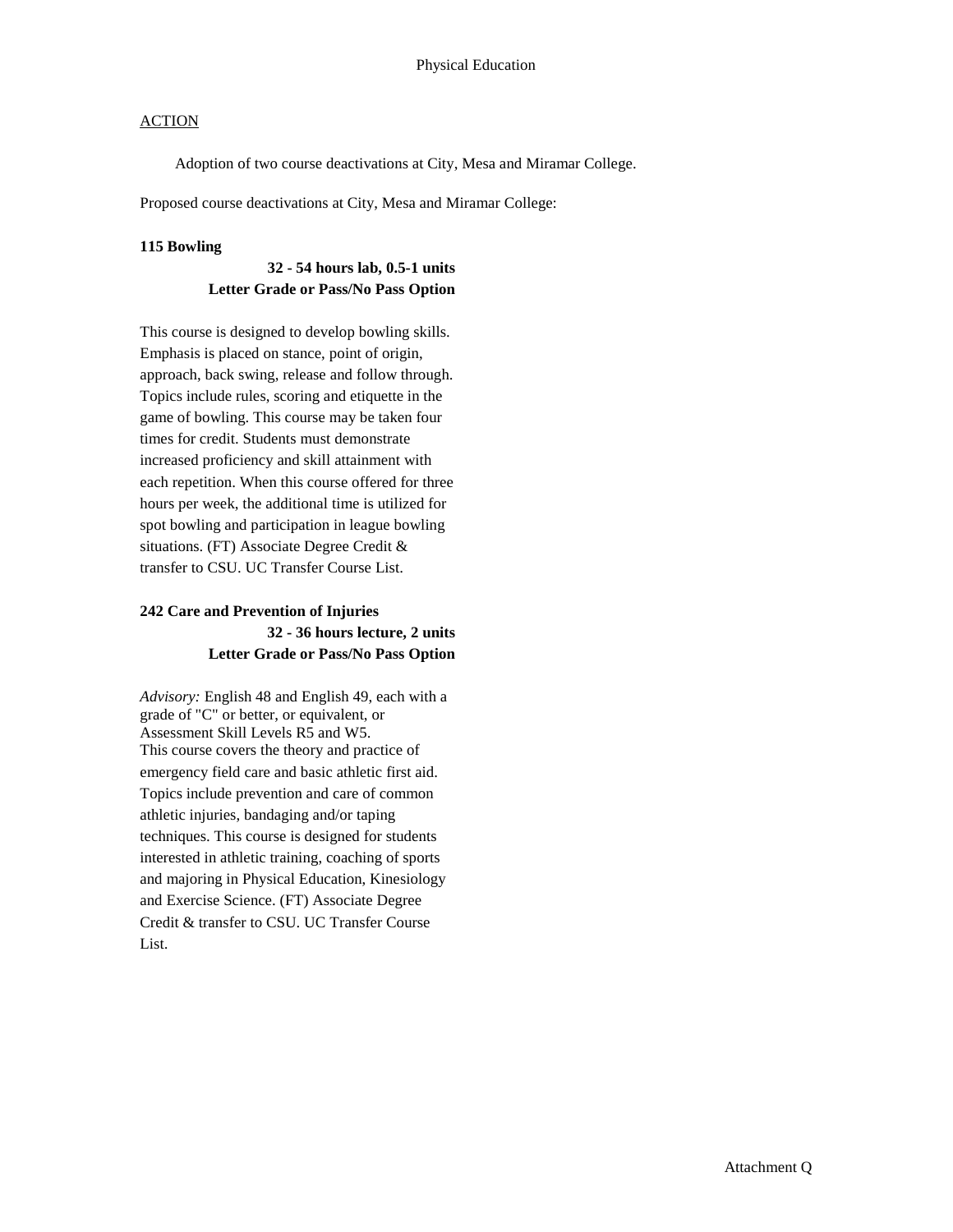Adoption of a course deactivation at Miramar College.

Proposed course deactivation at Miramar College:

#### **141 Over-the-Line**

### **48 - 54 hours lab, 1 units Letter Grade or Pass/No Pass Option**

This course provides instruction in the skills of over-the-line softball including pitching, catching, and proper styles of batting. Rules of play, strategy, and game situations are introduced through various types of tournaments and contests. This course may be taken four times for credit. Associate Degree Credit & transfer to CSU. UC Transfer Course List.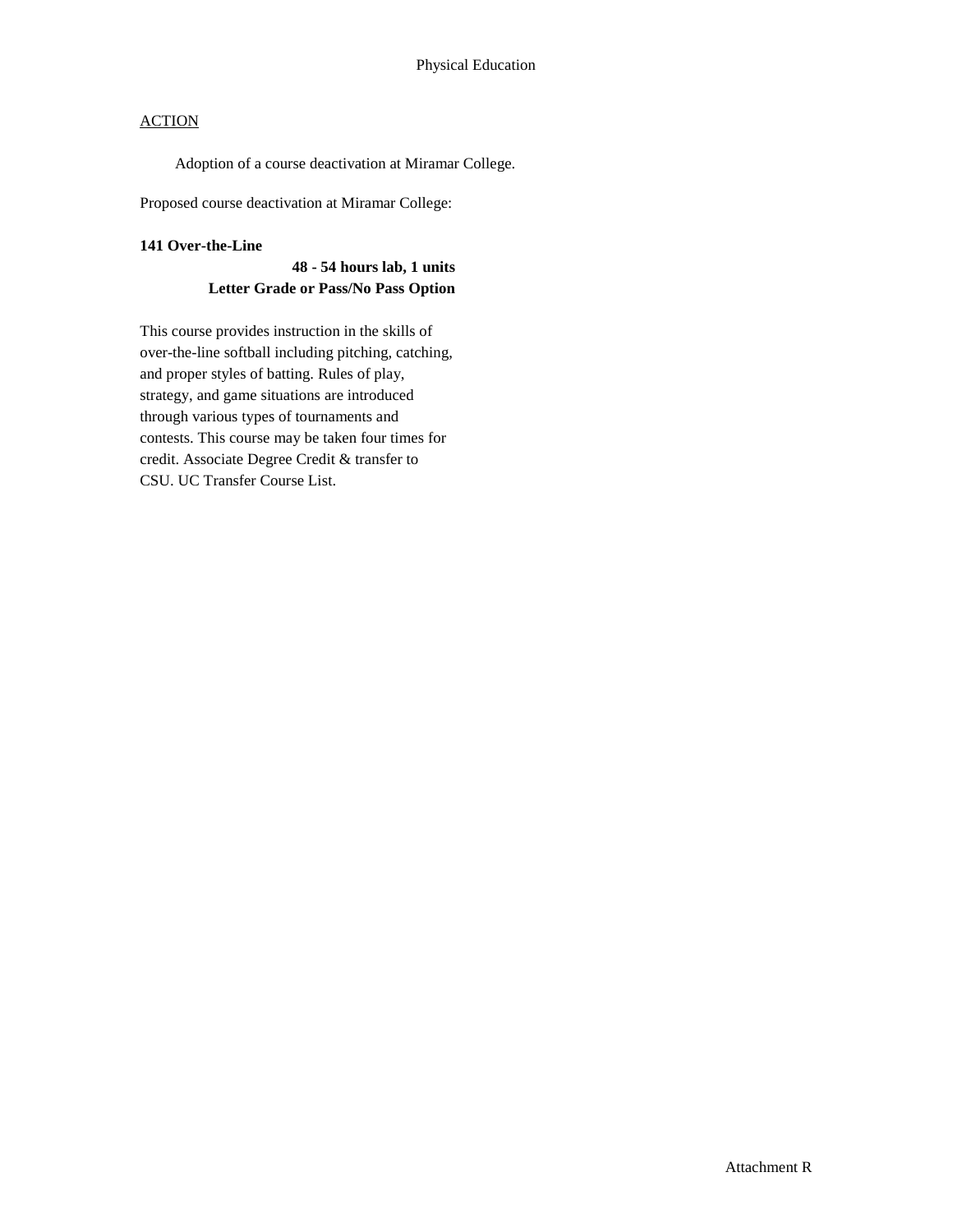Adoption of a course deactivation at City College.

Proposed course deactivation at City College:

### **349 Pipefitting Work Experience**

### **4 - hours other, 4 units Pass/No Pass**

*Advisory*: English 42 and English 43, each with a grade of "C" or better, or equivalent or Assessment Skill Levels R4 and W4. Limitation on Enrollment: Apprenticeship - Student must be a state registered apprentice in this trade. Student must be enrolled in a related apprenticeship class. (300 hours per semester) This course consists of on-the-job learning experiences in the occupational field of pipefitting. The combined maximum credit for all work experience courses from all disciplines may not exceed 16 units. (FT) Associate Degree Credit only and not

Transferable.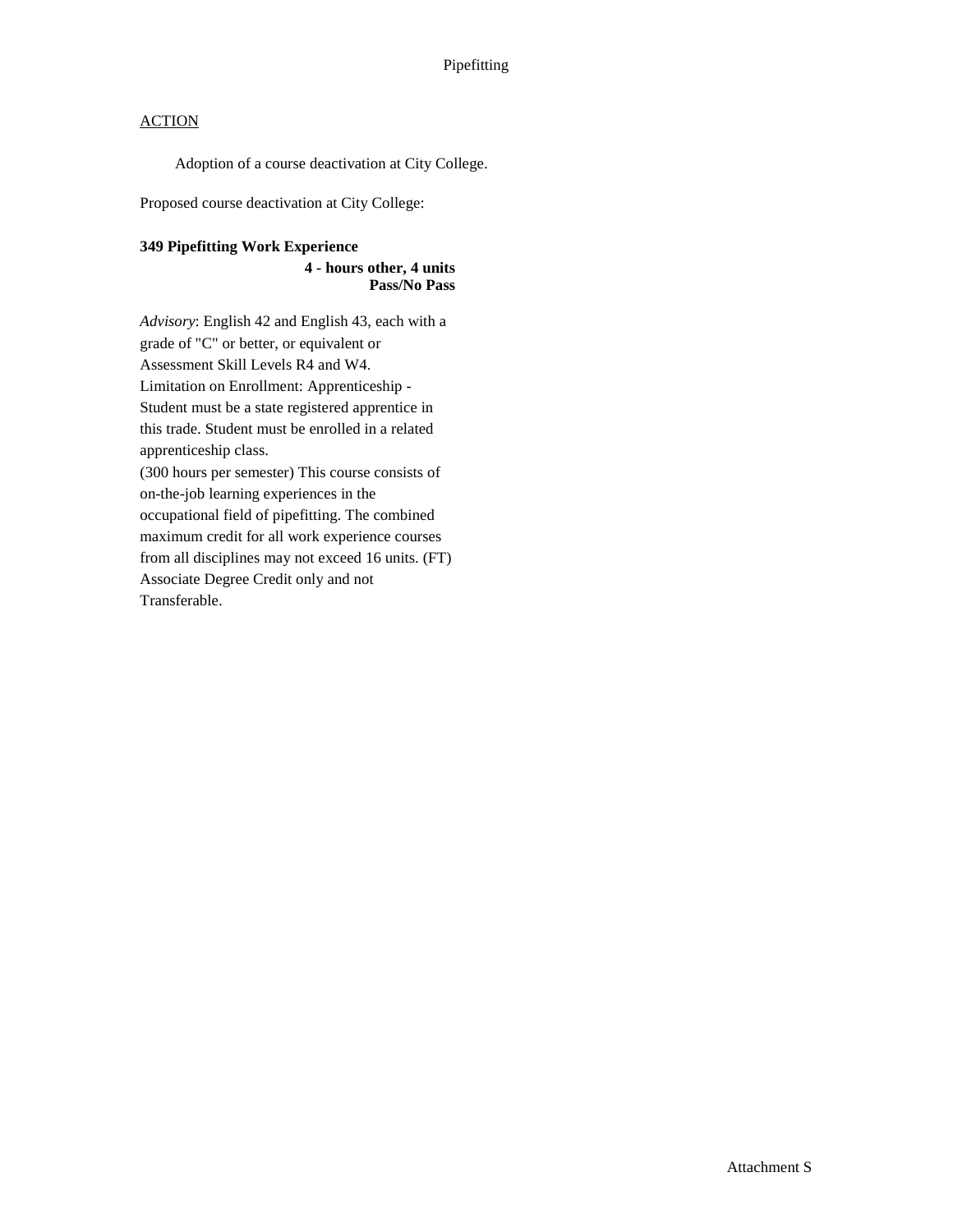Adoption of a course deactivation at City College.

Proposed course deactivation at City College:

### **44 Supervised Tutoring in Radio and Television**

### **No Grade/0 Units**

This course is designed to prepare the student to succeed in the corequisite and subsequent subject matter courses. This course may be taken four times with a different corequisite subject matter course. College noncredit course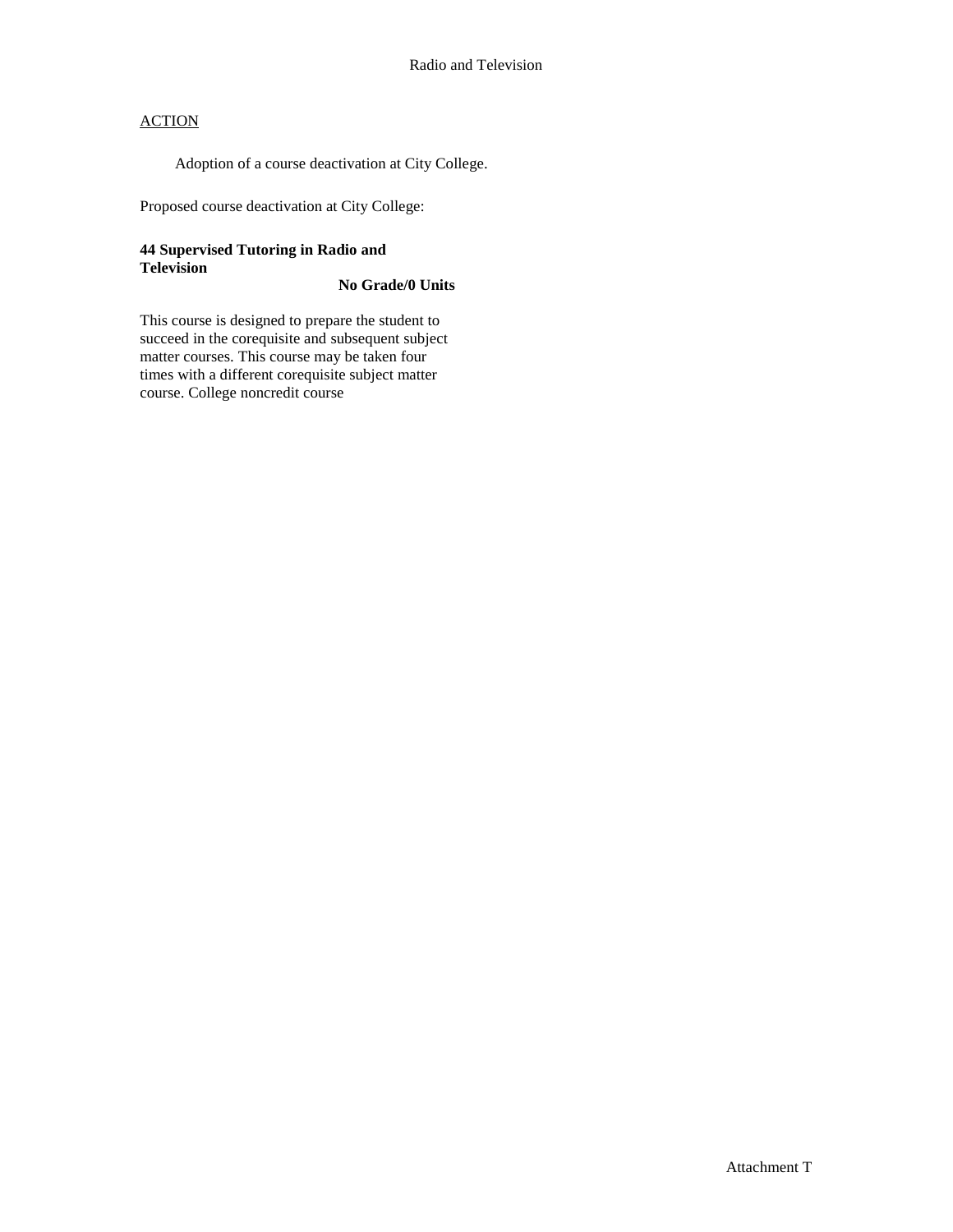Adoption of three course deactivations at City College.

Proposed course deactivations at City College:

### **349A Electric Meter Tester Work Experience 4 - hours other, 4 units Pass/No Pass**

*Limitation on Enrollment*: Apprenticeship - Student must be a state registered apprentice in this trade. Student must be enrolled in a related apprenticeship class. (300 hours per semester) The combined maximum credit for all work experience courses from all disciplines may not exceed 16 units. (FT) Associate Degree Credit only and not Transferable.

### **349B Substation Electrician Work Experience 4 - hours other, 4 units Pass/No Pass**

*Limitation on Enrollment:* Apprenticeship - Student must be a state registered apprentice in this trade. Student must be enrolled in a related apprenticeship class.

(300 hours per semester) The combined maximum credit for all work experience courses from all disciplines may not exceed 16 units. See note preceding Apprenticeship course listings. (FT) Associate Degree Credit only and not Transferable.

#### **349C Electric Lineman Work Experience 4 - hours other, 4 units Pass/No Pass**

*Limitation on Enrollment:* Apprenticeship - Student must be a state registered apprentice in this trade. Student must be enrolled in a related apprenticeship class. (300 hours per semester) The combined maximum credit for all work experience courses from all disciplines may not exceed 16 units. See note preceding Apprenticeship course listings. Associate Degree Credit only and not Transferable.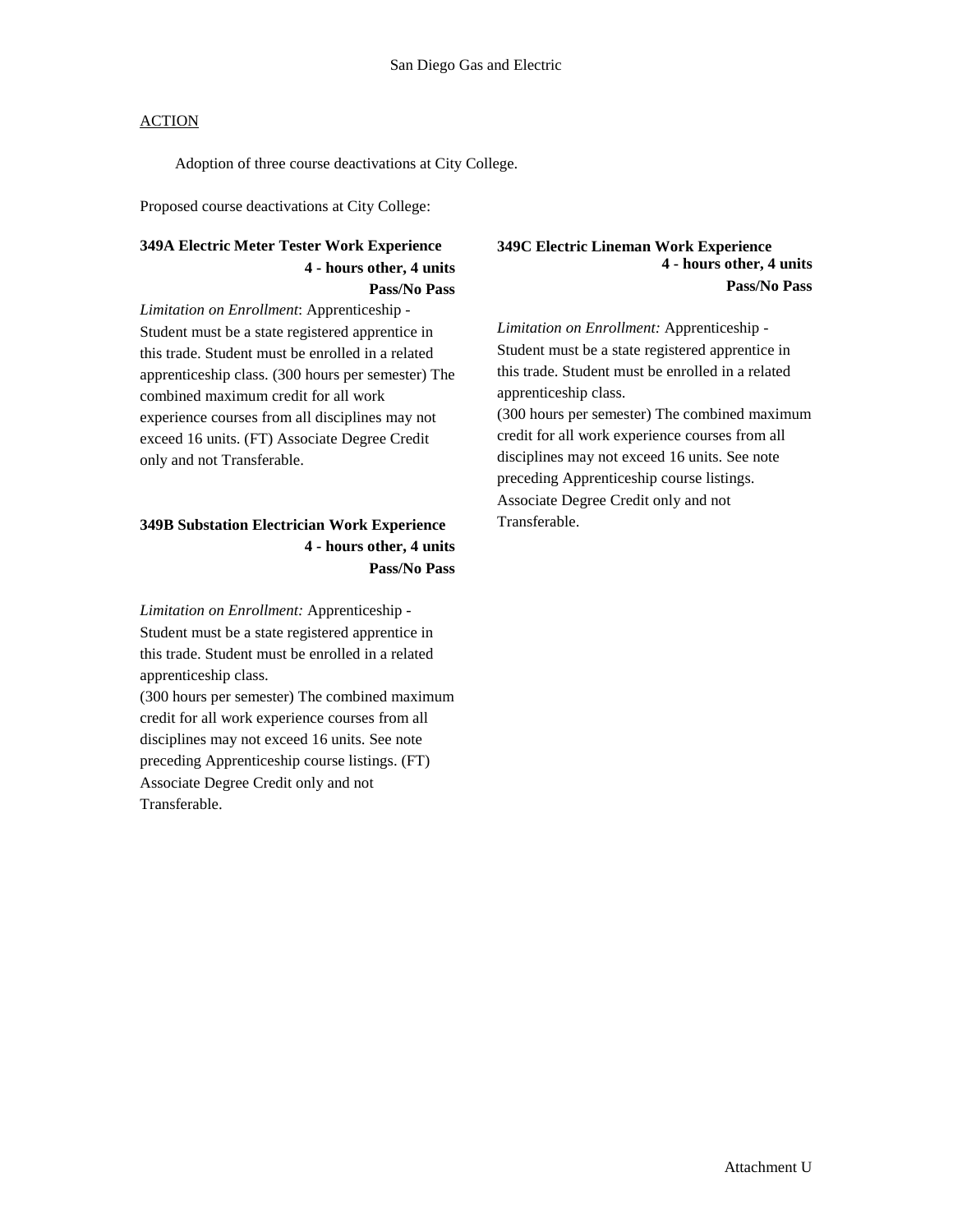Adoption of a course deactivation at City College.

Proposed course deactivation at City College:

## **349 Sheet Metal Work Experience**

**4 - hours other, 4 units Pass/No Pass** 

*Limitation on Enrollment:* Student must be a state registered apprentice in this trade and concurrently enrolled in a related apprenticeship class. (300 hours per semester) The combined maximum credit for all work experience courses from all disciplines may not exceed 16 units. Associate Degree Credit only and not Transferable.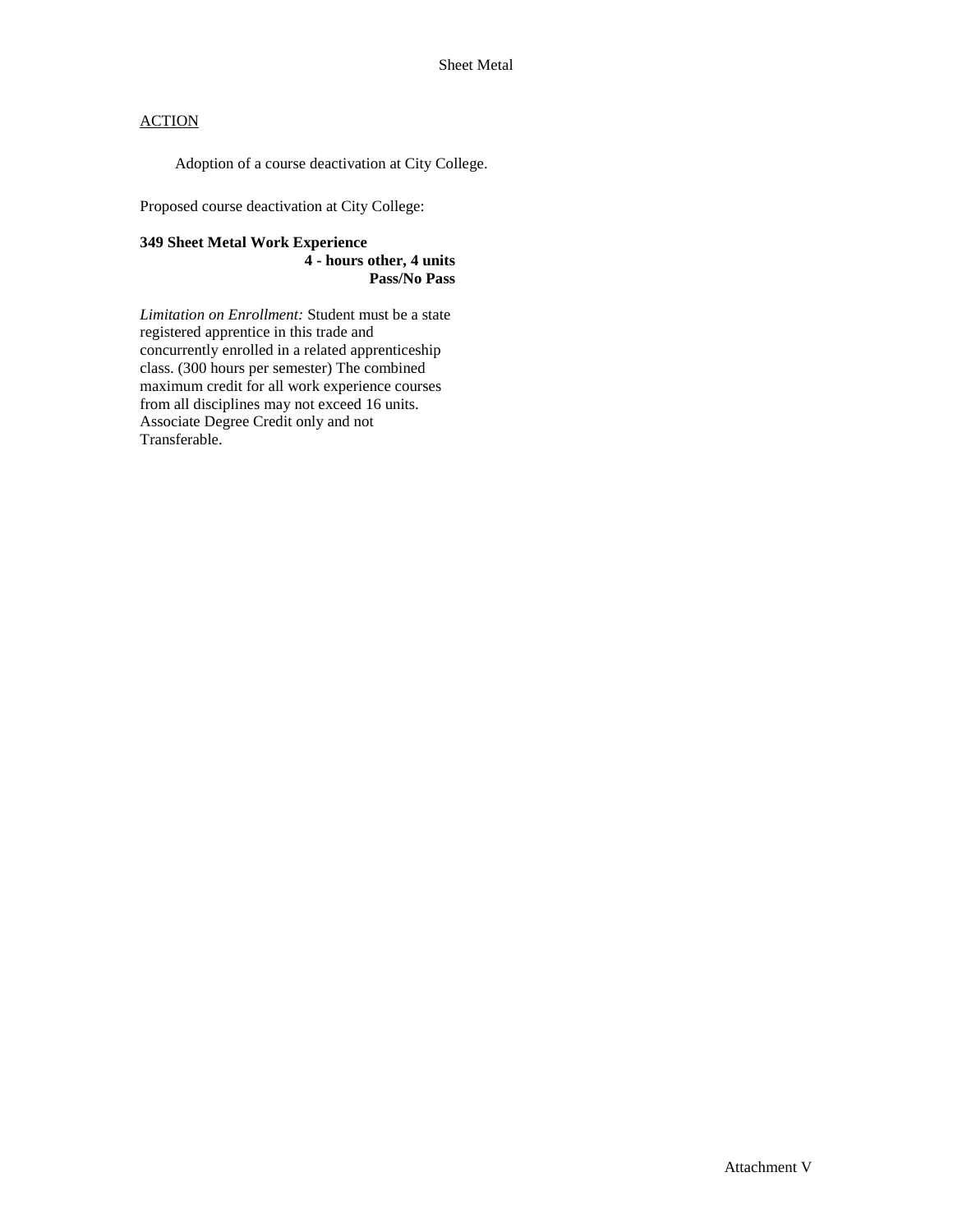Adoption of a course deactivation at Mesa College.

Proposed course deactivation at Mesa College:

#### **100 First/Second Course in Spanish (Accelerated)**

**160 - 180 hours lecture, 10 units Letter Grade or Pass/No Pass Option**

*Advisory:* English 43 with a grade of "C" or better, or equivalent or Assessment Skill Level W4.

*Advisory: Concurrent enrollment in* Spanish 296. *Limitation on Enrollment:* This course is not open to students with previous credit for or concurrent enrollment in Spanish 101 or Spanish 102. This course in Spanish is designed to serve as a combination of the two beginning Spanish courses, Spanish 101 and Spanish 102. This is an entry-level course to the Spanish language and cultures of the Spanish-speaking world. In this interactive course, students use the language through speaking, listening, reading, and writing. The students develop their receptive and productive competencies to the intermediate low or mid level. Language structures and vocabulary for communication are examined and explored in Spanish. (FT) Associate Degree Credit & transfer to CSU. CSU General Education. IGETC. UC Transfer Course List.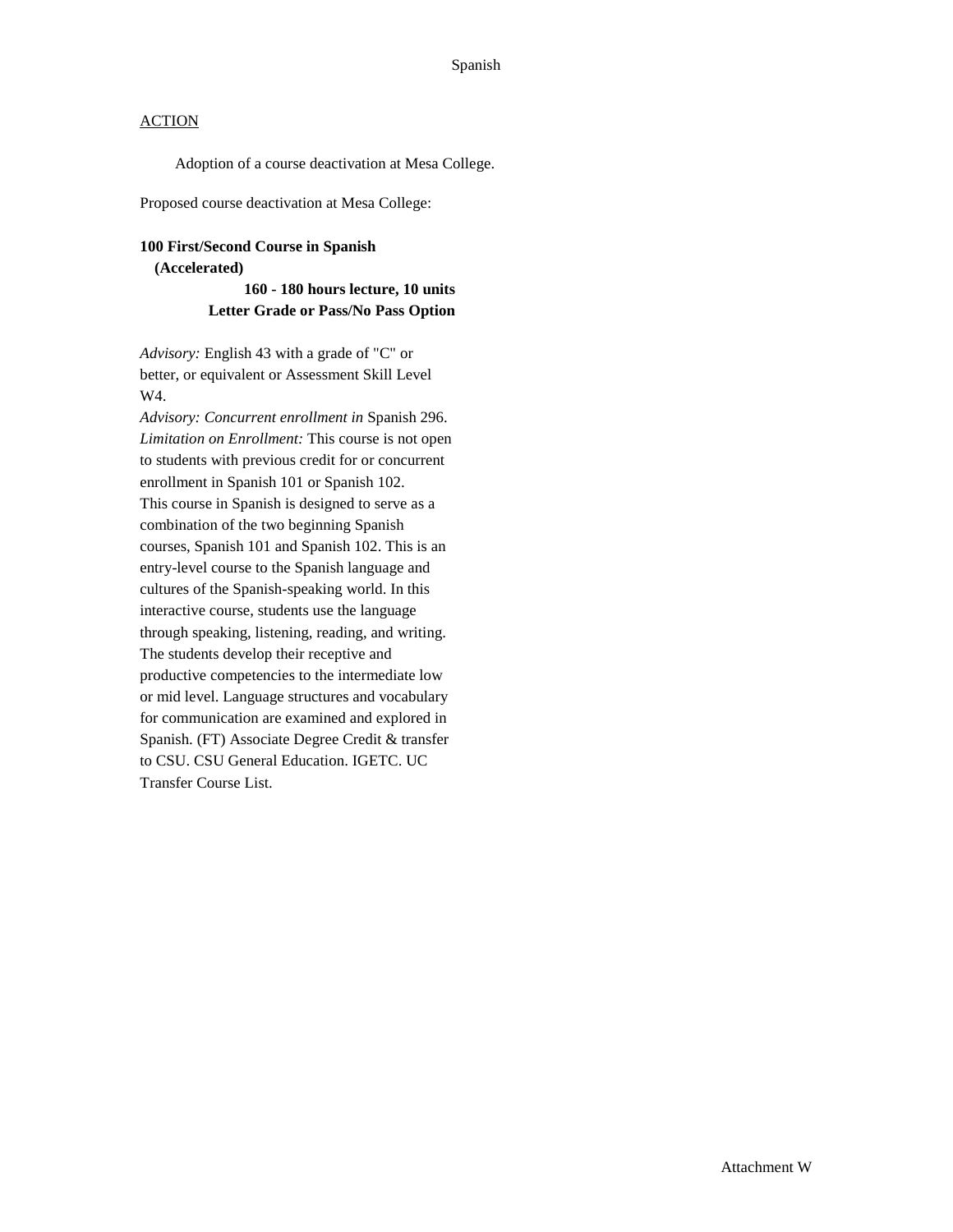Adoption of nine course deactivations at City College.

Proposed course deactivations at City College:

#### **50 Healthcare Essentials**

### **88 - 99 hours lecture, 5.5 units Grade Only**

*Limitation on Enrollment:* This course is not open to students with previous credit for Vocational Nursing 40.

This course is designed for students interested in entering a nursing or other health career program. Topics include strategies for success,

interpersonal dynamics, medical terminology, safety issues, computer literacy, body structure and function, growth and development, ethical and legal responsibilities, and employment readiness. (FT) Associate Degree Credit only and not Transferable.

### **60 Pharmacology for Vocational Nurses I 24 - 27 hours lecture, 1.5 units Grade Only**

*Prerequisite:* Vocational Nursing 50 with a grade of "C" or better, or equivalent. *Corequisite:* Vocational Nursing 61. *Limitation on Enrollment:* Special Admission must be admitted to program. *Limitation on Enrollment:* This course is not open

to students with previous credit for Vocational Nursing 42.

Pharmacology for Vocational Nursing I is the first of two pharmacology courses in the Vocational Nursing program. It provides a solid foundation for the nursing student including a basic understanding of the nurse's role in medication administration and the uses of medications to treat and prevent illnesses. Drug actions, interactions, side effects, therapeutic monitoring, and adverse reactions are discussed and related to pathophysiology. (FT) Associate Degree Credit only and not Transferable.

### **61 Fundamentals of Vocational Nursing 72 - 81 hours lecture, 240 - 270 hours lab, 9.5**

### **units**

**Grade Only**

*Prerequisite:* Vocational Nursing 50 with a grade of "C" or better, or equivalent. *Corequisite:* Vocational Nursing 60. *Limitation on Enrollment:* Special Admission must be admitted to program. This course is not open to students with previous credit for Vocational Nursing 40. The Fundamentals of Vocational Nursing course is the introductory theory course in the Vocational Nursing program. It provides a solid foundation for the nursing student to learn the background,

basic skills, legal aspects, ethics, and processes of nursing. (FT) Associate Degree Credit only and not Transferable.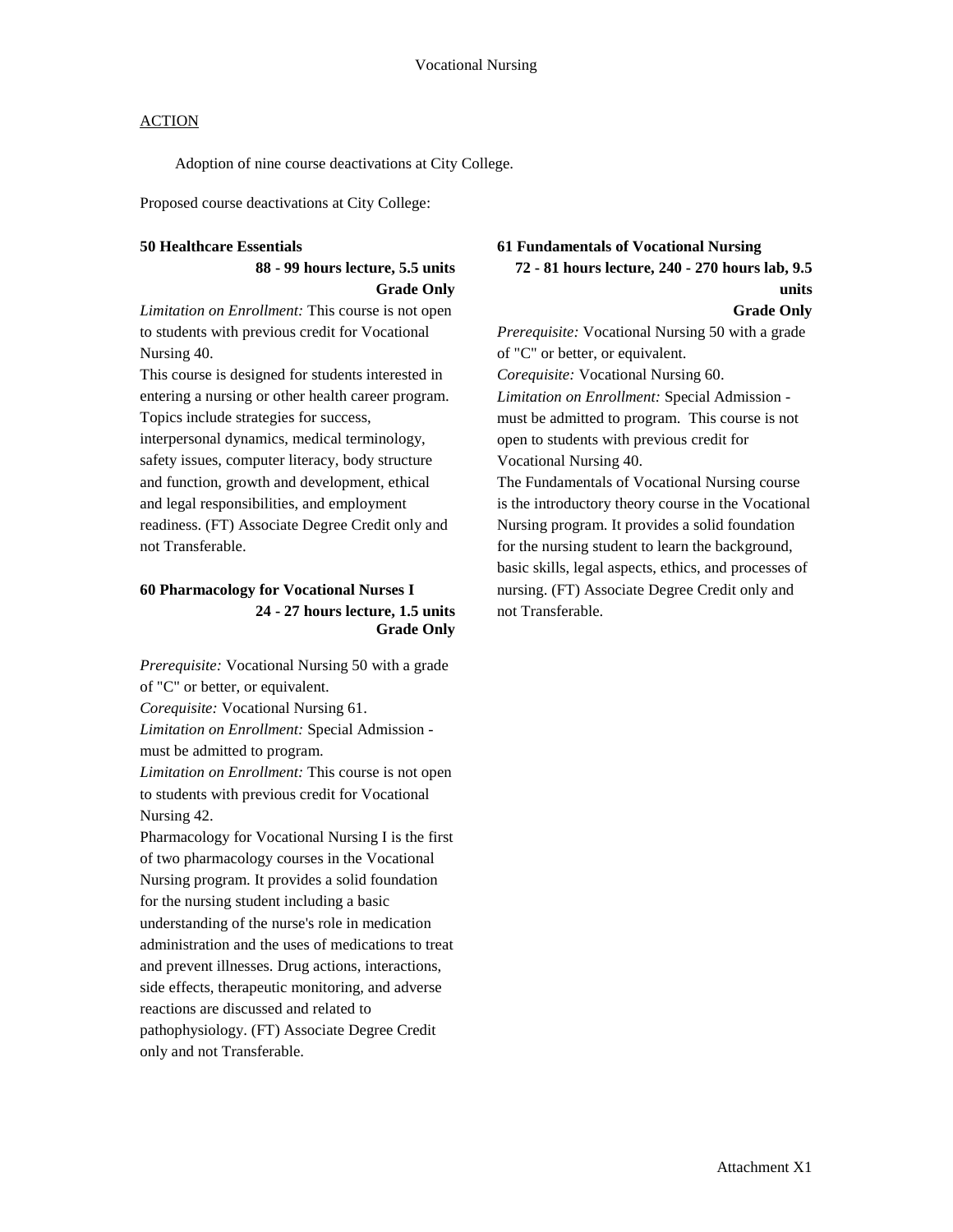### **62 Pharmacology for Vocational Nurses II 24 - 27 hours lecture, 1.5 units Grade Only**

*Prerequisite:* Vocational Nursing 60 with a grade of "C" or better, or equivalent. Vocational Nursing 61 with a grade of "C" or better, or equivalent. *Corequisite: Completion of or concurrent enrollment in* Vocational Nursing 65 with a grade of "C" or better, or equivalent. *Limitation on Enrollment:* Special Admission must be admitted to program. This course is not open to students with previous credit for Vocational Nursing 48. Pharmacology for Vocational Nurses II is the second of two pharmacology courses in the Vocational Nursing program. It builds on the basic pharmacology course to enable the nursing student to develop a broader understanding of the nurse's role in medication administration and how medications are used to treat and prevent illnesses. Drug actions, interactions, side effects, therapeutic monitoring, and adverse reactions are discussed and related to pathophysiology. Drug categories not studied in the introductory course are explored to complete the study of pharmacology in healthcare. The course is designed for the student progressing through the Vocational Nursing Program with a base knowledge obtained in prerequisite courses. (FT) Associate Degree Credit only and not Transferable.

### **64 Nutrition for Vocational Nurses 24 - 27 hours lecture, 1.5 units Grade Only**

*Prerequisite:* Vocational Nursing 60 with a grade of "C" or better, or equivalent. Vocational Nursing 61 with a grade of "C" or better, or equivalent. *Corequisite: Completion of or concurrent enrollment in:* Vocational Nursing 69 with a grade of "C" or better, or equivalent. *Limitation on Enrollment:* Special Admission must be admitted to program. This course is not open to students with previous credit for Vocational Nursing 43. The Nutrition for Vocational Nurses course provides an introductory study of nutrition in health care to the Vocational Nursing student. Nutrition is considered a vital component of the care of the whole person. The nursing student needs to have a basic understanding of the importance of nutrition to be able to assist and teach clients about making good choices according to their healthcare needs. The course is designed for the student progressing through the Vocational Nursing program. (FT) Associate Degree Credit only and not Transferable.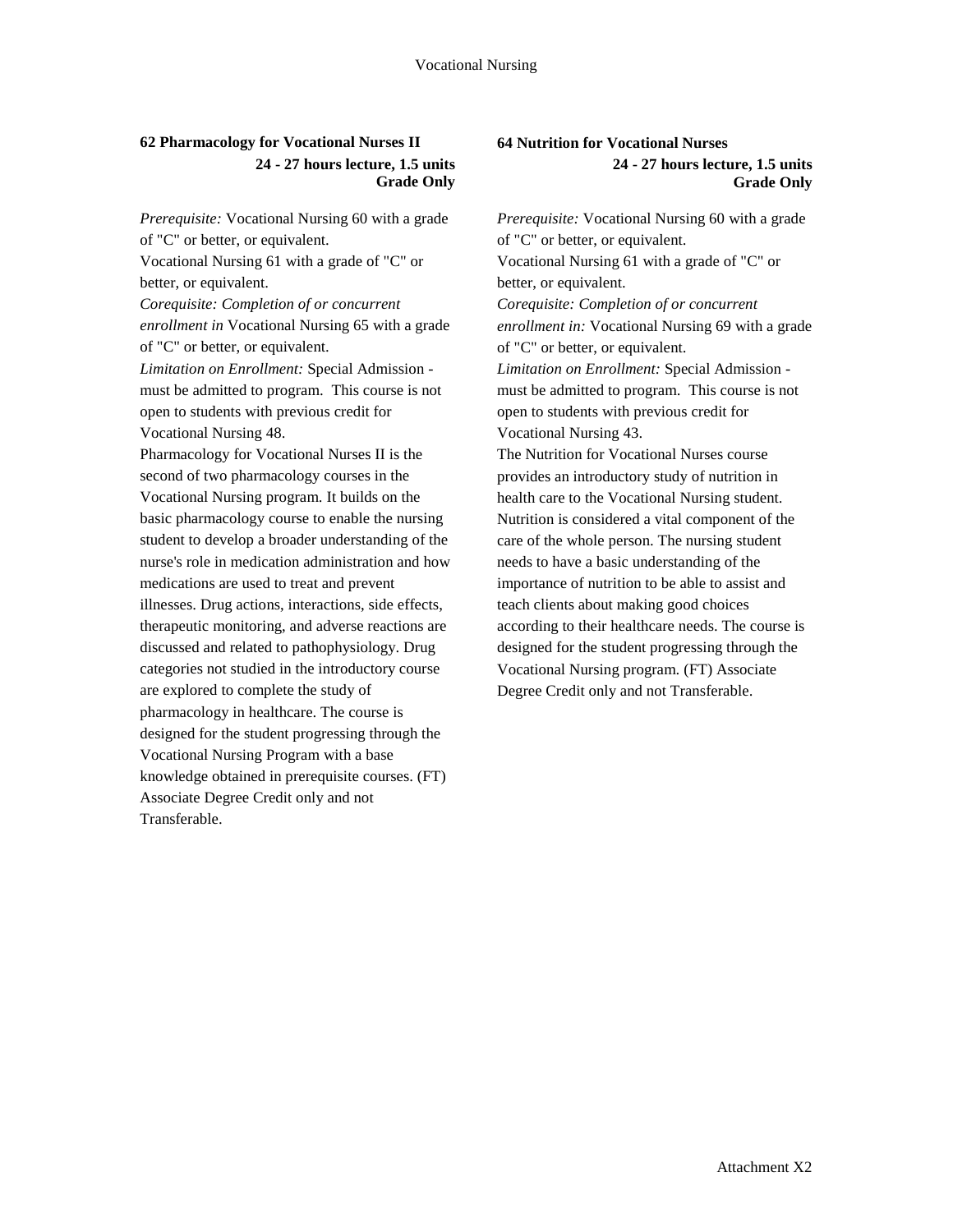### **65 Medical Surgical Vocational Nursing I 88 - 99 hours lecture, 240 - 270 hours lab, 10.5 units**

#### **Grade Only**

*Prerequisite:* Vocational Nursing 61 with a grade of "C" or better, or equivalent.

Vocational Nursing 60 with a grade of "C" or better, or equivalent.

*Corequisite: Completion of or concurrent enrollment in* Vocational Nursing 64 with a grade of "C" or better, or equivalent.

*Limitation on Enrollment:* Special Admission must be admitted to program. This course is not open to students with previous credit for Vocational Nursing 45.

The Medical Surgical Vocational Nursing course is the first of two courses in the Vocational Nursing program covering nursing care of medical/surgical patients. The course includes a clinical component and focuses on each body system with related disorders, the pathophysiology, assessment findings, medical, surgical and nursing management of these specific disorders. The course covers related nutritional, pharmacological, growth and development, and psychosocial issues as appropriate. In addition, the special needs of older adults are explored. The course is designed to build upon knowledge and skills set obtained in prerequisite courses that comprise the Vocational Nursing program. (FT) Associate Degree Credit only and not Transferable.

#### **66 Vocational Nursing Leadership 24 - 27 hours lecture, 1.5 units Grade Only**

*Prerequisite:* Vocational Nursing 65 with a grade of "C" or better, or equivalent. *Corequisite: Completion of or concurrent enrollment in:* Vocational Nursing 69 with a grade of "C" or better, or equivalent. *Limitation on Enrollment:* Special Admission must be admitted to program. This course is not open to students with previous credit for Vocational Nursing 49. This Vocational Nursing Leadership course prepares the student for professional practice and leadership as a licensed vocational nurse. It builds on the foundations of basic and advanced medical surgical nursing and provides an opportunity to learn the critical path to leadership development

in the transition from nursing student to nursing leader. Students explore such areas as paradigm thinking, theoretical frameworks for management, searching for the perfect job, mentoring, the application process, becoming a change agent, conflict resolution, employee motivation, team building, assignments, coaching, and performance analysis within the context of the 21st Century healthcare system. The course is designed for the student in the final portion of the Vocational Nursing program. (FT) Associate Degree Credit only and not Transferable.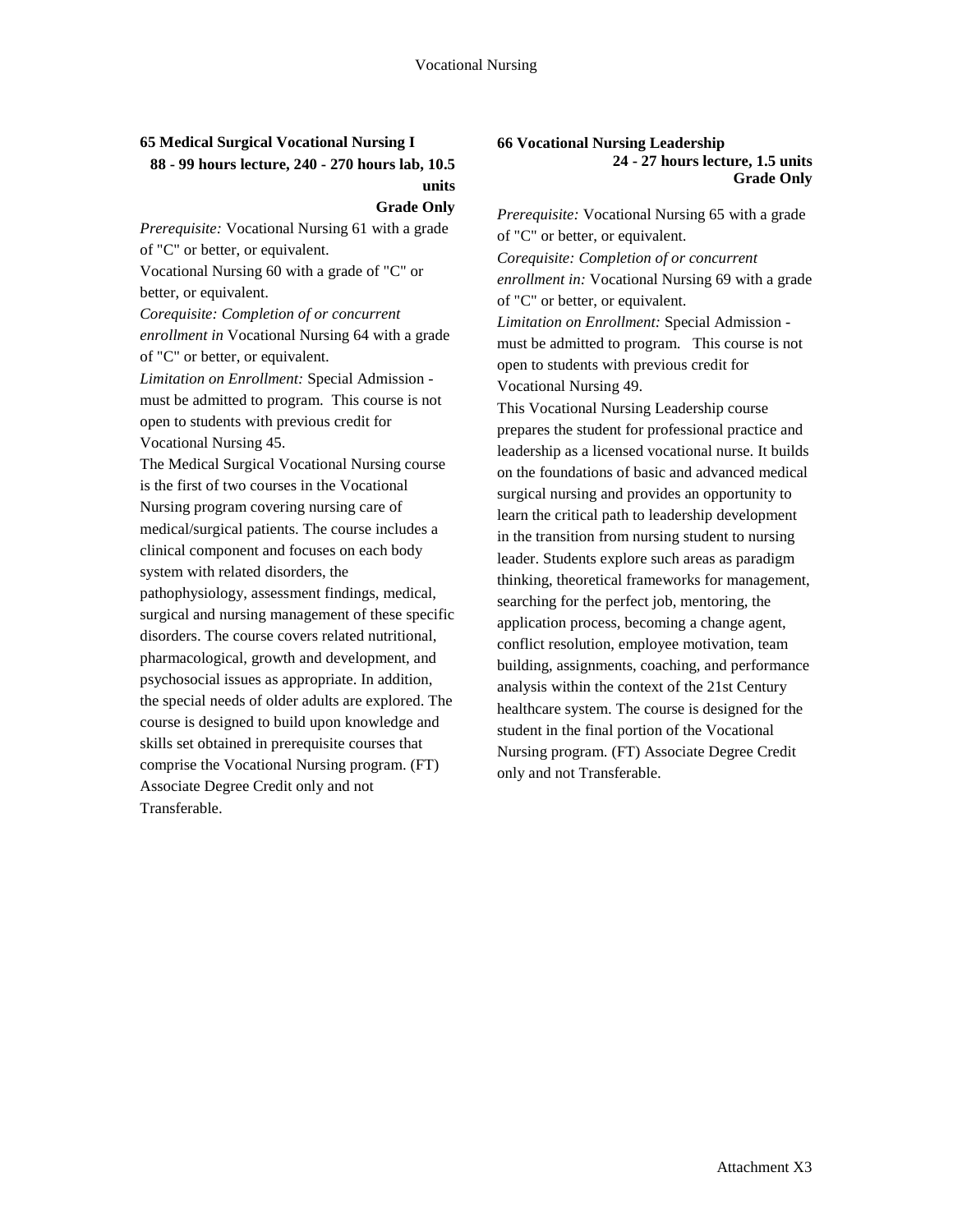## **67 Maternal/Child and Mental Health Vocational Nursing 112 - 126 hours lecture, 240 - 270 hours lab, 12 units**

**Grade Only**

*Prerequisite:* Vocational Nursing 65 with a grade of "C" or better, or equivalent.

Vocational Nursing 60 with a grade of "C" or better, or equivalent.

*Limitation on Enrollment:* Special Admission must be admitted to program. This course is not open to students with previous credit for Vocational Nursing 46.

The Maternal/Child and Mental Health Vocational Nursing course enables the student to participate in the nursing care of the maternity client, newborn and family throughout pregnancy, labor, delivery, pediatric and the postpartum period in both normal and high-risk circumstances. It also provides a solid foundation in mental health nursing. The clinical component provides practical applications of the course objectives. The course is designed for the student progressing through the Vocational Nursing program. (FT) Associate Degree Credit only and not Transferable.

## **69 Medical Surgical Vocational Nursing II 56 - 63 hours lecture, 48 - 54 hours lab, 4.5 units**

#### **Grade Only**

*Prerequisite:* Vocational Nursing 65 with a grade of "C" or better, or equivalent. Vocational Nursing 64 and Vocational Nursing 67 with a grade of "C" or better, or equivalent. *Corequisite: Completion of or concurrent enrollment in:* Vocational Nursing 62 with a grade of "C" or better, or equivalent. Vocational Nursing 66 with a grade of "C" or better, or equivalent.

*Limitation on Enrollment:* Special Admission must be admitted to program.

*Limitation on Enrollment:* This course is not open to students with previous credit for Vocational Nursing 47.

The Advanced Medical Surgical Vocational Nursing course is the second of two medical/surgical courses in the Vocational Nursing program. This course builds on the skills and knowledge base developed during Medical/Surgical Vocational Nursing I and continues to cover nursing care of medical surgical patients. The course focuses on body systems with related disorders, and the pathophysiology, assessment findings, medical, surgical and nursing management of these specific disorders. The course covers related nutritional, pharmacological, growth and development, and psychosocial issues as appropriate. In addition, the special needs of young and middle adults are also explored. This course is designed for the student in the last portion of the Vocational Nursing Program. (FT) Associate Degree Credit only and not Transferable.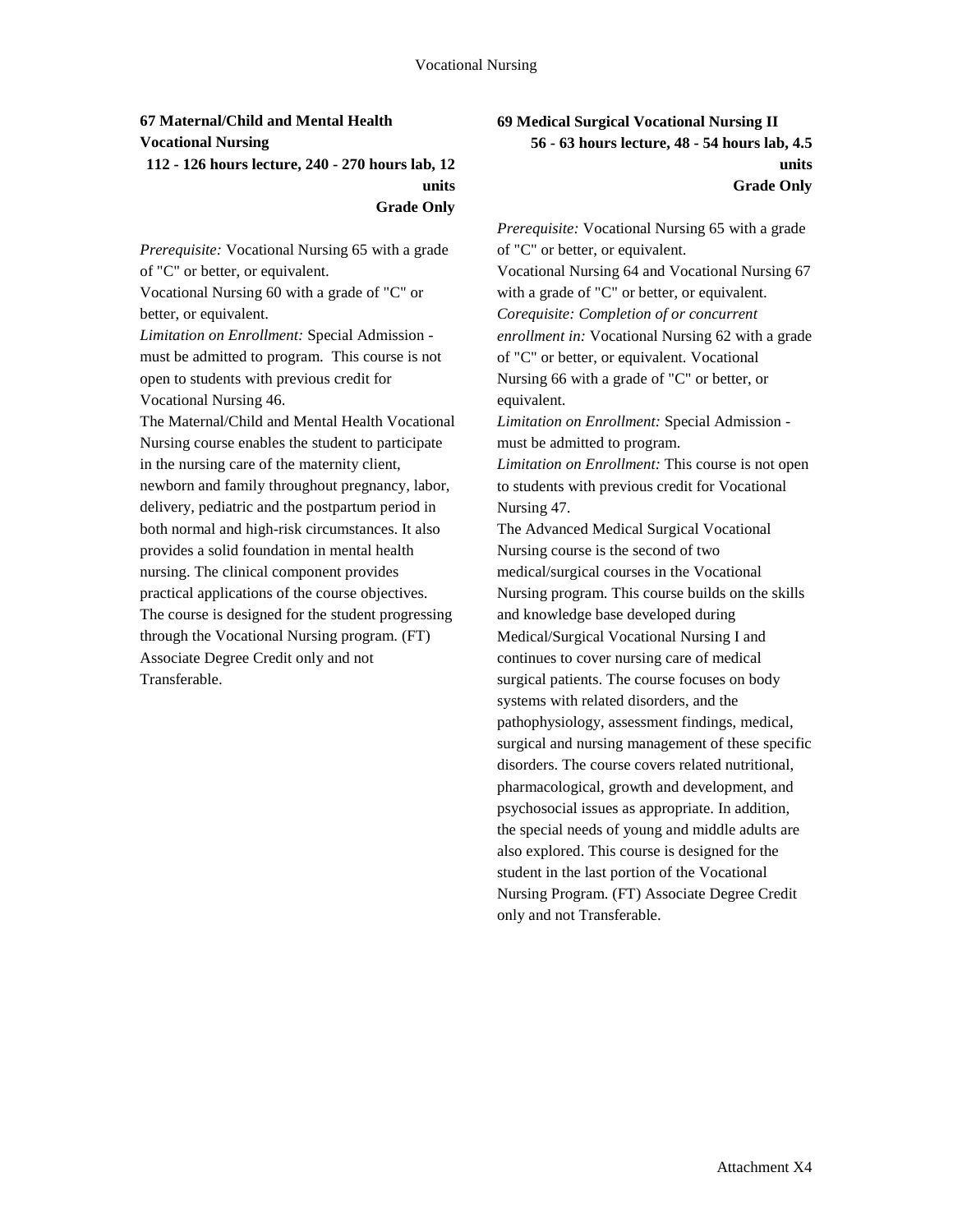Adoption of a program revision at Miramar College.

Proposed program revision at Miramar College:

# **Certificate of Achievement Advanced Traffic Accident Investigation**

| <b>Courses Required for the Major:</b>               | Units |
|------------------------------------------------------|-------|
| ADJU 381 P.O.S.T. Certified Regional Academy         |       |
|                                                      |       |
| ADJU 382 P.O.S.T. Certified Regional Academy         |       |
|                                                      |       |
| ADJU 383 P.O.S.T. Certified Regional Academy         |       |
|                                                      |       |
| ADJU 384 P.O.S.T. Certified Regional Academy         |       |
|                                                      |       |
| <b>ADJU 322A Basic Traffic Accident</b>              |       |
|                                                      |       |
| <b>ADJU 304A Intermediate Traffic Accident</b>       |       |
|                                                      |       |
| <b>ADJU 305A Advanced Traffic Accident</b>           |       |
|                                                      |       |
| ADJU 332A P.O.S.T. Certified Driving Under the       |       |
|                                                      |       |
| ADJU 366 Radar-Laser Operator (LIDAR)  0.2           |       |
| <b>ADJU 367 Traffic Collision Computer Aided</b>     |       |
|                                                      |       |
|                                                      |       |
| Select nine units from the following: Units          |       |
| <b>ADJU 304 Intermediate Traffic Accident</b>        |       |
| Investigation or                                     |       |
| <b>ADJU 305 Advanced Traffic Accident</b>            |       |
| <b>Investigation or</b>                              |       |
| <b>ADJU 307 Traffic Enforcement Radar</b>            |       |
| Certification or                                     |       |
| <b>ADJU 322 Basic Traffic Accident Investigation</b> |       |
| өr                                                   |       |
| ADJU 332A P.O.S.T. Certified Driving Under the       |       |
| Influence Course 0.5 3.5                             |       |

**Total Units = 34.5 29.7**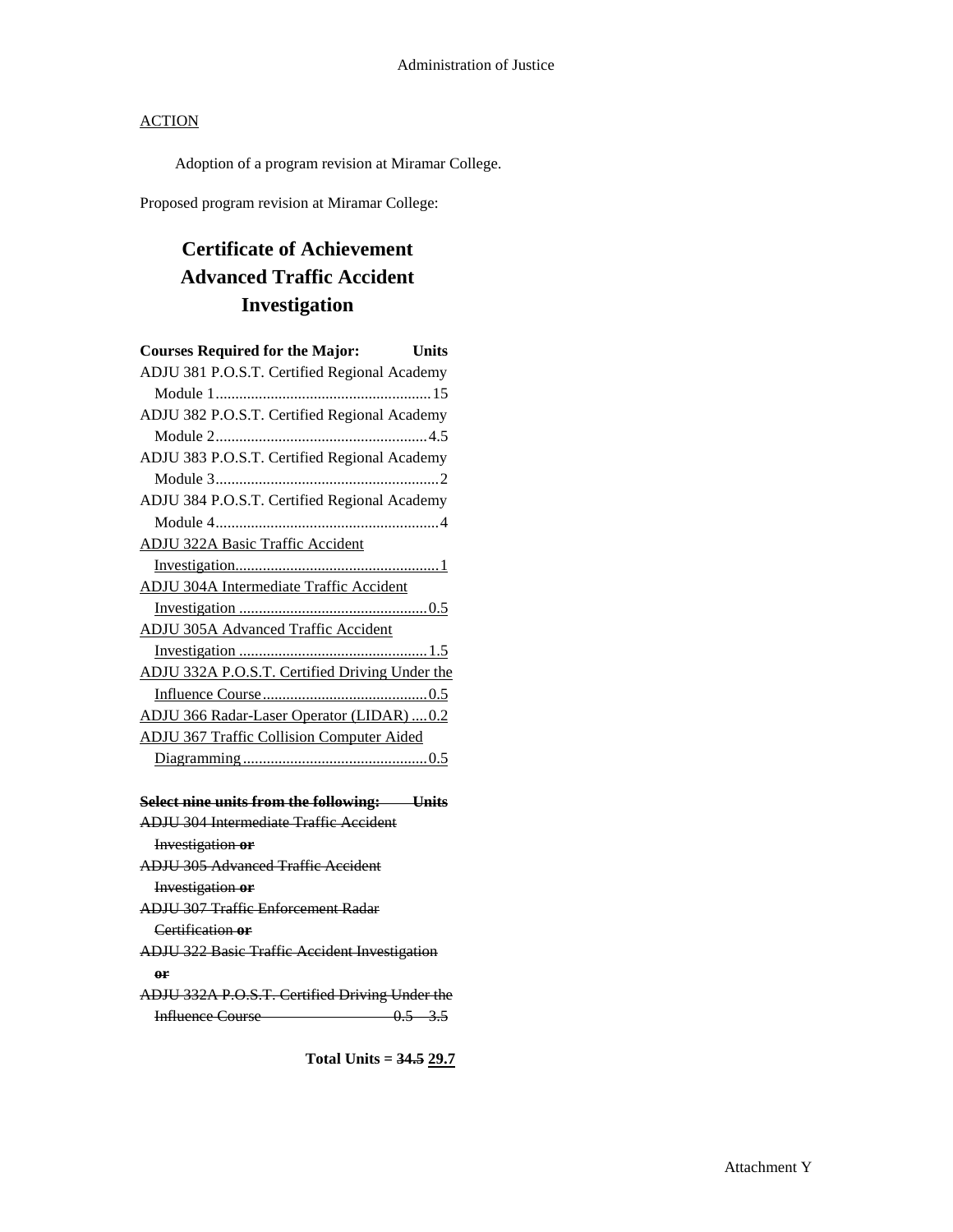Adoption of a program revision at City College.

Proposed program revisions at City College:

# **Certificate of Achievement Electrical Apprenticeship**

| <b>Courses Required for the Major:</b>          | Units |
|-------------------------------------------------|-------|
| ELEC 301A Introduction to Electrical            |       |
|                                                 |       |
| ELEC 301B Introduction to Electrical            |       |
|                                                 |       |
| ELEC 302A Intermediate Electrical               |       |
|                                                 |       |
| ELEC 302B Intermediate Electrical               |       |
|                                                 |       |
| ELEC 303A Advanced Electrical Apprenticeship    |       |
|                                                 |       |
| ELEC 303B Advanced Electrical Apprenticeship    |       |
|                                                 |       |
| ELEC 304A Electrical Apprenticeship Specialties |       |
|                                                 |       |
| ELEC 304B Electrical Apprenticeship Specialties |       |
|                                                 |       |
|                                                 |       |

| Work experience (on-the-job training for the |  |
|----------------------------------------------|--|
| duration of the apprenticeship period) (4    |  |
| units/semester, maximum of 16 units);        |  |
| including the following course(s):           |  |
| ELEC 349 Electrical Work Experience4 16      |  |

**Total Units = 28-40 24**

## **Associate in Science Degree Electrical Apprenticeship**

| <b>Courses Required for the Major:</b>          | Units |
|-------------------------------------------------|-------|
| ELEC 301A Introduction to Electrical            |       |
|                                                 |       |
| ELEC 301B Introduction to Electrical            |       |
|                                                 |       |
| ELEC 302A Intermediate Electrical               |       |
|                                                 |       |
| ELEC 302B Intermediate Electrical               |       |
|                                                 |       |
| ELEC 303A Advanced Electrical Apprenticeship    |       |
|                                                 |       |
| ELEC 303B Advanced Electrical Apprenticeship    |       |
|                                                 |       |
| ELEC 304A Electrical Apprenticeship Specialties |       |
|                                                 |       |
| ELEC 304B Electrical Apprenticeship Specialties |       |
|                                                 |       |
|                                                 |       |

**Work experience (on-the-job training for the duration of the apprenticeship period) (4 units/semester, maximum of 16 units); including the following course(s):** ELEC 349 Electrical Work Experience.........4-16

**Total Units = 28-40 24**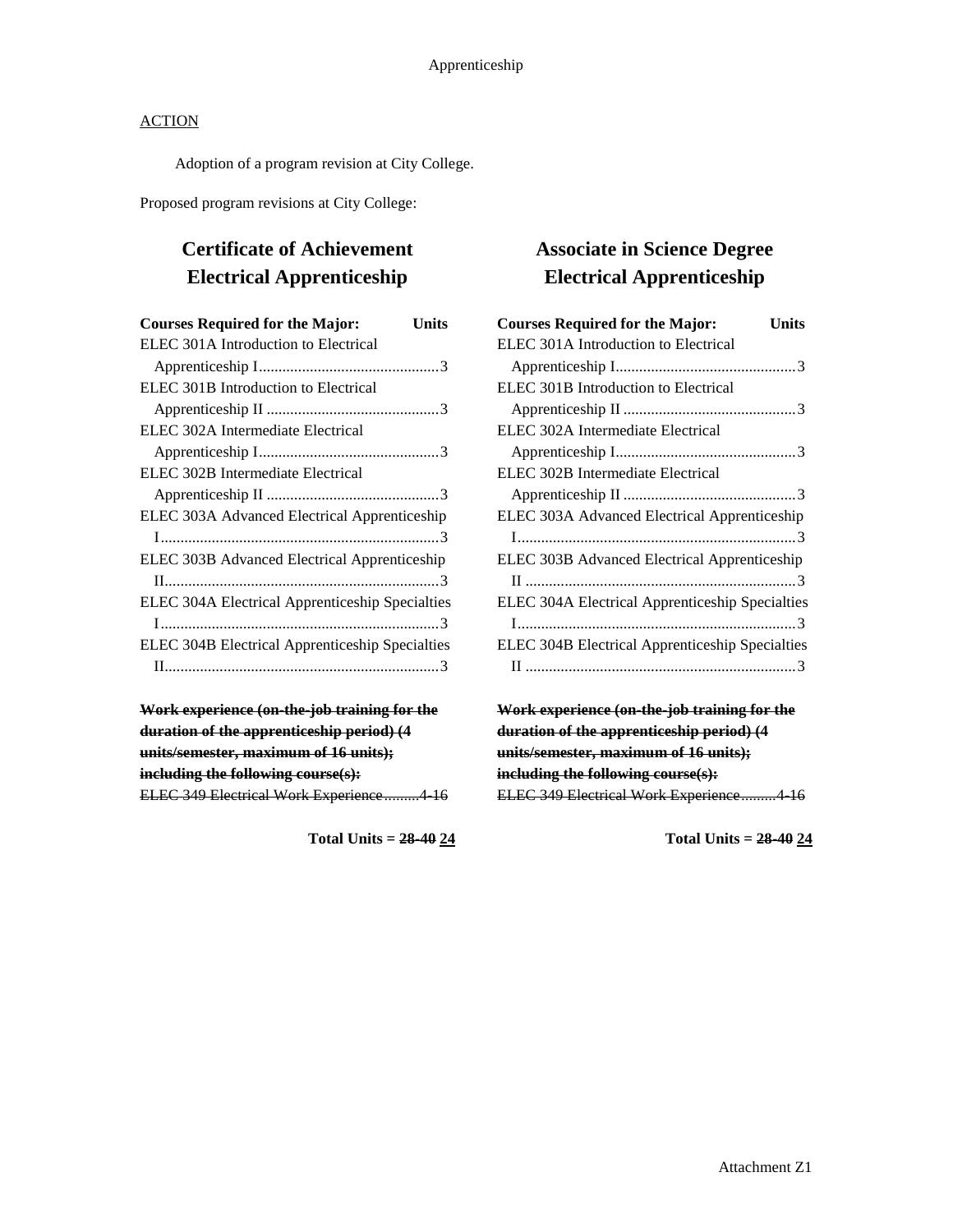# **Certificate of Achievement Pipefitting (Construction Trades) Apprenticeship**

| <b>Courses Required for the Major:</b> | <b>Units</b> |
|----------------------------------------|--------------|
| PLBG 305 Introduction to Plumbing I 3  |              |
| PLBG 310 Introduction to Plumbing II3  |              |
| PLBG 315 Intermediate Plumbing I3      |              |
| PLBG 320 Intermediate Plumbing II3     |              |
| PLPF 325 Introduction To Pipefitting3  |              |
| PLPF 330 Intermediate Pipefitting3     |              |
| PLPF 335 Advanced Pipefitting3         |              |

**Work experience (on-the-job training for the duration of the apprenticeship period) (4 units/semester, maximum of 16 units); including the following course(s): Units** PLPF 349 Pipefitting Work Experience ........4-16

**Total Units = 25-37 21**

# **Associate in Science Degree Pipefitting (Construction Trades) Apprenticeship**

| <b>Courses Required for the Major:</b> Units |  |
|----------------------------------------------|--|
| PLBG 305 Introduction to Plumbing I 3        |  |
| PLBG 310 Introduction to Plumbing II3        |  |
| PLBG 315 Intermediate Plumbing I3            |  |
| PLBG 320 Intermediate Plumbing II3           |  |
| PLPF 325 Introduction To Pipefitting3        |  |
| PLPF 330 Intermediate Pipefitting3           |  |
| PLPF 335 Advanced Pipefitting3               |  |

**Work experience (on-the-job training for the duration of the apprenticeship period) (4 units/semester, maximum of 16 units); including the following course(s): Units** PLPF 349 Pipefitting Work Experience ........ 4 16

**Total Units = 25-37 21**

## **Certificate of Achievement Plumbing (Construction Trades) Apprenticeship**

| <b>Courses Required for the Major:</b>       | <b>Units</b> |
|----------------------------------------------|--------------|
| PLBG 305 Introduction to Plumbing I 3        |              |
| PLBG 310 Introduction to Plumbing II3        |              |
| PLBG 315 Intermediate Plumbing I3            |              |
| PLBG 320 Intermediate Plumbing II 3          |              |
| PLBG 325 Advanced Plumbing I3                |              |
| PLBG 330 Advanced Plumbing II 3              |              |
| PLBG 335 Plumbing Construction Specialties 3 |              |
|                                              |              |

**Work experience (on-the-job training for the duration of the apprenticeship period) (4 units/semester, maximum of 16 units); including the following course(s): Units** PLBG 349 Plumbing Work Experience ........4-16

**Total Units = 25-37 24**

# **Associate in Science Degree Plumbing (Construction Trades) Apprenticeship**

| <b>Courses Required for the Major:</b><br><b>Units</b> |  |
|--------------------------------------------------------|--|
| PLBG 305 Introduction to Plumbing I 3                  |  |
| PLBG 310 Introduction to Plumbing II3                  |  |
| PLBG 315 Intermediate Plumbing I3                      |  |
| PLBG 320 Intermediate Plumbing II 3                    |  |
| PLBG 325 Advanced Plumbing I3                          |  |
| PLBG 330 Advanced Plumbing II 3                        |  |
| PLBG 335 Plumbing Construction Specialties 3           |  |
|                                                        |  |

**Work experience (on-the-job training for the duration of the apprenticeship period) (4 units/semester, maximum of 16 units); including the following course(s): Units** PLBG 349 Plumbing Work Experience ........4-16

**Total Units = 25-37 24**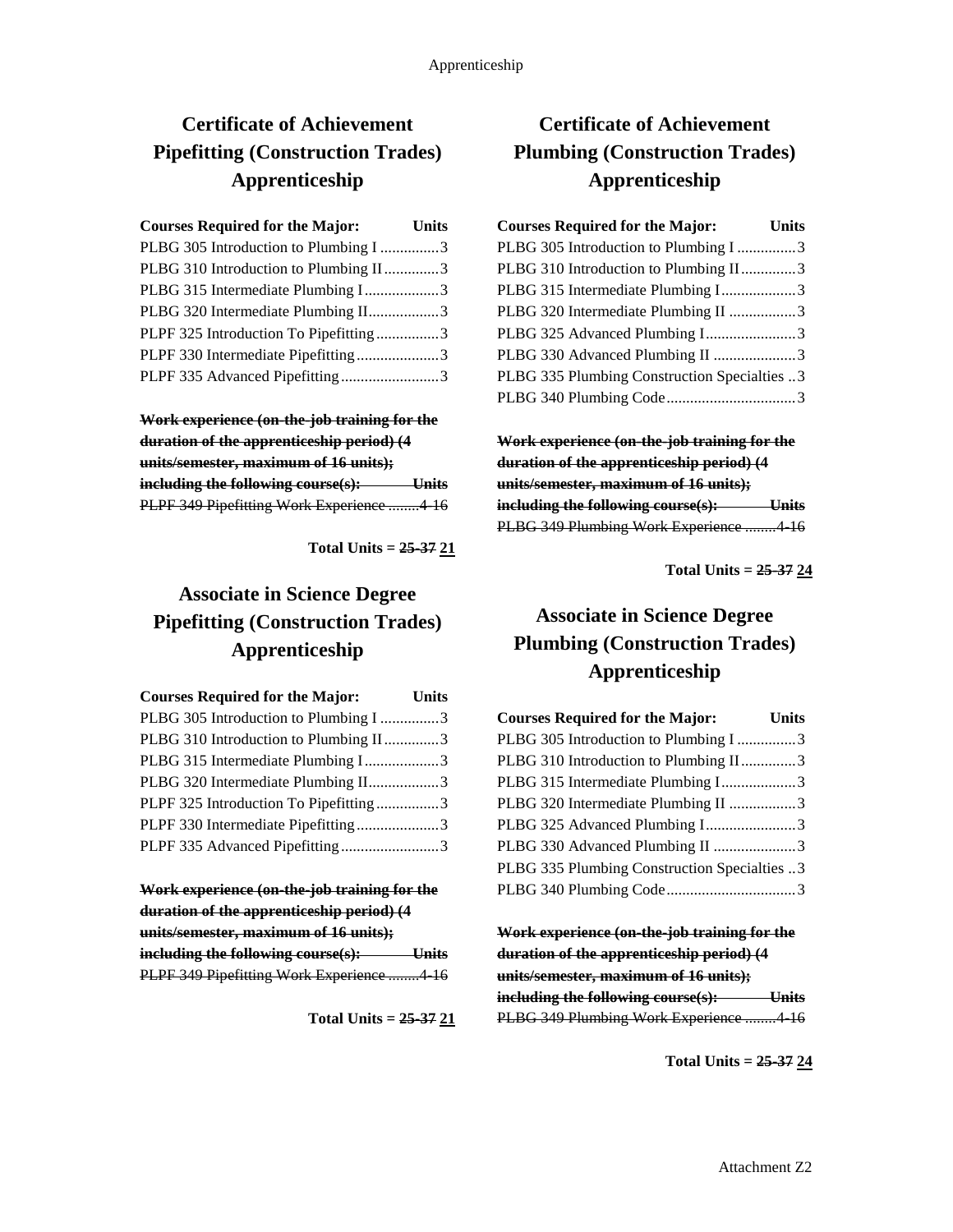# **Certificate of Achievement San Diego Gas and Electric Company Apprenticeship**

| <b>Courses Required for the Major:</b> | <b>Units</b> |
|----------------------------------------|--------------|
|                                        |              |
|                                        |              |
|                                        |              |
|                                        |              |
|                                        |              |
|                                        |              |

| Work experience (on-the-job training for the |  |
|----------------------------------------------|--|
| duration of the apprenticeship period) (4    |  |
| units/semester, maximum of 16 units);        |  |
| including the following course(s): Units     |  |
| <b>SDGE 349A Electric Meter Tester Work</b>  |  |
|                                              |  |
| <b>SDGE 349B Substation Electrician Work</b> |  |
|                                              |  |
| SDGE 349C Electric Lineman Work              |  |

Experience ......................................................4

**Total Units = 34-36 30**

## **Associate in Science Degree San Diego Gas and Electric Company Apprenticeship**

| <b>Courses Required for the Major:</b> | <b>Units</b> |
|----------------------------------------|--------------|
|                                        |              |
|                                        |              |
|                                        |              |
|                                        |              |
|                                        |              |
| SDGE 322 Electric Lineman IIIB 5       |              |

### **Work experience (on-the-job training for the duration of the apprenticeship period) (4 units/semester, maximum of 16 units); including the following course(s): ............Units** SDGE 349A Electric Meter Tester Work Experience ......................................................4 SDGE 349B Substation Electrician Work Experience ......................................................4 SDGE 349C Electric Lineman Work Experience ......................................................4

**Total Units = 34-36 30**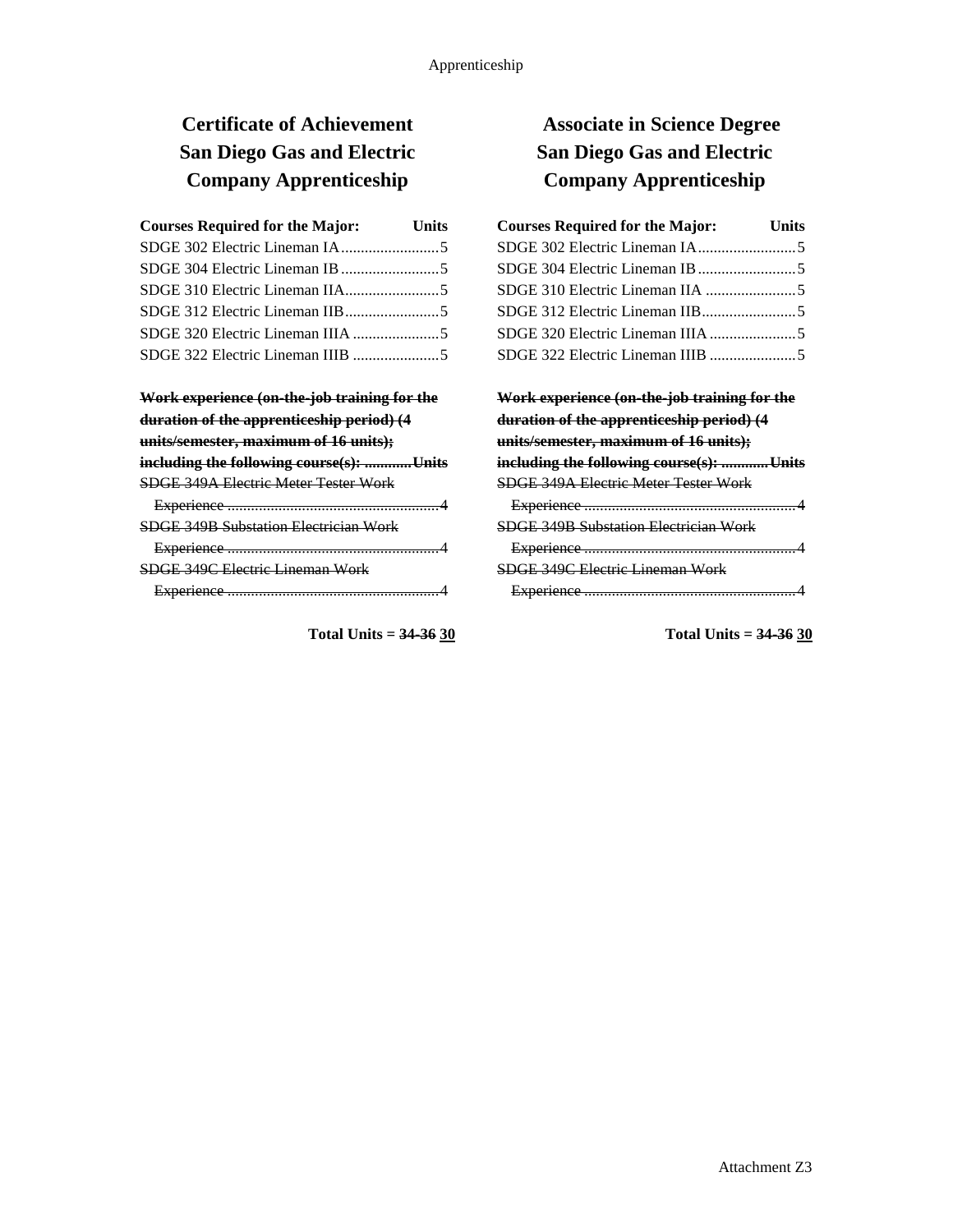# **Certificate of Achievement Sheet Metal Apprenticeship**

| <b>Courses Required for the Major:</b> | Units |
|----------------------------------------|-------|
| SHEE 060A Level I Sheet Metal/HVAC 3   |       |
| SHEE 301B Level 1 Sheet Metal/HVAC     |       |
|                                        |       |
| SHEE 302A Level 2 Sheet Metal/HVAC     |       |
|                                        |       |
| SHEE 302B Level 2 Sheet Metal/HVAC     |       |
|                                        |       |
| SHEE 304A Level 3 Sheet Metal/HVAC     |       |
|                                        |       |
| SHEE 304B Level 3 Sheet Metal/HVAC     |       |
|                                        |       |
| SHEE 305A Level 4 Sheet Metal/HVAC     |       |
|                                        |       |

**Work experience (on-the-job training for the duration of the apprenticeship period) (4 units/semester, maximum of 16 units); including the following course(s): Units** SHEE 349 Sheet Metal Work Experience .....4-16

**Total Units = 25-37 21**

## **Associate in Science Degree Sheet Metal Apprenticeship**

| <b>Courses Required for the Major:</b> | Units |
|----------------------------------------|-------|
| SHEE 060A Level I Sheet Metal/HVAC 3   |       |
| SHEE 301B Level 1 Sheet Metal/HVAC     |       |
|                                        |       |
| SHEE 302A Level 2 Sheet Metal/HVAC     |       |
|                                        |       |
| SHEE 302B Level 2 Sheet Metal/HVAC     |       |
|                                        |       |
| SHEE 304A Level 3 Sheet Metal/HVAC     |       |
|                                        |       |
| SHEE 304B Level 3 Sheet Metal/HVAC     |       |
|                                        |       |
| SHEE 305A Level 4 Sheet Metal/HVAC     |       |
|                                        |       |

**Work experience (on-the-job training for the duration of the apprenticeship period) (4 units/semester, maximum of 16 units); including the following course(s): Units** SHEE 349 Sheet Metal Work Experience.....4-16

**Total Units = 25-37 21**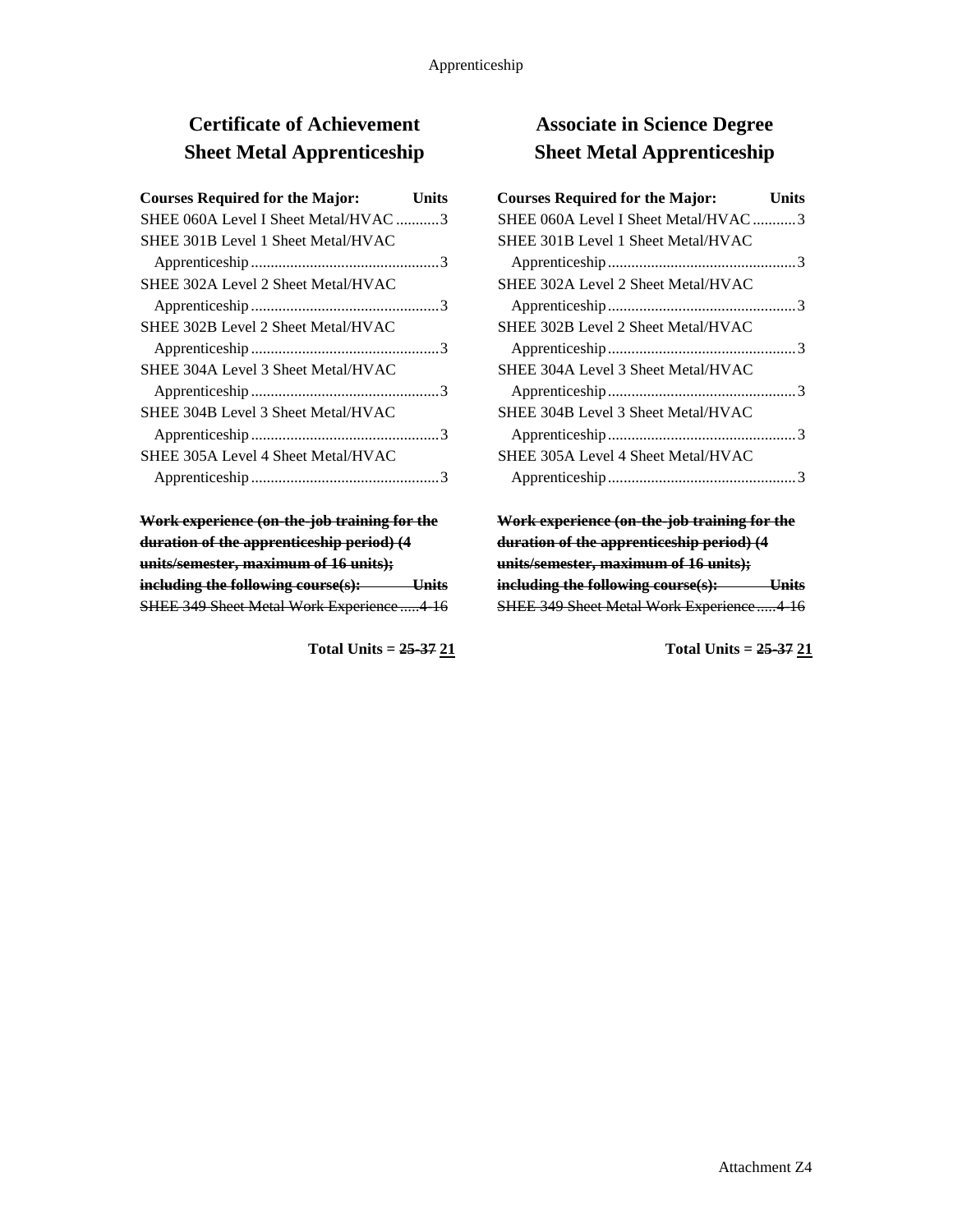Adoption of a program revision at Mesa College.

Proposed program revisions at Mesa College:

## **Associate in Arts Degree Art History Emphasis**

| <b>Courses Required for the Major:</b><br><b>Units</b> |
|--------------------------------------------------------|
| ARTF 107 Contemporary Art3                             |
| ARTF 109 History of Modern Art3                        |
| ARTF 110 Art History: Prehistoric to Gothic  3         |
| ARTF 111 Art History: Renaissance to                   |
|                                                        |
| ARTF 113 Arts of Africa, Oceania, and the              |
|                                                        |
| ARTF 125 Art History: Arts of the Asian                |
|                                                        |
| ARTF 150A Two-Dimensional Design3                      |
| ARTF 151 Three-Dimensional Design or                   |
| <b>ARTF 150B Beginning Graphic Design or</b>           |
| ARTF 155A Freehand Drawing I3                          |
| ARTF 231 Introduction to Digital Art3                  |

| Select three courses from:                         | <b>Units</b> |
|----------------------------------------------------|--------------|
|                                                    |              |
| ARTF 120 Native American Art 3                     |              |
| <b>ARTF 161A Museum Studies/Gallery Exhibition</b> |              |
|                                                    |              |
| ARTF 165A Composition in Painting I3               |              |
|                                                    |              |
| ARTF 191 Cultural Influences on Photography.3      |              |
| ARTF 194 Critical Photography3                     |              |
|                                                    |              |
|                                                    |              |
| ARTF 231 Introduction to Digital Art3              |              |
| BLAS 110 African American Art3                     |              |
|                                                    |              |
|                                                    |              |

**Total Units = 36**

## **Associate in Arts Degree Ceramics Emphasis**

| <b>Courses Required for the Major:</b>         | <b>Units</b> |
|------------------------------------------------|--------------|
| ARTF 107 Contemporary Art 3                    |              |
| ARTF 109 History of Modern Art or              |              |
| ARTF 110 Art History: Prehistoric to Gothic or |              |
| ARTF 111 Art History: Renaissance to           |              |
|                                                |              |
| ARTF 150A Two-Dimensional Design3              |              |
| <b>ARTF 150B Beginning Graphic Design</b>      |              |
| ARTF 151 Three-Dimensional Design3             |              |
| ARTF 155A Freehand Drawing I3                  |              |
| ARTF 231 Introduction to Digital Art3          |              |

**Complete the Requirements for the Ceramics** 

| <b>Emphasis:</b>                   | <b>Units</b> |
|------------------------------------|--------------|
|                                    |              |
|                                    |              |
| ARTF 197A Handbuilding Ceramics I3 |              |

| Select two courses from the following: Units |  |
|----------------------------------------------|--|
|                                              |  |
| ARTF 197B Handbuilding Ceramics II3          |  |
|                                              |  |
| ARTF 196 Clay and Glaze Technology 3         |  |

| Select one course from the following: Units |  |
|---------------------------------------------|--|
| ARTF 113 Arts of Africa, Oceania, and the   |  |
|                                             |  |
|                                             |  |
| ARTF 120 Native American Art3               |  |
| ARTF 125 Art History: Arts of the Asian     |  |
|                                             |  |
|                                             |  |
|                                             |  |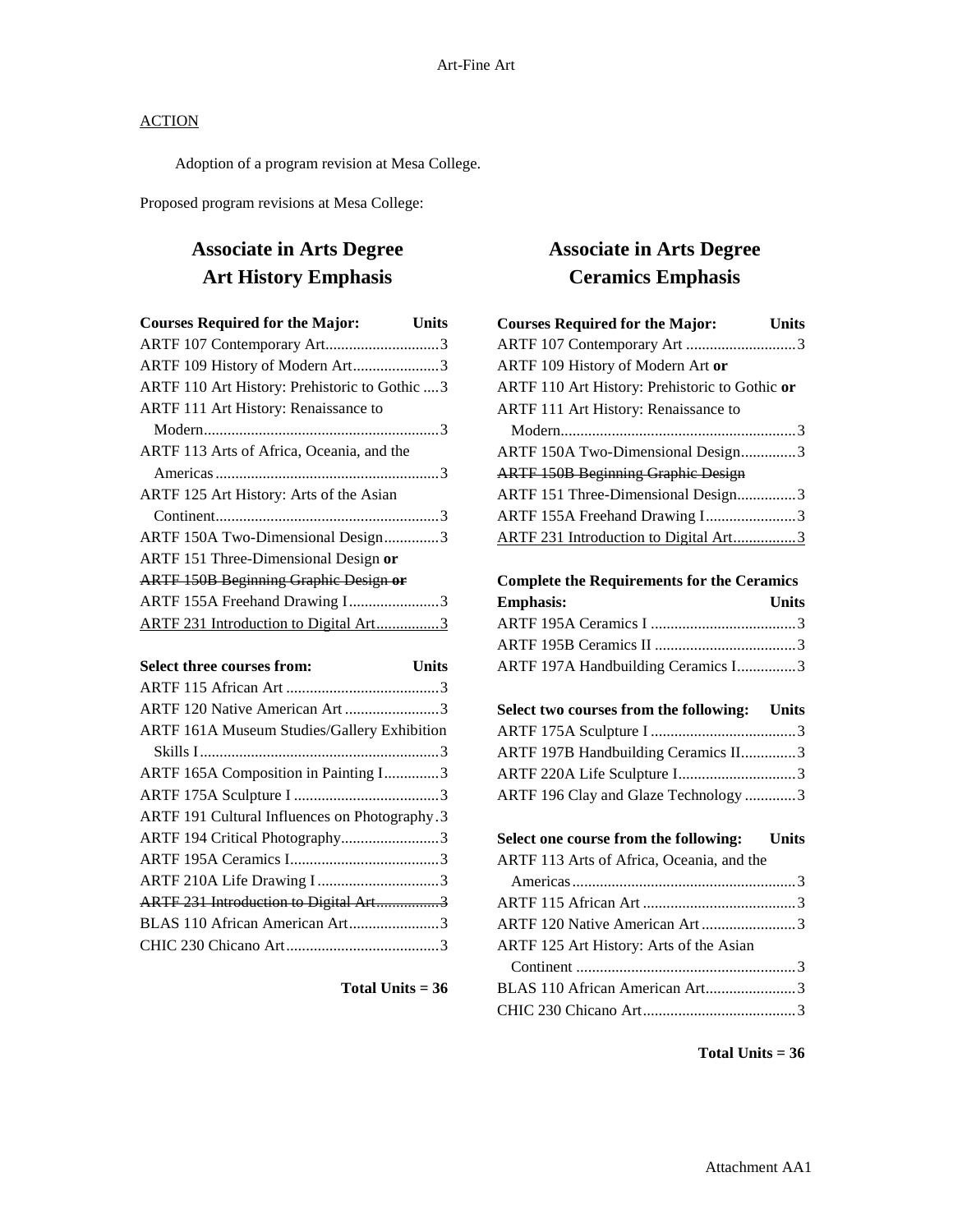# **Associate in Arts Degree Digital Art Emphasis**

| <b>Courses Required for the Major:</b>               | Units        |
|------------------------------------------------------|--------------|
| ARTF 110 Art History: Prehistoric to Gothic  3       |              |
| ARTF 111 Art History: Renaissance to                 |              |
|                                                      |              |
| ARTF 150A Two-Dimensional Design3                    |              |
| ARTF 151 Three-Dimensional Design3                   |              |
| ARTF 155A Freehand Drawing I3                        |              |
| ARTF 231 Introduction to Digital Art3                |              |
| Complete course requirements for emphasis in         |              |
| <b>Digital Art:</b>                                  | <b>Units</b> |
| MULT 101 Introduction to Multimedia and 4            |              |
| ARTF 231 Introduction to Digital Art &               |              |
| ARTF 107 Contemporary Art3                           |              |
| ARTF 232 Introduction to Digital Drawing and         |              |
|                                                      |              |
| ARTF 233 Introduction to Digital Photographic        |              |
|                                                      |              |
| Select one course from the following: Units          |              |
| ARTF 165A Composition in Painting I or 3             |              |
| ARTF 210A Life Drawing I or 3                        |              |
| ARTF 190A Black and White Art                        |              |
|                                                      |              |
| <b>ARTE 174A Book Arts Lor</b>                       |              |
| <b>ARTF 198A Introduction to Printmaking I or</b>    |              |
| <b>ARTF 191 Cultural Influences on Photography.3</b> |              |
| <b>ARTF 205A New Genres: Art in the Twenty-First</b> |              |
|                                                      |              |
|                                                      |              |
|                                                      |              |

**Total Units = 34-35**

## **Associate in Arts Degree Museum Studies Emphasis**

| <b>Courses Required for the Major:</b>         | <b>Units</b> |
|------------------------------------------------|--------------|
| ARTF 107 Contemporary Art 3                    |              |
| ARTF 109 History of Modern Art or              |              |
| ARTF 110 Art History: Prehistoric to Gothic or |              |
| ARTF 111 Art History: Renaissance to Modern 3  |              |
| ARTF 150A Two-Dimensional Design3              |              |
| <b>ARTF 150B Beginning Graphic Design 3</b>    |              |
| ARTF 151 Three-Dimensional Design3             |              |
| ARTF 155A Freehand Drawing I3                  |              |
| ARTF 231 Introduction to Digital Art3          |              |

### **Complete the requirements for the Museum Studies emphasis: Units** ARTF 152 Color Theory **or** ...............................3 ARTF 231 Introduction to Digital Art.................3 ARTF 161A Museum Studies/Gallery Exhibition Skills I.............................................................3 ARTF 161B Museum Studies/Gallery Exhibition Skills II ...........................................................3 ARTF 163 Art Museum/Gallery Internship .......4

ARTF 280E Museum Studies Lab .....................1

| Select one course from:                     | <b>Units</b> |
|---------------------------------------------|--------------|
| ARTF 113 Arts of Africa, Oceania, and the   |              |
|                                             |              |
|                                             |              |
|                                             |              |
| ARTF 125 Art History: Arts of the Asian     |              |
|                                             |              |
| <b>ARTF 150B Beginning Graphic Design 3</b> |              |
| BLAS 110 African American Art3              |              |
|                                             |              |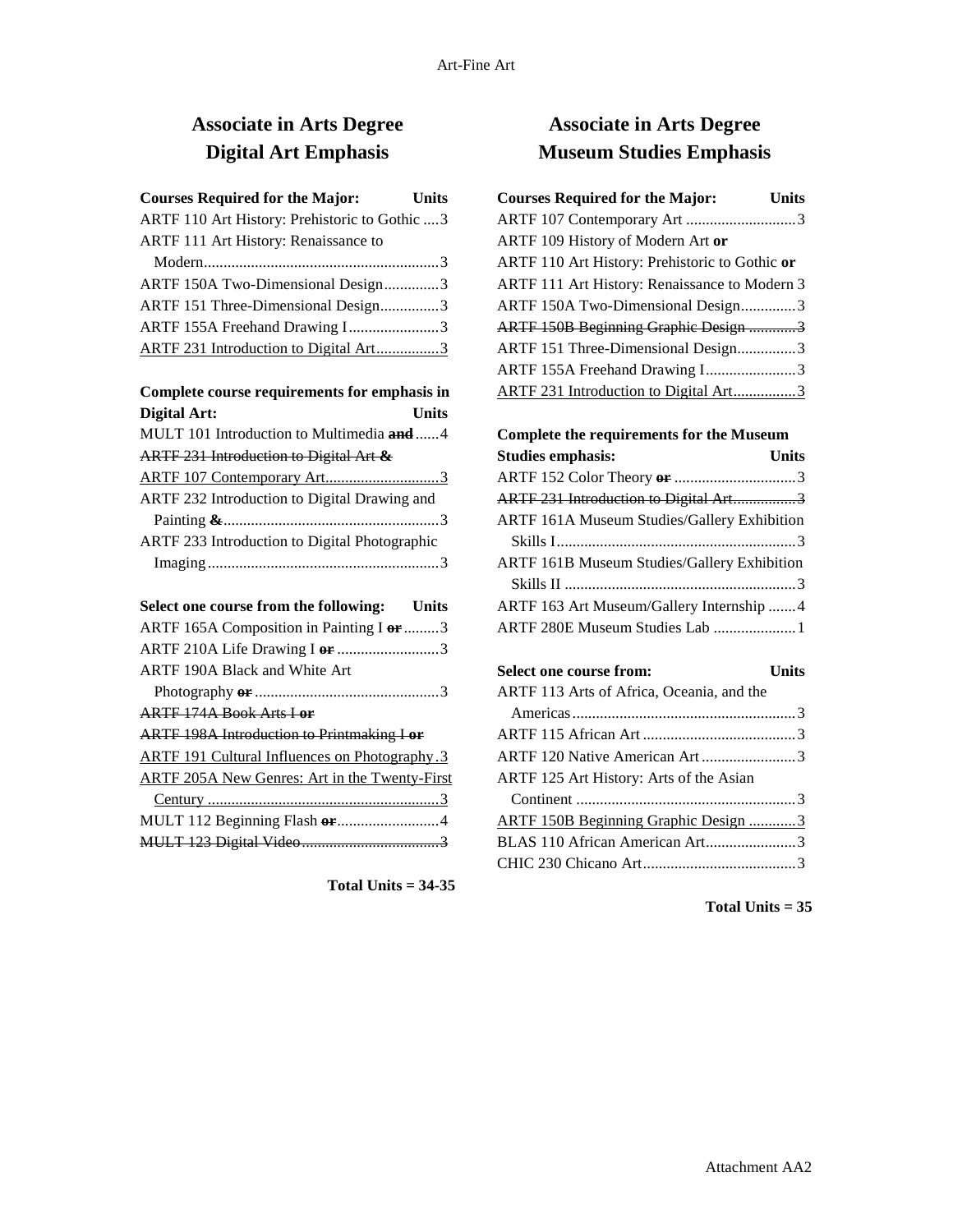## **Associate in Arts Degree Photography and New Genres Emphasis**

| <b>Courses Required for the Major:</b>         | <b>Units</b> |
|------------------------------------------------|--------------|
| ARTF 107 Contemporary Art3                     |              |
| ARTF 109 History of Modern Art or              |              |
| ARTF 110 Art History: Prehistoric to Gothic or |              |
| ARTF 111 Art History: Renaissance to Modern 3  |              |
| ARTF 150A Two-Dimensional Design3              |              |
| ARTF 150B Beginning Graphic Design3            |              |
| ARTF 151 Three-Dimensional Design3             |              |
| ARTF 155A Freehand Drawing I3                  |              |
| ARTF 231 Introduction to Digital Art3          |              |

#### **Complete the Requirements for the**

| <b>Photography Emphasis:</b>                  | Units |
|-----------------------------------------------|-------|
| ARTF 190A Black and White Art                 |       |
|                                               |       |
| <b>ARTF 191 Cultural Influences on</b>        |       |
|                                               |       |
| ARTF 194 Critical Photography3                |       |
| ARTF 200 Photographic Composition and         |       |
|                                               |       |
| ARTF 233 Introduction to Digital Photographic |       |
|                                               |       |
| ARTF 280F Photography Studio Lab 1            |       |

| Select one course from:                   | <b>Units</b> |
|-------------------------------------------|--------------|
| ARTF 113 Arts of Africa, Oceania, and the |              |
|                                           |              |
|                                           |              |
| ARTF 120 Native American Art 3            |              |
| ARTF 125 Art History: Arts of the Asian   |              |
|                                           |              |
| BLAS 110 African American Art3            |              |
|                                           |              |
|                                           |              |

**Total Units = 37**

## **Associate in Arts Degree Three-Dimensional Emphasis**

| <b>Courses Required for the Major:</b>         | <b>Units</b> |
|------------------------------------------------|--------------|
| ARTF 107 Contemporary Art 3                    |              |
| ARTF 109 History of Modern Art or              |              |
| ARTF 110 Art History: Prehistoric to Gothic or |              |
| ARTF 111 Art History: Renaissance to Modern 3  |              |
| ARTF 150A Two-Dimensional Design3              |              |
| <b>ARTF 150B Beginning Graphic Design 3</b>    |              |
| ARTF 151 Three-Dimensional Design3             |              |
| ARTF 155A Freehand Drawing I3                  |              |
| ARTF 231 Introduction to Digital Art3          |              |

### **Courses Required for the Three Dimensional**

| <b>Emphasis:</b>                    | Units |
|-------------------------------------|-------|
|                                     |       |
|                                     |       |
|                                     |       |
| ARTF 280B 3-Dimensional Studio Lab1 |       |

**Select One Course: Units** ARTF 113 Arts of Africa, Oceania, and the Americas.........................................................3 ARTF 115 African Art .......................................3 ARTF 120 Native American Art ........................3 ARTF 125 Art History: Arts of the Asian Continent ........................................................3 BLAS 110 African American Art.......................3 CHIC 230 Chicano Art.......................................3

**Select One Course: Units** ARTF 165A Composition in Painting I..............3 ARTF 190A Black and White Art Photography.3 ARTF 191 Cultural Influences on Photography.3 ARTF 194 Critical Photography ........................3 ARTF 198A Introduction to Printmaking I........3 ARTF 205A New Genres: Art in the Twenty-First Century ...........................................................3 ARTF 210A Life Drawing I...............................3 ARTF 220A Life Sculpture I..............................3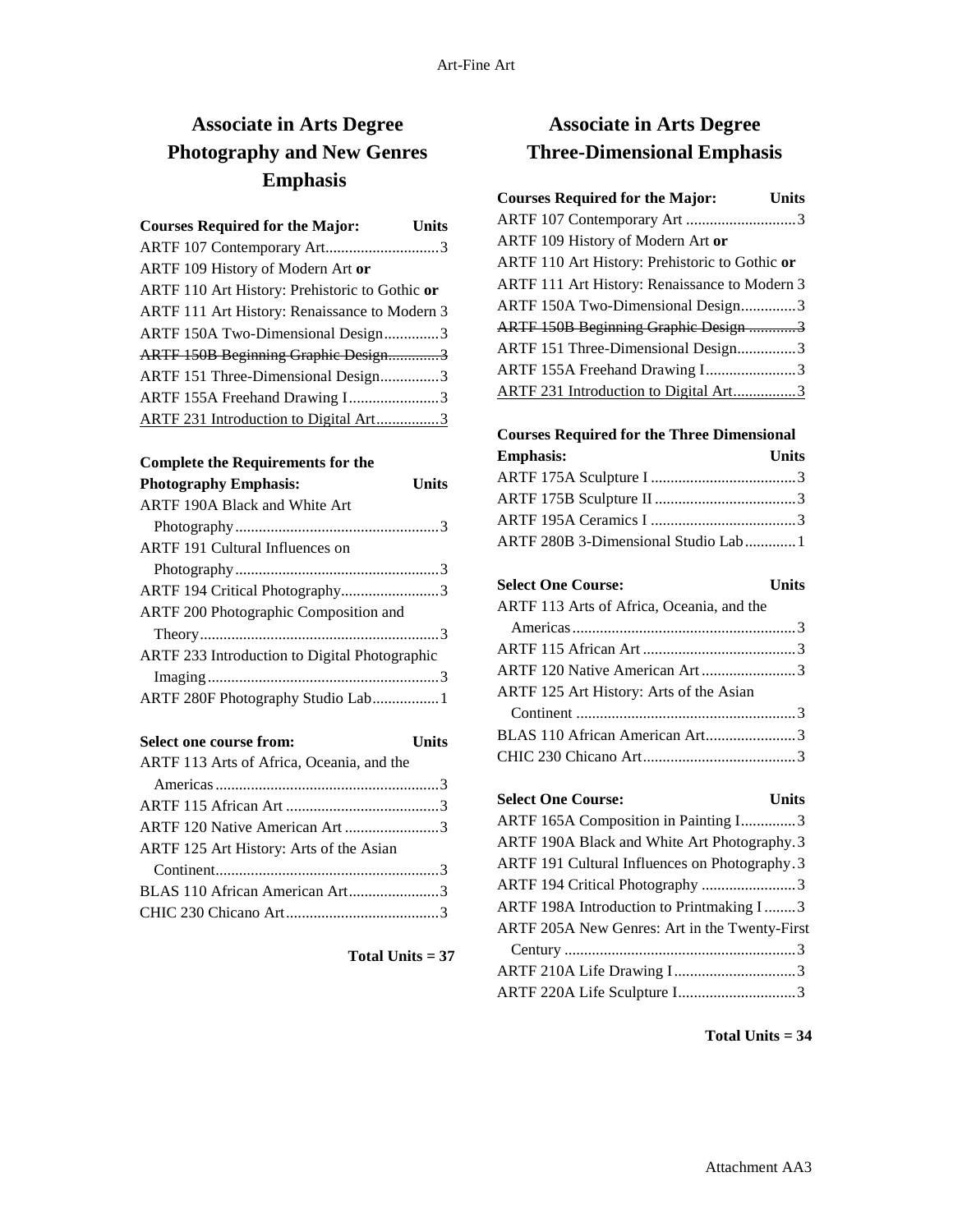# **Associate in Arts Degree Two-Dimensional Emphasis**

| <b>Courses Required for the Major:</b>         | <b>Units</b> |
|------------------------------------------------|--------------|
| ARTF 107 Contemporary Art3                     |              |
| ARTF 109 History of Modern Art or              |              |
| ARTF 110 Art History: Prehistoric to Gothic or |              |
| ARTF 111 Art History: Renaissance to Modern 3  |              |
| ARTF 150A Two-Dimensional Design3              |              |
| ARTF 150B Beginning Graphic Design3            |              |
| ARTF 151 Three-Dimensional Design3             |              |
| ARTF 155A Freehand Drawing I3                  |              |
| ARTF 231 Introduction to Digital Art3          |              |

### **Complete the requirements for the Two-**

| <b>Dimensional Emphasis:</b>              | <b>Units</b> |
|-------------------------------------------|--------------|
| ARTF 165A Composition in Painting I3      |              |
| ARTF 210A Life Drawing I3                 |              |
| ARTF 280A 2-Dimensional Art Studio Lab or |              |
| ARTF 280F Photography Studio Lab1         |              |
|                                           |              |

| <b>Select two courses from:</b>               | <b>Units</b> |
|-----------------------------------------------|--------------|
| ARTF 155B Freehand Drawing II3                |              |
| ARTF 165B Composition in Painting II3         |              |
| ARTF 165C Composition in Painting III 3       |              |
| ARTF 191 Cultural Influences on Photography.3 |              |
| ARTF 194 Critical Photography3                |              |
| ARTF 198A Introduction to Printmaking I3      |              |
| ARTF 232 Introduction to Digital Drawing and  |              |
|                                               |              |

| Select one course from:                   | <b>Units</b> |
|-------------------------------------------|--------------|
| ARTF 113 Arts of Africa, Oceania, and the |              |
|                                           |              |
|                                           |              |
| ARTF 120 Native American Art 3            |              |
| ARTF 125 Art History: Arts of the Asian   |              |
|                                           |              |
| BLAS 110 African American Art3            |              |
|                                           |              |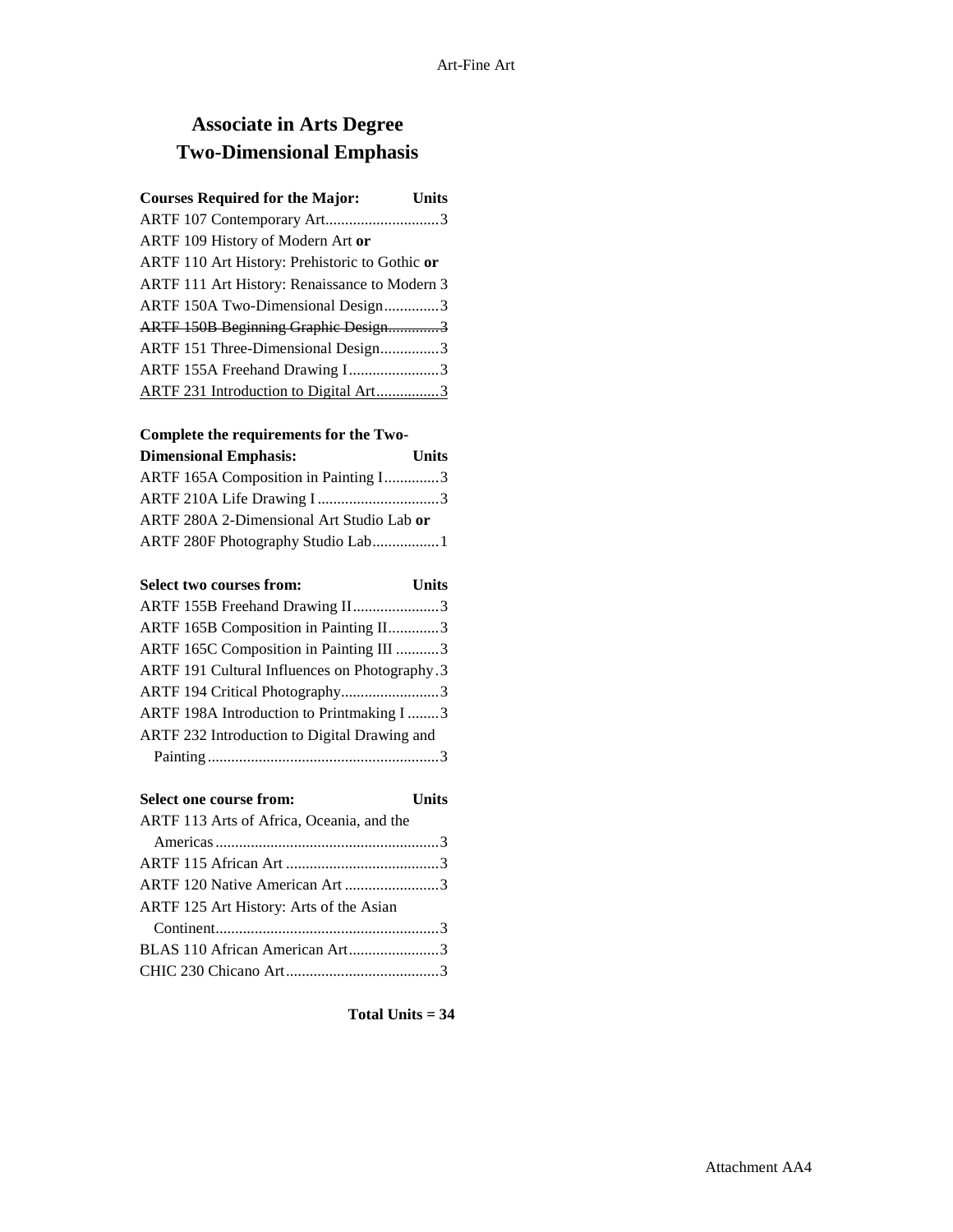Adoption of a new program at City College.

Proposed new program at City College:

# **Associate in Arts Degree Sociology for Transfer**

| <b>Courses Required for the Major:</b><br><b>Units</b> |  |
|--------------------------------------------------------|--|
| SOCO 101 Principles of Sociology3                      |  |
|                                                        |  |
| Select two of the following courses:<br>Units          |  |
| (It is recommended that students select courses        |  |
| that meet lower division major preparation             |  |
| requirements for their transfer university.)           |  |
| SOCO 110 Contemporary Social Problems 3                |  |
| MATH 119 Elementary Statistics or                      |  |
| PSYC 258 Behavioral Science Statistics3                |  |
|                                                        |  |
| Select two of the following courses if not             |  |
| Units<br>selected above:                               |  |
| (It is recommended that students select courses        |  |
| that meet lower division major preparation             |  |
| requirements for their transfer university.)           |  |
| GEND 101 Introduction to Gender Studies3               |  |
| MATH 119 Elementary Statistics or                      |  |
| PSYC 258 Behavioral Science Statistics3                |  |

| <u>i p i c 200 Dena noiai percire paaino ministroni</u> |
|---------------------------------------------------------|
| PSYC 166 Introduction to Social Psychology3             |
| SOCO 110 Contemporary Social Problems 3                 |
| SOCO 125 Sociology of the Family3                       |
| SOCO 201 Advanced Principles of Sociology3              |

| Select one course from the following if not     |       |
|-------------------------------------------------|-------|
| selected above:                                 | Units |
| (It is recommended that students select courses |       |
| that meet lower division major preparation      |       |
| requirements for their transfer university.)    |       |
| ADJU 101 Introduction to Administration of      |       |
|                                                 |       |
| <b>ANTH 103 Introduction to Cultural</b>        |       |
|                                                 |       |
| BLAS 140A History of the U.S., Black            |       |
|                                                 |       |
| BLAS 140B History Of The U.S., Black            |       |
|                                                 |       |

| CHIC 141A United States History from a Chicano |
|------------------------------------------------|
|                                                |
| CHIC 141B United States History from a Chicano |
|                                                |
| ENGL 105 Composition and Literature 3          |
| ENGL 205 Critical Thinking and Intermediate    |
|                                                |
| GEND 101 Introduction to Gender Studies3       |
| GEOG 102 Cultural Geography 3                  |
| HIST 109 History of the United States I 3      |
| HIST 110 History of the United States II 3     |
| HIST 115A History of the Americas I3           |
| HIST 115B History of the Americas II 3         |
| HIST 123 U.S. History from the Asian Pacific   |
|                                                |
| MATH 119 Elementary Statistics or              |
| PSYC 258 Behavioral Science Statistics3        |
| PHIL 100 Logic and Critical Thinking3          |
| PHIL 205 Critical Thinking and Writing in      |
|                                                |
| POLI 102 The American Political System 3       |
| PSYC 101 General Psychology3                   |
| PSYC 166 Introduction to Social Psychology3    |
| SOCO 110 Contemporary Social Problems 3        |
| SOCO 125 Sociology of the Family3              |
| SOCO 201 Advanced Principles of Sociology3     |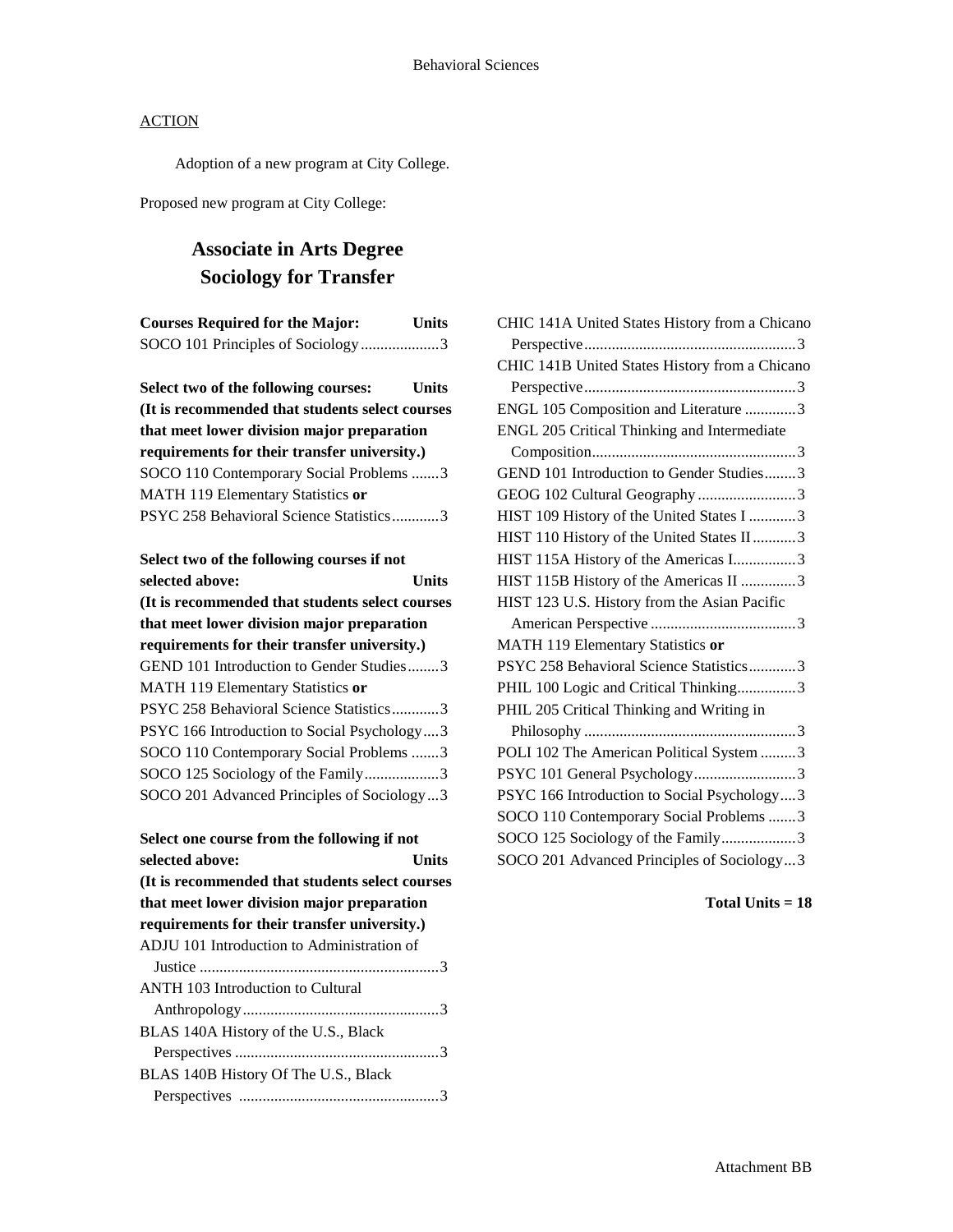Adoption of a program deactivation at City College.

Proposed program deactivation at City College:

# **Associate in Arts Degree Bilingual Studies**

| <b>Courses Required for the Major:</b> Units     |
|--------------------------------------------------|
| CHIC 141A United States History from a Chicano   |
|                                                  |
| CHIC 141B United States History from a Chicano   |
|                                                  |
| <b>CHIC 203 Introductory Spanish for Spanish</b> |
| Speakers and                                     |
| <b>CHIC 204 Intermediate Spanish for Spanish</b> |
| Speakers or                                      |
| SPAN 201 Third Course in Spanish and             |
|                                                  |
| ENGL 101 Reading and Composition3                |
| <b>MUSI 110 Music for Elementary School</b>      |
|                                                  |
| PHYE 240 Physical Education in the Elementary    |
|                                                  |
| OMS 103 Oral Communication                       |
|                                                  |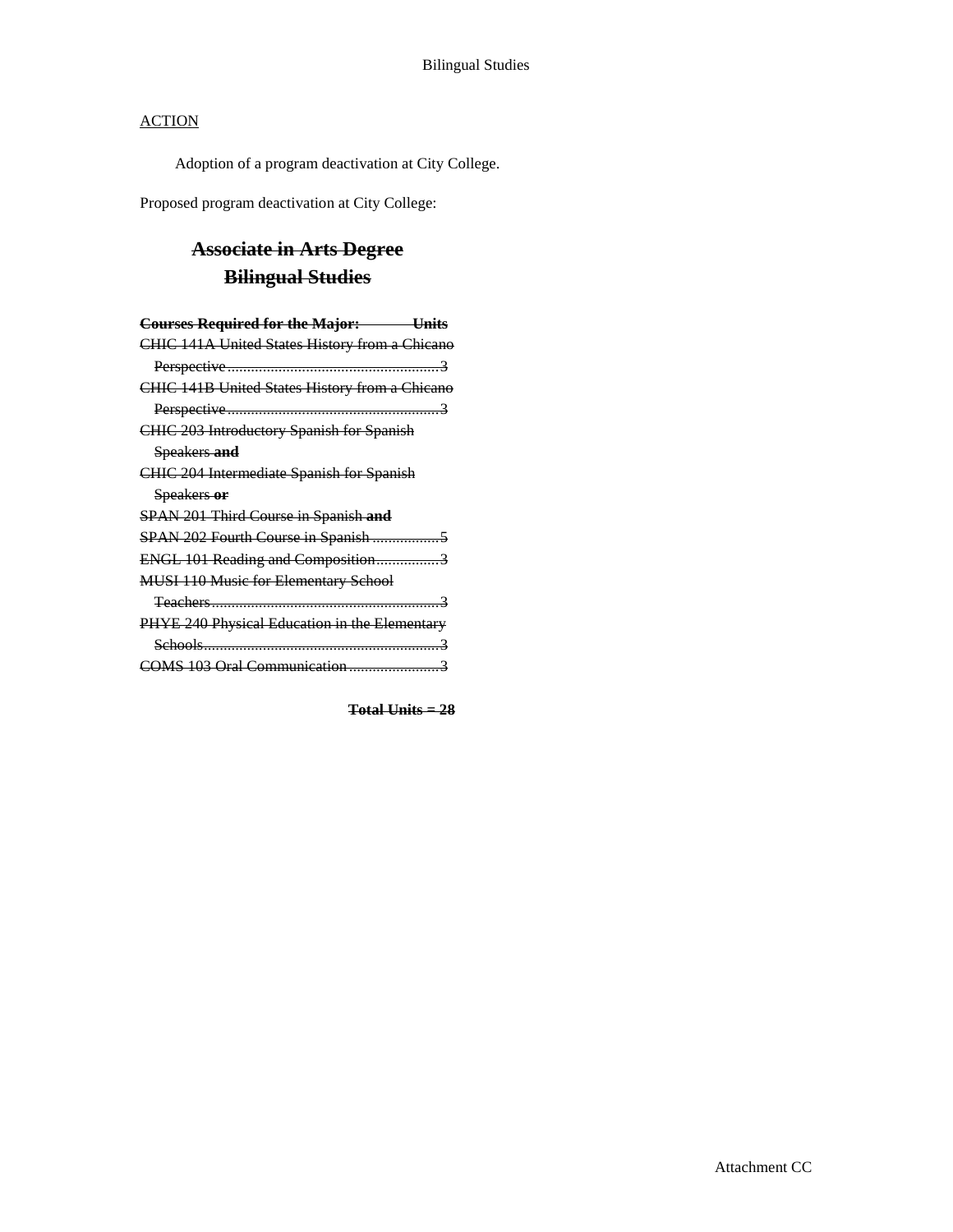Adoption of a program revision at City College.

Proposed program revisions at City College:

## **Certificate of Achievement Real Estate Broker**

| <b>Courses Required for the Major:</b> Units |  |
|----------------------------------------------|--|
| REAL 101 Real Estate Principles3             |  |
| REAL 105 Legal Aspects of Real Estate I 3    |  |
| REAL 110 Principles of Real Estate Appraisal |  |
|                                              |  |
| REAL 115 Real Estate Finance I3              |  |
| REAL 120 Real Estate Practice3               |  |
| REAL 125 Real Estate Economics3              |  |

## **Select xix to seven units from the**

| following:                                    | <b>Units</b> |
|-----------------------------------------------|--------------|
|                                               |              |
| ACCT 116A Financial Accounting 4              |              |
| BANK 102 Mortgage Brokerage and Banking4      |              |
| BUSE 140 Business Law and the Legal           |              |
|                                               |              |
| ESCR 101 Escrow Procedures - Beginning3       |              |
| REAL 130 Real Property Management3            |              |
| REAL 140 Real Estate Appraisal II 3           |              |
| REAL 151 Real Estate Computer Applications .3 |              |
| REAL 166 Common Interest Development 3        |              |
|                                               |              |

**Total Units = 24-25**

## **Certificate of Performance Real Estate Salesperson**

| <b>Courses Required for the Major:</b><br>Units     |
|-----------------------------------------------------|
| REAL 101 Real Estate Principles3                    |
| REAL 120 Real Estate Practice3                      |
|                                                     |
| Select three to four units from the                 |
| following:<br><b>Units</b>                          |
| ACCT 102 Basic Accounting or 3                      |
| ACCT 116A Financial Accounting or 4                 |
| <b>BANK 102 Mortgage Brokerage and Banking or 4</b> |
| BUSE 140 Business Law and the Legal                 |
|                                                     |
| ESCR 101 Escrow Procedures - Beginning-or3          |
| <b>ESCR 111 Escrow Procedures</b> Advanced or3      |
| REAL 105 Legal Aspects of Real Estate I-or3         |
| REAL 110 Principles of Real Estate Appraisal        |
|                                                     |
| REAL 115 Real Estate Finance I-or 3                 |
| REAL 125 Real Estate Economics-or 3                 |
| REAL 130 Real Property Management or 3              |
| REAL 151 Real Estate Computer                       |
|                                                     |
| REAL 166 Common Interest Development-or3            |

**Total Units = 9-10**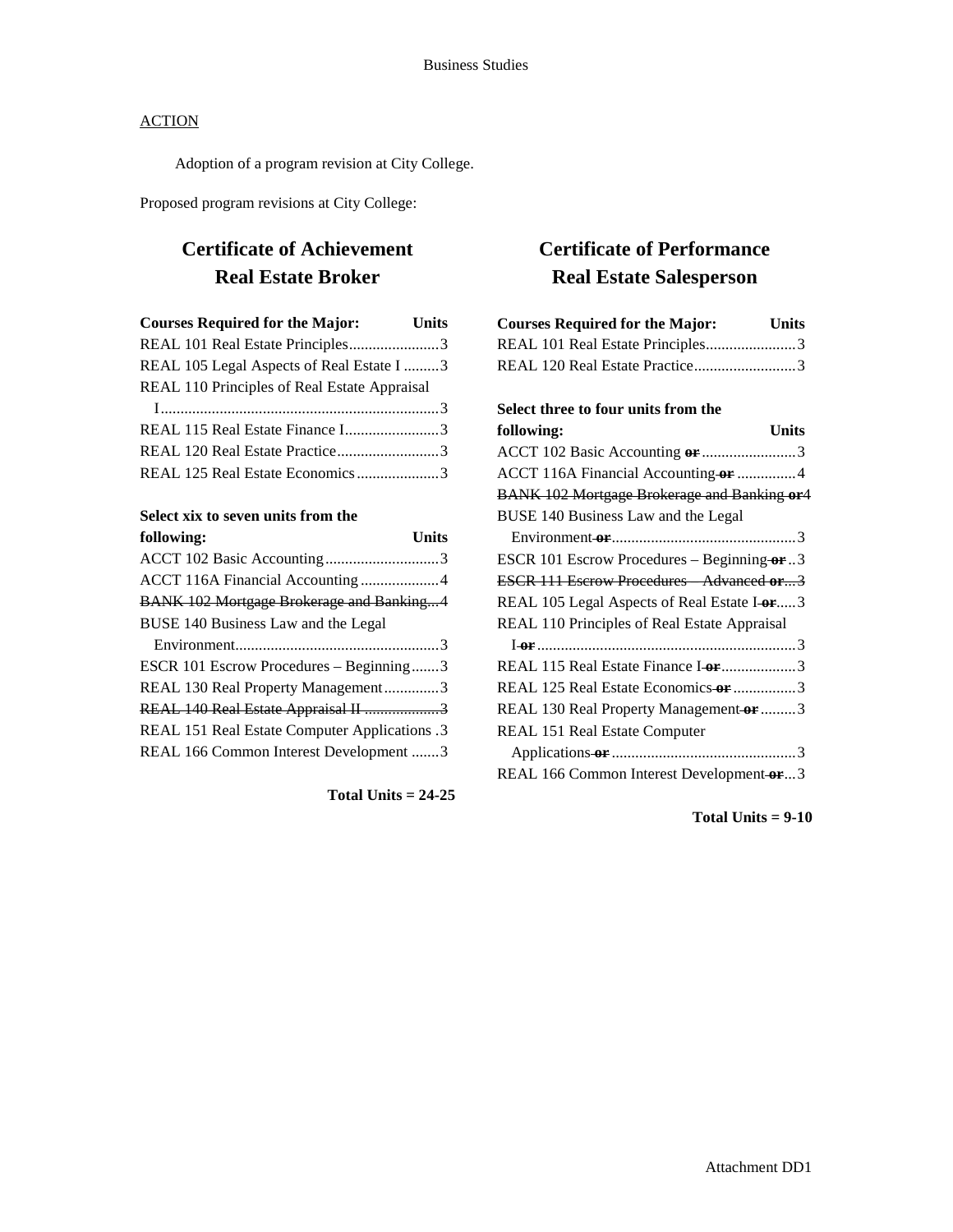# **Associate in Science Real Estate**

| <b>Courses Required for the Major:</b><br><b>Units</b> |
|--------------------------------------------------------|
| BUSE 119 Business Communications3                      |
| ENGL 101 Reading and Composition3                      |
| BUSE 140 Business Law and the Legal                    |
|                                                        |
| CISC 181 Principles of Information Systems4            |
| ECON 120 Principles of Macroeconomics3                 |
| PHIL 102B Introduction To Philosophy:                  |
|                                                        |

### **Additional Real Estate Courses**

| <b>Required:</b>                             | <b>Units</b> |
|----------------------------------------------|--------------|
| REAL 101 Real Estate Principles3             |              |
| REAL 105 Legal Aspects of Real Estate I 3    |              |
| REAL 110 Principles of Real Estate Appraisal |              |
|                                              |              |
| REAL 115 Real Estate Finance I3              |              |
| REAL 120 Real Estate Practice3               |              |
| REAL 125 Real Estate Economics3              |              |

### **Select six to seven units from the**

| following:                                    | <b>Units</b> |
|-----------------------------------------------|--------------|
|                                               |              |
| ACCT 116A Financial Accounting4               |              |
| ESCR 101 Escrow Procedures – Beginning3       |              |
| REAL 130 Real Property Management 3           |              |
| REAL 140 Real Estate Appraisal II 3           |              |
| REAL 151 Real Estate Computer Applications .3 |              |
| REAL 166 Common Interest Development 3        |              |

| <b>Additional Courses Required:</b>        | <b>Units</b> |
|--------------------------------------------|--------------|
| BIOL 101 Issues in Environmental Biology 4 |              |
| COMS 180 Intercultural Communication 3     |              |

**Total Units = 50-51**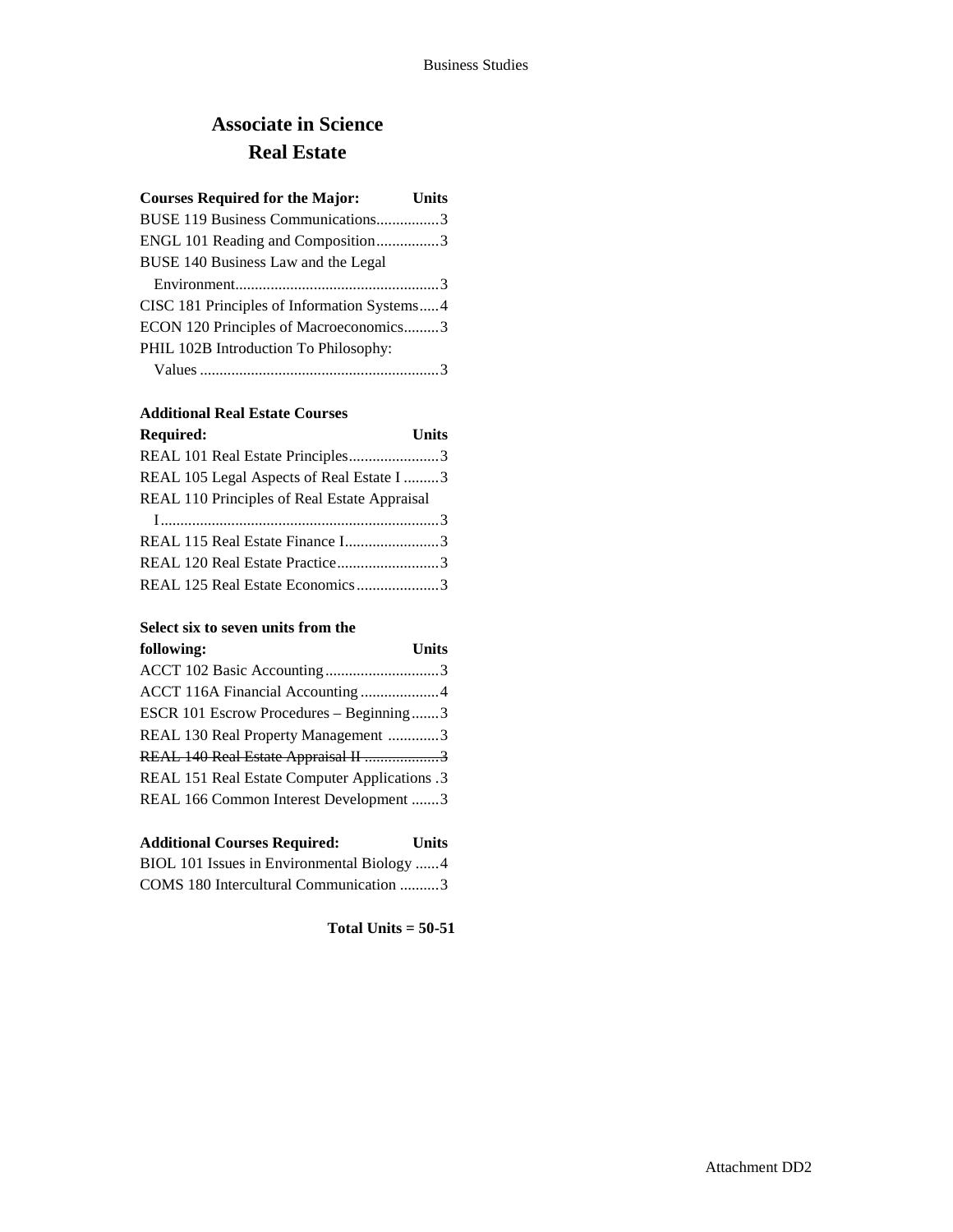Adoption of a program deactivation at City College.

Proposed program deactivations at City College:

# **Certificate of Performance Introduction to Telecommunications**

| <b>Courses Required for the Major:</b> Units |  |
|----------------------------------------------|--|
| RTVC 115 Radio and Television Management     |  |
|                                              |  |
| RTVC 160 Introduction to Cinema 3            |  |
| MARK 100 Principles of Marketing 3           |  |

**Total Units = 9**

# **Certificate of Performance Real Estate Appraisal**

| <b>Courses Required for the Major:</b> Units        |  |
|-----------------------------------------------------|--|
| REAL 101 Real Estate Principles3                    |  |
| <b>REAL 110 Principles of Real Estate Appraisal</b> |  |
|                                                     |  |
| REAL 111 Introduction to Uniform Standards of       |  |
| Professional Appraisal Practice (USPAP)1            |  |
| REAL 140 Real Estate Appraisal II 3                 |  |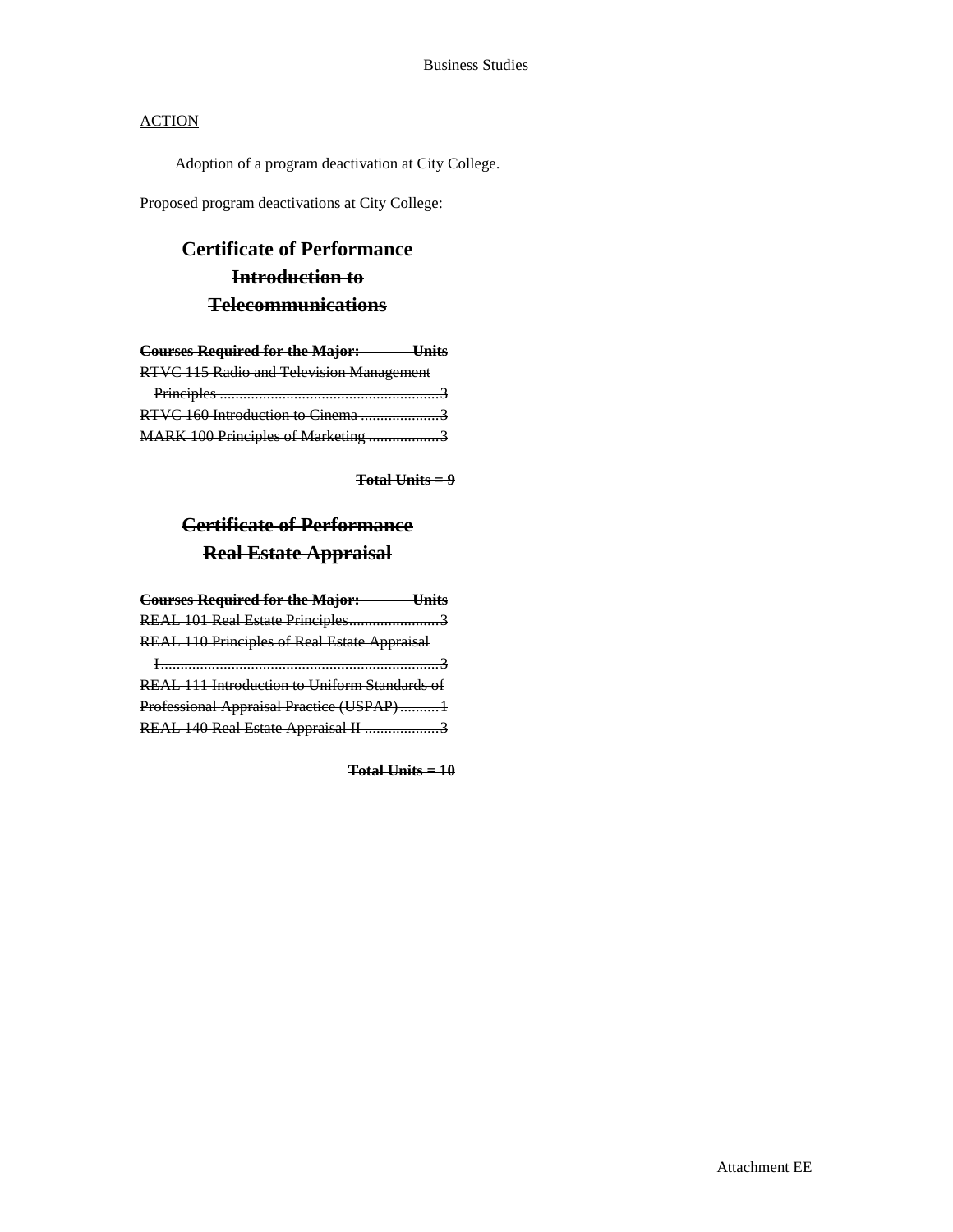Pursuant to Section 78016 of the Education Code, the following is a program review summary: Certificate of Achievement and Certificate of Performance Digital Media Production Program

| A.        | Labor Market Information <sup>1</sup> <sup>*</sup> : | The annual average number of persons employed in the<br>Digital Media Production program area is 164 in California in<br>the 2012 Employment year. Approximately 8.2 new job<br>openings are projected through 2018. |
|-----------|------------------------------------------------------|----------------------------------------------------------------------------------------------------------------------------------------------------------------------------------------------------------------------|
| <b>B.</b> | Duplication <sup>2</sup> :                           | None                                                                                                                                                                                                                 |
| C.        | Effectiveness <sup>3</sup> :                         | Program Area OR the projected enrollment of 140 students for<br>the 2013-2014 year in the New Program Area.                                                                                                          |

- 1. Center of Excellence /Economic Workforce Development Program.
- 2. Center of Excellence /Economic Workforce Development Program.
- 3. Enrollment tallies provided by SDCCD.

\*Many students in this new program will seek employment outside San Diego County in smaller markets and work their way back to San Diego.

### **ACTION**

Adoption of a new program at City College.

Proposed new programs at College:

## **Certificate of Achievement Digital Media Production**

| <b>Courses Required for the Major:</b>       | <b>Units</b> |
|----------------------------------------------|--------------|
| DMPR 151 Introduction to Multimedia 3        |              |
| DMPR 157 Advanced Multimedia Production3     |              |
|                                              |              |
| Select nine units from the following: Units  |              |
| DMPR 152 Sound Design and Digital Audio Post |              |
|                                              |              |
| DMPR 153 Introduction to Nonlinear Editing 3 |              |
|                                              |              |
| DMPR 155 Advanced Nonlinear Editing3         |              |
| RTVF 290 Independent Study1-3                |              |

**Total Units = 15**

## **Certificate of Performance Digital Media Production**

| <b>Courses Required for the Major:</b>         | Units |
|------------------------------------------------|-------|
| DMPR 151 Introduction to Multimedia 3          |       |
|                                                |       |
| Select six units from the following:           | Units |
| DMPR 152 Sound Design and Digital Audio Post   |       |
|                                                |       |
| DMPR 153 Introduction to Nonlinear Editing or  |       |
| DMPR 155 Advanced Nonlinear Editing3           |       |
| DMPR 157 Advanced Multimedia Production3       |       |
| ARTG 124 Intermediate Graphic Design I (Page   |       |
|                                                |       |
| CISC 114 Introduction to Computer Graphics and |       |
|                                                |       |
|                                                |       |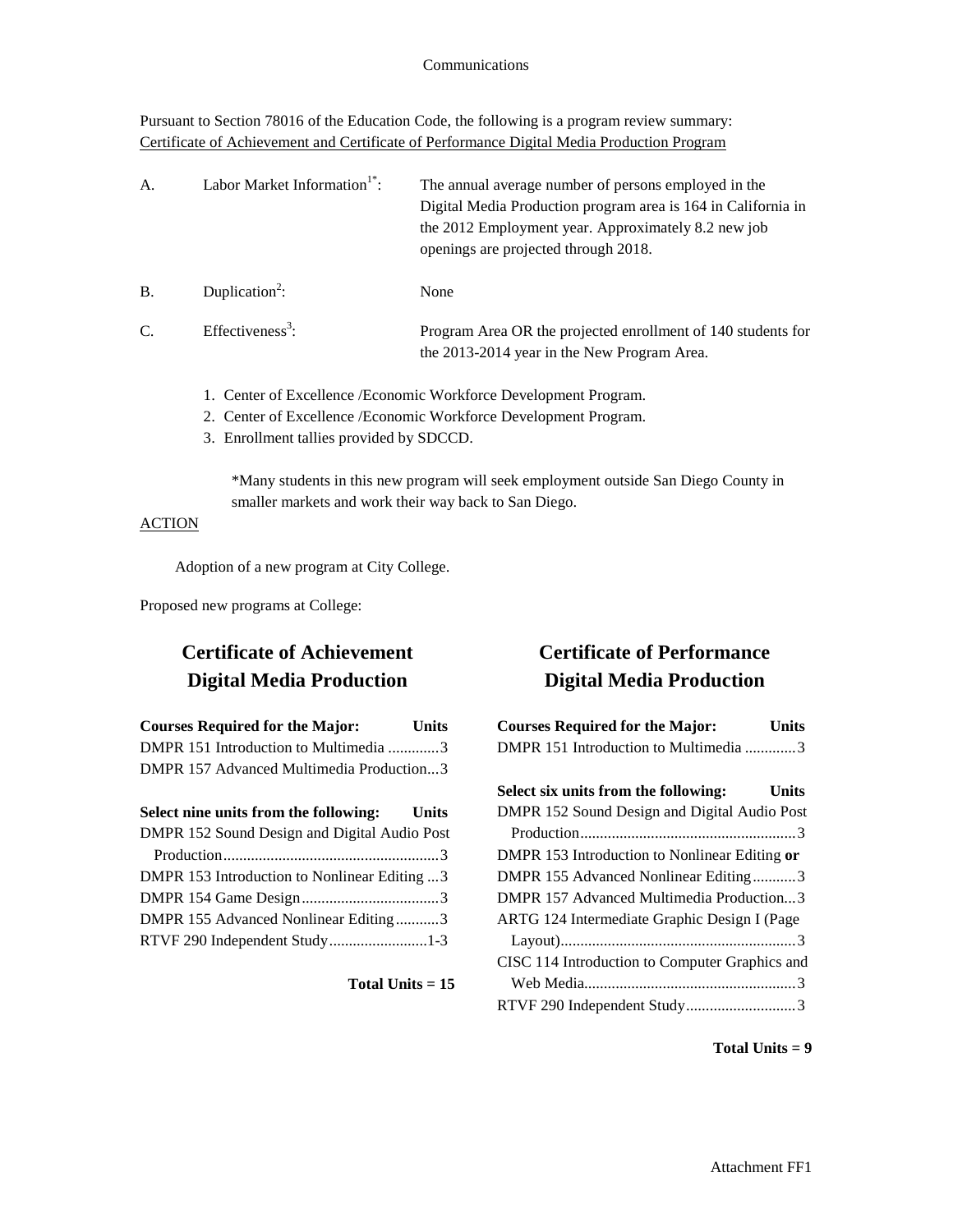# **Associate in Arts Degree Journalism for Transfer**

### **Courses Required for the Major: Units**

| DJRN 100 Mass Media in the Digital Age3 |  |
|-----------------------------------------|--|
| DJRN 200 Newswriting for Multimedia3    |  |
| DJRN 210 News Reporting and Editing for |  |
|                                         |  |

#### **Select three units (one course) from the**

| following:<br><b>Units</b>                |  |
|-------------------------------------------|--|
| DJRN 201 Feature Writing for Multimedia3  |  |
| DJRN 211 Online News Concepts for         |  |
|                                           |  |
| DJRN 215 Photo Journalism and Documentary |  |
| Photography or                            |  |
| PHOT 215 Photo Journalism and Documentary |  |
|                                           |  |

# **Select six units (two courses) from the**

| <b>Units</b><br>following:                  |
|---------------------------------------------|
| AMSL 115 American Sign Language Level I4    |
| AMSL 116 American Sign Language Level II4   |
| ARTF 150B Beginning Graphic Design3         |
| COMS 103 Oral Communication 3               |
| COMS 135 Interpersonal Communication 3      |
|                                             |
| COMS 170 Small Group Communication3         |
| ECON 120 Principles of Macroeconomics or    |
| ECON 121 Principles of Microeconomics 3     |
| ENGL 205 Critical Thinking and Intermediate |
|                                             |
| MATH 119 Elementary Statistics or           |
| PSYC 258 Behavioral Science Statistics3     |
| PHOT 100 Basic Black-and-White              |
| Photography or                              |
| PHOT 105 Introduction to Photography3       |
| PHOT 102 Directed Photo Lab Studies1        |
| PHIL 100 Logic and Critical Thinking or     |
|                                             |
| PHIL 205 Critical Thinking and Writing in   |
|                                             |
| POLI 102 The American Political System 3    |
| POLI 103 Comparative Politics3              |
| POLI 101 Introduction to Political Science3 |
|                                             |

| RTVF 100 Introduction To Radio and      |  |
|-----------------------------------------|--|
|                                         |  |
| RTVF 110 Introduction to Scriptwriting3 |  |
| RTVF 118 Television Studio Operations 3 |  |
| RTVF 140 Radio and TV Newswriting3      |  |
| RTVF 160 Introduction to Cinema3        |  |
| RTVF 247A Radio Broadcasting Workshop – |  |
|                                         |  |
| RTVF 247B Radio Broadcasting Workshop - |  |
|                                         |  |
|                                         |  |

### **Total Units = 18-20**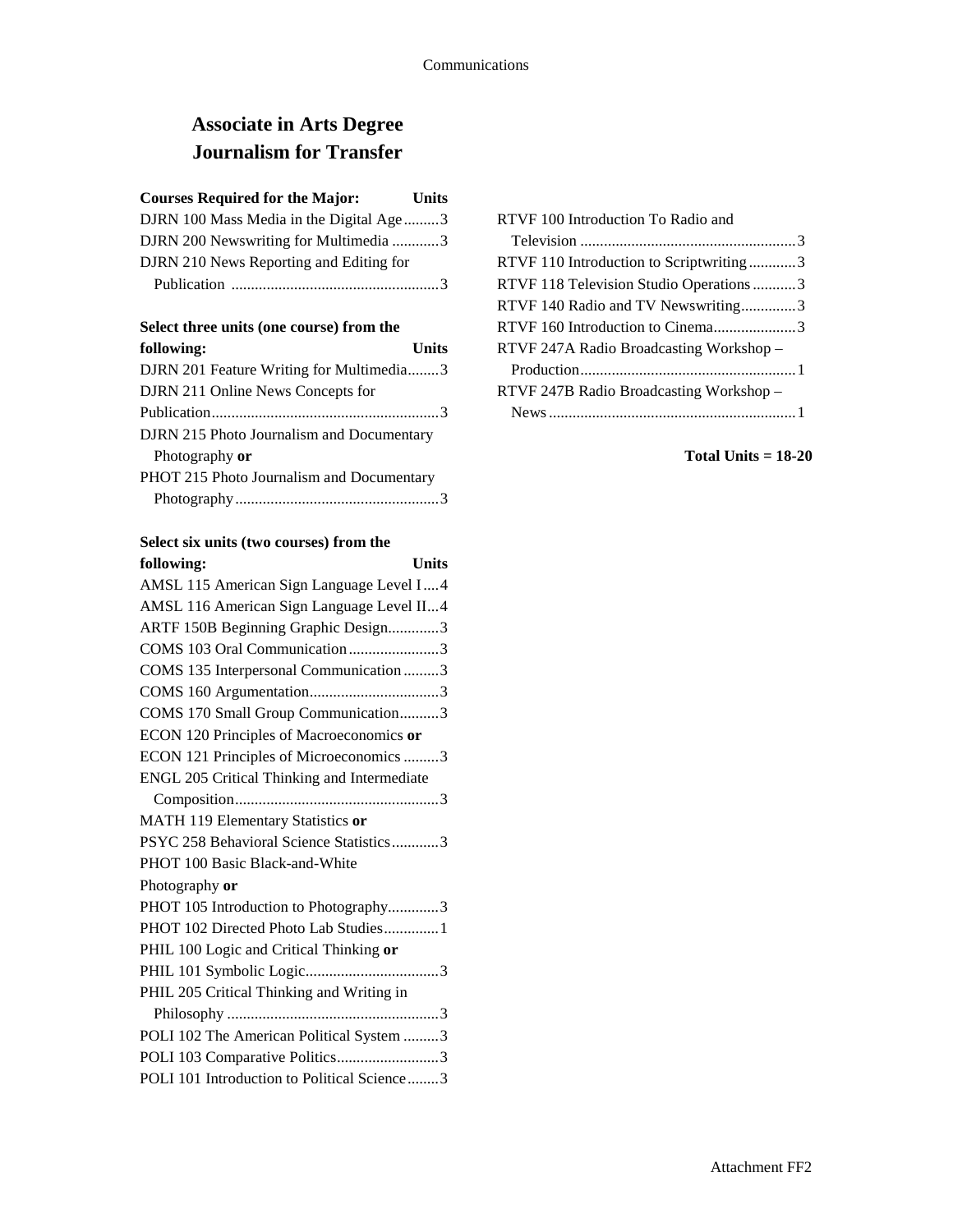Adoption of a program revision at Miramar College.

Proposed program revisions at Miramar College:

# **Certificate of Performance Administrative Assistant**

| <b>Courses Required for the Major:</b>       | <b>Units</b> |
|----------------------------------------------|--------------|
| CBTE 101 Keyboarding for Computers1          |              |
| CBTE 114 Introduction to Microsoft Windows.1 |              |
| CBTE 120 Beginning Microsoft Word2           |              |
|                                              |              |
|                                              |              |
| CBTE 210 Computers in Business 3             |              |

**Total Units = 10 11**

# **Certificate of Achievement Administrative Assistant**

| <b>Courses Required for the Major:</b>       | <b>Units</b> |
|----------------------------------------------|--------------|
| CBTE 114 Introduction to Microsoft Windows.1 |              |
| CBTE 120 Beginning Microsoft Word2           |              |
| CBTE 122 Intermediate Microsoft Word 3       |              |
| CBTE 127 Introduction to PowerPoint2         |              |
|                                              |              |
| CBTE 143 Intermediate Microsoft Excel3       |              |
| CBTE 152 Beginning Microsoft Access 2        |              |
| CBTE 153 Database Development with           |              |
|                                              |              |
| CBTE 167 Webpage Creation Using Microsoft    |              |
|                                              |              |
|                                              |              |
| CBTE 200 Office Telecommunications 2         |              |
| CBTE 205 Records Management3                 |              |
| CBTE 210 Computers in Business or 3          |              |
|                                              |              |
| BUSE 101 Business Mathematics 3              |              |
| BUSE 119 Business Communications3            |              |

**Total Units = 35**

# **Associate in Science Degree Administrative Assistant**

| <b>Courses Required for the Major:</b>       | Units |
|----------------------------------------------|-------|
| CBTE 114 Introduction to Microsoft Windows.1 |       |
| CBTE 120 Beginning Microsoft Word 2          |       |
| CBTE 122 Intermediate Microsoft Word 3       |       |
| CBTE 127 Introduction to PowerPoint 2        |       |
|                                              |       |
| CBTE 143 Intermediate Microsoft Excel3       |       |
| CBTE 152 Beginning Microsoft Access 2        |       |
| CBTE 153 Database Development with           |       |
|                                              |       |
| CBTE 165 Webpage Creation with Dreamweaver   |       |
|                                              |       |
| CBTE 200 Office Telecommunications 2         |       |
| CBTE 205 Records Management3                 |       |
| CBTE 210 Computers in Business or3           |       |
| CBTE 211 Office Administration3              |       |
| BUSE 101 Business Mathematics3               |       |
| BUSE 119 Business Communications 3           |       |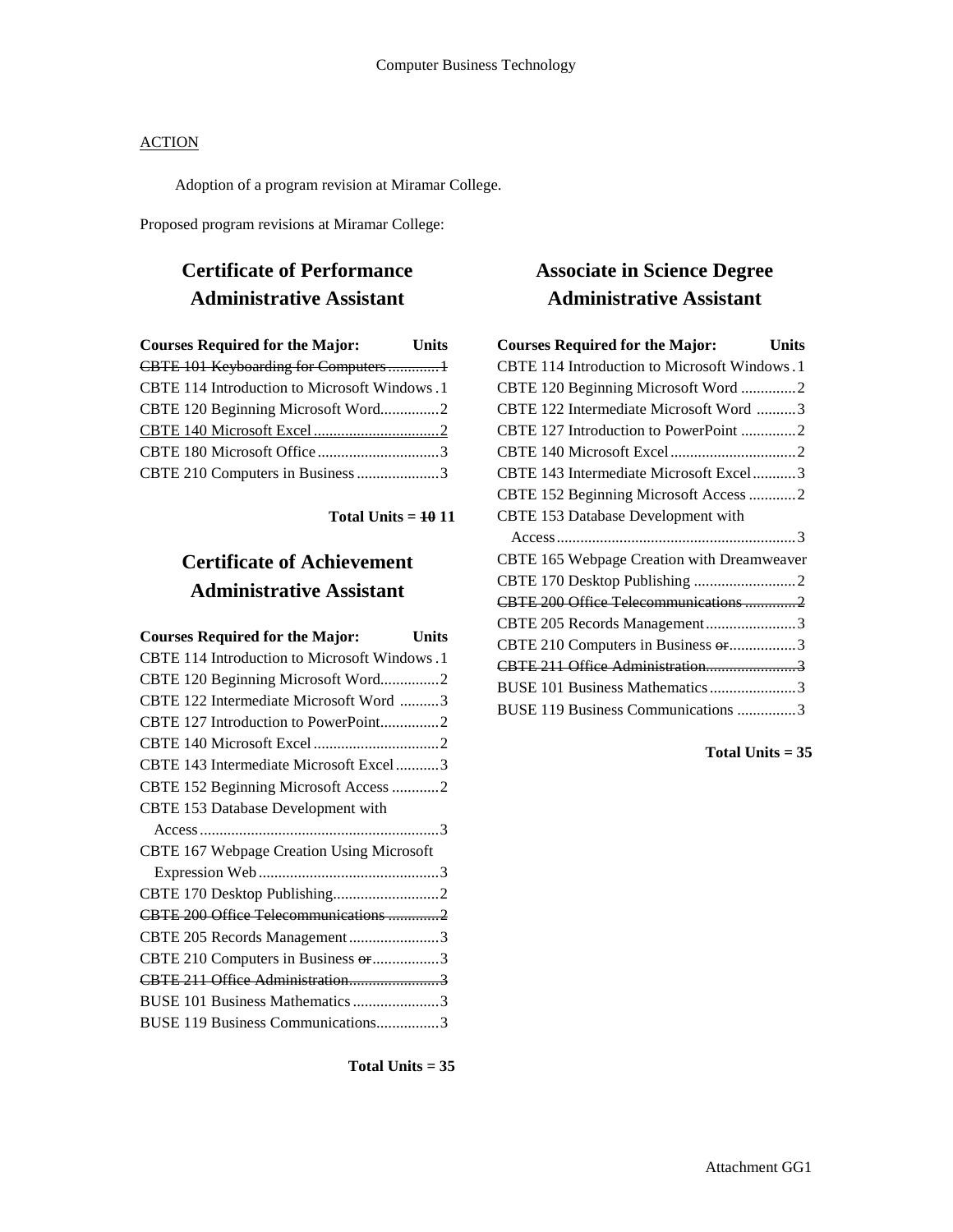# **Certificate of Achievement Microcomputer Applications**

| <b>Courses Required for the Major:</b><br>Units |  |
|-------------------------------------------------|--|
| CBTE 101 Keyboarding for Computers1             |  |
| CBTE 114 Introduction to Microsoft Windows.1    |  |
| CBTE 120 Beginning Microsoft Word2              |  |
| CBTE 122 Intermediate Microsoft Word 3          |  |
| CBTE 127 Introduction to PowerPoint2            |  |
| CBTE 128 Comprehensive Presentations with       |  |
|                                                 |  |
|                                                 |  |
| CBTE 152 Beginning Microsoft Access 2           |  |
| CBTE 153 Database Development with              |  |
|                                                 |  |
| CBTE 167 Webpage Creation Using Microsoft       |  |
|                                                 |  |
|                                                 |  |
| CBTE 200 Office Telecommunications 2            |  |
| CBTE 205 Records Management3                    |  |
| BUSE 101 Business Mathematics 3                 |  |
| BUSE 119 Business Communications3               |  |
|                                                 |  |

**Total Units = 35 32**

# **Associate in Science Degree Microcomputer Applications**

| <b>Courses Required for the Major:</b>       | Units |
|----------------------------------------------|-------|
| CBTE 101 Keyboarding for Computers1          |       |
| CBTE 114 Introduction to Microsoft Windows.1 |       |
| CBTE 120 Beginning Microsoft Word 2          |       |
| CBTE 122 Intermediate Microsoft Word 3       |       |
| CBTE 127 Introduction to PowerPoint 2        |       |
| CBTE 128 Comprehensive Presentations with    |       |
|                                              |       |
|                                              |       |
| CBTE 152 Beginning Microsoft Access 2        |       |
| CBTE 153 Database Development with           |       |
|                                              |       |
| CBTE 167 Webpage Creation Using Microsoft    |       |
|                                              |       |
|                                              |       |
| CBTE 200 Office Telecommunications 2         |       |
| CBTE 205 Records Management3                 |       |
| BUSE 101 Business Mathematics3               |       |
| BUSE 119 Business Communications 3           |       |
|                                              |       |

**Total Units = 35 32**

## **Certificate of Performance Website Designer**

| <b>Courses Required for the Major:</b>    | <b>Units</b> |
|-------------------------------------------|--------------|
| CBTE 127 Introduction to PowerPoint 2     |              |
| CBTE 152 Beginning Microsoft Access 2     |              |
|                                           |              |
|                                           |              |
| CBTE 165 Webpage Creation with            |              |
|                                           |              |
| CBTE 167 Webpage Creation Using Microsoft |              |
|                                           |              |

**Total Units = 13 12**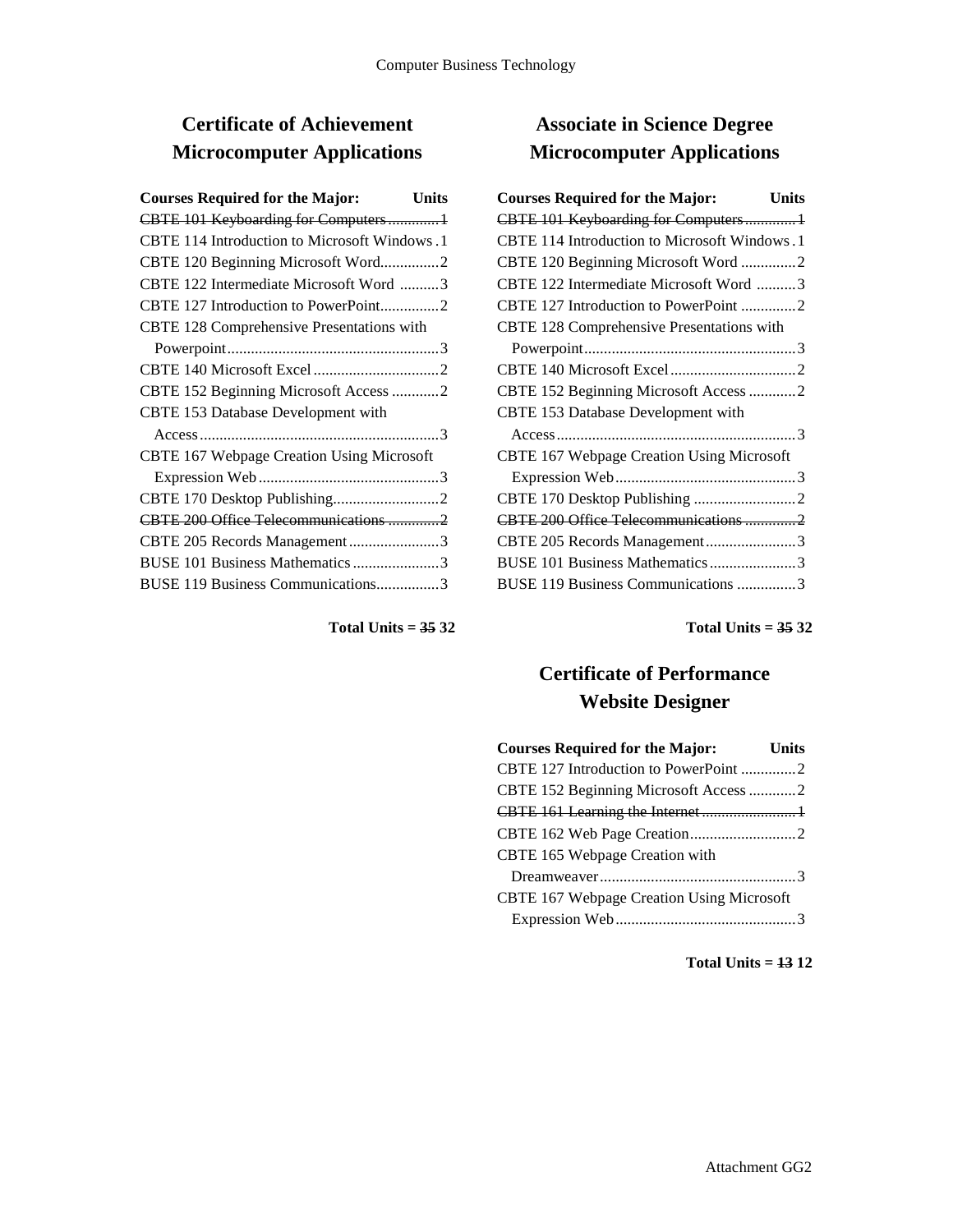Adoption of a program deactivation at Miramar College.

Proposed program deactivation at Miramar College:

# **Certificate of Performance Typist/Word Processor**

| <b>Courses Required for the Major: Units</b> |  |
|----------------------------------------------|--|
| CBTE 101 Keyboarding for Computers1          |  |
| CBTE 114 Introduction to Microsoft Windows.1 |  |
| CBTE 120 Beginning Microsoft Word2           |  |
| CBTE 122 Intermediate Microsoft Word3        |  |
| CBTE 127 Introduction to PowerPoint2         |  |
|                                              |  |
| CBTE 143 Intermediate Microsoft Excel3       |  |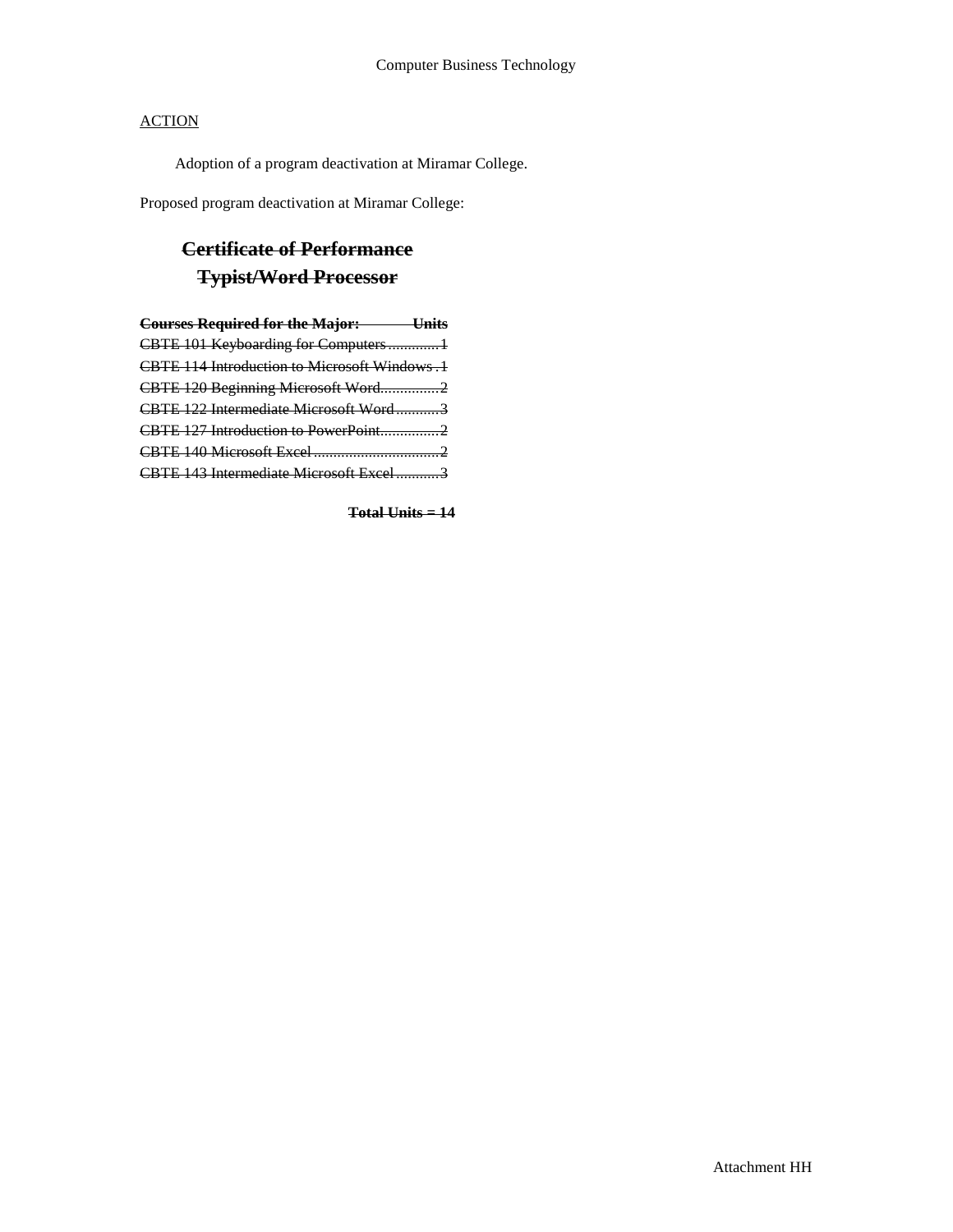Adoption of a program revision at Mesa College.

Proposed program revisions at Mesa College:

## **Certificate of Achievement Nutrition and Fitness**

| <b>Courses Required for the Major:</b>       | <b>Units</b> |
|----------------------------------------------|--------------|
| BIOL 160 Elements of Human Anatomy and       |              |
|                                              |              |
|                                              |              |
| NUTR 160 Foods for Healthy Lifestyles3       |              |
| NUTR 170 Nutrition and Fitness3              |              |
| NUTR 270 Work Experience 1-4                 |              |
|                                              |              |
|                                              |              |
| PHYE 103X Aerobic Dance II 0.5-1             |              |
| PHYE 103Y Aerobic Dance III0.5-1             |              |
| PHYE 103Z Aerobic Dance IV0.5-1              |              |
| PHYE 123 Cardio Conditioning0.5-1            |              |
| PHYE 123W Cardio Conditioning I0.5-1         |              |
| PHYE 123X Cardio Conditioning II 0.5-1       |              |
| PHYE 123Y Cardio Conditioning III0.5-1       |              |
| PHYE 123Z Cardio Conditioning IV 0.5-1       |              |
| PHYE 166 Weight Training0.5-1                |              |
| PHYE 166W Weight Training I 0.5-1            |              |
| PHYE 166X Weight Training II0.5-1            |              |
| PHYE 166Y Weight Training III 0.5-1          |              |
| PHYE 166Z Weight Training IV0.5-1            |              |
| PHYE 242 Care and Prevention of Injuries2    |              |
| PHYE 242B Care and Prevention of Injuries  3 |              |

**Total Units = 17.5-22.5 23-32**

# **Associate in Science Degree Nutrition and Fitness**

| <b>Courses Required for the Major:</b>     | <b>Units</b> |
|--------------------------------------------|--------------|
| BIOL 160 Elements of Human Anatomy and     |              |
|                                            |              |
|                                            |              |
| NUTR 160 Foods for Healthy Lifestyles 3    |              |
| NUTR 170 Nutrition and Fitness 3           |              |
| NUTR 270 Work Experience 1-4               |              |
|                                            |              |
|                                            |              |
| PHYE 103X Aerobic Dance II0.5-1            |              |
| PHYE 103Y Aerobic Dance III0.5-1           |              |
| PHYE 103Z Aerobic Dance IV0.5-1            |              |
| PHYE 123 Cardio Conditioning0.5 1          |              |
| PHYE 123W Cardio Conditioning I0.5-1       |              |
| PHYE 123X Cardio Conditioning II  0.5-1    |              |
| PHYE 123Y Cardio Conditioning III0.5-1     |              |
| PHYE 123Z Cardio Conditioning IV 0.5-1     |              |
|                                            |              |
| PHYE 166W Weight Training I 0.5-1          |              |
| PHYE 166X Weight Training II0.5-1          |              |
| PHYE 166Y Weight Training III 0.5-1        |              |
| PHYE 166Z Weight Training IV 0.5-1         |              |
| PHYE 242 Care and Prevention of Injuries2  |              |
| PHYE 242B Care and Prevention of Injuries3 |              |

**Total Units = 17.5-22.5 23-32**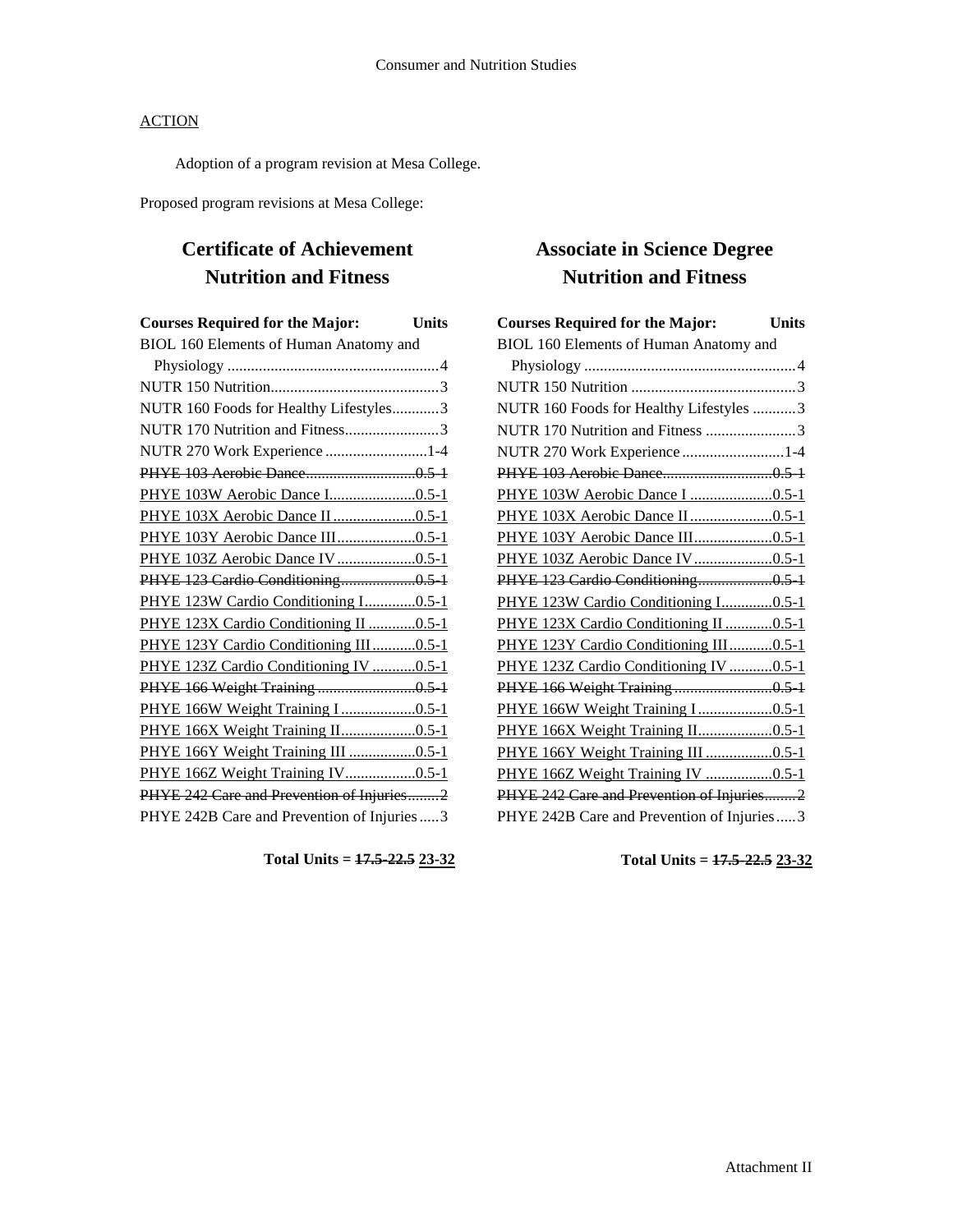Adoption of a program revision at Miramar College.

Proposed program revision at Miramar College:

# **Associate in Science Degree Health and Physical Education Studies**

| <b>Courses Required for the Major:</b>      |              |
|---------------------------------------------|--------------|
| Select at least two courses from the        |              |
| following:                                  | <b>Units</b> |
| HEAL 101 Health and Life-Style3             |              |
| <b>HEAL 131 Emergency Response (First</b> ) |              |
|                                             |              |
|                                             |              |
| NUTR 170 Nutrition and Fitness3             |              |
| PHYE 164 Water Safety Instructor 3          |              |
| PHYE 241B Introduction to Kinesiology3      |              |
| PHYE 241B Introduction to Kinesiology3      |              |
| PHYE 242 Care and Prevention of Injuries2   |              |

### **Select at least one course from the**

| following:                               | <b>Units</b> |
|------------------------------------------|--------------|
| BIOL 107 General Biology-Lecture and     |              |
|                                          |              |
| BIOL 210A Introduction to the Biological |              |
|                                          |              |
|                                          |              |
|                                          |              |
|                                          |              |

| Select at least one course and the remainder of |  |
|-------------------------------------------------|--|
| units needed to meet the minimum of 18 from     |  |
| the following:<br>Units                         |  |
|                                                 |  |
| BIOL 135 Biology of Human Nutrition 3           |  |
| BIOL 160 Elements of Human Anatomy and          |  |
|                                                 |  |
|                                                 |  |
| BIOL 210B Introduction to the Biological        |  |
|                                                 |  |
| CHEM 100 Fundamentals of Chemistry 3            |  |
| <b>CHEM 100L Fundamentals of Chemistry</b>      |  |
|                                                 |  |

| CHEM 130 Introduction to Organic and         |
|----------------------------------------------|
|                                              |
| CHEM 130L Introduction to Organic and        |
| Biological Chemistry Laboratory  1           |
| CHEM 200 General Chemistry I - Lecture3      |
| CHEM 200L General Chemistry I -              |
|                                              |
| CHEM 201 General Chemistry II - Lecture  3   |
| CHEM 201L General Chemistry II -             |
|                                              |
| HEAL 101 Health and Life-Style3              |
| HEAL 131 Emergency Response (First           |
|                                              |
| MATH 116 College and Matrix Algebra 3        |
| MATH 119 Elementary Statistics 3             |
| MATH 121 Basic Techniques of Applied         |
|                                              |
|                                              |
| MATH 150 Calculus with Analytic Geometry I 5 |
| PHYE 103 Aerobic Dance                       |
| PHYE 103W Aerobic Dance I 0.5-1              |
|                                              |
| PHYE 103Y Aerobic Dance III0.5-1             |
| PHYE 103Z Aerobic Dance IV0.5-1              |
| PHYE 106 Aquatic Fitness0.5-1                |
|                                              |
|                                              |
|                                              |
|                                              |
| PHYE 123 Cardio Conditioning0.5-1            |
|                                              |
| PHYE 132 Individual Conditioning0.5 1        |
| PHYE 139 Lifeguard Training3                 |
|                                              |
|                                              |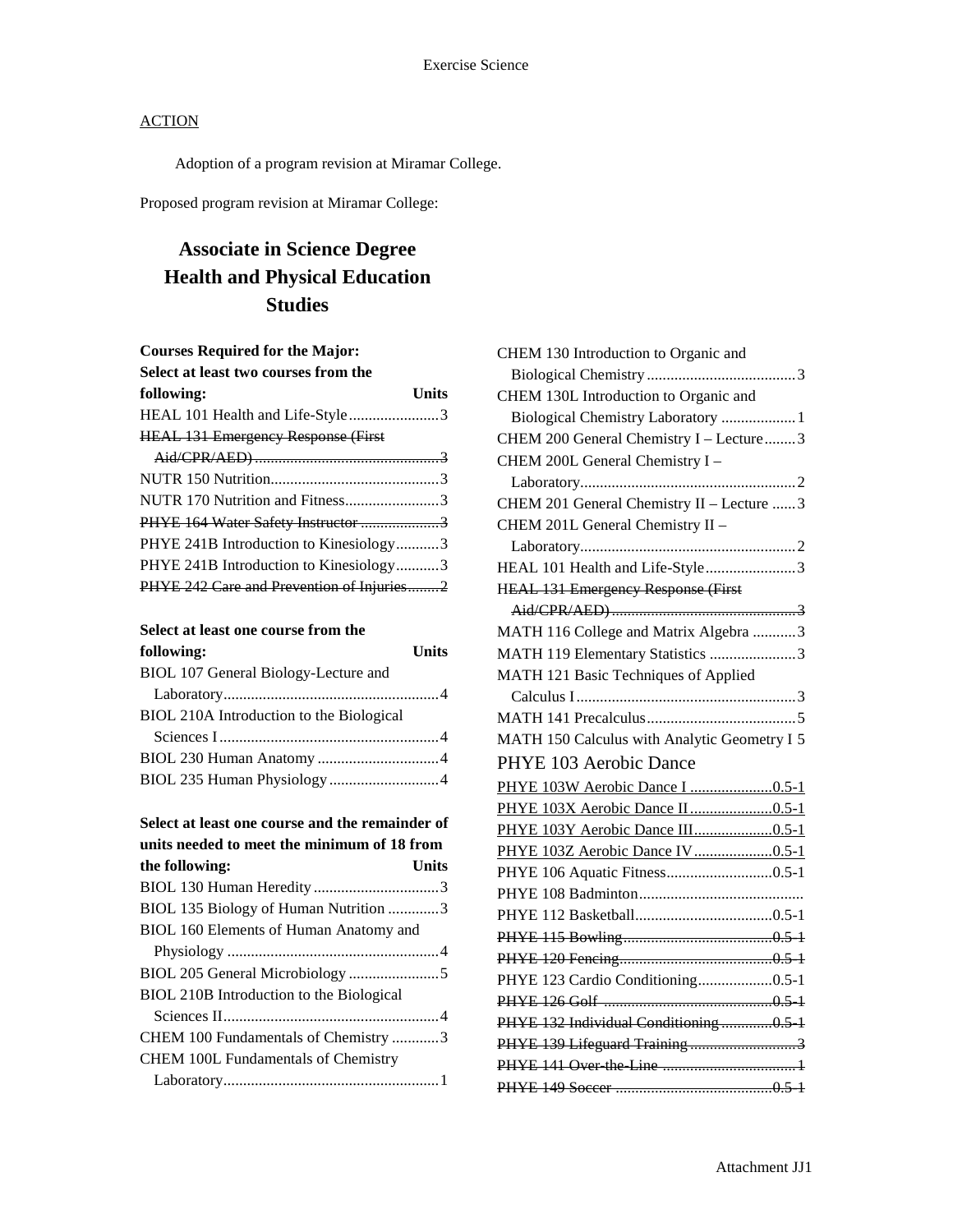| PHYE 132W Individual Conditioning I-          |
|-----------------------------------------------|
|                                               |
| PHYE 132X Individual Conditioning II -        |
| Beginning 0.5-1PHYE 132Y Individual           |
| Conditioning III - Intermediate 0.5-1         |
| PHYE 132Z Individual Conditioning IV -        |
|                                               |
|                                               |
|                                               |
|                                               |
|                                               |
|                                               |
| PHYE 153 Aerobic and Core Conditioning .0.5 1 |
| PHYE 153W Aerobic and Core                    |
|                                               |
| PHYE 153X Aerobic and Core                    |
|                                               |
| PHYE 153Y Aerobic and Core                    |
|                                               |
| PHYE 153Z Aerobic and Core                    |
|                                               |
| PHYE 154 Aerobic and Core Conditioning .0.5 1 |
|                                               |
|                                               |
|                                               |
|                                               |
|                                               |
|                                               |
|                                               |
|                                               |
|                                               |
|                                               |
|                                               |
|                                               |
|                                               |
|                                               |
|                                               |
| PHYE 166W Weight Training I0.5-1              |
| PHYE 166X Weight Training II0.5-1             |
| PHYE 166Y Weight Training III 0.5-1           |
| PHYE 166Z Weight Training IV0.5-1             |
| PHYE 204 Intercollegiate Basketball I1-2      |
| PHYE 205 Intercollegiate Basketball II 1-2    |
| PHYE 214 Intercollegiate Soccer I2            |
| PHYE 215 Intercollegiate Soccer II 2          |
| PHYE 216 Intercollegiate Softball2            |
| PHYE 218 Intercollegiate Swimming I2          |
|                                               |

| PHYE 219 Intercollegiate Swimming II 2        |
|-----------------------------------------------|
|                                               |
| PHYE 221 Intercollegiate Tennis II 2          |
| PHYE 224 Intercollegiate Volleyball I 2       |
| PHYE 225 Intercollegiate Volleyball II 2      |
| PHYE 226 Intercollegiate Water Polo I 2       |
| PHYE 227 Intercollegiate Water Polo II2       |
|                                               |
|                                               |
| PHYE 240 Physical Education in the Elementary |
|                                               |
|                                               |
| PSYC 101 General Psychology3                  |
| PSYC 258 Behavioral Science Statistics3       |
| PSYC 260 Introduction to Physiological        |
|                                               |
| SOCO 101 Principles of Sociology3             |
|                                               |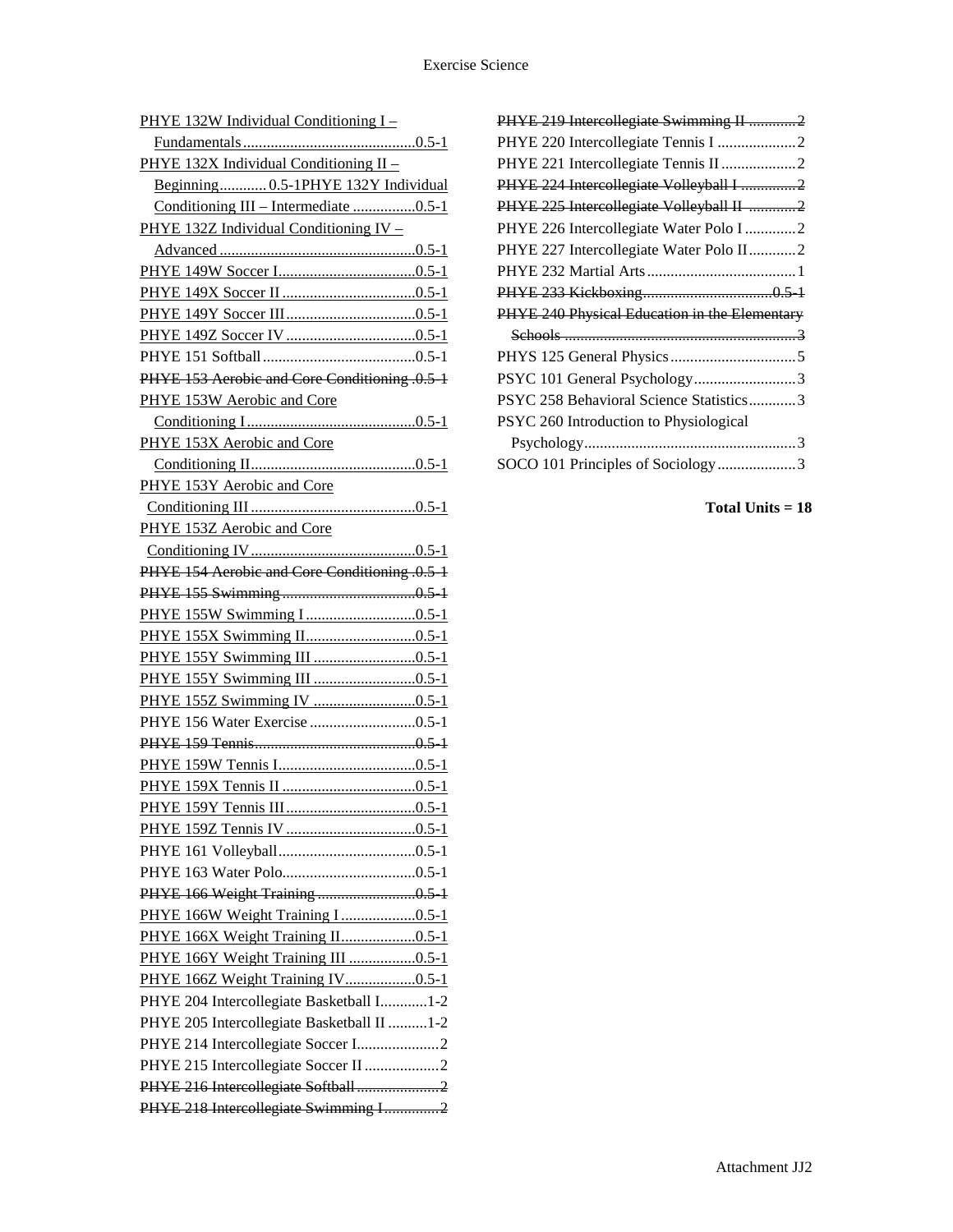## **Associate in Arts Degree Kinesiology for Transfer**

### **Courses Required for the Major: Units**

| PHYE 241B Introduction to Kinesiology3 |  |
|----------------------------------------|--|
|                                        |  |
| BIOL 235 Human Physiology 4            |  |

### **Select a minimum of one course from any three of the following areas for a maximum of 3 units: Units**

#### **Aquatics**

#### **Combatives**

#### **Dance**

| PHYE 103W Aerobic Dance I1    |  |
|-------------------------------|--|
| PHYE 103X Aerobic Dance II  1 |  |
|                               |  |
| PHYE 103Z Aerobic Dance IV 1  |  |

#### **Fitness**

| PHYE 132 Individual Conditioning I      |
|-----------------------------------------|
|                                         |
| PHYE 132W Individual Conditioning I -   |
|                                         |
| PHYE 132X Individual Conditioning II -  |
|                                         |
| PHYE 132Y Individual Conditioning III - |
|                                         |
| PHYE 132Z Individual Conditioning IV –  |
|                                         |
|                                         |
| PHYE 166W Weight Training I 1           |
| PHYE 166X Weight Training II1           |
| PHYE 166Y Weight Training III 1         |

PHYE 166Z Weight Training IV........................1

### **Individual Sports**

### **Team Sports**

| PHYE 257A Professional Activities/Soccer I1 |  |
|---------------------------------------------|--|

### **Select two of the following courses (minimum 6 units): Units**

| MATH 119 Elementary Statistics or          |
|--------------------------------------------|
| PSYC 258 Behavioral Science Statistics3    |
| CHEM 200 General Chemistry I - Lecture and |
| CHEM 200L General Chemistry I -            |
|                                            |
| PHYS 125 General Physics or                |
|                                            |
|                                            |

### **(It is recommended to select courses that meet lower division major preparation requirements for your transfer university)**

**Total Units = 20-24**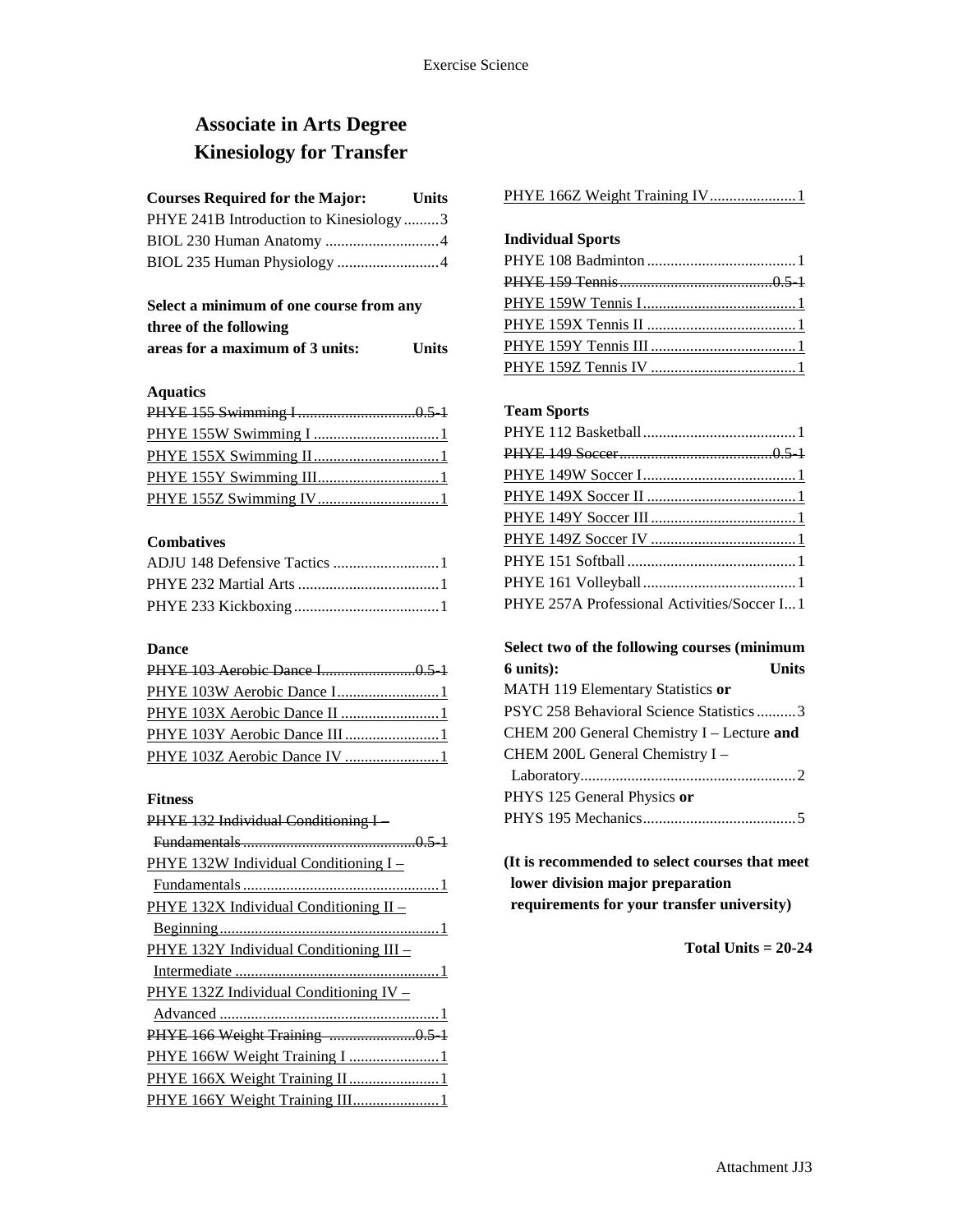Adoption of a program revision at Miramar College.

Proposed program revision at Miramar College:

# **Associate in Science Degree Occupational/Technical Studies**

| <b>Courses Required for the Major:</b>        |              |
|-----------------------------------------------|--------------|
| Select at least one course from the following |              |
| occupational courses:                         | <b>Units</b> |
| ACCT 120 Federal Income Tax 3                 |              |
| <b>ACCT 150 Computer Accounting</b>           |              |
|                                               |              |
| ADJU 101 Introduction to Administration of    |              |
|                                               |              |
| ADJU 101A Introduction to Administration of   |              |
|                                               |              |
| ADJU 101B Introduction to Administration of   |              |
|                                               |              |
| ADJU 101C Introduction to Administration of   |              |
|                                               |              |
|                                               |              |
| ADJU 106 Diversity and Community              |              |
|                                               |              |
| ADJU 140 Patrol Procedures3                   |              |
|                                               |              |
| ADJU 161 Juvenile Procedures3                 |              |
| ADJU 162 Criminal Investigation3              |              |
|                                               |              |
| ADJU 201 California Criminal Procedure 3      |              |
| ADJU 205 Leadership Theory and Practice 3     |              |
| ADJU 210 Rules of Evidence3                   |              |
| BANK 102 Mortgage Brokerage and Banking4      |              |
| BANK 104 Principles of Loan Processing5       |              |
|                                               |              |
| BANK 108 Principles of Loan Closing4          |              |
| BUSE 101 Business Mathematics 3               |              |
| BUSE 150 Human Relations in Business3         |              |
| <b>HEAL 131 Emergency Response (First</b>     |              |
|                                               |              |
| LEGL 100A Introduction to Paralegalism1       |              |
|                                               |              |
|                                               |              |
| LEGL 110 Legal Writing & Communications 3     |              |

| LEGL 115 Civil Litigation - Procedures 3         |
|--------------------------------------------------|
|                                                  |
|                                                  |
| PERG 130 Career - Life Planning 3                |
| REAL 101 Real Estate Principles3                 |
| REAL 105 Legal Aspects of Real Estate I  3       |
| REAL 110 Principles of Real Estate               |
|                                                  |
| REAL 115 Real Estate Finance I3                  |
|                                                  |
| REAL 125 Real Estate Economics3                  |
| REAL 140 Real Estate Appraisal II 3              |
|                                                  |
| Select at least one course and the remainder of  |
| units needed to meet the minimum of 18 from      |
| the following technical courses:<br><b>Units</b> |
| AVIA 101 Private Pilot Ground School3            |
| AVIA 105 Introduction to Aviation and            |
|                                                  |
| AVIA 125 Aviation and Airport Management3        |
|                                                  |
| AVIA 128 Group Dynamics for High Risk            |
|                                                  |
| AVIA 133 Human Factors in Aviation3              |
| AVIA 151 Helicopter Pilot Ground School 3        |
| AVIA 228 Group Dynamics II3                      |
| <b>AVIM 101G General Aviation Technology</b>     |
|                                                  |
| <b>AVIM 101H General Aviation Technology</b>     |
|                                                  |
| <b>AVIM 102G General Aviation Maintenance</b>    |
|                                                  |
| <b>AVIM 102H General Aviation Maintenance</b>    |
|                                                  |
| AVIM 103B Aircraft Welding and Sheetmetal        |
| AVIM 103D Aircraft Landing Gear Systems3         |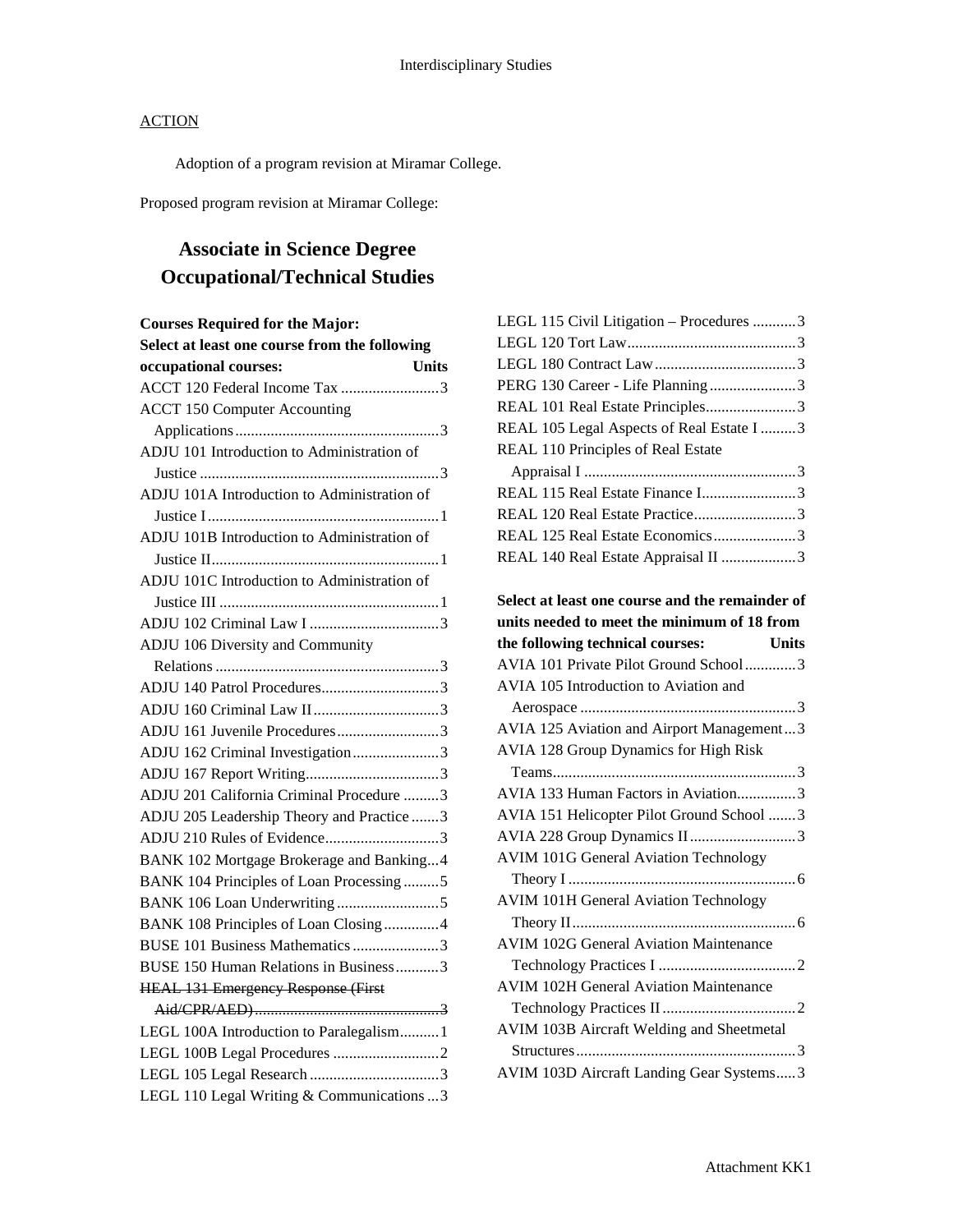| AVIM 104B Applied Aircraft Welding and         |
|------------------------------------------------|
|                                                |
| <b>AVIM 104D Applied Aircraft Landing Gear</b> |
|                                                |
| <b>AVIM 105A Aircraft Cabin Atmosphere</b>     |
|                                                |
| AVIM 106A Aircraft Cabin Atmosphere            |
|                                                |
| AVIM 109A Airframe Electrical Systems 3        |
| AVIM 109B Powerplant Ignition Systems2         |
| <b>AVIM 110A Applied Airframe Electrical</b>   |
| AVIM 107B Turbine Engines 3                    |
| AVIM 108B Applied Turbine Engines1             |
| AVIM 109D Aircraft Fire Protection and         |
|                                                |
|                                                |
| AVIM 111C Reciprocating Engines I 3            |
| AVIM 111D Reciprocating Engines II3            |
| AVIM 112C Applied Reciprocating Engines I2     |
| AVIM 112D Applied Reciprocating Engines II.1   |
| AVIM 120 Basic D.C. Electronics Theory3        |
| AVIM 121A Applied Basic D.C. Electronics .1.5  |
| AVIM 249 Induction and Fuel Metering3          |
| BIOL 131 Introduction to Biotechnology4        |
| BIOL 132 Applied Biotechnology I 4             |
| BIOL 133 Applied Biotechnology II4             |
| BIOL 134 Introduction to the Biotechnology     |
|                                                |
| CBTE 101 Keyboarding for Computers1            |
| CBTE 114 Introduction to Microsoft Windows .1  |
| CBTE 120 Beginning Microsoft Word2             |
| CBTE 122 Intermediate Microsoft Word3          |
| CRTE 127 Introduction to PowerPoint 2          |
| CBTE 128 Comprehensive Presentations with      |
|                                                |
|                                                |
| CBTE 143 Intermediate Microsoft Excel 3        |
| CBTE 152 Beginning Microsoft Access 2          |
| CBTE 153 Database Development with             |
| Access 13                                      |
|                                                |
| CBTE 165 Webpage Creation with                 |
|                                                |
| CBTE 167 Webpage Creation Using Microsoft      |
|                                                |
|                                                |
| CBTE 180 Microsoft Office 3                    |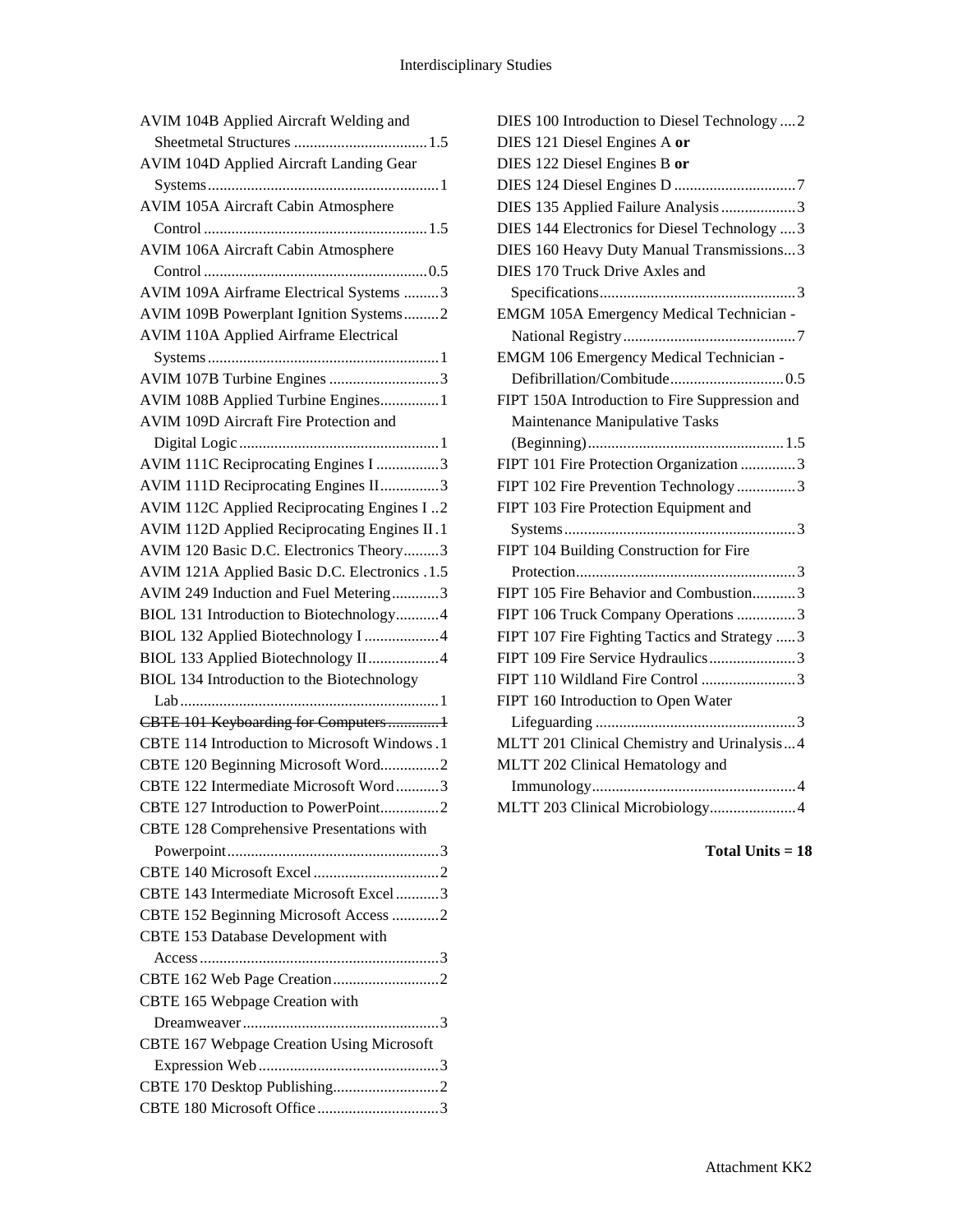Adoption of a program deactivation at Miramar College.

Proposed program deactivation at Miramar College:

# **Associate in Arts Degree Elementary Education**

| <b>Courses Required for the Major:</b><br>$\blacksquare$ $\blacksquare$ $\blacksquare$ | UIIIts |
|----------------------------------------------------------------------------------------|--------|
| <b>MATH 210A Concepts of Elementary School</b>                                         |        |
|                                                                                        |        |

**Complete at least one course from the** 

| CHIL 101 Human Growth and Development3            |
|---------------------------------------------------|
| EDUC 200 Teaching as a Profession2                |
| <b>EDUC 203 Service Learning for Prospective</b>  |
|                                                   |
| PHYE 240 Physical Education in the Elementary     |
| $\text{Sehools}$ 3                                |
| <b>MATH 210B Concepts of Elementary School</b>    |
|                                                   |
| <b>MATH 212 Children's Mathematical Thinking1</b> |

## **Complete at least one course and the**

| remainder of units needed to meet the                |
|------------------------------------------------------|
| minimum of 18 from the following: Units              |
| <b>ANTH 103 Introduction to Cultural</b>             |
|                                                      |
| ARAB 101 First Course in Arabic 3                    |
|                                                      |
|                                                      |
| ARTF 110 Art History: Prehistoric to Gothic  3       |
| <b>ARTF 111 Art History: Renaissance to Modern 3</b> |
| ARTF 155A Freehand Drawing I3                        |
| ASTR 101 Descriptive Astronomy3                      |
| ASTR 111 Astronomy Laboratory 1                      |
| <b>BIOL 107 General Biology Lecture and</b>          |
|                                                      |
|                                                      |
|                                                      |
| BLAS 140A History of the U.S., Black                 |
|                                                      |
| BLAS 140B History Of The U.S., Black                 |
|                                                      |

| CHIL 141 The Child, Family and Community3            |
|------------------------------------------------------|
| ENGL 101 Reading and Composition3                    |
| ENGL 105 Composition and Literature 3                |
| <b>ENGL 205 Critical Thinking and Intermediate</b>   |
|                                                      |
| ENGL 208 Introduction to Literature                  |
| ENGL 209 Literary Approaches to Film3                |
| ENGL 210 American Literature I3                      |
| ENGL 211 American Literature II 3                    |
| ENGL 215 English Literature I: 800 17993             |
| ENGL 216 English Literature II: 1800-                |
|                                                      |
| <b>ENGL 220 Masterpieces of World Literature I:</b>  |
|                                                      |
| <b>ENGL 221 Masterpieces of World Literature II:</b> |
|                                                      |
| ENGL 230 Asian American Literature3                  |
| ENGL 237 Women in Literature3                        |
| ENGL 249 Introduction to Creative Writing3           |
| GEOG 102 Cultural Geography 3                        |
| GEOG 104 World Regional Geography3                   |
|                                                      |
| GEOL 101 General Geology Laboratory 1                |
|                                                      |
| HEAL 190 Health Education For Teachers 1             |
|                                                      |
|                                                      |
| HIST 109 History of the United States I 3            |
| HIST 110 History of the United States II 3           |
| HIST 141 Women in United States History I3           |
| HIST 142 Women in United States History II 3         |
| <b>HIST 150 Native Americans in United States</b>    |
|                                                      |
| <b>HIST 151 Native Americans in United States</b>    |
|                                                      |
| HUMA 101 Introduction to the Humanities I  3         |
| HUMA 102 Introduction to the Humanities II  3        |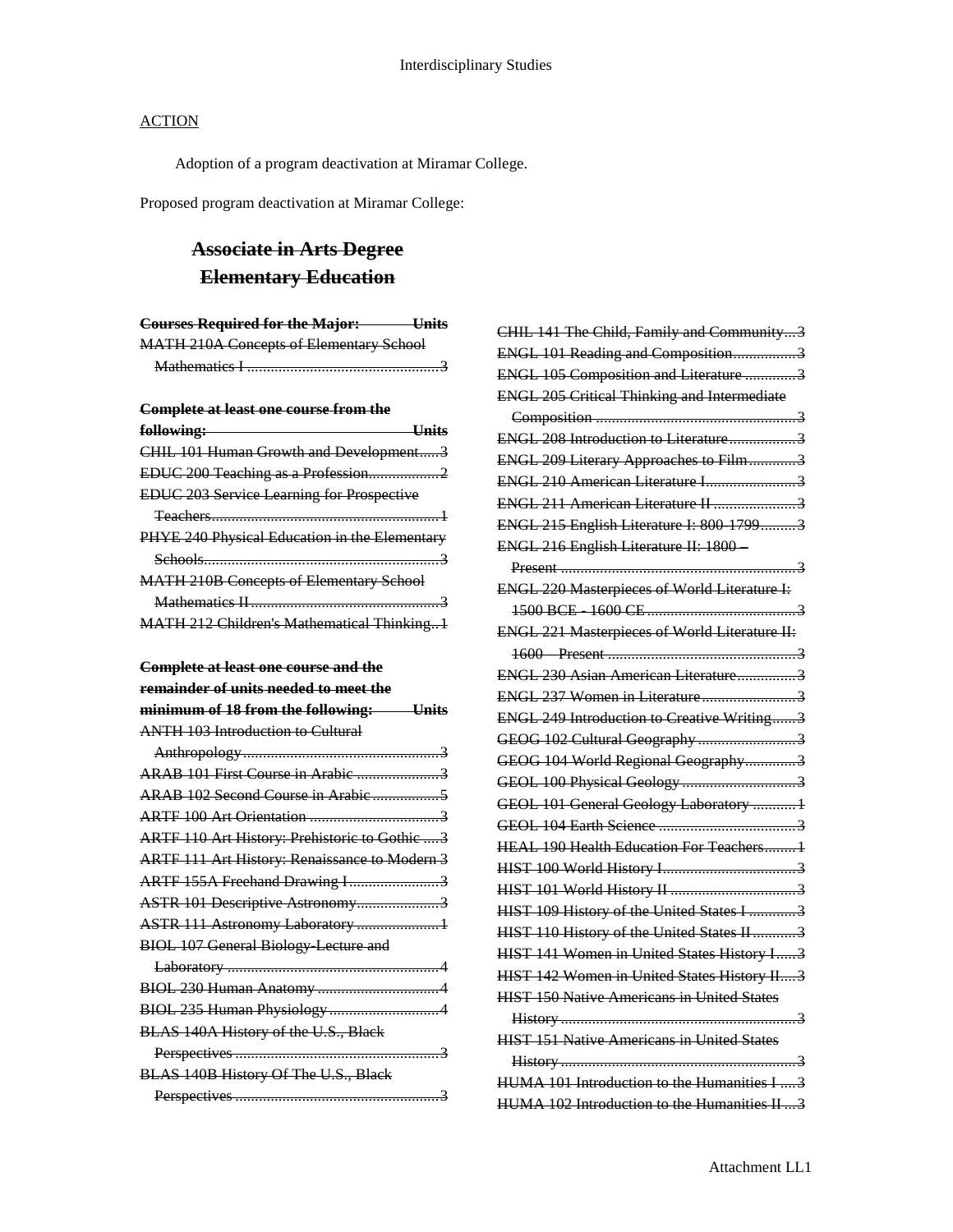| JOUR 202 Introduction to Mass                       |
|-----------------------------------------------------|
| 3                                                   |
| <b>LIBS 101 Information Literacy and Research</b>   |
|                                                     |
| <b>MATH 150 Calculus with Analytic Geometry I 5</b> |
| MUSI 100 Introduction to Music 3                    |
| <b>MUSI 110 Music for Elementary School</b>         |
|                                                     |
| PHIL 100 Logic and Critical Thinking3               |
| PHIL 102A Introduction To Philosophy: Reality       |
|                                                     |
| PHIL 102B Introduction To Philosophy:               |
| 3                                                   |
| PHIL 205 Critical Thinking and Writing in           |
|                                                     |
| PHYN 100 Survey of Physical Science3                |
| PHYN 101 Survey of Physical Science                 |
|                                                     |
| PHYN 120 Physical Oceanography 3                    |
| POLI 102 The American Political System 3            |
| POLI 103 Comparative Politics3                      |
| PSYC 101 General Psychology3                        |
| PSYC 230 Psychology of Lifespan                     |
|                                                     |
| SOCO 101 Principles of Sociology3                   |
|                                                     |
| SPAN 102 Second Course in Spanish5                  |
| SPAN 201 Third Course in Spanish5                   |
| SPAN 202 Fourth Course in Spanish 5                 |
| SPAN 215 Spanish for Spanish Speakers I  5          |
| SPAN 216 Spanish for Spanish Speakers II 5          |
| COMS 103 Oral Communication3                        |
| COMS 135 Interpersonal Communication 3              |
|                                                     |
| TAGA 101 First Course in Tagalog 5                  |
| TAGA 102 Second Course in Tagalog5                  |
| TAGA 201 Third Course in Tagalog5                   |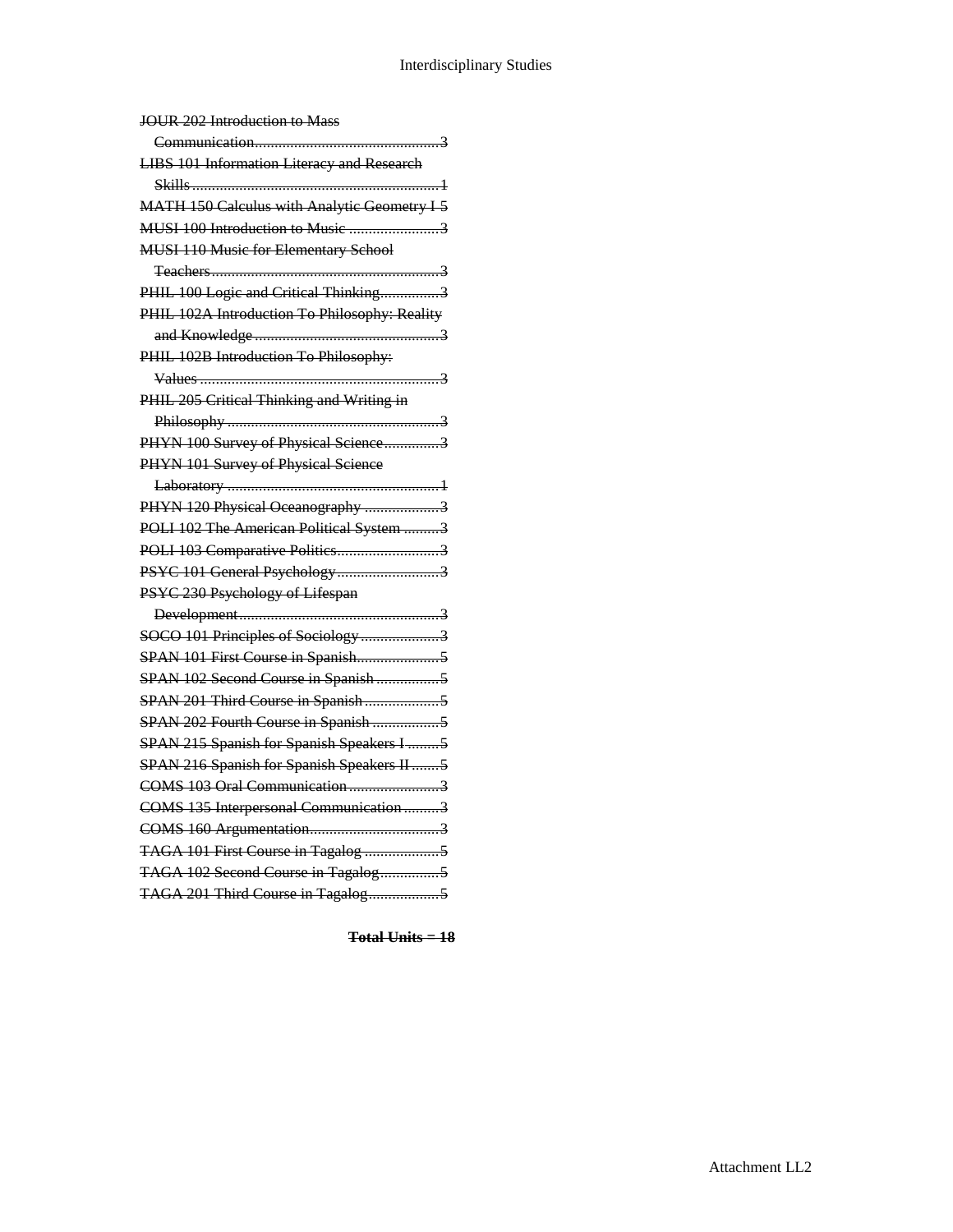Adoption of a program revision at Mesa College.

Proposed program revisions at Mesa College:

# **Certificate of Achievement Interior Design**

| The Interior Design Program recommends the   |              |
|----------------------------------------------|--------------|
| following courses be taken in the given      |              |
| sequence for optimal student success:        |              |
| <b>Courses Required for the Major:</b>       | <b>Units</b> |
| INTE 101 Introduction to Interior Design 3   |              |
| INTE 115 Elements and Principles of Interior |              |
|                                              |              |
| INTE 112A Drafting for Interiors 3           |              |
|                                              |              |
| INTE 112B Perspective Drawing for Interiors3 |              |
| ARCH 105 Introduction to AutoCAD2            |              |
| ARCH 107 Introduction to Revit3              |              |
|                                              |              |
| INTE 125 History of Decorative Arts 3        |              |
| INTE 120 Revit for Interiors 3               |              |
| INTE 105 Residential Design3                 |              |
| INTE 110 Materials and Resources3            |              |
| INTE 145 Contemporary Housing 3              |              |
| INTE 205 Non-Residential Space Planning 3    |              |
| INTE 200 Advanced Residential Design:        |              |
|                                              |              |
| INTE 215 Environmental Lighting Design 3     |              |
| <b>INTE 130 Interior Design Professional</b> |              |
|                                              |              |

| Choose one course from the following           |
|------------------------------------------------|
| list:<br><b>Units</b>                          |
| INTE 270 1 Work Experience or 3-4              |
| <b>ARCH 106 Advanced Computer Aided</b>        |
| Drafting I or                                  |
| INTE 210 Presentation and Color Rendering or 3 |
| BLDC 055 Construction Plan Reading or 3        |
| BLDC 070 Building Codes and Zoning or 3        |
| BUSE 140 Business Law and the Legal            |
|                                                |
| BUSE 155 Managing the Small Business or 3      |
| COMS 103 Oral Communication or 3               |
|                                                |

| ARCH 105 Introduction to AutoCAD2    |
|--------------------------------------|
| ARCH 101 Introduction to ArchiCAD3   |
| ARCH 203 Sustainability in the Built |
|                                      |
|                                      |
|                                      |

*1 INTE 270 (Work Experience) is recommended for all students. It is mandatory for students to complete INTE 270 with a qualified kitchen or bath designer to receive National Kitchen and Bath Association (NKBA) recognition.*

### **Total Units = 47- 48 47-50**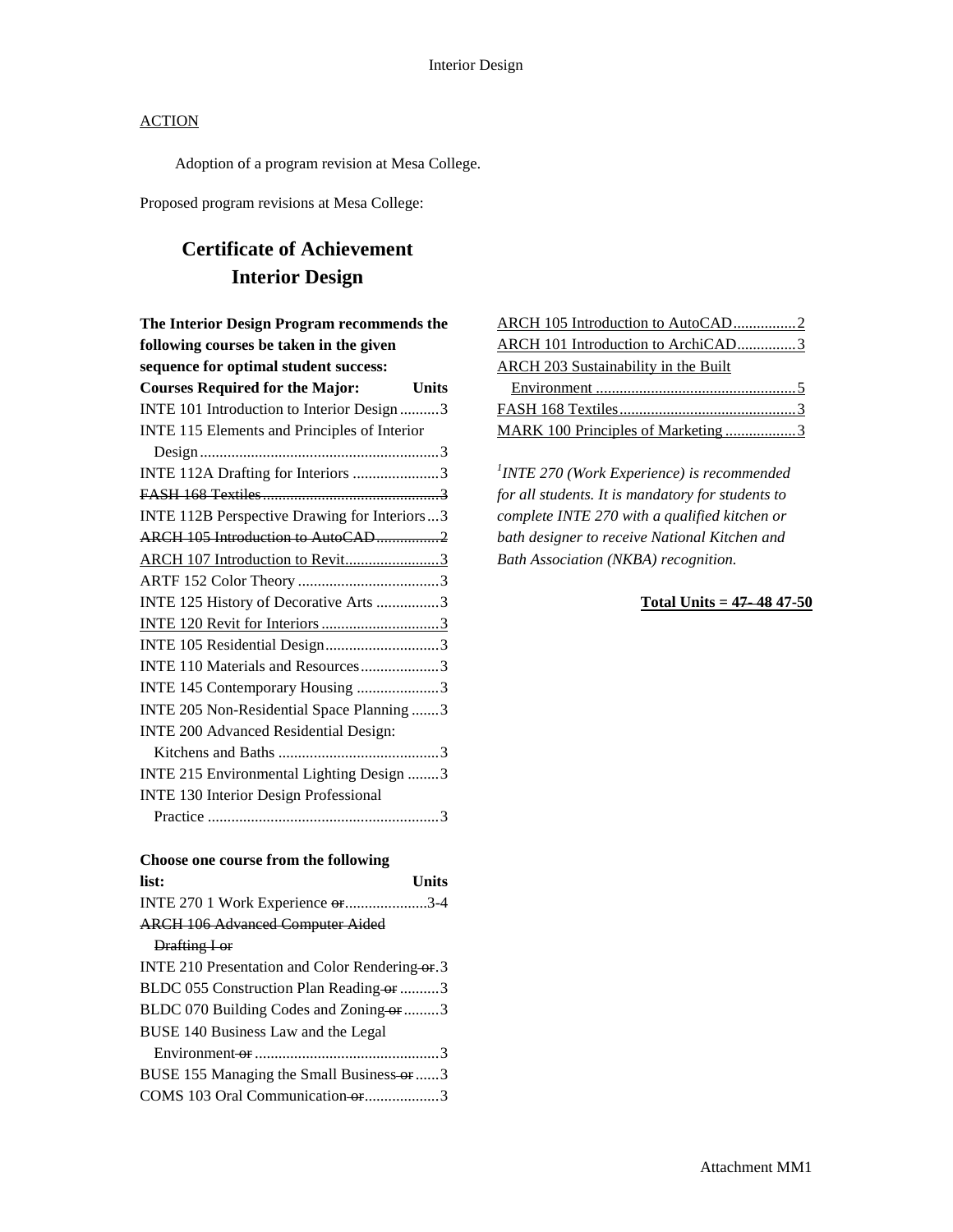## **Associate in Science Degree Interior Design**

| The Interior Design Program recommends the             |  |
|--------------------------------------------------------|--|
| following courses be taken in the given                |  |
| sequence for optimal student success:                  |  |
| <b>Courses Required for the Major:</b><br><b>Units</b> |  |
| INTE 101 Introduction to Interior Design 3             |  |
| INTE 115 Elements and Principles of Interior           |  |
|                                                        |  |
| INTE 112A Visual Communication I3                      |  |
|                                                        |  |
| INTE 112B Perspective Drawing for Interiors  3         |  |
|                                                        |  |
|                                                        |  |
| INTE 125 History of Furniture and Interiors3           |  |
|                                                        |  |
| INTE 105 Residential Design3                           |  |
| INTE 110 Materials and Resources3                      |  |
| INTE 145 Interior Building Systems and Codes 3         |  |
| INTE 205 Non-Residential Space Planning 3              |  |
| INTE 200 Kitchen and Bath Design3                      |  |
| INTE 215 Environmental Lighting Design 3               |  |
| Environmental Lighting Design3                         |  |
| <b>INTE 130 Interior Design Professional</b>           |  |
|                                                        |  |

## **Select 16 15 units from the following**

| list:<br>Units                                 |
|------------------------------------------------|
| INTE 270 1 Work Experience 3-4                 |
| <b>ARCH 106 Advanced Computer Aided</b>        |
| Drafting I or                                  |
| INTE 210 Presentation and Color Rendering or 3 |
| BLDC 055 Construction Plan Reading-or 3        |
| BLDC 070 Building Codes and Zoning 3           |
| BUSE 140 Business Law and the Legal            |
|                                                |
| BUSE 155 Managing the Small Business-or 3      |
| COMS 103 Oral Communication-or3                |
| ARCH 105 Introduction to AutoCAD3              |
| ARCH 101 Introduction to ArchiCAD3             |
| <b>ARCH 230 Sustainability in the Built</b>    |
|                                                |
|                                                |
| MARK 100 Principles of Marketing 3             |

*1 INTE 270 (Work Experience) is recommended for all students. It is mandatory for students to complete INTE 270 with a qualified kitchen or bath designer to receive National Kitchen and Bath Association (NKBA) recognition.*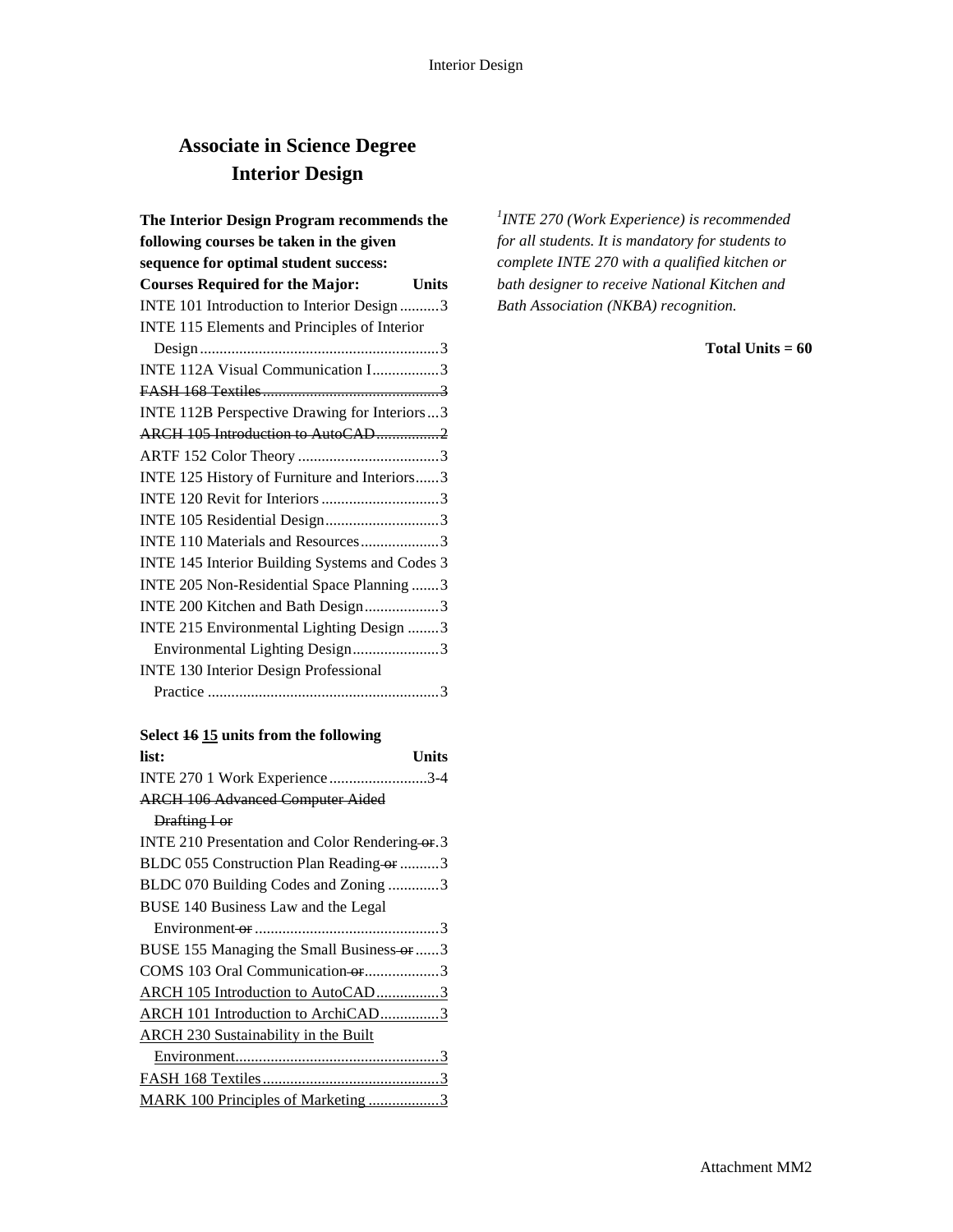Adoption of a program revision at Mesa College.

Proposed program revision at Mesa College:

# **Associate in Arts Degree Spanish**

| <b>Courses Required for the Major:</b>         | Units |
|------------------------------------------------|-------|
| SPAN 101 First Course in Spanish and           |       |
| SPAN 102 Second Course in Spanish or 5         |       |
| <b>SPAN 100 First/Second Course in Spanish</b> |       |
|                                                |       |
|                                                |       |
|                                                |       |
| SPAN 210 Conversation and Composition          |       |
|                                                |       |
| SPAN 211 Conversation and Composition          |       |
|                                                |       |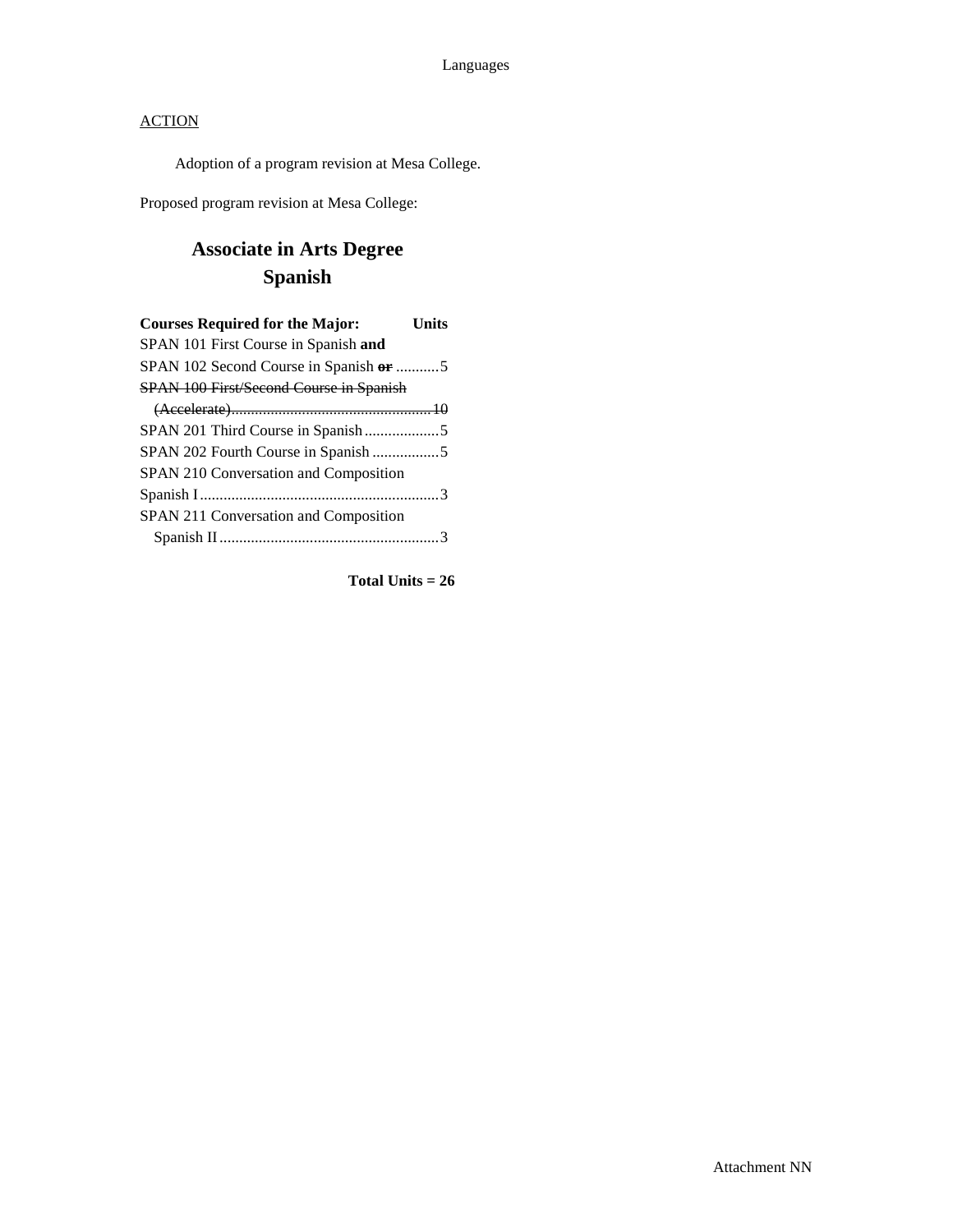Adoption of a program revision at City College.

Proposed program revision at City College:

# **Associate in Arts Degree Liberal Arts and Sciences with an Emphasis in Visual and Performing Arts**

**Students should complete a minimum of 18 units in Visual and Performing Arts courses. Courses can only be counted once toward the major:**

| <b>Courses Required for the Major:</b><br><b>Units</b> |
|--------------------------------------------------------|
|                                                        |
| ARTF 109 History of Modern Art3                        |
| ARTF 110 Art History: Prehistoric to Gothic  3         |
| ARTF 111 Art History: Renaissance to                   |
|                                                        |
| ARTF 133 Arts of Africa, Oceania, and the              |
|                                                        |
|                                                        |
| ARTF 150A Two-Dimensional Design3                      |
| ARTF 150B Beginning Graphic Design3                    |
| ARTF 151 Three-Dimensional Design3                     |
| ARTF 155A Freehand Drawing I3                          |
| ARTF 155B Freehand Drawing II3                         |
| ARTF 165A Composition in Painting I3                   |
| ARTF 165B Composition in Painting II3                  |
| ARTF 170A Contemporary Crafts I3                       |
| ARTF 170B Contemporary Crafts II3                      |
|                                                        |
|                                                        |
|                                                        |
|                                                        |
| ARTF 197A Handbuilding Ceramics I3                     |
| ARTF 197B Handbuilding Ceramics II3                    |
| ARTF 210A Life Drawing I 3                             |
| ARTF 210B Life Drawing II3                             |
| ARTF 220A Life Sculpting I3                            |
| ARTF 220B Life Sculpting II3                           |
| ARTG 100 Basic Graphic Design 3                        |
|                                                        |

| ARTG 118 Graphic Design History 3       |
|-----------------------------------------|
|                                         |
|                                         |
|                                         |
|                                         |
|                                         |
|                                         |
|                                         |
|                                         |
|                                         |
| DANC 115B Tap Dance II1-1.5             |
| DANC 115C Tap Dance III1-1.5            |
| DANC 115D Tap Dance IV 1-1.5            |
| DANC 120 American Street Dance0.5-1     |
| DANC 120A Hip Hop I1-1.5                |
|                                         |
|                                         |
|                                         |
| DANC 127 Body Modalities and Injury     |
|                                         |
| DANC 130 Dance Repertoire0.5-1          |
|                                         |
| DANC 135A Jazz Dance I 1-1.5            |
| DANC 135B Jazz Dance II  1.5            |
| DANC 135C Jazz Dance III 1.5            |
| DANC 135D Jazz Dance IV 1.5             |
|                                         |
| DANC 140A Modern Dance I1-1.5           |
| DANC 140B Modern Dance II 1.5           |
| DANC 140C Modern Dance III  1.5         |
| DANC 140D Modern Dance IV 1.5           |
| DANC 145 Ballroom and Social Dance0.5-1 |
| DANC 145A Ballroom Dance I 1-1.5        |
| DANC 145B Ballroom Dance II 1-1.5       |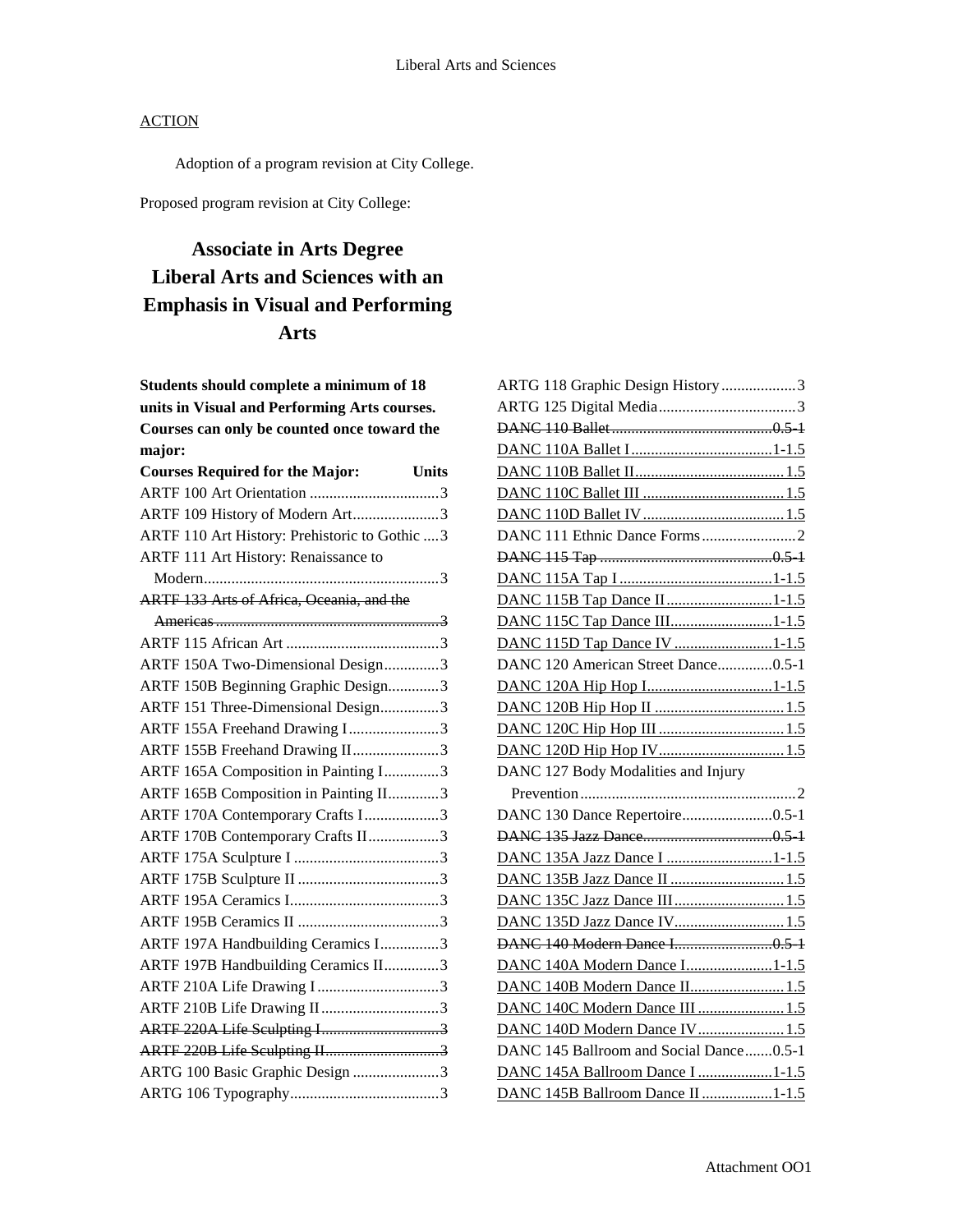| DANC 150 Dance Making: Ballet1               |
|----------------------------------------------|
| DANC 150A Dance Making: Ballet1              |
| DANC 151 Dance Making: Jazz 1                |
| DANC 151A Dance Making: Jazz 1               |
| DANC 152 Dance Making: Modern  1             |
| DANC 152A Dance Making: Modern1              |
| DANC 153 Dance Making: Dance Theatre1        |
| DANC 153A Dance Making: Dance Theatre1       |
| DANC 177 Dance Improvisation 0.5-1           |
| DANC 177A Dance Improvisation 1-1.5          |
| DANC 177B Dance Improvisation II1-1.5        |
| DANC 178 Advanced Contemporary Dance  1      |
| <b>DANC 178A Advanced Commercial Dance</b>   |
|                                              |
| <b>DANC 178B Advanced Commercial Dance</b>   |
|                                              |
| DANC 179 Advanced Classical Dance  1         |
| DANC 179A Advanced Classical Dance I 1.5     |
| DANC 179B Advanced Classical Dance II1.5     |
| <b>DANC 180A Advanced Contemporary Dance</b> |
|                                              |
| <b>DANC 180B Advanced Contemporary Dance</b> |
|                                              |
| DANC 181 Introduction to Dance3              |
|                                              |
|                                              |
|                                              |
| DANC 261A Dance Performance I2               |
| DANC 261B Dance Performance II2              |
| DANC 261C Dance Performance III2             |
| DANC 261D Dance Performance IV 2             |
| DANC 271 Dance Production 1-2                |
| DANC 271A Stage Costuming for Dance1-2       |
| <b>DANC 271B Makeup for Dance</b>            |
|                                              |
| <b>DANC 271C Lighting Design for Dance</b>   |
|                                              |
| DANC 271D Sound Design for Dance             |
|                                              |
| DRAM 105 Introduction to Dramatic Arts3      |
|                                              |
| DRAM 109 Theatre and Social Issues3          |
| DRAM 122 Makeup for the Stage2               |
| DRAM 123 Beginning Stagecraft 3              |
| DRAM 126 Advanced Stagecraft3                |
| DRAM 132 Beginning Acting3                   |
| DRAM 133 Intermediate Acting 3               |

| DRAM 134 Beginning Voice for Actors3                                            |
|---------------------------------------------------------------------------------|
| DRAM 136 History of Canonized Theatre-                                          |
| Ancient Greece to the Restoration 3                                             |
| DRAM 137 History of Canonized Western                                           |
| Theatre-Restoration to the Present3                                             |
| DRAM 143 Beginning Costuming3                                                   |
| DRAM 165 Introduction to Stage Movement  3                                      |
| DRAM 240A Musical Theater Repertoire  4                                         |
| DRAM 240B Musical Theatre Repertoire II4                                        |
| DRAM 240C Musical Theatre Repertoire III4                                       |
| DRAM 240D Musical Theatre Repertoire IV  4                                      |
| DRAM 242A Rehearsal and Performance I3                                          |
| DRAM 242B Rehearsal and Performance II3                                         |
| DRAM 242C Rehearsal and Performance III3                                        |
| DRAM 242D Rehearsal and Performance IV  3                                       |
| MUSI 100 Introduction to Music 3                                                |
| MUSI 108 The Business of Music 3                                                |
|                                                                                 |
| MUSI 111 Jazz - History and Development3                                        |
|                                                                                 |
|                                                                                 |
|                                                                                 |
|                                                                                 |
| MUSI 130A College Chorus I  1.5                                                 |
| MUSI 130B College Chorus II 1.5                                                 |
| MUSI 150A Basic Musicianship3                                                   |
| MUSI 190 The Electronic Music Studio 3                                          |
|                                                                                 |
|                                                                                 |
|                                                                                 |
|                                                                                 |
|                                                                                 |
| MUSI 230A Jazz Improvisation 1                                                  |
| MUSI 230B Jazz Improvisation  1                                                 |
| MUSI 230C Jazz Improvisation1                                                   |
| PHOT 100 Basic Black-and-White                                                  |
|                                                                                 |
| PHOT 102 Directed Photo Lab Studies 1                                           |
| PHOT 105 Introduction to Photography 3                                          |
| PHOT 135 Intermediate Black-and-White                                           |
|                                                                                 |
| PHOT 143 Introduction to Digital Photography 3                                  |
| PHOT 150 History of Photography3<br>PHOT 245 Landscape and Nature Photography.3 |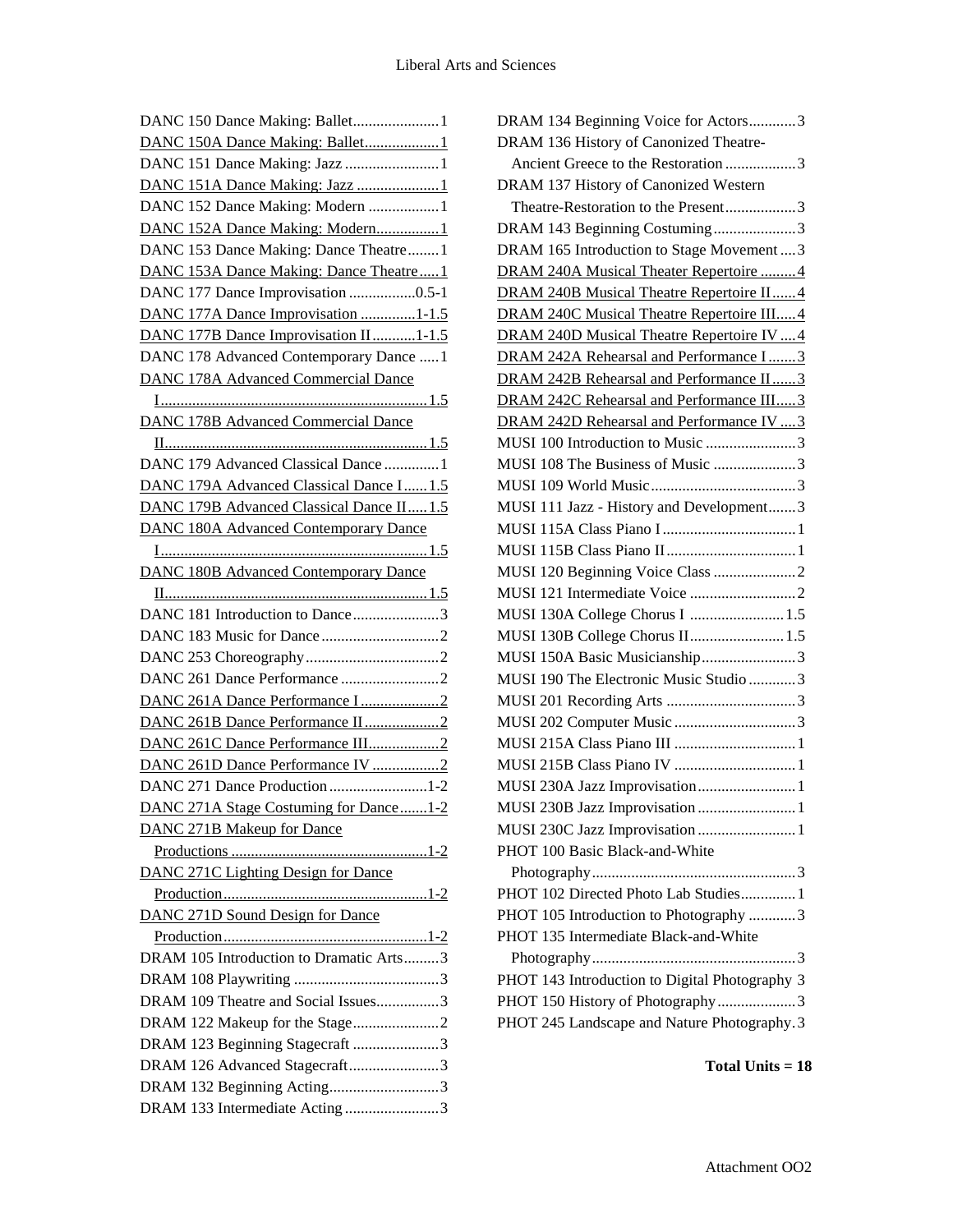Adoption of a program revision at Mesa College.

Proposed program revisions at Mesa College:

# **Associate in Arts Degree Liberal Arts and Sciences with an Emphasis in Arts Studies-Dance**

| <b>Courses Required for the Major:</b> | <b>Units</b> |
|----------------------------------------|--------------|
|                                        |              |
|                                        |              |

### **Select 5 6 units of activity technique**

| courses:                        | Units |
|---------------------------------|-------|
|                                 |       |
|                                 |       |
|                                 |       |
|                                 |       |
|                                 |       |
|                                 |       |
|                                 |       |
| DANC 120D Hip Hop IV1.5         |       |
|                                 |       |
| DANC 135B Jazz Dance II 1.5     |       |
| DANC 135C Jazz Dance III  1.5   |       |
|                                 |       |
|                                 |       |
| DANC 140B Modern Dance II 1.5   |       |
| DANC 140C Modern Dance III  1.5 |       |
| DANC 140D Modern Dance IV 1.5   |       |

| Units                                     |
|-------------------------------------------|
|                                           |
|                                           |
|                                           |
| DANC 177 Dance Improvisation 0.5 1        |
| DANC 177A Dance Improvisation 1-1.5       |
| DANC 178 Advanced Commercial Dance1       |
| DANC 178A Advanced Commercial Dance I.1.5 |
| DANC 179 Advanced Classical Dance  1      |
| DANC 179A Advanced Classical Dance I 1.5  |
|                                           |
|                                           |
| DANC 271 Stage Costuming for Dance1-2     |
|                                           |

DANC 271A Stage Costuming for Dance.......1-2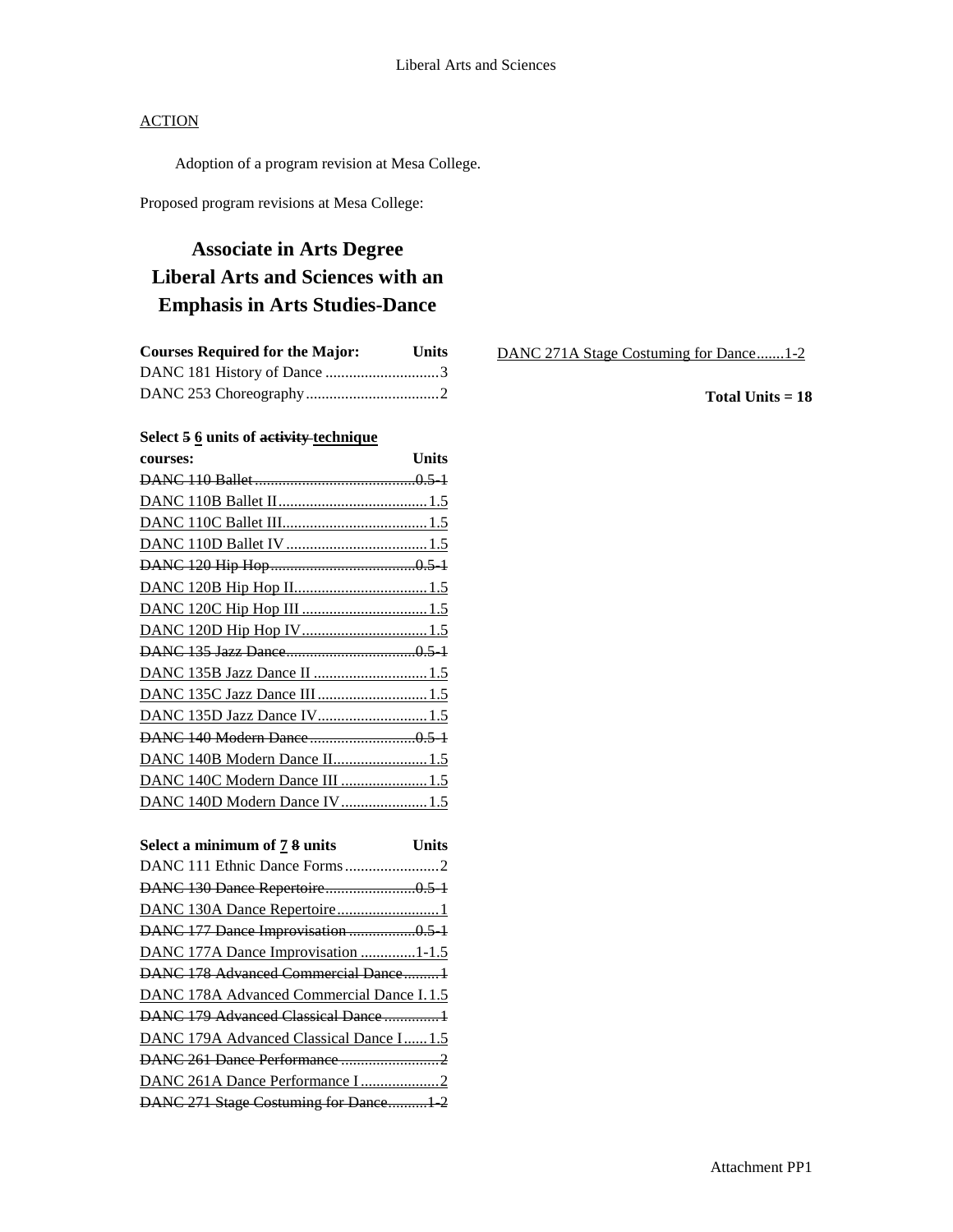# **Associate in Arts Degree Liberal Arts and Sciences with an Emphasis in Language Arts and Humanities Studies-Spanish**

| <b>Courses Required for the Major:</b>         | Units   |
|------------------------------------------------|---------|
| <b>SPAN 100 First/Second Course in Spanish</b> |         |
| (Accelerated) or                               |         |
| SPAN 101 First Course in Spanish and 5         |         |
| SPAN 102 Second Course in Spanish5             |         |
| SPAN 201 Third Course in Spanish or            |         |
| SPAN 215 Spanish for Spanish Speakers I 5      |         |
|                                                |         |
| Select a minimum of 3 units:                   | l Inite |

| $\mathfrak{c}$ t a mimmum or $\mathfrak{c}$ um $\mathfrak{c}$ s. |
|------------------------------------------------------------------|
| ENGL 202 Introduction to Linguistics3                            |
| ENGL 215 English Literature I: 800-17993                         |
| ENGL 216 English Literature II: 1800 -                           |
|                                                                  |
| CHIC 135 Chicana/o Literature3                                   |
| CHIC 138 Literature of La Raza in Latin America                  |
|                                                                  |
| CHIN 101 First Course in Mandarin Chinese  5                     |
| CHIN 102 Second Course in Mandarin                               |
|                                                                  |
| CHIN 201 Third Course in Mandarin Chinese5                       |
| COMS 135 Interpersonal Communication 3                           |
| COMS 170 Small Group Communication3                              |
|                                                                  |
|                                                                  |
| FREN 201 Third Course In French 5                                |
|                                                                  |
|                                                                  |
| GERM 201 Third Course in German5                                 |
| HIST 120 Introduction to Asian Civilizations3                    |
| HIST 121 Asian Civilizations in Modern                           |
|                                                                  |
|                                                                  |
|                                                                  |
|                                                                  |
|                                                                  |
| JAPN 102 Second Course in Japanese 5                             |
| JAPN 201 Third Course in Japanese 5                              |
| <b>JOUR 202 Introduction to Mass</b>                             |
|                                                                  |

| SPAN 210 Conversation and Composition     |
|-------------------------------------------|
|                                           |
|                                           |
| SPAN 211 Conversation and Composition     |
|                                           |
| SPAN 216 Spanish for Spanish Speakers II5 |
|                                           |
|                                           |
| TAGA 201 Third Course in Tagalog5         |
|                                           |
| VIET 102 Second Course in Vietnamese 5    |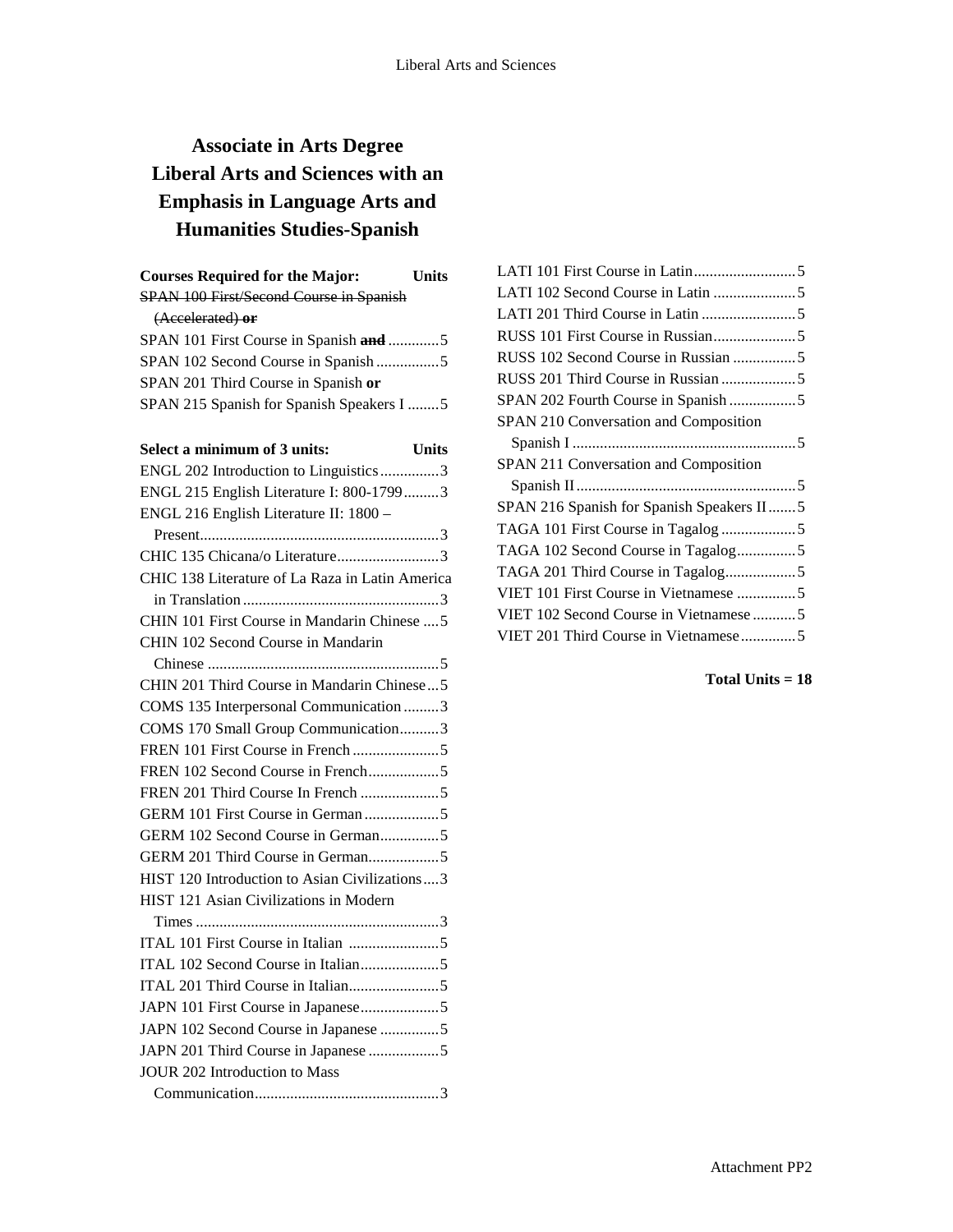# **Associate in Arts Degree Liberal Arts and Sciences with an Emphasis in Science Studies-Physical Sciences-Kinesiology and Nutrition**

| <b>Courses Required for the Major:</b>             | Units    |
|----------------------------------------------------|----------|
| BIOL 107 General Biology-Lecture and               |          |
|                                                    |          |
| CHEM 100 Fundamentals of Chemistry and             |          |
| <b>CHEM 100L Fundamentals of Chemistry</b>         |          |
| Laboratory or                                      |          |
| CHEM 152 Introduction to General Chemistry         |          |
| and                                                |          |
| <b>CHEM 152L Introduction to General Chemistry</b> |          |
|                                                    |          |
|                                                    |          |
|                                                    |          |
| Select a minimum of 6 units:                       | Units    |
| ACCT 116A Financial Accounting 4                   |          |
|                                                    |          |
| BIOL 210A Introduction to the Biological           |          |
| - Sciences I                                       | $\Delta$ |

| BIOL 210A Introduction to the Biological     |
|----------------------------------------------|
|                                              |
| CHEM 130 Introduction to Organic and         |
|                                              |
| CHEM 130L Introduction to Organic and        |
| Biological Chemistry Laboratory 1            |
| CHEM 160 Introductory Biochemistry 3         |
| CHEM 200 General Chemistry I - Lecture 3     |
| CHEM 200L General Chemistry I -              |
|                                              |
| CHEM 201 General Chemistry II - Lecture3     |
| CHEM 201L General Chemistry II -             |
|                                              |
|                                              |
|                                              |
| NUTR 155 Advanced Nutrition 3                |
| NUTR 170 Nutrition and Fitness3              |
|                                              |
| PHYE 166W Weight Training I 0.5-1            |
| PHYE 241B Introduction to Kinesiology3       |
| PHYE 242 Care and Prevention of Injuries3    |
| PHYE 242B Care and Prevention of Injuries  3 |
|                                              |
|                                              |

| PSYC 101 General Psychology3            |  |
|-----------------------------------------|--|
| PSYC 258 Behavioral Science Statistics3 |  |
| SOCO 101 Principles of Sociology3       |  |

**Total Units = 18**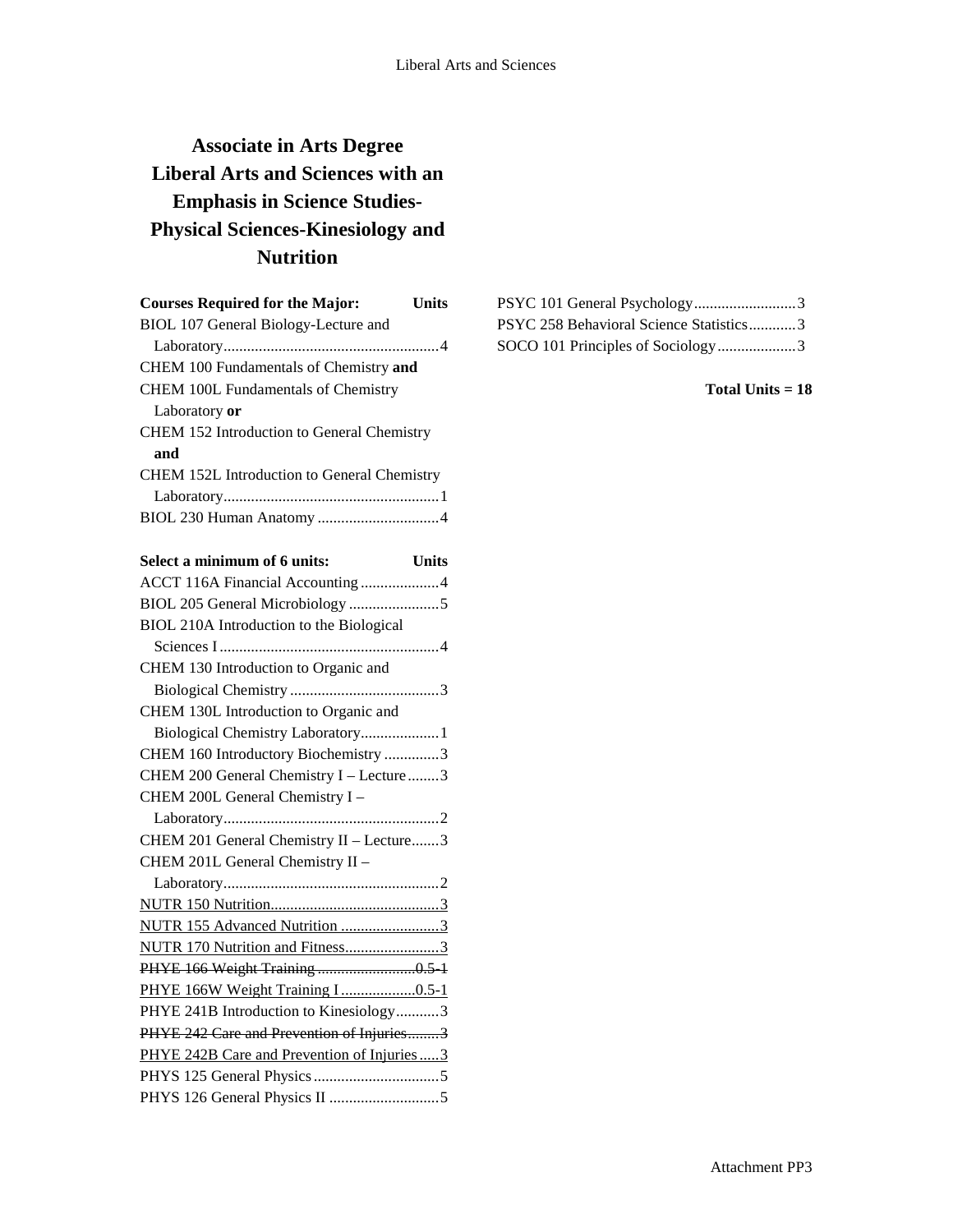Adoption of a program revision at City College.

Proposed program revisions at City College:

# **Associate in Arts Degree Kinesiology for Transfer**

| <b>Courses Required for the Major:</b> | <b>Units</b> |
|----------------------------------------|--------------|
|                                        |              |
|                                        |              |
| PHYE 241B Introduction to Kinesiology3 |              |

# **Movement-based Courses (minimum 3 units)**

**Select a maximum of one (1) course from any three (3) of the following areas:**

| Select a minimum of one course from any three |       |
|-----------------------------------------------|-------|
| of the following                              |       |
| areas for a maximum of 3 units:               | Units |

### **Aquatics**

### **Combatives**

## **Dance**

| DANC 145A Ballroom Dance I 1       |  |
|------------------------------------|--|
| DANC 177 Dance Improvisation 1     |  |
| DANC 177A Dance Improvisation  1   |  |
| DANC 177B Dance Improvisation II 1 |  |
|                                    |  |

### **Fitness**

| PHYE 132 Individual Conditioning I-     |
|-----------------------------------------|
|                                         |
| PHYE 132W Individual Conditioning I -   |
|                                         |
| PHYE 132X Individual Conditioning II -  |
|                                         |
| PHYE 132Y Individual Conditioning III - |
|                                         |
| PHYE 132Z Individual Conditioning IV -  |
|                                         |
| PHYE 133 Cardio Kickboxing 1            |
|                                         |
| PHYE 166W Weight Training I  1          |
|                                         |
| PHYE 166Y Weight Training III  1        |
| PHYE 166Z Weight Training IV  1         |
|                                         |
|                                         |

### **Individual Sports**

### **Team Sports**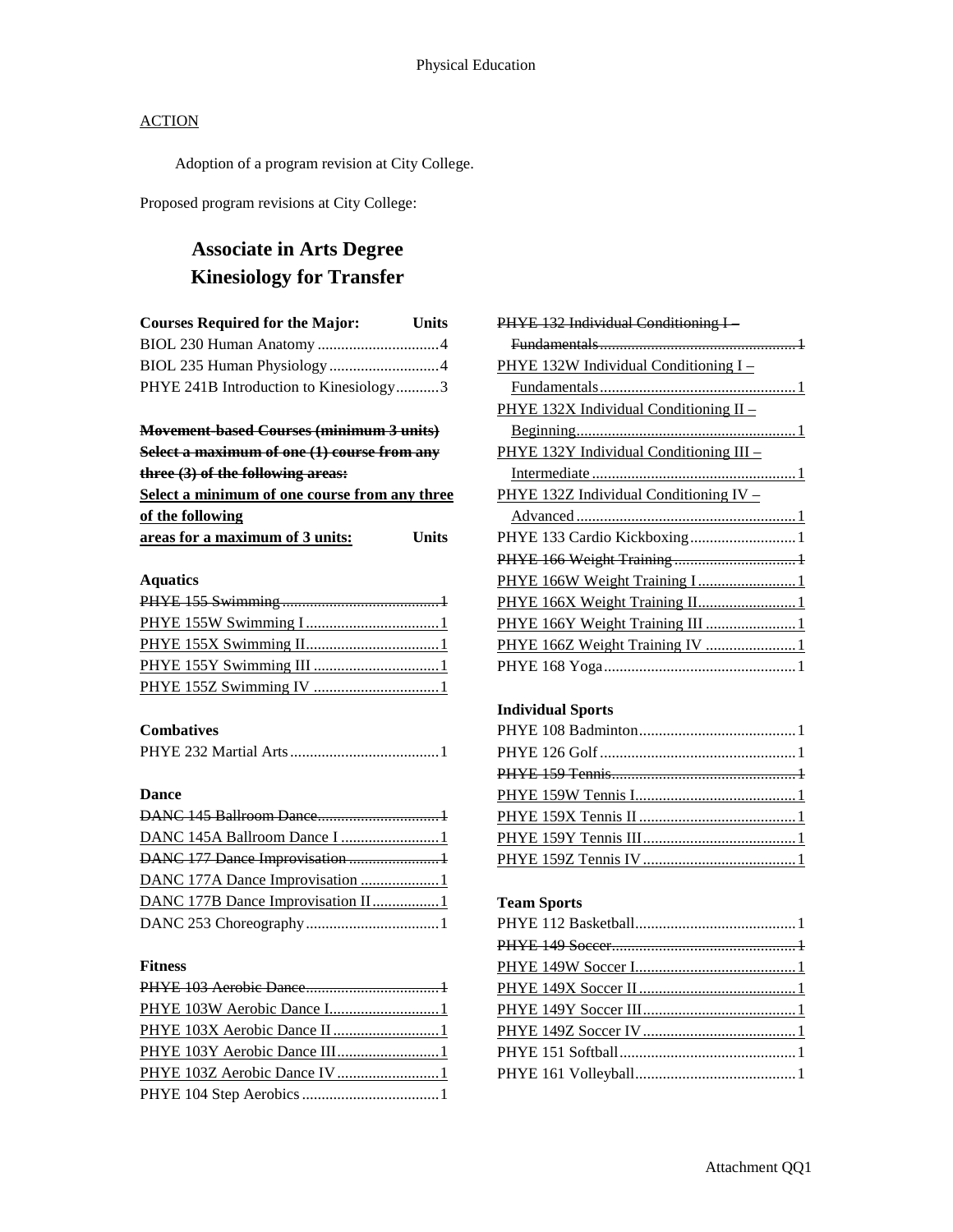### **Select two of the following courses**

| (minimum 8 units):                        | Units |
|-------------------------------------------|-------|
| CHEM 200 General Chemistry I and          |       |
|                                           |       |
| <b>MATH 119 Elementary Statistics or</b>  |       |
| PSYC 258 Behavioral Science Statistics3   |       |
| PHYS 125 General Physics or               |       |
| PHYS 180A General Physics I and           |       |
| PHYS 181A General Physics Laboratory I or |       |
|                                           |       |

**Total Units = 22-25**

## **Associate in Arts Degree Physical Education**

| <b>Courses Required for the Major:</b>    | <b>Units</b> |
|-------------------------------------------|--------------|
| PHYE 241B Introduction to Kinesiology and |              |
|                                           |              |
| PHYE 166W Weight Training I or            |              |
| PHYE 166X Weight Training II or           |              |
| PHYE 166Y Weight Training III or          |              |
| PHYE 166Z Weight Training IV 1            |              |

**Select four units from Physical Education courses numbered 103 through 167. (see catalog for course titles and descriptions).**

## **Complete the following additional courses required for the major: Units** BIOL 107 General Biology-Lecture and Laboratory.......................................................4 BIOL 230 Human Anatomy ...............................4 SOCO 101 Principles of Sociology....................3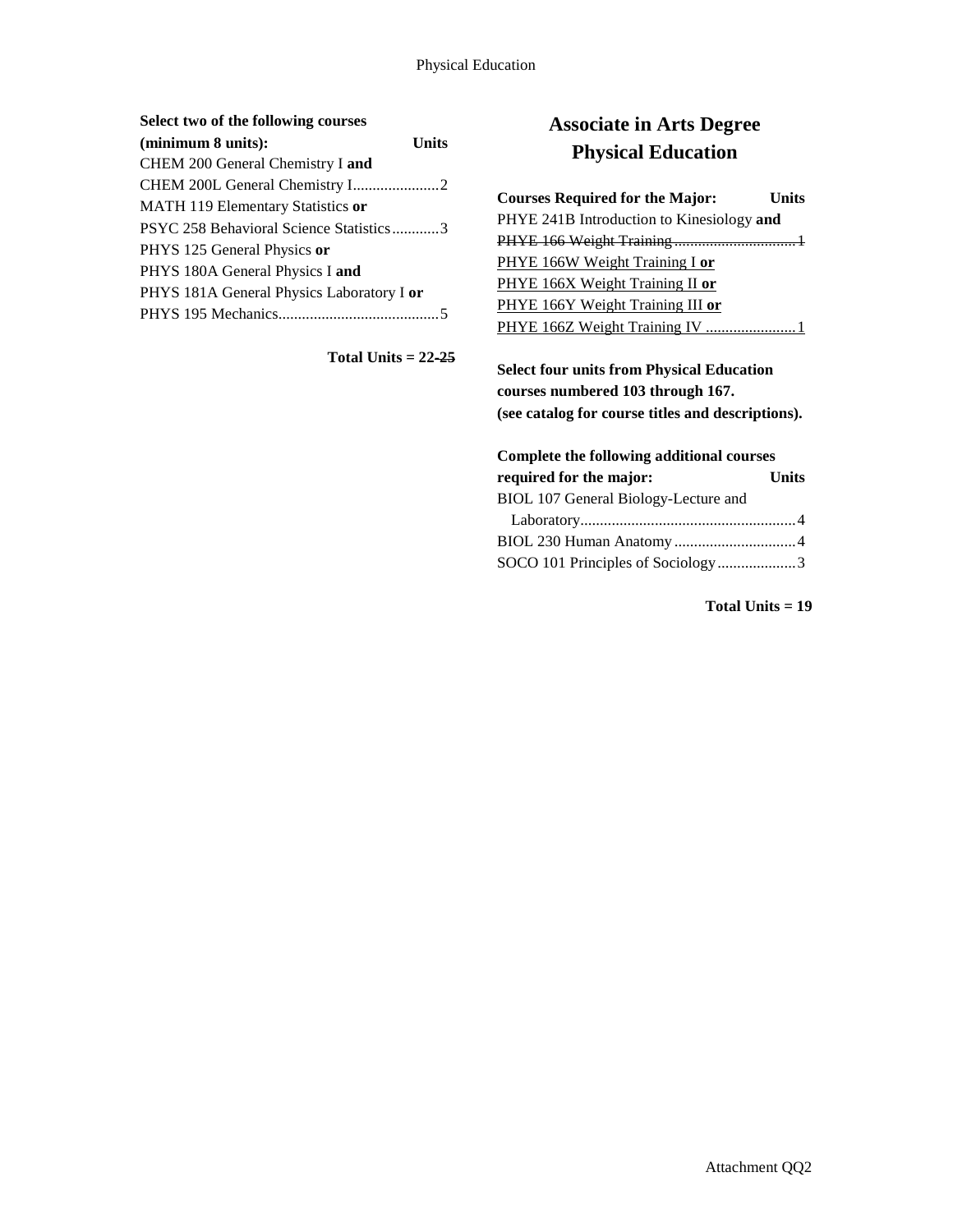Adoption of a program revision at Mesa College.

Proposed program revisions at Mesa College:

# **Certificate of Performance Dance**

| <b>Courses Required for the Major:</b> | Units |
|----------------------------------------|-------|
|                                        |       |
|                                        |       |
|                                        |       |

| Select two units from the following: Units |  |
|--------------------------------------------|--|
|                                            |  |
|                                            |  |
| DANC 261C Dance Performance III2           |  |
|                                            |  |

### **Select four units from the following**

| courses:                        | Units |
|---------------------------------|-------|
|                                 |       |
|                                 |       |
|                                 |       |
|                                 |       |
| DANC 140C Modern Dance III  1.5 |       |
|                                 |       |

#### **Select four ten additional units from the**

| DANC 130 Dance Repertoire or 0.5             |
|----------------------------------------------|
|                                              |
|                                              |
| DANC 135A Jazz Dance I 1-1.5                 |
|                                              |
| DANC 135C Jazz Dance III1.                   |
| DANC 135D Jazz Dance IV 1.5                  |
|                                              |
| DANC 140A Modern Dance I1-1.5                |
| DANC 140B Modern Dance II 1.5                |
| DANC 140C Modern Dance III  1.5              |
| DANC 140D Modern Dance IV 1.5                |
| DANC 145A Ballroom Dance I 1-1.5             |
| DANC 145B Ballroom Dance II 1-1.5            |
| DANC 177 Dance Improvisation or 0.5          |
| DANC 178 Advanced Commercial Dance or  1     |
| DANC 178A Advanced Commercial Dance          |
|                                              |
| <b>DANC 178B Advanced Commercial Dance</b>   |
|                                              |
| DANC 179 Advanced Classical Dance or  1      |
| DANC 179A Advanced Classical Dance I 1.5     |
| <b>DANC 179B Advanced Commercial Dance</b>   |
|                                              |
| <b>DANC 180A Advanced Contemporary Dance</b> |
|                                              |
| <b>DANC 180B Advanced Contemporary Dance</b> |
|                                              |
| DANC 261 Dance Performance or                |
|                                              |
|                                              |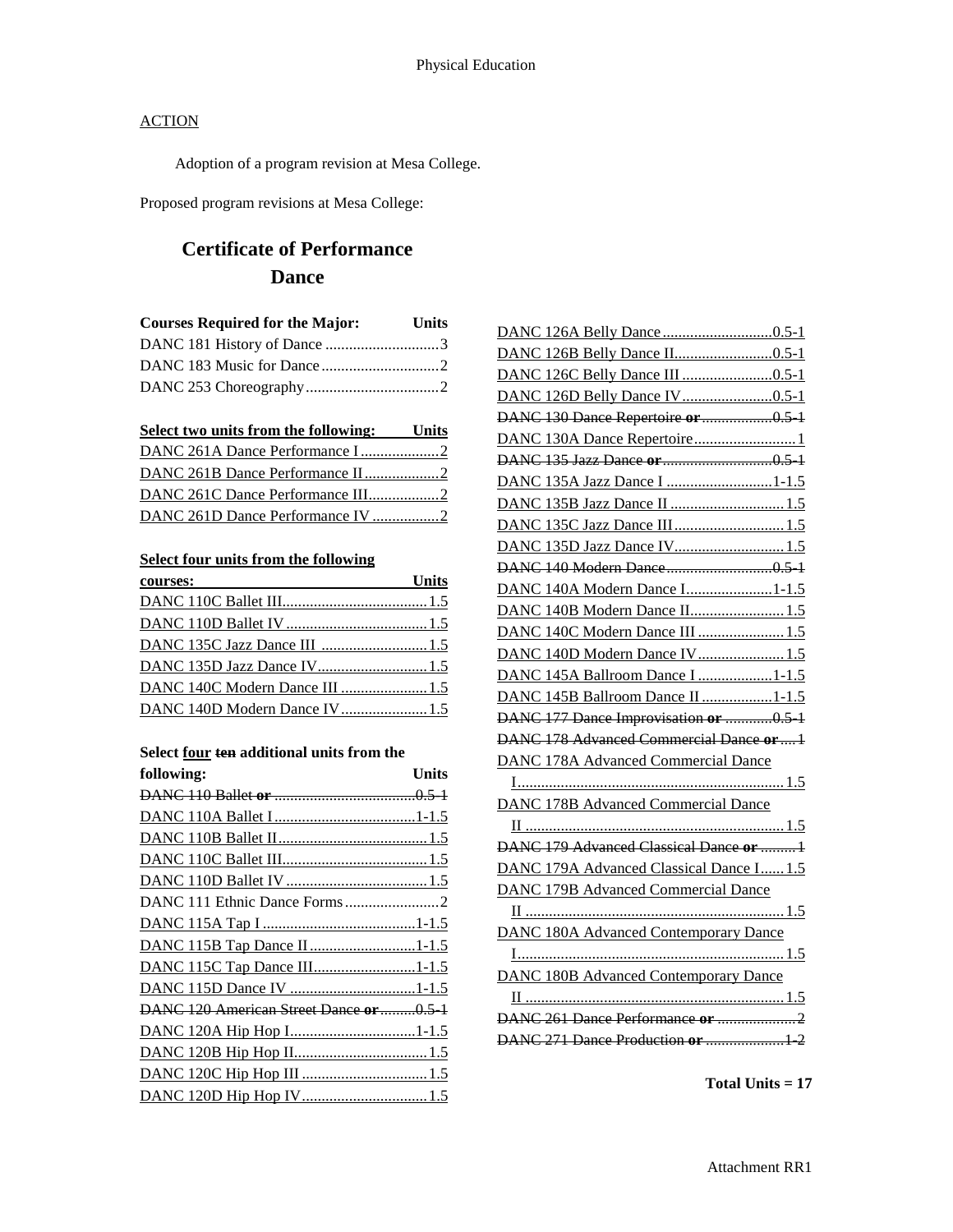## **Associate in Arts Degree Kinesiology for Transfer**

| <b>Courses Required for the Major:</b> | <b>Units</b> |
|----------------------------------------|--------------|
|                                        |              |
|                                        |              |
| PHYE 241B Introduction to Kinesiology3 |              |

### **Movement based courses (minimum 3 units)**

| Select a maximum of one (1) course any three  |              |
|-----------------------------------------------|--------------|
| (3) of the following areas:                   |              |
| Select a minimum of one course from any three |              |
| of the following                              |              |
| areas for a maximum of 3 units:               | <b>Units</b> |

### **Aquatics**

### **Team Sports**

### **Individual Sports**

| PHYE 172 Women's Gymnastics1 |
|------------------------------|
|                              |

## **Fitness** PHYE 103 Aerobic Dance..................................1 PHYE 103W Aerobic Dance I ..............................1 PHYE 103X Aerobic Dance II..............................1 PHYE 103Y Aerobic Dance III............................1 PHYE 103Z Aerobic Dance IV.............................1 PHYE 132W Individual Conditioning I – Fundamentals..................................................1 PHYE 132 Individual Conditioning ....................1 PHYE 132X Individual Conditioning II – Beginning........................................................1 PHYE 132Y Individual Conditioning III – Intermediate ....................................................1 PHYE 132Z Individual Conditioning IV – Advanced ........................................................1 PHYE 166 Weight Training ...............................1 PHYE 166W Weight Training I.............................1 PHYE 166X Weight Training II..............................1 PHYE 166Y Weight Training III ...........................1 PHYE 166Z Weight Training IV .........................1 PHYE 168 Yoga.................................................1

### **Dance**

| Select two of the following courses (minimum 6 |  |
|------------------------------------------------|--|
| units):<br><b>Units</b>                        |  |
| <b>BIOL 200 Biological Statistics or</b>       |  |
| MATH 119 Elementary Statistics or              |  |
| PSYC 258 Behavioral Science Statistics3        |  |
| CHEM 200 General Chemistry I - Lecture and     |  |
| CHEM 200L General Chemistry I -                |  |
|                                                |  |
| <b>HEAL 131 Emergency Response (First)</b>     |  |
|                                                |  |
|                                                |  |

**Total Units = 20-24**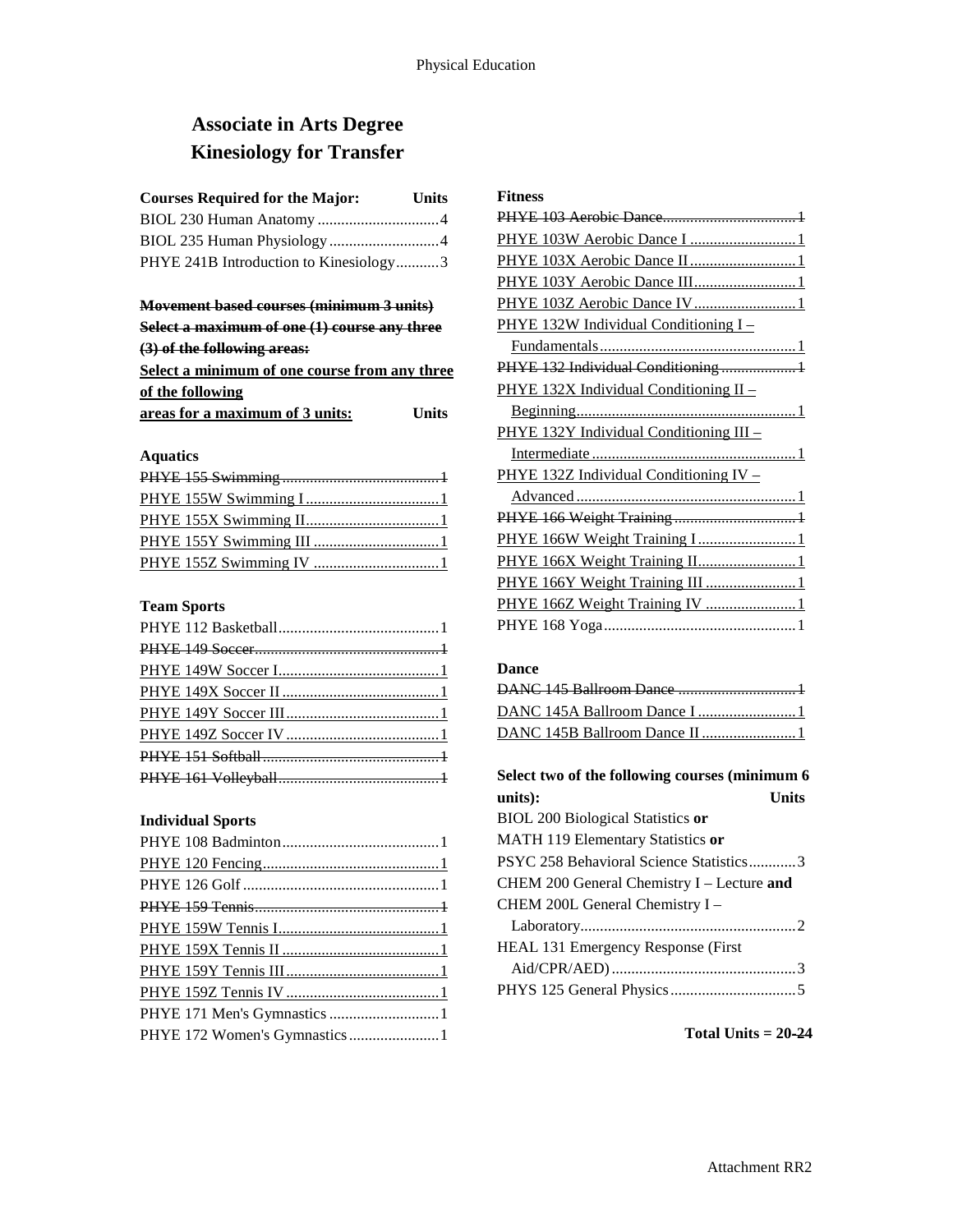# **Associate in Arts Degree Physical Education**

| <b>Courses Required for the Major:</b>        | Units |
|-----------------------------------------------|-------|
| PHYE 240 Physical Education in the Elementary |       |
|                                               |       |
| PHYE 241B Introduction to Kinesiology3        |       |
| PHYE 242 Care and Prevention of Injuries2     |       |
| PHYE 242B Care and Prevention of Injuries  3  |       |
|                                               |       |
| BIOL 235 Human Physiology 4                   |       |

**Choose a minimum of six (6) different activities from the following: Aquatic activities, Dance activities, Individual and Dual activities (one course must be chosen from badminton, racquetball, or tennis), and Team Sports activities. Physical Education Activity (6-9 units):**

**Choose a minimum of six (6) different courses from the following: Aquatics, Dance,** 

| <b>Individual and Team sports:</b> | Units |
|------------------------------------|-------|
|                                    |       |
| DANC 135A Jazz Dance I 1-1.5       |       |
| DANC 140A Modern Dance I1-1.5      |       |
| DANC 145A Ballroom Dance I 1-1.5   |       |
|                                    |       |
| PHYE 103X Aerobic Dance II 0.5-1   |       |
| PHYE 103Y Aerobic Dance III0.5-1   |       |
| PHYE 103Z Aerobic Dance IV 0.5-1   |       |
|                                    |       |
|                                    |       |
|                                    |       |
|                                    |       |
| PHYE 119 Springboard Diving0.5-1   |       |
|                                    |       |
|                                    |       |
|                                    |       |
|                                    |       |
|                                    |       |
|                                    |       |
|                                    |       |
|                                    |       |
|                                    |       |
|                                    |       |
|                                    |       |

*One course must be chosen from badminton or tennis.*

### **Total Units = 22-25 23-26**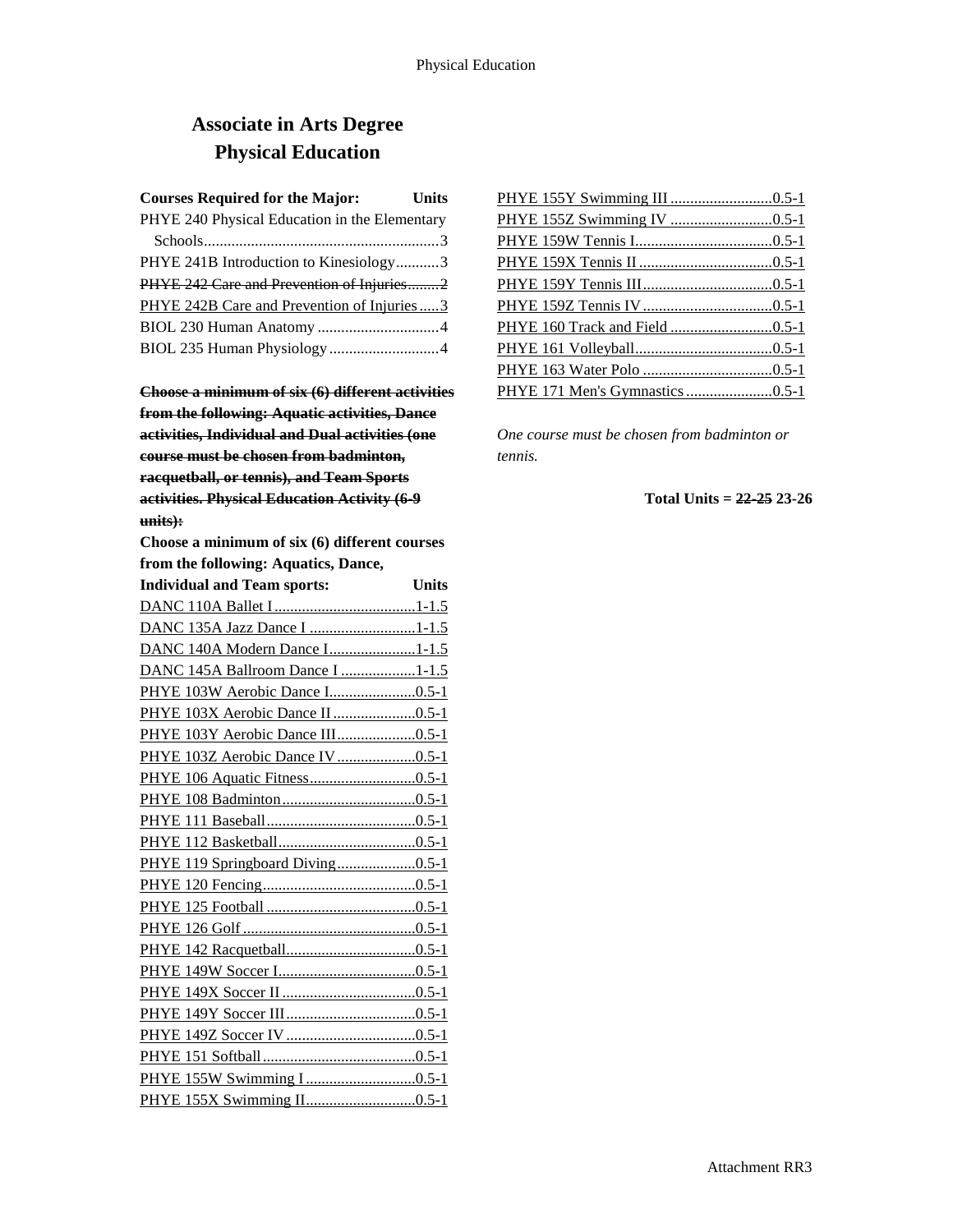Adoption of a program deactivation at City College.

Proposed program deactivation at City College:

# **Certificate of Achievement Vocational Nursing**

| <b>Courses Required for the Major:</b> Units         |  |
|------------------------------------------------------|--|
| <b>VNUR 061 Fundamentals of Vocational</b>           |  |
|                                                      |  |
| <b>VNUR 060 Pharmacology for Vocational Nurses</b>   |  |
|                                                      |  |
| <b>VNUR 064 Nutrition for Vocational Nurses  1.5</b> |  |
| <b>VNUR 067 Maternal/Child and Mental Health</b>     |  |
|                                                      |  |
| <b>VNUR 062 Pharmacology for Vocational Nurses</b>   |  |
|                                                      |  |
| VNUR 066 Vocational Nursing Leadership1.5            |  |

**Total Units = 27.5**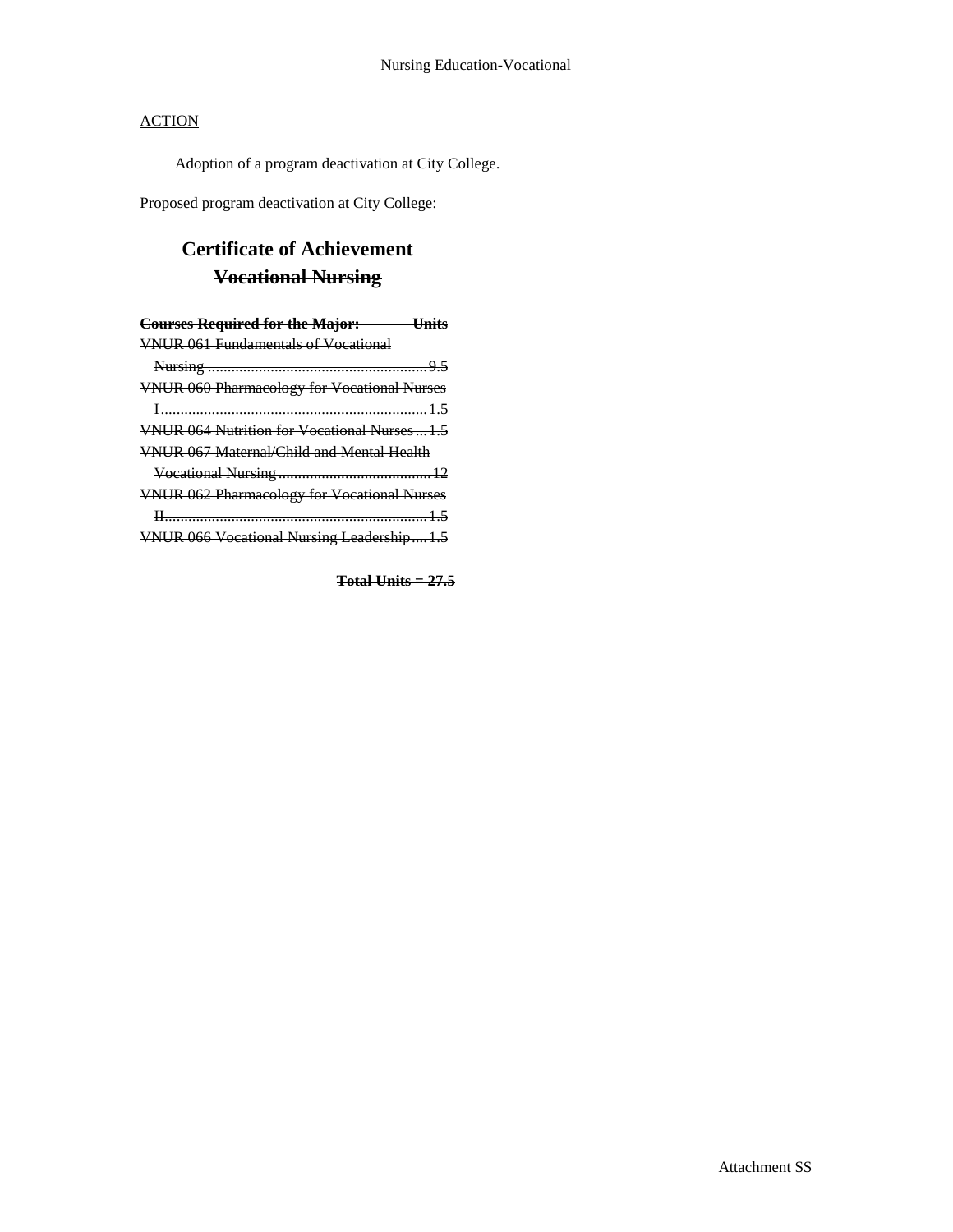Adoption of a program revision at Miramar College.

Proposed program revision at Miramar College:

# **Associate in Arts Degree Social and Behavioral Sciences**

| <b>Courses Required for the Major:</b>        |  |
|-----------------------------------------------|--|
| Select at least 12 units from the following   |  |
| <b>Social and Behavioral Sciences core</b>    |  |
| Units<br>courses:                             |  |
| ADJU 101 Introduction to Administration of    |  |
|                                               |  |
|                                               |  |
| ADJU 106 Diversity and Community              |  |
|                                               |  |
| ADJU 162 Criminal Investigation3              |  |
| ADJU 193 Concepts of Criminal Law3            |  |
| ADJU 205 Leadership Theory and Practice 3     |  |
| ADJU 210 Rules of Evidence3                   |  |
| ADJU 230 Constitutional Law I3                |  |
| ANTH 102 Introduction to Physical             |  |
|                                               |  |
| ANTH 103 Introduction to Cultural             |  |
|                                               |  |
| <b>ANTH 104 Laboratory in Physical</b>        |  |
|                                               |  |
| ANTH 107 Introduction to Archaeology3         |  |
| BLAS 140A History of the U.S., Black          |  |
|                                               |  |
| BLAS 140B History Of The U.S., Black          |  |
|                                               |  |
| ECON 120 Principles of Macroeconomics 3       |  |
| ECON 121 Principles of Microeconomics 3       |  |
| FILI 100 Filipino American Experience3        |  |
| GEOG 101 Physical Geography3                  |  |
| GEOG 101L Physical Geography Laboratory1      |  |
| GEOG 102 Cultural Geography 3                 |  |
| GEOG 104 World Regional Geography3            |  |
|                                               |  |
|                                               |  |
| HIST 105 Introduction to Western Civilization |  |
|                                               |  |

| HIST 106 Introduction to Western Civilization     |
|---------------------------------------------------|
|                                                   |
| HIST 109 History of the United States I 3         |
| HIST 110 History of the United States II3         |
| HIST 120 Introduction to Asian Civilizations3     |
| HIST 121 Asian Civilizations in Modern 3          |
|                                                   |
| HIST 141 Women in United States History I 3       |
| HIST 142 Women in United States History II 3      |
| <b>HIST 150 Native Americans in United States</b> |
|                                                   |
| <b>HIST 151 Native Americans in United States</b> |
|                                                   |
| MILS 110 Leadership Theory and Practice3          |
| POLI 101 Introduction to Political Science3       |
| POLI 102 The American Political System 3          |
| POLI 103 Comparative Politics3                    |
| POLI 140 Contemporary International Politics3     |
| PSYC 101 General Psychology3                      |
| PSYC 133 Psychology of Women 3                    |
| PSYC 135 Marriage and Family Relations 3          |
| PSYC 166 Introduction to Social Psychology3       |
| PSYC 255 Introduction to Psychological            |
|                                                   |
| PSYC 258 Behavioral Science Statistics3           |
| SOCO 101 Principles of Sociology3                 |
| SOCO 110 Contemporary Social Problems 3           |
| SOCO 201 Advanced Principles of Sociology3        |
| SOCO 223 Globalization and Social Change3         |
| Select at least one course and the remainder of   |
| units needed to meet the minimum of 18 from       |
| <b>Units</b><br>the following:                    |

| ACCT 116A Financial Accounting 4     |  |
|--------------------------------------|--|
| BIOL 107 General Biology-Lecture and |  |
|                                      |  |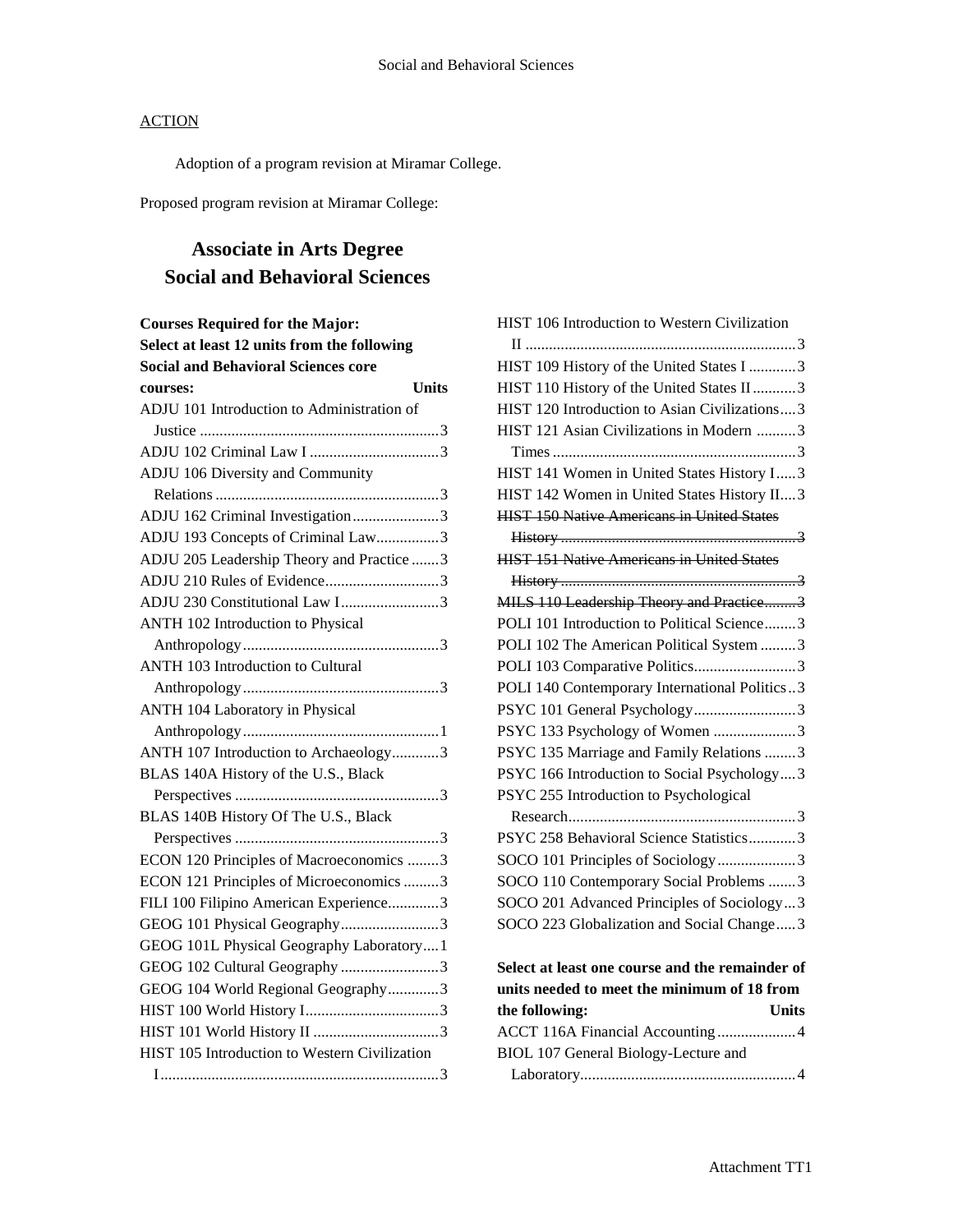| BUSE 140 Business Law and the Legal          |
|----------------------------------------------|
|                                              |
| CBTE 120 Beginning Microsoft Word2           |
| CBTE 127 Introduction to PowerPoint2         |
|                                              |
| CBTE 151 Introduction to Microsoft Access  1 |
| CBTE 161 Learning the Internet 1             |
|                                              |
| CBTE 189A Introduction to Programming I4     |
| CBTE 189B Introduction t Programming II4     |
| CHEM 100 Fundamentals of Chemistry 3         |
| <b>CHEM 100L Fundamentals of Chemistry</b>   |
|                                              |
| CISC 181 Principles of Information Systems4  |
| CISC 186 Visual Basic Programming4           |
| CISC 189A Introduction to Programming I 4    |
| CISC 189B Introduction to Programming II 4   |
|                                              |
| ENGL 105 Composition and Literature 3        |
| ENGL 205 Critical Thinking and Intermediate  |
|                                              |
| ENGL 237 Women in Literature3                |
| HUMA 106 World Religions 3                   |
| LIBS 101 Information Literacy and Research   |
|                                              |
| MATH 119 Elementary Statistics3              |
| MATH 121 Basic Techniques of Applied         |
|                                              |
| MATH 150 Calculus with Analytic Geometry     |
|                                              |
| PHIL 100 Logic and Critical Thinking3        |
|                                              |
| PHIL 102B Introduction To Philosophy:        |
|                                              |
| PHIL 205 Critical Thinking and Writing in    |
|                                              |
| PHYN 100 Survey of Physical Science3         |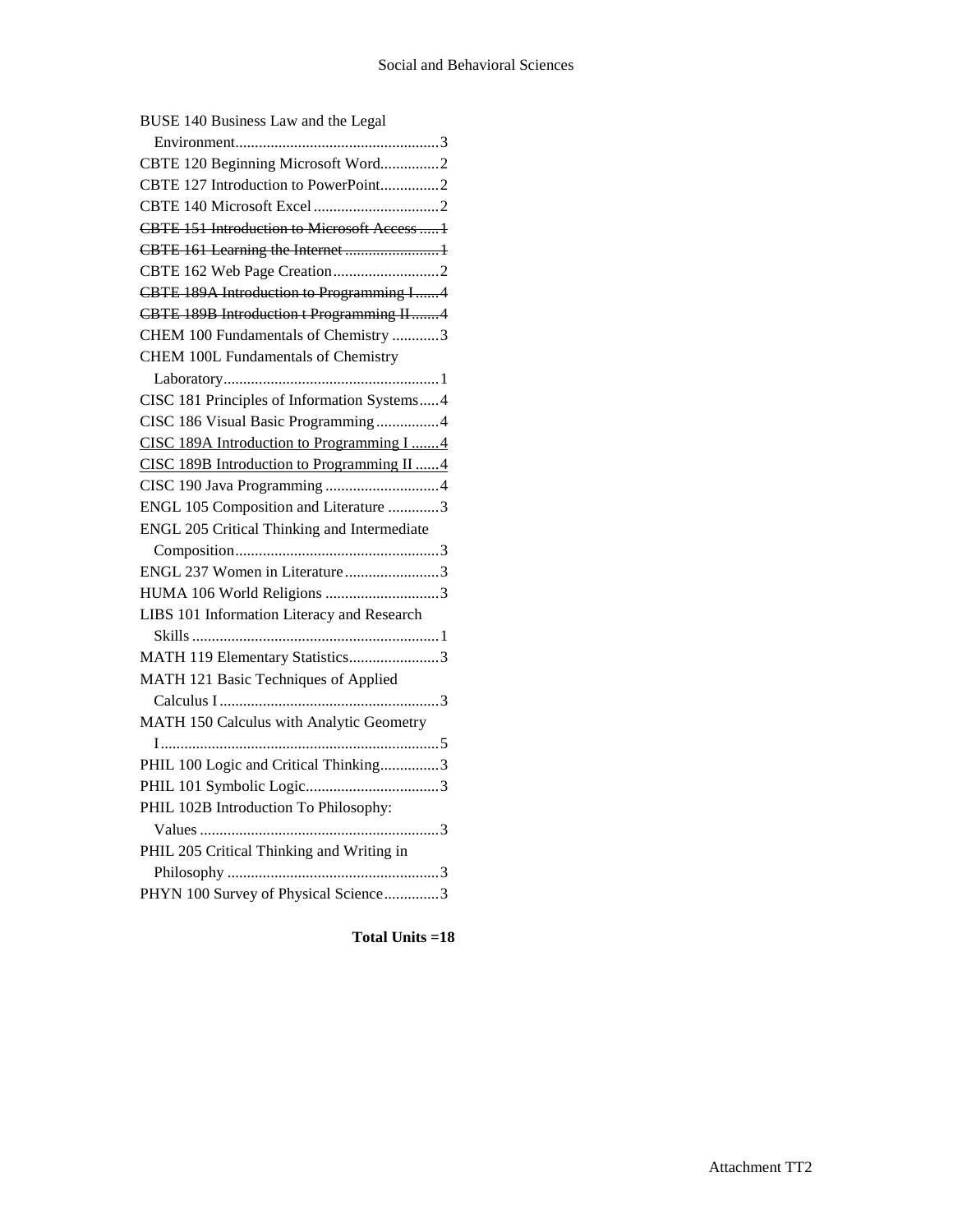Adoption of a program revision at City College.

Proposed program revision at City College:

# **Certificate of Performance Sustainability**

| <b>Courses Required for the Major:</b>         | Units |
|------------------------------------------------|-------|
| BIOL 101 Issues in Environmental Biology 4     |       |
| PHIL 100 Logic and Critical Thinking3          |       |
| SUST 101 Introduction to Sustainability3       |       |
| SUST 102 Environmental Ethics3                 |       |
| SUST 103 Ecological Commerce3                  |       |
| SUST 250 Field Experience In Sustainability  1 |       |
| SOCO 223 Globalization and Social Change3      |       |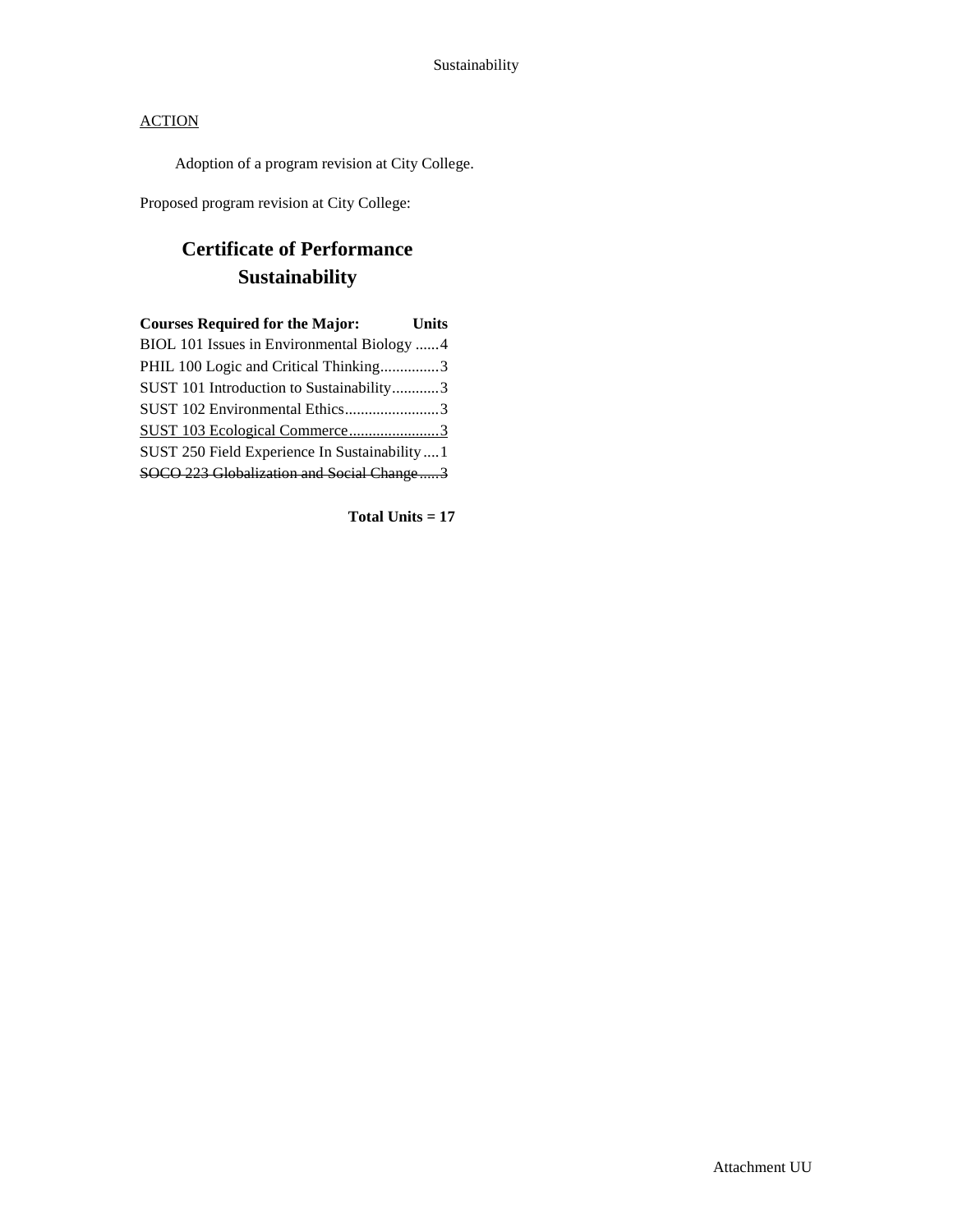Adoption of a new program at City College.

Proposed new programs at City College:

## **Associate in Arts Degree Art History for Transfer**

| <b>Courses Required for the Major:</b>         | <b>Units</b> |
|------------------------------------------------|--------------|
| ARTF 110 Art History: Prehistoric to Gothic  3 |              |
| ARTF 111 Art History: Renaissance to           |              |
|                                                |              |
| ARTF 155A Freehand Drawing I or                |              |
| ARTF 155B Freehand Drawing II3                 |              |
|                                                |              |

| Select one course (three semester units) from   |              |
|-------------------------------------------------|--------------|
| the following:                                  | <b>Units</b> |
| (It is recommended that students select courses |              |
| that meet lower division major preparation      |              |
| requirements for their transfer university.)    |              |
|                                                 |              |
| ARTF 125 Art History: Arts of the Asian         |              |
|                                                 |              |

| Select one course (three semester units) if not    |  |  |  |  |
|----------------------------------------------------|--|--|--|--|
| selected above from the following:<br><b>Units</b> |  |  |  |  |
| (It is recommended that students select courses    |  |  |  |  |
| that meet lower division major preparation         |  |  |  |  |
| requirements for their transfer university.)       |  |  |  |  |
| ARTF 150A Two-Dimensional Design3                  |  |  |  |  |
| ARTF 151 Three-Dimensional Design3                 |  |  |  |  |
| ARTF 165A Composition in Painting I3               |  |  |  |  |
| ARTF 170A Contemporary Crafts I3                   |  |  |  |  |
|                                                    |  |  |  |  |
|                                                    |  |  |  |  |
| ARTF 210A Life Drawing I3                          |  |  |  |  |

**Select one course (three to five semester units) if not selected above from the following: Units (It is recommended that students select courses that meet lower division major preparation requirements for their transfer university.)** ARTF 109 History of Modern Art......................3 ARTF 125 Art History: Arts of the Asian Continent.........................................................3

**Total Units = 18-20**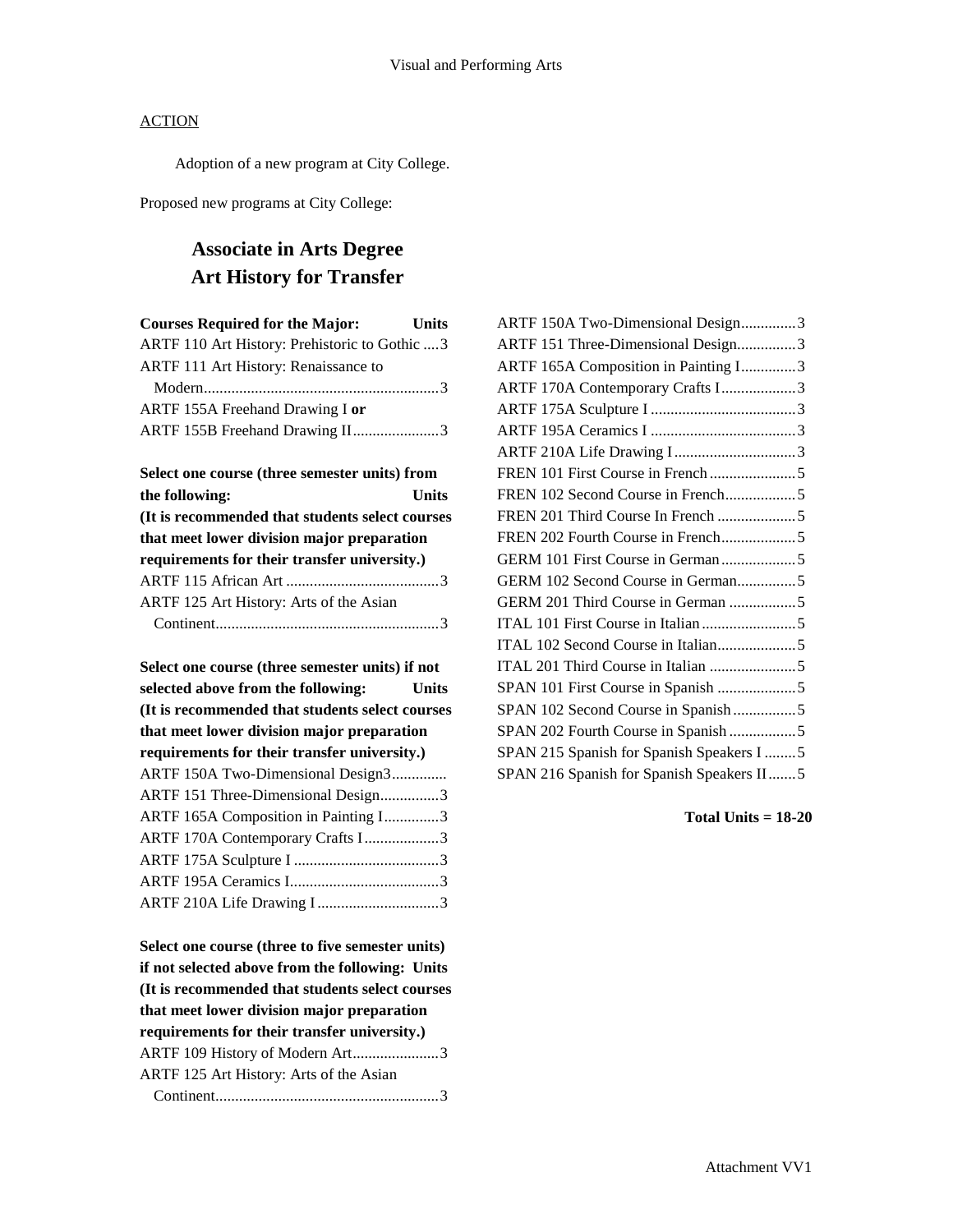# **Certificate of Performance Audio Production**

| <b>Courses Required for the Major:</b>     | <b>Units</b> |
|--------------------------------------------|--------------|
| MUSC 050 Music Fundamentals for the Studio |              |
|                                            |              |
| MUSC 080 Introduction to Digital Audio and |              |
|                                            |              |
| MUSC 082 Audio Recording3                  |              |
| MUSC 084 Fundamentals of MIDI Production3  |              |

**Total Units = 12**

# **Certificate of Achievement Audio Production**

| <b>Courses Required for the Major:</b>       | Units |
|----------------------------------------------|-------|
| MUSC 050 Music Fundamentals for the Studio   |       |
|                                              |       |
| MUSC 070 Commercial Music Performance1       |       |
| MUSC 080 Introduction to Digital Audio and   |       |
|                                              |       |
| MUSC 082 Audio Recording3                    |       |
| MUSC 084 Fundamentals of MIDI Production3    |       |
| MUSC 095 Advanced Topics in Music            |       |
|                                              |       |
|                                              |       |
| DMPR 152 Sound Design and Digital Audio Post |       |
|                                              |       |

**Total Units = 22**

# **Associate in Science Degree Digital Music Technology**

| <b>Courses Required for the Major:</b><br>Units |  |
|-------------------------------------------------|--|
| MUSI 108 The Business of Music 3                |  |
| MUSC 050 Music Fundamentals for the Studio      |  |
|                                                 |  |
| MUSC 070 Commercial Music Performance1          |  |
| MUSC 080 Introduction to Digital Audio and      |  |
|                                                 |  |
|                                                 |  |
| MUSC 084 Fundamentals of MIDI Production3       |  |
| MUSC 095 Advanced Topics in Music               |  |
|                                                 |  |
|                                                 |  |
| DMPR 152 Sound Design and Digital Audio Post    |  |
|                                                 |  |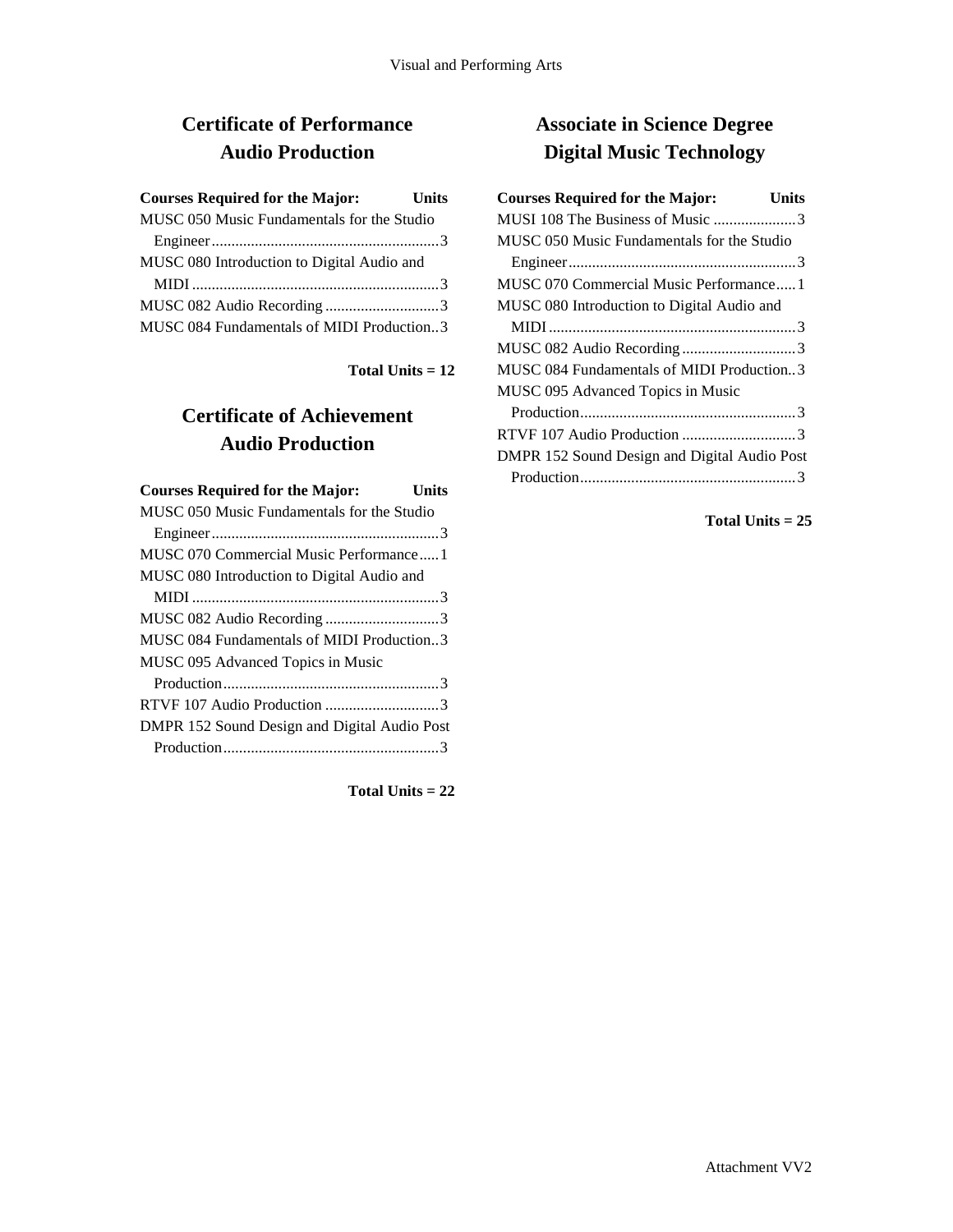# **Associate in Arts Degree Studio Arts for Transfer**

| <b>Courses Required for the Major:</b><br><b>Units</b> |       |  |  |
|--------------------------------------------------------|-------|--|--|
| <b>ARTF 111 Art History: Renaissance to</b>            |       |  |  |
|                                                        |       |  |  |
| ARTF 150A Two-Dimensional Design3                      |       |  |  |
| ARTF 151 Three-Dimensional Design3                     |       |  |  |
| ARTF 155A Freehand Drawing I3                          |       |  |  |
|                                                        |       |  |  |
| Select one course (three semester units) from          |       |  |  |
| the following:                                         | Units |  |  |
| (It is recommended that students select courses        |       |  |  |
| that meet lower division major preparation             |       |  |  |
| requirements for their transfer university.)           |       |  |  |
| ARTF 110 Art History: Prehistoric to Gothic  3         |       |  |  |
| ARTF 109 History of Modern Art3                        |       |  |  |
|                                                        |       |  |  |

| ARTF 125 Art History: Arts of the Asian |  |
|-----------------------------------------|--|
|                                         |  |
|                                         |  |

| Select three courses (nine semester units) from |  |  |  |
|-------------------------------------------------|--|--|--|
| the following:<br>Units                         |  |  |  |
| (It is recommended that students select courses |  |  |  |
| that meet lower division major preparation      |  |  |  |
| requirements for their transfer university.)    |  |  |  |
| ARTF 155B Freehand Drawing II3                  |  |  |  |
| ARTF 165A Composition in Painting I3            |  |  |  |
| ARTF 170A Contemporary Crafts I3                |  |  |  |
|                                                 |  |  |  |
|                                                 |  |  |  |
| ARTF 197A Handbuilding Ceramics I3              |  |  |  |
| ARTF 210A Life Drawing I3                       |  |  |  |
|                                                 |  |  |  |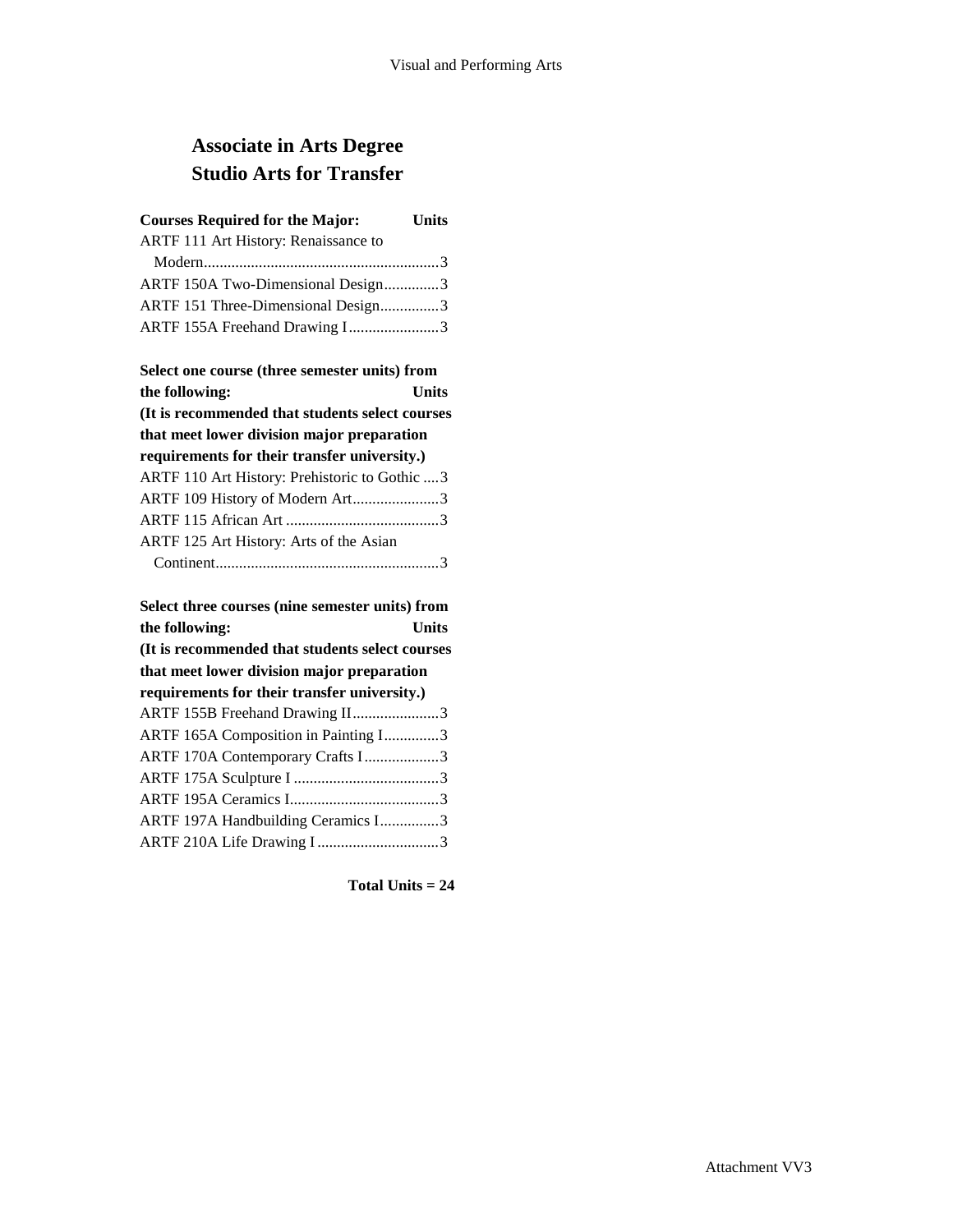Adoption of program revision at City College.

Proposed program revisions at City College:

# **Certificate of Performance Dance**

| <b>Courses Required for the Major:</b> | Units |  |
|----------------------------------------|-------|--|
|                                        |       |  |
| DANC 177B Dance Improvisation II  1.5  |       |  |
|                                        |       |  |
|                                        |       |  |

|  |  | Select 10 units from the following: | I <sub>line</sub> |
|--|--|-------------------------------------|-------------------|
|  |  |                                     | <del>omas</del>   |

**Select 4.5 units from the following dance** 

| <b>Units</b><br>courses:                     |
|----------------------------------------------|
|                                              |
|                                              |
|                                              |
|                                              |
|                                              |
|                                              |
| DANC 115B Tap Dance II1-1.5                  |
| DANC 115C Tap Dance III1-1.5                 |
|                                              |
| DANC 120 American Street Dance or 0.5 1      |
| DANC 120A Hip Hop I1-1.5                     |
|                                              |
|                                              |
| DANC 120D Hip Hop IV1.5                      |
| DANC 130 Dance Repertoire or 0.5 1           |
|                                              |
| DANC 135A Jazz Dance I 1-1.5                 |
|                                              |
| DANC 135C Jazz Dance III  1.5                |
| DANC 135D Jazz Dance IV1.5                   |
|                                              |
| DANC 140A Modern Dance I1-1.5                |
| DANC 140B Modern Dance II 1.5                |
| DANC 140C Modern Dance III  1.5              |
| DANC 140D Modern Dance IV1.5                 |
| <b>DANC 180A Advanced Contemporary Dance</b> |
|                                              |

| <b>Select 4 units from the following dance</b> |
|------------------------------------------------|
| <b>Units</b><br>courses:                       |
| DANC 150A Dance Making: Ballet 1               |
|                                                |
| DANC 152A Dance Making: Modern1                |
| DANC 153A Dance Making: Dance Theatre1         |
| DANC 177 Dance Improvisation or 0.5 1          |
| DANC 177A Dance Improvisation  1.5             |
| DANC 178 Advanced Contemporary Dance or.1      |
| DANC 179 Advanced Classical Dance or 1         |
|                                                |
| DANC 261 Dance Performance or 2                |
|                                                |
| DANC 261B Dance Performance II2                |
| DANC 261C Dance Performance III2               |
| DANC 261D Dance Performance IV 2               |
| DANC 271 Dance Production or  1 2              |
| DANC 271A Stage Costuming for Dance2           |

DANC 180B Advanced Contemporary Dance

| DANC 271B Makeup for Dance Productions  2 |
|-------------------------------------------|
| DANC 271C Lighting Design for Dance       |
|                                           |
| DANC 271D Sound Design for Dance          |
|                                           |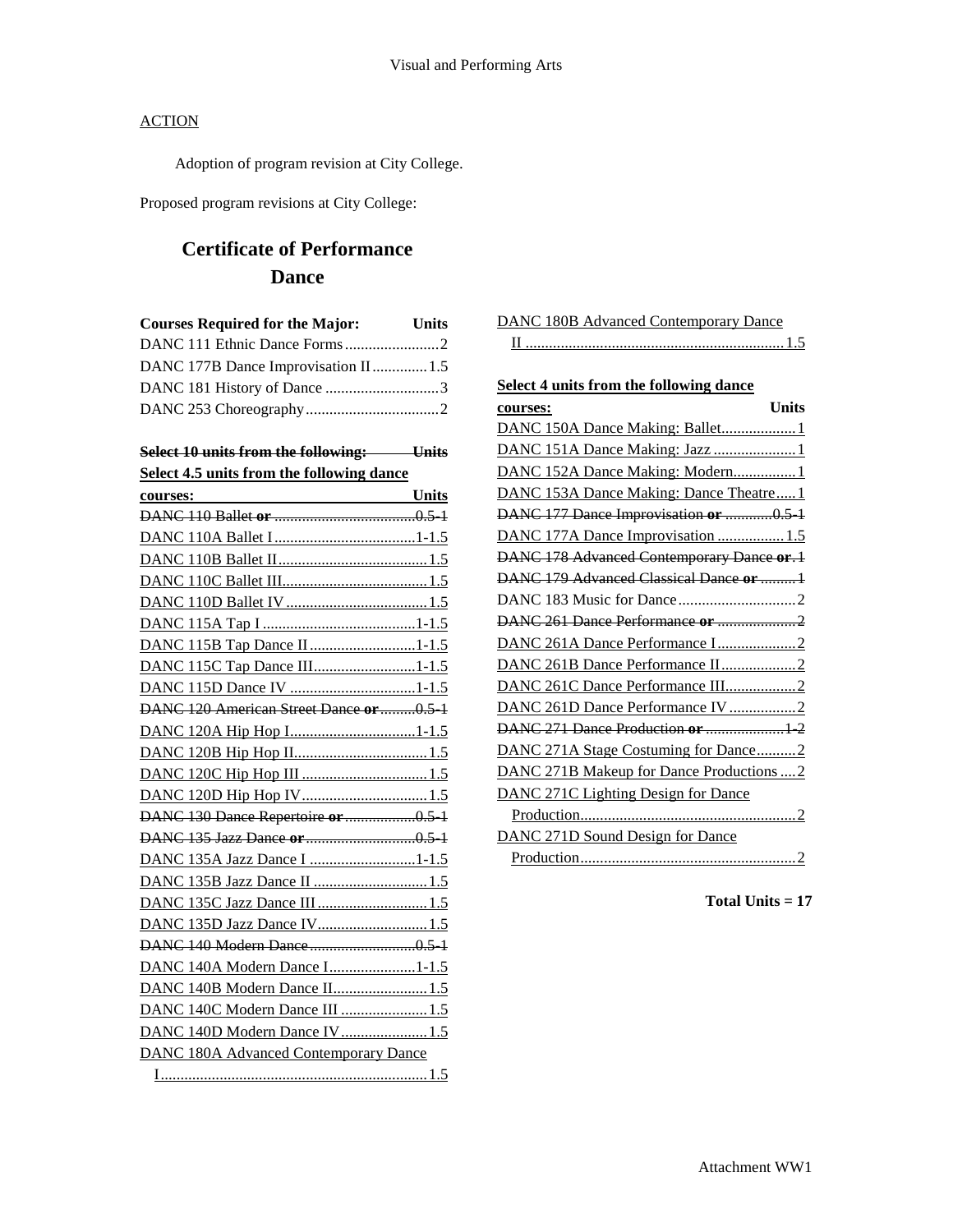# **Associate in Arts Degree Dance**

| <b>Courses Required for the Major:</b>           | Units        |
|--------------------------------------------------|--------------|
|                                                  |              |
|                                                  |              |
|                                                  |              |
| DANC 140C Modern Dance III  1.5                  |              |
| DANC 140D Modern Dance IV1.5                     |              |
| DANC 177B Dance Improvisation II1.5              |              |
| DANC 181 History of Dance 3                      |              |
|                                                  |              |
|                                                  |              |
| Select six (6) 42 units from the following dance |              |
| technique courses:                               | <b>Units</b> |
|                                                  |              |
|                                                  |              |
|                                                  |              |
| DANC 120 American Street Dancing or0.5 1         |              |
|                                                  |              |
|                                                  |              |
|                                                  |              |
|                                                  |              |
| DANC 130 Dance Repertoire or 0.5 1               |              |
|                                                  |              |
|                                                  |              |
|                                                  |              |
| DANC 135B Jazz Dance II  1.5                     |              |
| DANC 135C Jazz Dance III 1.5                     |              |
| DANC 135D Jazz Dance IV 1.5                      |              |
|                                                  |              |
|                                                  |              |
| DANC 140B Modern Dance II 1.5                    |              |
| DANC 140C Modern Dance III  1.5                  |              |
| DANC 140D Modern Dance IV1.5                     |              |
| DANC 150A Dance Making: Ballet1                  |              |
|                                                  |              |
| DANC 152A Dance Making: Modern1                  |              |
| DANC 153A Dance Making: Dance Theatre1           |              |
| DANC 177 Dance Improvisation or 0.5 1            |              |
| DANC 177A Dance Improvisation 1-1.5              |              |

| Complete two semesters of the following |  |  |  |
|-----------------------------------------|--|--|--|
|-----------------------------------------|--|--|--|

| courses (4 units total): | <b>Units</b> |
|--------------------------|--------------|
|                          |              |

| DANC 178 Advanced Contemporary Dance or.1 |
|-------------------------------------------|
| DANC 179 Advanced Classical Dance or  1   |
|                                           |
|                                           |
|                                           |
| DANC 261D Dance Performance IV 2          |
|                                           |
| DANC 271A Stage Costuming for Dance2      |
| DANC 271B Makeup for Dance Productions  2 |
| DANC 271C Lighting Design for Dance       |
|                                           |
| DANC 271D Sound Design for Dance          |
|                                           |

**Total Units = 25 26.5**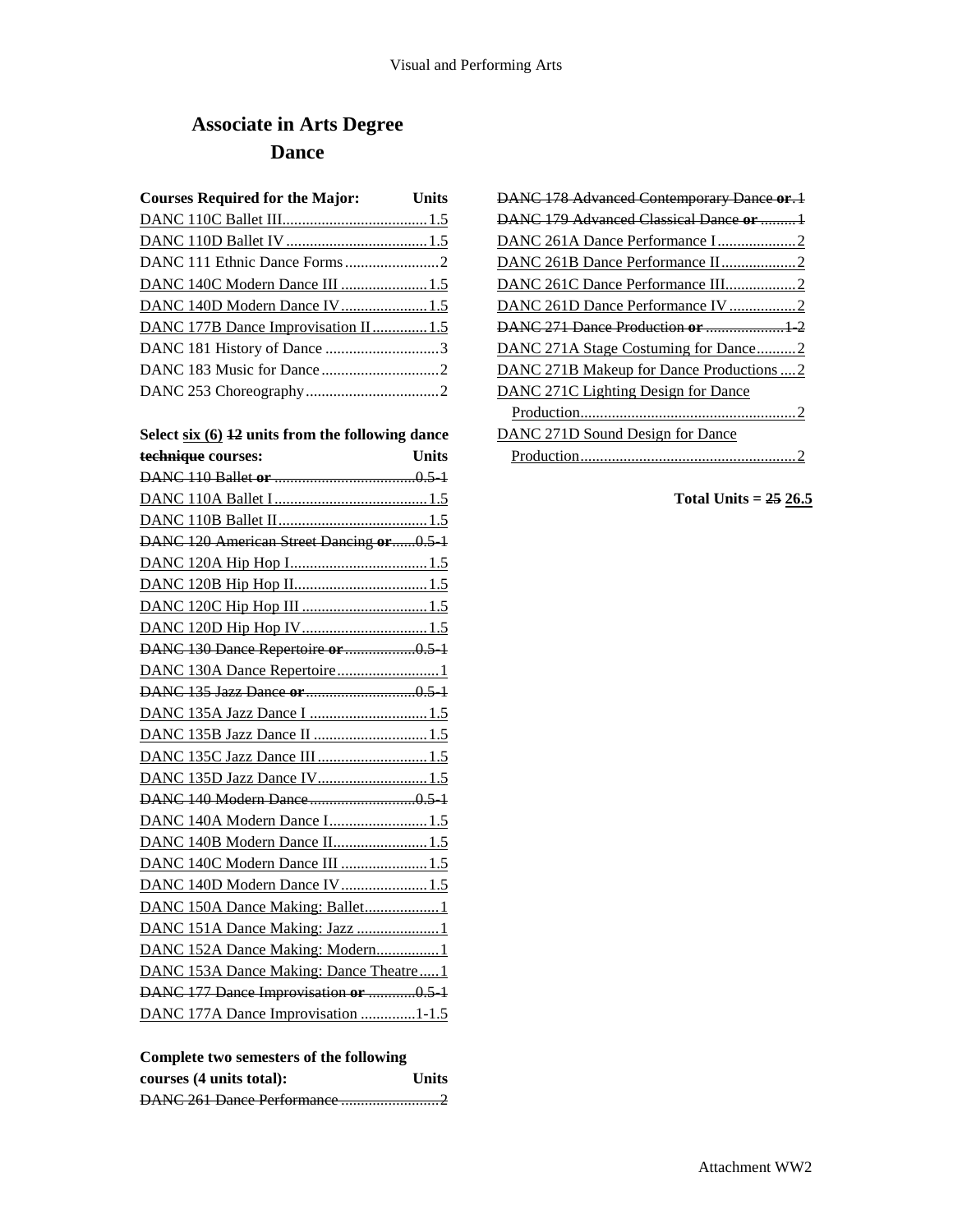# **Certificate of Achievement Recording Arts**

| <b>Courses Required for the Major:</b>              | Units |
|-----------------------------------------------------|-------|
| MUSI 150A Basic Musicianship3                       |       |
| MUSI 190 The Electronic Music Studio 3              |       |
|                                                     |       |
|                                                     |       |
| MUSI 205A Projects in Electronic Music 3            |       |
|                                                     |       |
| RTVC 152 Digital Audio Post Production 3            |       |
|                                                     |       |
| <b>DMPR 152 Sound Design and Digital Audio Post</b> |       |
|                                                     |       |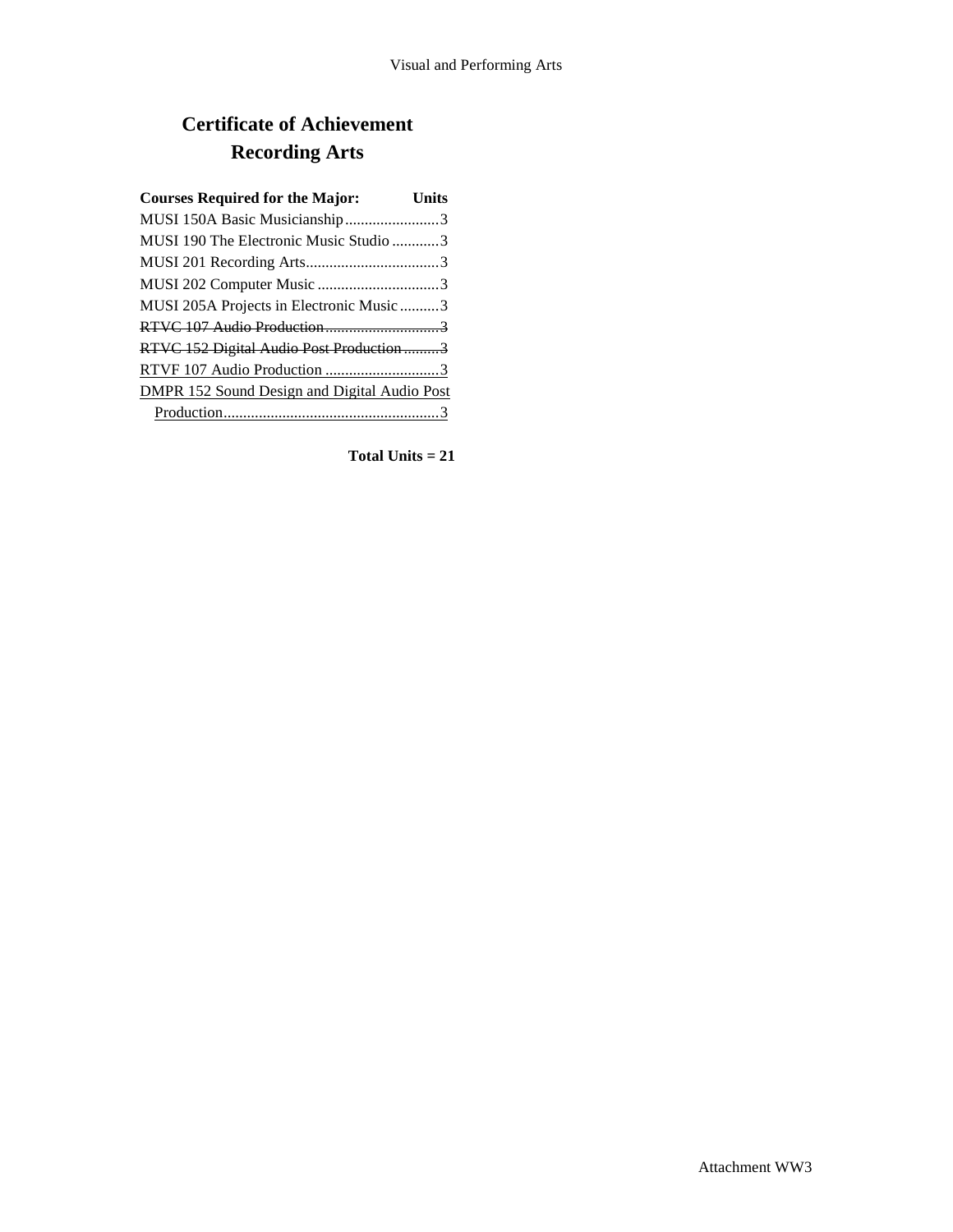# **Certificate of Performance Musical Theater Dance**

## **Courses Required for the Major: Units**

| DRAM 241C Musical Theatre Dance III 2  |  |
|----------------------------------------|--|
| DRAM 241D Musical Theatre Dance IV 2   |  |
| DRAM 242A Rehearsal and Performance I3 |  |

### **Select 6 8 units from the following**

| Units<br>courses:                          |
|--------------------------------------------|
|                                            |
|                                            |
|                                            |
|                                            |
|                                            |
|                                            |
| DANC 115B Tap Dance II1-1.5                |
| DANC 115C Tap Dance III1-1.5               |
|                                            |
| DANC 120 American Street Dance or 0.5 1    |
| DANC 120A Hip Hop I1-1.5                   |
|                                            |
|                                            |
|                                            |
|                                            |
| DANC 135A Jazz Dance I 1-1.5               |
| DANC 135B Jazz Dance II  1.5               |
| DANC 135C Jazz Dance III  1.5              |
| DANC 135D Jazz Dance IV 1.5                |
|                                            |
| DANC 140A Modern Dance I1-1.5              |
| DANC 140B Modern Dance II 1.5              |
| DANC 140C Modern Dance III  1.5            |
| DANC 140D Modern Dance IV 1.5              |
| DANC 177 Dance Improvisation or 0.5 1      |
| <b>DANC 178A Advanced Commercial Dance</b> |
|                                            |
| <b>DANC 178B Advanced Commercial Dance</b> |
|                                            |

### **Select 4 units from the following**

| courses:                           | <b>Units</b> |
|------------------------------------|--------------|
|                                    |              |
| DANC 130 Dance Repertoire or 0.5 1 |              |
| DANC 130A Dance Repertoire1.5      |              |
|                                    |              |

| DANC 261B Dance Performance II2           |
|-------------------------------------------|
| DANC 261C Dance Performance III2          |
| DANC 261D Dance Performance IV 2          |
| DANC 271A Stage Costuming for Dance2      |
| DANC 271B Makeup for Dance Productions  2 |
| DANC 271C Lighting Design for Dance       |
|                                           |
| DANC 271D Sound Design for Dance          |
|                                           |
| DRAM 241A Musical Theatre Dance I2        |
|                                           |

## **Total Units = 11-14 17**